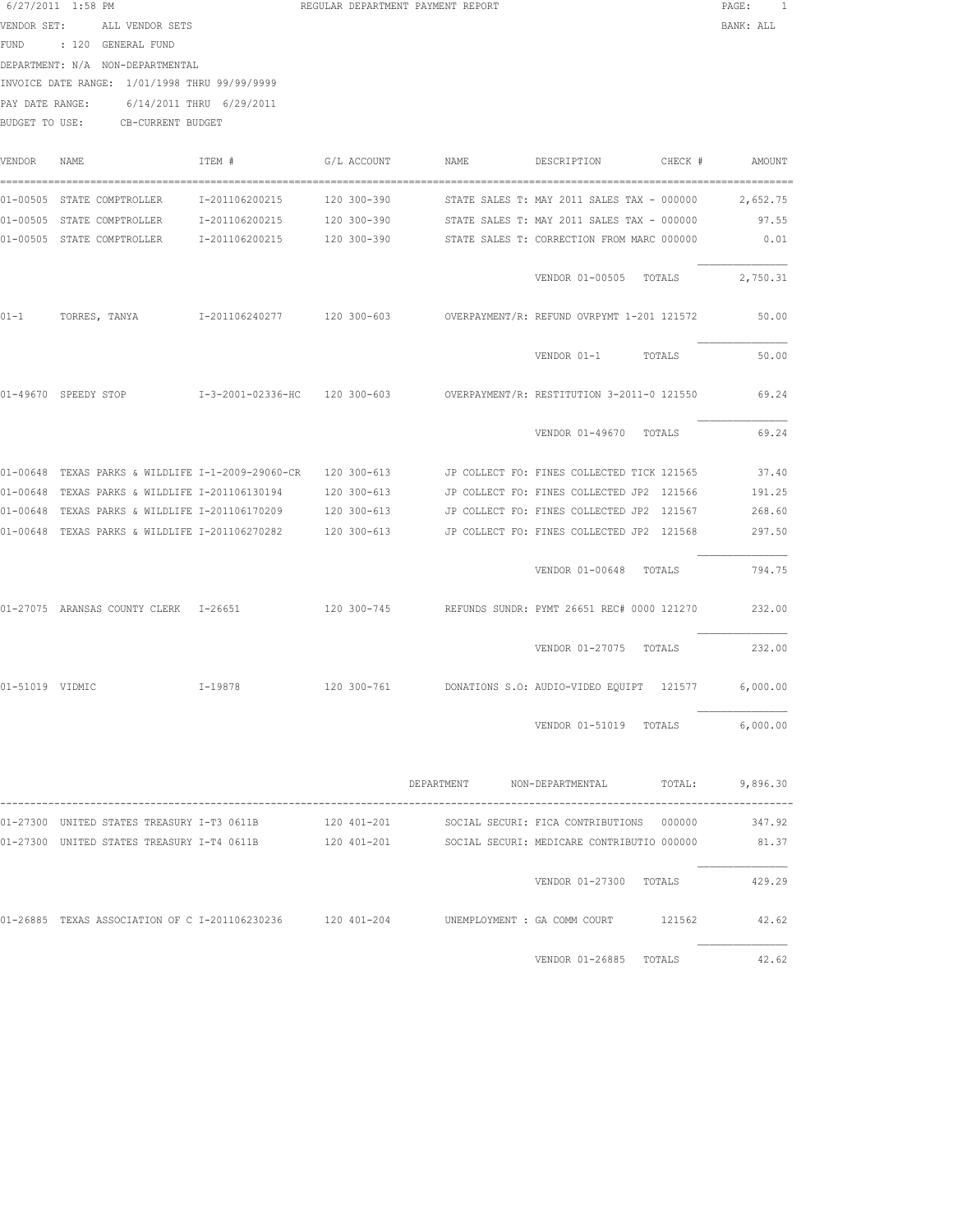|                | $6/27/2011$ 1:58 PM<br>VENDOR SET: ALL VENDOR SETS<br>FUND : 120 GENERAL FUND<br>DEPARTMENT: 401 GEN ADMIN COMM COURT<br>INVOICE DATE RANGE: 1/01/1998 THRU 99/99/9999<br>PAY DATE RANGE: 6/14/2011 THRU 6/29/2011 |                | REGULAR DEPARTMENT PAYMENT REPORT                      |                        |                               |        | PAGE:<br>2<br>BANK: ALL |
|----------------|--------------------------------------------------------------------------------------------------------------------------------------------------------------------------------------------------------------------|----------------|--------------------------------------------------------|------------------------|-------------------------------|--------|-------------------------|
|                | BUDGET TO USE: CB-CURRENT BUDGET                                                                                                                                                                                   |                |                                                        |                        |                               |        |                         |
| VENDOR         | NAME                                                                                                                                                                                                               | ITEM #         | G/L ACCOUNT NAME                                       |                        | DESCRIPTION CHECK #           |        | AMOUNT                  |
|                | 01-26819 TEXAS ASSOCIATION OF C I-201106230231        120 401-205         WORKERS COMP : 3rd QTR 2011  GEN A 121561                                                                                                |                |                                                        |                        |                               |        | 250.11                  |
|                |                                                                                                                                                                                                                    |                |                                                        |                        | VENDOR 01-26819 TOTALS        |        | 250.11                  |
|                | 01-01228 ROCKPORT PRINTING 1-20912                                                                                                                                                                                 |                | 120 401-310 OFFICE SUPPLI: BUS CARD MILLS, GARC 121536 |                        |                               |        | 255.00                  |
|                |                                                                                                                                                                                                                    |                |                                                        |                        | VENDOR 01-01228 TOTALS        |        | 255.00                  |
| 01-49962 FEDEX |                                                                                                                                                                                                                    |                | I-7-508-65441 120 401-420 POSTAGE : CO JUDGE           |                        |                               | 121478 | 47.35                   |
| 01-49962 FEDEX |                                                                                                                                                                                                                    |                |                                                        |                        |                               |        | 21.43                   |
|                |                                                                                                                                                                                                                    |                |                                                        |                        | VENDOR 01-49962 TOTALS        |        | 68.78                   |
|                | 01-26865 SPRINT PCS                                                                                                                                                                                                |                | I-510028810-043 120 401-421                            | TELEPHONE : CO JUDGE   |                               | 121551 | 90.00                   |
|                |                                                                                                                                                                                                                    |                |                                                        |                        | VENDOR 01-26865 TOTALS        |        | 90.00                   |
|                | 01-49731 AT&T LONG DISTANCE 1-201106150203 120 401-421 TELEPHONE : COUNTY JUDGE                                                                                                                                    |                |                                                        |                        |                               | 121441 | 23.76                   |
|                |                                                                                                                                                                                                                    |                |                                                        |                        | VENDOR 01-49731 TOTALS        |        | 23.76                   |
| 01-50240 AT&T  |                                                                                                                                                                                                                    |                |                                                        |                        |                               | 121440 | 633.12                  |
|                |                                                                                                                                                                                                                    |                |                                                        |                        | VENDOR 01-50240 TOTALS 633.12 |        |                         |
|                | 01-49798 MILLS, C.H. BURT 1-TE- 5/24/11 120 401-425 CONFERENCES &: MILEAGE 121514 47.94                                                                                                                            |                |                                                        |                        |                               |        |                         |
|                | 01-49798 MILLS, C.H. BURT                                                                                                                                                                                          | $I-TE-5/26/11$ | 120 401-425                                            | CONFERENCES &: MILEAGE |                               | 121514 | 47.94                   |
|                | 01-49798 MILLS, C.H. BURT                                                                                                                                                                                          | I-TE- 5/27/11  | 120 401-425                                            | CONFERENCES &: MILEAGE |                               | 121514 | 15.25                   |
|                | 01-49798 MILLS, C.H. BURT                                                                                                                                                                                          | $I-TE- 6/2/11$ | 120 401-425                                            | CONFERENCES &: MILEAGE |                               | 121514 | 15.25                   |
|                | 01-49798 MILLS, C.H. BURT                                                                                                                                                                                          | I-TE- 6/6-9/11 | 120 401-425                                            | CONFERENCES &: LODGING |                               | 121514 | 471.21                  |
|                | 01-49798 MILLS, C.H. BURT                                                                                                                                                                                          | I-TE- 6/6-9/11 | 120 401-425                                            |                        | CONFERENCES &: MEAL PER DIEM  | 121514 | 100.00                  |
|                | 01-49798 MILLS, C.H. BURT I-TE- 6/6-9/11                                                                                                                                                                           |                | 120 401-425                                            | CONFERENCES &: MILEAGE |                               | 121514 | 223.43                  |
|                |                                                                                                                                                                                                                    |                |                                                        |                        | VENDOR 01-49798 TOTALS        |        | 921.02                  |
|                | 01-49810 CASTERLINE, LESLIE "BUB I-TE 6/6-9/11 120 401-425                                                                                                                                                         |                |                                                        | CONFERENCES &: LODGING |                               | 121450 | 471.21                  |
|                | 01-49810 CASTERLINE, LESLIE "BUB I-TE 6/6-9/11 120 401-425                                                                                                                                                         |                |                                                        | CONFERENCES &: MILEAGE |                               | 121450 | 153.00                  |
|                | 01-49810 CASTERLINE, LESLIE "BUB I-TE 6/6-9/11 120 401-425                                                                                                                                                         |                |                                                        |                        | CONFERENCES &: MEAL PER DIEM  | 121450 | 150.00                  |
|                |                                                                                                                                                                                                                    |                |                                                        |                        | VENDOR 01-49810 TOTALS        |        | 774.21                  |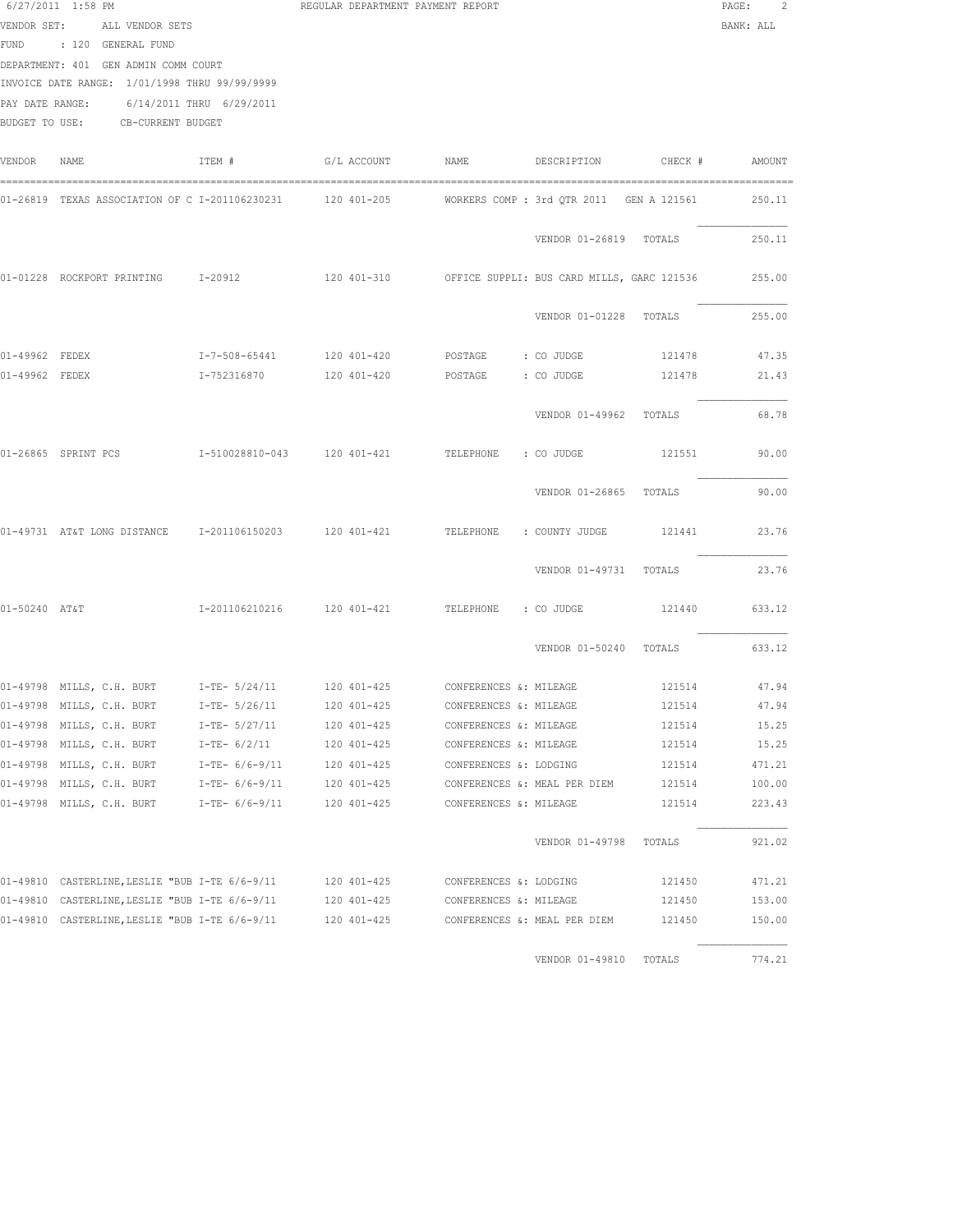|                | 6/27/2011 1:58 PM                             |        | REGULAR DEPARTMENT PAYMENT REPORT |                                                                                                            | PAGE:<br>-3-    |
|----------------|-----------------------------------------------|--------|-----------------------------------|------------------------------------------------------------------------------------------------------------|-----------------|
|                | VENDOR SET: ALL VENDOR SETS                   |        |                                   |                                                                                                            | BANK: ALL       |
|                | FUND : 120 GENERAL FUND                       |        |                                   |                                                                                                            |                 |
|                | DEPARTMENT: 401 GEN ADMIN COMM COURT          |        |                                   |                                                                                                            |                 |
|                | INVOICE DATE RANGE: 1/01/1998 THRU 99/99/9999 |        |                                   |                                                                                                            |                 |
|                | PAY DATE RANGE: 6/14/2011 THRU 6/29/2011      |        |                                   |                                                                                                            |                 |
|                | BUDGET TO USE: CB-CURRENT BUDGET              |        |                                   |                                                                                                            |                 |
| VENDOR NAME    |                                               | ITEM # |                                   |                                                                                                            |                 |
|                |                                               |        |                                   | 01-49817 CARD SERVICE CENTER 1-201106210224 120 401-425 CONFERENCES &: CHANEY- STAYBRIDGE M 121271         | 809.04          |
|                |                                               |        |                                   | VENDOR 01-49817 TOTALS                                                                                     | 809.04          |
|                |                                               |        |                                   | DEPARTMENT 401 GEN ADMIN COMM COURT TOTAL: 4,296.95                                                        |                 |
|                |                                               |        |                                   |                                                                                                            |                 |
|                |                                               |        |                                   | 01-27300 UNITED STATES TREASURY I-T3 0611B 120 403-201 SOCIAL SECURI: FICA CONTRIBUTIONS 000000 359.20     |                 |
|                |                                               |        |                                   | 01-27300 UNITED STATES TREASURY I-T4 0611B 120 403-201 SOCIAL SECURI: MEDICARE CONTRIBUTIO 000000 84.01    |                 |
|                |                                               |        |                                   | VENDOR 01-27300 TOTALS 443.21                                                                              |                 |
|                |                                               |        |                                   | 01-26885 TEXAS ASSOCIATION OF C I-201106230236 120 403-204 UNEMPLOYMENT : COUNTY CLERK 121562 125.39       |                 |
|                |                                               |        |                                   | VENDOR 01-26885 TOTALS                                                                                     | 125.39          |
|                |                                               |        |                                   | 01-26819 TEXAS ASSOCIATION OF C I-201106230231 120 403-205 NORKERS COMP : 3rd QTR 2011 COUNTY 121561 85.35 |                 |
|                |                                               |        |                                   | VENDOR 01-26819 TOTALS                                                                                     | 85.35           |
|                |                                               |        |                                   | 01-49635 OFFICE DEPOT T-567759756001 120 403-310 OFFICE SUPPLI: RUBBERBANDS 121520                         | 2.27            |
|                |                                               |        |                                   | 01-49635 OFFICE DEPOT 1-567764643001 120 403-310 OFFICE SUPPLI: STAPLER 121520 7.16                        |                 |
|                |                                               |        |                                   | VENDOR 01-49635 TOTALS                                                                                     | 9.43            |
|                |                                               |        |                                   | 01-49817 CARD SERVICE CENTER 1-201106210224 120 403-310 OFFICE SUPPLI: CO CLERK- AMAZON 121271             |                 |
|                |                                               |        |                                   | 01-49817 CARD SERVICE CENTER 1-201106210224 120 403-310 OFFICE SUPPLI: CO CLERK- DISCOUNT O 121271         | 20.45<br>165.90 |
|                |                                               |        |                                   |                                                                                                            |                 |
|                |                                               |        |                                   | VENDOR 01-49817 TOTALS 186.35                                                                              |                 |
| 01-49962 FEDEX |                                               |        |                                   |                                                                                                            | 20.73           |
|                |                                               |        |                                   | VENDOR 01-49962 TOTALS                                                                                     | 20.73           |
|                |                                               |        |                                   | 01-49731 AT&T LONG DISTANCE 1-201106150203 120 403-421 TELEPHONE : COUNTY CLERK 121441 1.57                |                 |
|                |                                               |        |                                   | VENDOR 01-49731 TOTALS                                                                                     | 1.57            |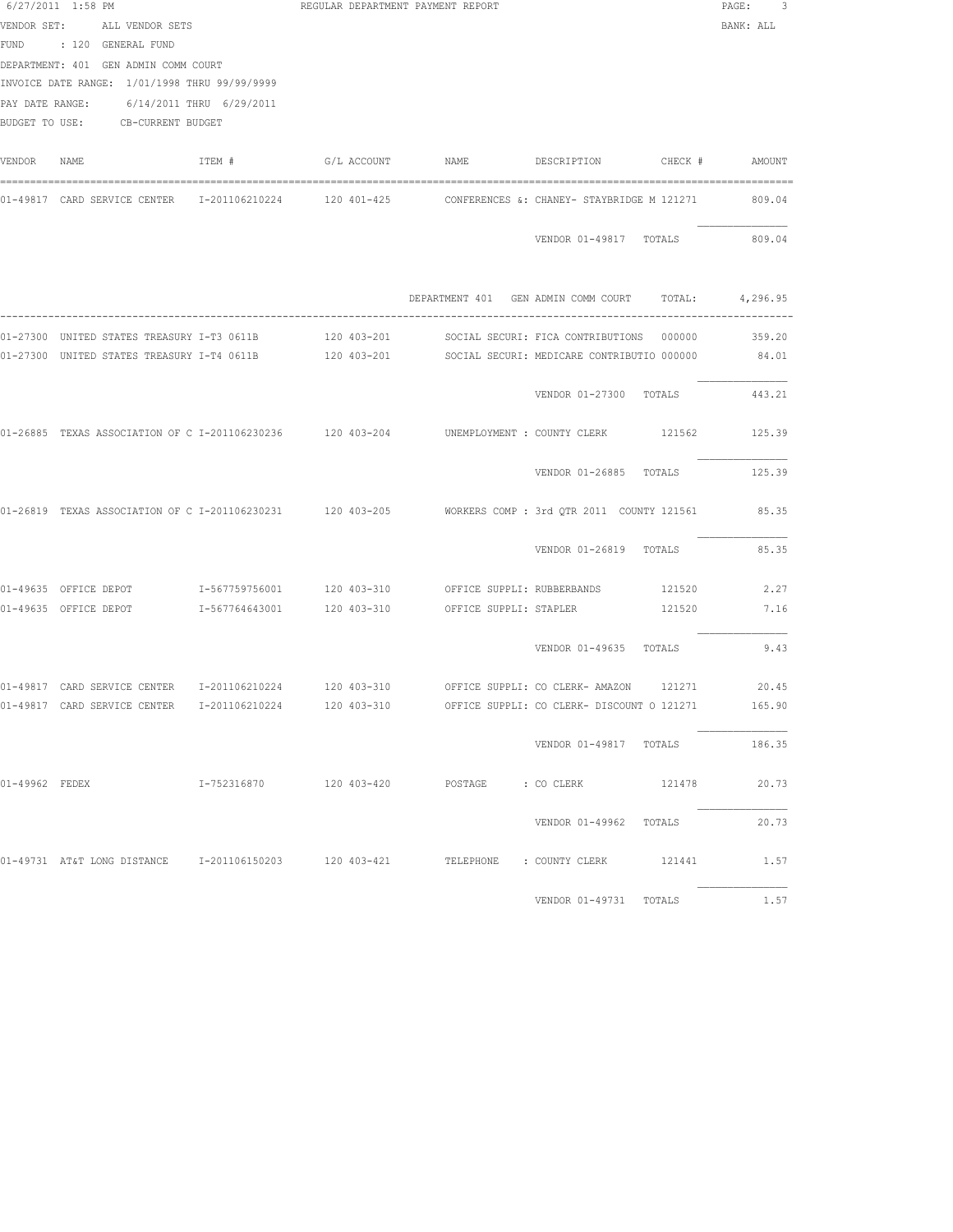|               | VENDOR SET: ALL VENDOR SETS<br>FUND : 120 GENERAL FUND                                                                                                        |        | REGULAR DEPARTMENT PAYMENT REPORT |                                                                                                           | $\texttt{PAGE}$ :<br>BANK: ALL |
|---------------|---------------------------------------------------------------------------------------------------------------------------------------------------------------|--------|-----------------------------------|-----------------------------------------------------------------------------------------------------------|--------------------------------|
|               | DEPARTMENT: 403 COUNTY CLERK<br>INVOICE DATE RANGE: 1/01/1998 THRU 99/99/9999<br>PAY DATE RANGE: 6/14/2011 THRU 6/29/2011<br>BUDGET TO USE: CB-CURRENT BUDGET |        |                                   |                                                                                                           |                                |
| VENDOR NAME   |                                                                                                                                                               | ITEM # |                                   |                                                                                                           |                                |
| 01-50240 AT&T |                                                                                                                                                               |        |                                   |                                                                                                           | 34.88                          |
|               |                                                                                                                                                               |        |                                   | VENDOR 01-50240 TOTALS                                                                                    | 34.88                          |
|               |                                                                                                                                                               |        |                                   | 01-27274 CNA SURETY CON T-24794532 120 403-460 INSURANCE/BON: BOND RENWL- J. REYES 121456                 | 50.00                          |
|               |                                                                                                                                                               |        |                                   | VENDOR 01-27274 TOTALS                                                                                    | 50.00                          |
|               |                                                                                                                                                               |        |                                   | DEPARTMENT 403 COUNTY CLERK TOTAL: 956.91                                                                 |                                |
|               |                                                                                                                                                               |        |                                   | 01-27300 UNITED STATES TREASURY I-T3 0611B 120 405-201 SOCIAL SECURI: FICA CONTRIBUTIONS 000000           | 38.21                          |
|               |                                                                                                                                                               |        |                                   | 01-27300 UNITED STATES TREASURY I-T4 0611B 120 405-201 SOCIAL SECURI: MEDICARE CONTRIBUTIO 000000         | 8.94                           |
|               |                                                                                                                                                               |        |                                   | VENDOR 01-27300 TOTALS                                                                                    | 47.15                          |
|               |                                                                                                                                                               |        |                                   | 01-26885 TEXAS ASSOCIATION OF C I-201106230236 120 405-204 UNEMPLOYMENT : VETERAN'S SERVICE 121562        | 17.30                          |
|               |                                                                                                                                                               |        |                                   | VENDOR 01-26885 TOTALS                                                                                    | 17.30                          |
|               |                                                                                                                                                               |        |                                   | 01-26819 TEXAS ASSOCIATION OF C I-201106230231 120 405-205 WORKERS COMP : 3RD QTR 2011 VETERA 121561 8.57 |                                |
|               |                                                                                                                                                               |        |                                   | VENDOR 01-26819 TOTALS                                                                                    | 8.57                           |
|               |                                                                                                                                                               |        |                                   | 01-49731 AT&T LONG DISTANCE 1-201106150203 120 405-421 TELEPHONE : V.S.O.                                 | 121441 0.00                    |
|               |                                                                                                                                                               |        |                                   | VENDOR 01-49731 TOTALS                                                                                    | 0.00                           |
|               |                                                                                                                                                               |        |                                   |                                                                                                           |                                |
|               |                                                                                                                                                               |        |                                   |                                                                                                           | VENDOR 01-50240 TOTALS 34.86   |
|               |                                                                                                                                                               |        |                                   | DEPARTMENT 405 VETERAN'S SERVICE TOTAL: 107.88                                                            |                                |
|               |                                                                                                                                                               |        |                                   |                                                                                                           |                                |
|               |                                                                                                                                                               |        |                                   | 01-27300 UNITED STATES TREASURY I-T4 0611B 120 406-201 SOCIAL SECURI: MEDICARE CONTRIBUTIO 000000 3.15    |                                |
|               |                                                                                                                                                               |        |                                   | VENDOR 01-27300 TOTALS                                                                                    | 16.60                          |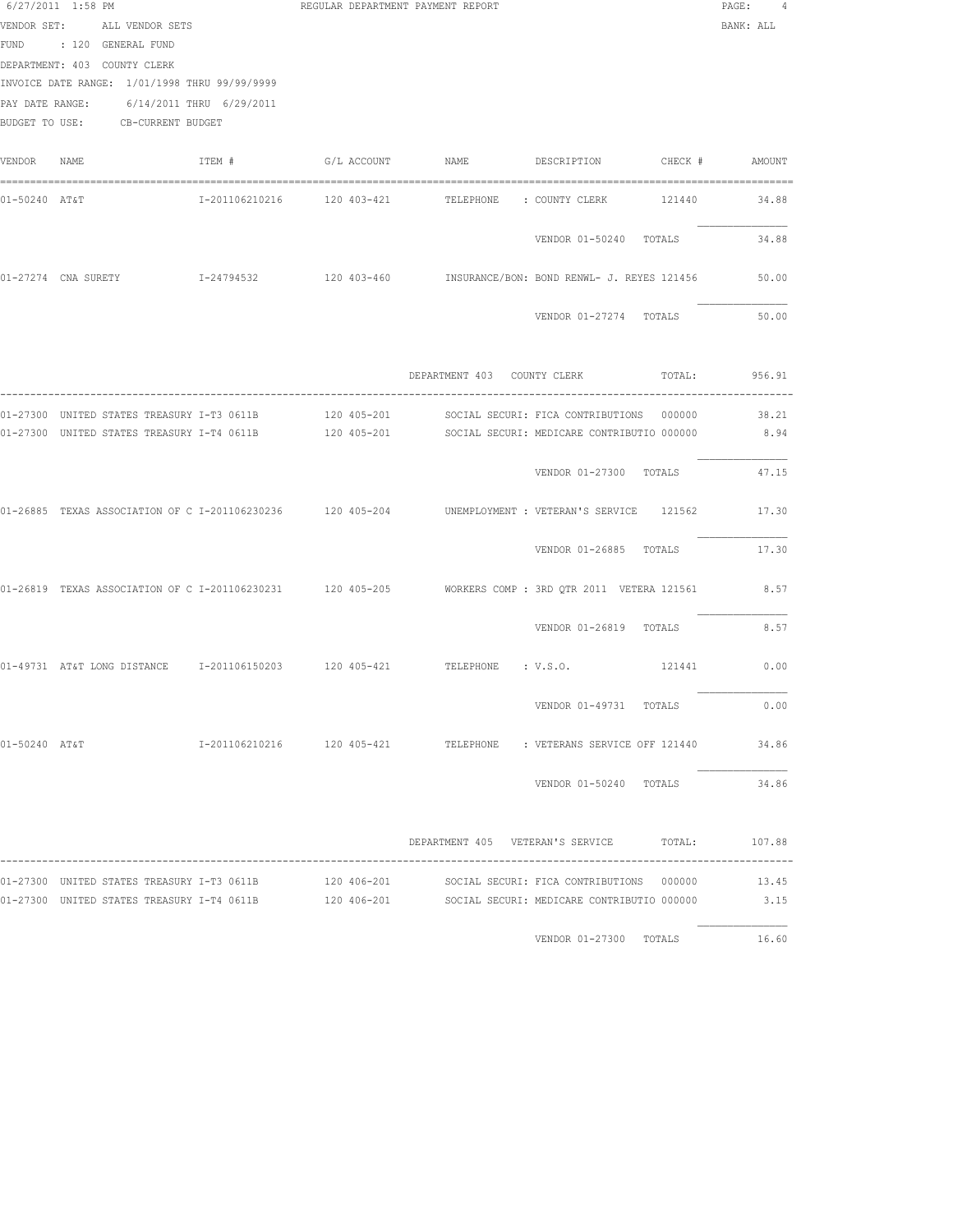|             | 6/27/2011 1:58 PM<br>VENDOR SET: ALL VENDOR SETS<br>FUND : 120 GENERAL FUND<br>DEPARTMENT: 406 EMERGENCY MANAGEMENT<br>INVOICE DATE RANGE: 1/01/1998 THRU 99/99/9999<br>PAY DATE RANGE: 6/14/2011 THRU 6/29/2011<br>BUDGET TO USE: CB-CURRENT BUDGET |        | REGULAR DEPARTMENT PAYMENT REPORT |                                                                                                           | PAGE:<br>5<br>BANK: ALL |
|-------------|------------------------------------------------------------------------------------------------------------------------------------------------------------------------------------------------------------------------------------------------------|--------|-----------------------------------|-----------------------------------------------------------------------------------------------------------|-------------------------|
| VENDOR NAME |                                                                                                                                                                                                                                                      | ITEM # |                                   | G/L ACCOUNT MAME DESCRIPTION CHECK # AMOUNT                                                               |                         |
|             |                                                                                                                                                                                                                                                      |        |                                   | UNEMPLOYMENT : EMERGENCY MANAGEMENT 121562                                                                | 6.38                    |
|             |                                                                                                                                                                                                                                                      |        |                                   | VENDOR 01-26885 TOTALS                                                                                    | 6.38                    |
|             |                                                                                                                                                                                                                                                      |        |                                   | 01-26819 TEXAS ASSOCIATION OF C I-201106230231 120 406-205 WORKERS COMP: 3rd QTR 2011 EMERGE 121561       | 35.77                   |
|             |                                                                                                                                                                                                                                                      |        |                                   | VENDOR 01-26819 TOTALS                                                                                    | 35.77                   |
|             |                                                                                                                                                                                                                                                      |        |                                   | 01-26865 SPRINT PCS 65 1-510028810-043 120 406-470 MISCELLANEOUS: EMERGENCY MANAGEMENT 121551 45.00       |                         |
|             |                                                                                                                                                                                                                                                      |        |                                   | VENDOR 01-26865 TOTALS                                                                                    | 45.00                   |
|             |                                                                                                                                                                                                                                                      |        |                                   | DEPARTMENT 406 EMERGENCY MANAGEMENT TOTAL:                                                                | 103.75                  |
|             | 01-27300 UNITED STATES TREASURY I-T3 0611B<br>01-27300 UNITED STATES TREASURY I-T4 0611B                                                                                                                                                             |        | 120 409-201<br>120 409-201        | SOCIAL SECURI: FICA CONTRIBUTIONS 000000<br>SOCIAL SECURI: MEDICARE CONTRIBUTIO 000000                    | 59.38<br>13.89          |
|             |                                                                                                                                                                                                                                                      |        |                                   | VENDOR 01-27300 TOTALS                                                                                    | 73.27                   |
|             |                                                                                                                                                                                                                                                      |        |                                   | 01-26885 TEXAS ASSOCIATION OF C I-201106230236 120 409-204 UNEMPLOYMENT : NON DEPARTMENTAL 121562         | 30.55                   |
|             |                                                                                                                                                                                                                                                      |        |                                   | VENDOR 01-26885 TOTALS                                                                                    | 30.55                   |
|             |                                                                                                                                                                                                                                                      |        |                                   | 01-26819 TEXAS ASSOCIATION OF C I-201106230231 120 409-205 WORKERS COMP: 3rd QTR 2011 NON-DE 121561 14.45 |                         |
|             |                                                                                                                                                                                                                                                      |        |                                   | VENDOR 01-26819 TOTALS                                                                                    | 14.45                   |
|             |                                                                                                                                                                                                                                                      |        |                                   | 01-00121 GULF COAST PAPER CO 1-217965 120 409-310 OFFICE SUPPLI: PO FOR JUNE 121494 665.42                |                         |
|             |                                                                                                                                                                                                                                                      |        |                                   | VENDOR 01-00121 TOTALS 665.42                                                                             |                         |
|             |                                                                                                                                                                                                                                                      |        |                                   | 01-26874 WALMART COMMUNITY 1-201106230233 120 409-313 MISCELLANEOUS: NON DEPT- MR CLN ERA 121581 23.28    |                         |
|             |                                                                                                                                                                                                                                                      |        |                                   | VENDOR 01-26874 TOTALS                                                                                    | 23.28                   |
|             |                                                                                                                                                                                                                                                      |        |                                   | 01-00196 IKON OFFICE SOLUTIONS 1-84901552 120 409-410 PROFESSIONAL : EQUIPMENT LEASE 5/28 121500 4,449.18 |                         |
|             |                                                                                                                                                                                                                                                      |        |                                   | VENDOR 01-00196 TOTALS                                                                                    | 4,449.18                |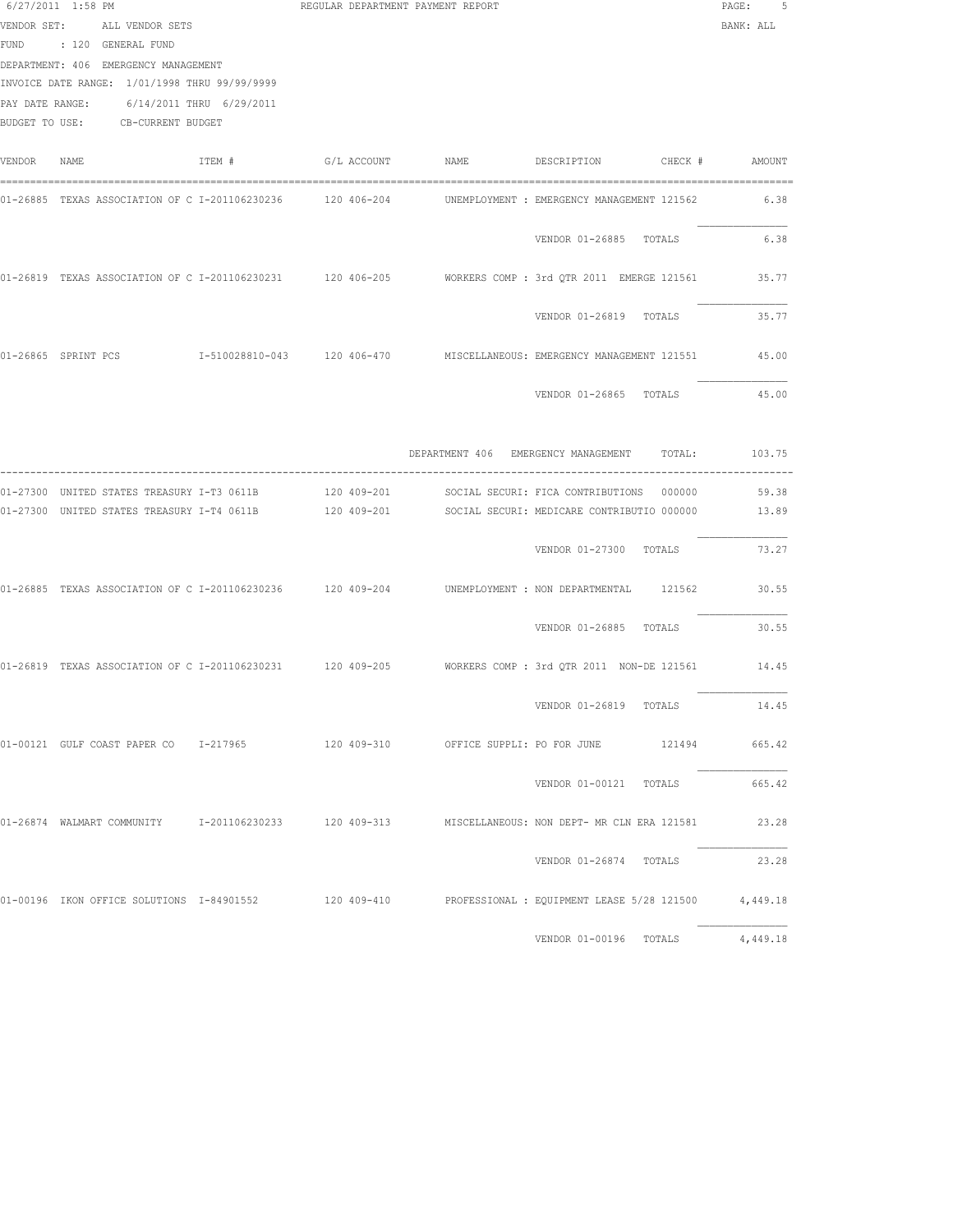| 6/27/2011 1:58 PM |             |                                               | REGULAR DEPARTMENT PAYMENT REPORT |      |             |         | PAGE:     | 6      |
|-------------------|-------------|-----------------------------------------------|-----------------------------------|------|-------------|---------|-----------|--------|
| VENDOR SET:       |             | ALL VENDOR SETS                               |                                   |      |             |         | BANK: ALL |        |
| FUND              | : 120       | GENERAL FUND                                  |                                   |      |             |         |           |        |
| DEPARTMENT: 409   |             | NON-DEPARTMENTAL                              |                                   |      |             |         |           |        |
|                   |             | INVOICE DATE RANGE: 1/01/1998 THRU 99/99/9999 |                                   |      |             |         |           |        |
| PAY DATE RANGE:   |             | 6/14/2011 THRU 6/29/2011                      |                                   |      |             |         |           |        |
| BUDGET TO USE:    |             | CB-CURRENT BUDGET                             |                                   |      |             |         |           |        |
|                   |             |                                               |                                   |      |             |         |           |        |
| VENDOR            | <b>NAME</b> | ITEM #                                        | G/L ACCOUNT                       | NAME | DESCRIPTION | CHECK # |           | AMOUNT |
|                   |             |                                               |                                   |      |             |         |           |        |

|               | 01-01209 SHARON L. ROGERS, PH.D I-201106140199 120 409-412 |  | DRUG SCREEN &: PSYCH TEST 6/9/11 M. 121541                                                                   | 300.00   |
|---------------|------------------------------------------------------------|--|--------------------------------------------------------------------------------------------------------------|----------|
|               |                                                            |  | 01-01209 SHARON L. ROGERS, PH.D I-201106210220 120 409-412 DRUG SCREEN &: PSYCH TEST 6/16/11 M 121541 300.00 |          |
|               |                                                            |  | 01-01209 SHARON L. ROGERS, PH.D I-201106210221 120 409-412 DRUG SCREEN &: PSYCH TEST 6/14/11 R 121541        | 300.00   |
|               |                                                            |  | VENDOR 01-01209 TOTALS                                                                                       | 900.00   |
|               | 01-26888 PITNEY BOWES INC 1-694776                         |  | 120 409-420 POSTAGE : CONNECT AND GUMMED T 121527 104.00                                                     |          |
|               |                                                            |  | VENDOR 01-26888 TOTALS                                                                                       | 104.00   |
|               |                                                            |  | 01-50835 PITNEY BOWES GLOBAL FI I-8380057-JN11 120 409-420 POSTAGE : EQUIPMENT LEASE 5/30 121526 1,244.00    |          |
|               |                                                            |  | VENDOR 01-50835 TOTALS                                                                                       | 1,244.00 |
|               |                                                            |  | 01-49731 AT&T LONG DISTANCE 1-201106150203 120 409-421 TELEPHONE : NON-DEPT. FAX & DATA 121441 0.18          |          |
|               |                                                            |  | VENDOR 01-49731 TOTALS                                                                                       | 0.18     |
|               |                                                            |  | 01-49999 PACIFIC TELEMANAGEMENT I-278297 120 409-421 TELEPHONE : COURTHOUSE PAYPHONE 121523 76.50            |          |
|               |                                                            |  | VENDOR 01-49999 TOTALS                                                                                       | 76.50    |
| 01-50240 AT&T |                                                            |  |                                                                                                              | 17.44    |
|               |                                                            |  | VENDOR 01-50240 TOTALS                                                                                       | 17.44    |
|               |                                                            |  | 01-00052 THE ROCKPORT PILOT 1-201106130198 120 409-430 ADVERTISING/L: ADVERTISING MAY 11 121570              | 49.10    |
|               |                                                            |  | VENDOR 01-00052 TOTALS                                                                                       | 49.10    |
|               |                                                            |  | 01-50576 MID AMERICAN ENERGY CO I-5411124 120 409-470 MISCELLANEOUS: ROUNDING CORRECTION 121513              | 0.00     |
|               |                                                            |  | VENDOR 01-50576 TOTALS                                                                                       | 0.00     |
|               |                                                            |  | DEPARTMENT 409 NON-DEPARTMENTAL TOTAL 7 647 37                                                               |          |

|                                            |             |  | DEFARIMENI 400 NONTDEFARIMENIAL          | TATH. | 7,047.37 |
|--------------------------------------------|-------------|--|------------------------------------------|-------|----------|
|                                            |             |  |                                          |       |          |
| 01-27300 UNITED STATES TREASURY I-T3 0611B | 120 415-201 |  | SOCIAL SECURI: FICA CONTRIBUTIONS 000000 |       | 268.98   |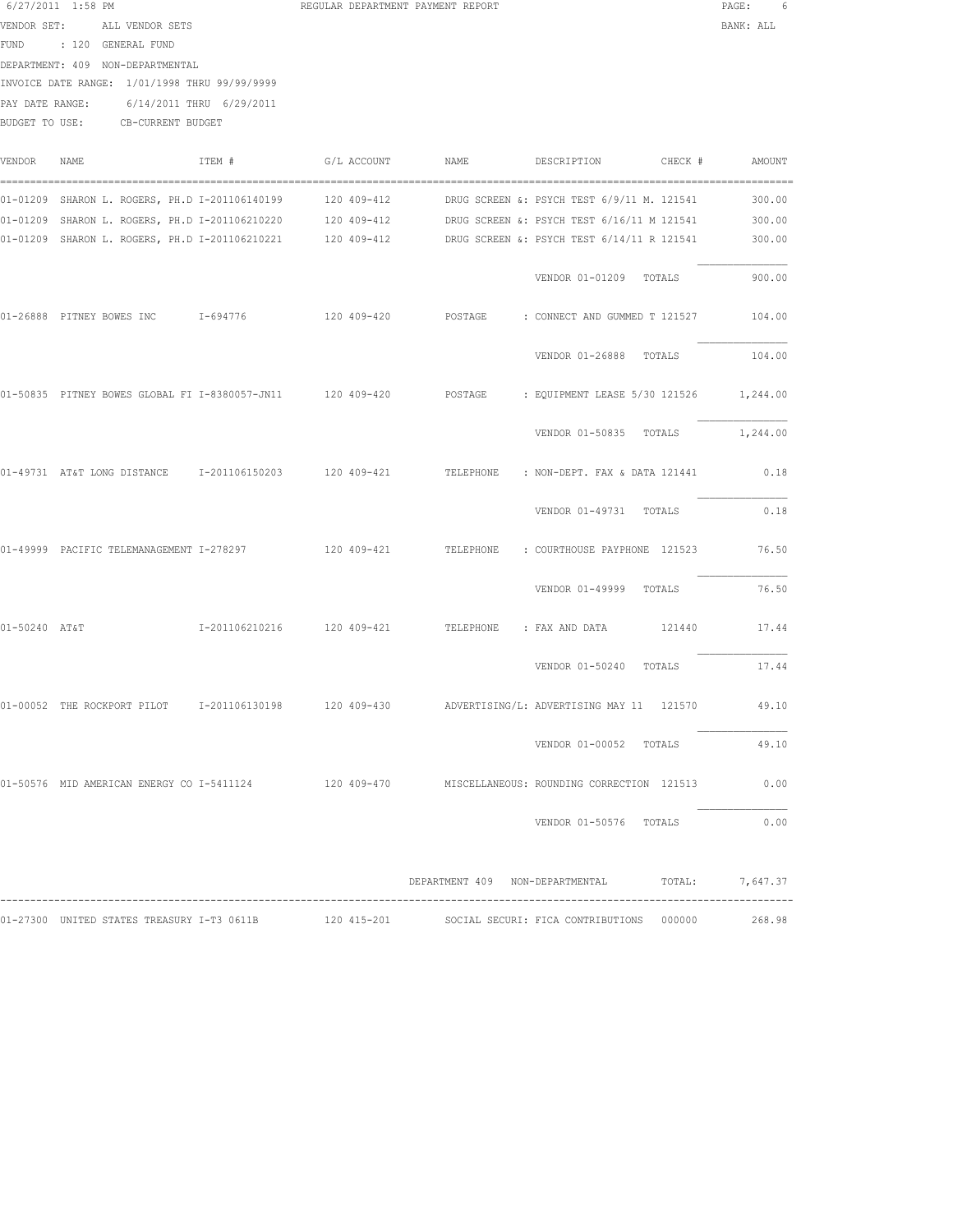| VENDOR SET:<br>PAY DATE RANGE: | $6/27/2011$ 1:58 PM<br>ALL VENDOR SETS<br>FUND : 120 GENERAL FUND<br>DEPARTMENT: 415 INFORMATION TECHNOLOGY<br>INVOICE DATE RANGE: 1/01/1998 THRU 99/99/9999<br>6/14/2011 THRU 6/29/2011<br>BUDGET TO USE: CB-CURRENT BUDGET |            | REGULAR DEPARTMENT PAYMENT REPORT |      |                                                                                                              | PAGE:<br>7<br>BANK: ALL |
|--------------------------------|------------------------------------------------------------------------------------------------------------------------------------------------------------------------------------------------------------------------------|------------|-----------------------------------|------|--------------------------------------------------------------------------------------------------------------|-------------------------|
| VENDOR                         | NAME                                                                                                                                                                                                                         | ITEM #     | G/L ACCOUNT                       | NAME | DESCRIPTION<br>CHECK #                                                                                       | AMOUNT                  |
|                                | 01-27300 UNITED STATES TREASURY I-T4 0611B 120 415-201                                                                                                                                                                       |            |                                   |      | SOCIAL SECURI: MEDICARE CONTRIBUTIO 000000                                                                   | 62.90                   |
|                                |                                                                                                                                                                                                                              |            |                                   |      | VENDOR 01-27300 TOTALS                                                                                       | 331.88                  |
|                                | 01-26885 TEXAS ASSOCIATION OF C I-201106230236 120 415-204                                                                                                                                                                   |            |                                   |      | UNEMPLOYMENT : INFORMATION TECHNOLO 121562                                                                   | 124.85                  |
|                                |                                                                                                                                                                                                                              |            |                                   |      | VENDOR 01-26885 TOTALS                                                                                       | 124.85                  |
|                                | 01-26819 TEXAS ASSOCIATION OF C I-201106230231 120 415-205                                                                                                                                                                   |            |                                   |      | WORKERS COMP : 3rd QTR 2011 INFORM 121561                                                                    | 259.26                  |
|                                |                                                                                                                                                                                                                              |            |                                   |      | VENDOR 01-26819 TOTALS                                                                                       | 259.26                  |
|                                | 01-00133 HILL COUNTRY SOFTWARE I-7652                                                                                                                                                                                        |            | 120 415-418                       |      | MAINTENANCE A: HILL COUNRTY MAINTEN 121498                                                                   | 2,450.00                |
|                                |                                                                                                                                                                                                                              |            |                                   |      | VENDOR 01-00133 TOTALS                                                                                       | 2,450.00                |
|                                | 01-50065 TYLER TECHNOLOGIES I-14695                                                                                                                                                                                          |            | 120 415-418                       |      | MAINTENANCE A: GASB MODULE INCODE 121574                                                                     | 1,896.30                |
|                                |                                                                                                                                                                                                                              |            |                                   |      | VENDOR 01-50065 TOTALS                                                                                       | 1,896.30                |
|                                |                                                                                                                                                                                                                              |            |                                   |      | 01-50738 JPMORGAN CHASE BANK NA I-201106200213 120 415-418 MAINTENANCE A: C JACKSON - GODADDY. 121504        | 79.96                   |
|                                |                                                                                                                                                                                                                              |            |                                   |      | VENDOR 01-50738 TOTALS                                                                                       | 79.96                   |
|                                |                                                                                                                                                                                                                              |            |                                   |      | 01-50930 COBRIDGE COMMUNICATION I-201106210219 120 415-418 MAINTENANCE A: INTERNET MAINTENANCE 121457 745.00 |                         |
|                                |                                                                                                                                                                                                                              |            |                                   |      | VENDOR 01-50930 TOTALS                                                                                       | 745.00                  |
| 01-51018 DAHILL                |                                                                                                                                                                                                                              | I-735609   | 120 415-418                       |      | MAINTENANCE A: CONTRACT CHANGE AMOU 121465                                                                   | 127.50                  |
| 01-51018 DAHILL                |                                                                                                                                                                                                                              | I-747646   | 120 415-418                       |      | MAINTENANCE A: PRINTER MAINTENANCE 121465                                                                    | 1,145.95                |
| 01-51018 DAHILL                |                                                                                                                                                                                                                              | I-747646 2 | 120 415-418                       |      | MAINTENANCE A: CONTRACT CHANGE AMOU 121465                                                                   | 127.50                  |
|                                |                                                                                                                                                                                                                              |            |                                   |      | VENDOR 01-51018 TOTALS                                                                                       | 1,400.95                |
|                                | 01-26865 SPRINT PCS                                                                                                                                                                                                          |            |                                   |      | I-510028810-043    120 415-421    TELEPHONE : INFORMATION TECHNOLO 121551                                    | 184.75                  |
|                                |                                                                                                                                                                                                                              |            |                                   |      | VENDOR 01-26865 TOTALS                                                                                       | 184.75                  |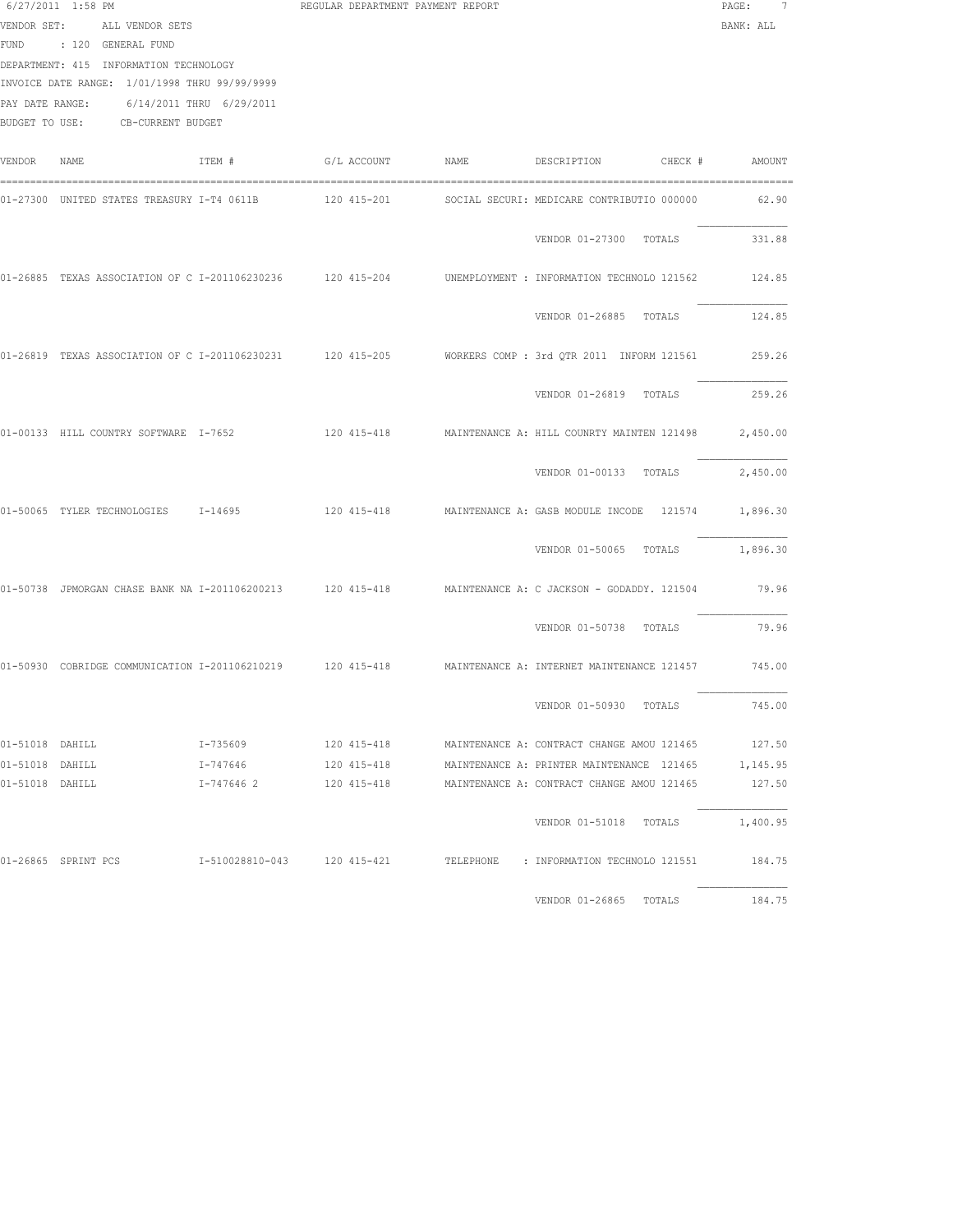|               | $6/27/2011$ 1:58 PM<br>VENDOR SET: ALL VENDOR SETS<br>FUND : 120 GENERAL FUND<br>DEPARTMENT: 415 INFORMATION TECHNOLOGY<br>INVOICE DATE RANGE: 1/01/1998 THRU 99/99/9999<br>PAY DATE RANGE: 6/14/2011 THRU 6/29/2011<br>BUDGET TO USE: CB-CURRENT BUDGET |        | REGULAR DEPARTMENT PAYMENT REPORT |                             |                                                                                                   | PAGE:<br>8<br>BANK: ALL |
|---------------|----------------------------------------------------------------------------------------------------------------------------------------------------------------------------------------------------------------------------------------------------------|--------|-----------------------------------|-----------------------------|---------------------------------------------------------------------------------------------------|-------------------------|
| VENDOR        | NAME                                                                                                                                                                                                                                                     | ITEM # | G/L ACCOUNT NAME                  |                             | DESCRIPTION CHECK # AMOUNT                                                                        |                         |
|               | 01-49731 AT&T LONG DISTANCE 1-201106150203 120 415-421                                                                                                                                                                                                   |        |                                   |                             | TELEPHONE : INFOMATION TECHNOLOG 121441                                                           | 3.14                    |
|               |                                                                                                                                                                                                                                                          |        |                                   |                             | VENDOR 01-49731 TOTALS                                                                            | 3.14                    |
|               |                                                                                                                                                                                                                                                          |        |                                   |                             | 121442                                                                                            | 88.78                   |
|               |                                                                                                                                                                                                                                                          |        |                                   |                             | VENDOR 01-49992 TOTALS                                                                            | 88.78                   |
|               | 01-50240 AT&T                                                                                                                                                                                                                                            |        |                                   |                             | 121440                                                                                            | 64.77                   |
|               |                                                                                                                                                                                                                                                          |        |                                   |                             | VENDOR 01-50240 TOTALS                                                                            | 64.77                   |
|               |                                                                                                                                                                                                                                                          |        |                                   |                             | 01-01006 ALTEX ELECTRONICS, LTD I-24685 4915-455 MISC REPAIRS : NETWORK/ COAX CABLE 121428 194.95 |                         |
|               |                                                                                                                                                                                                                                                          |        |                                   |                             | 01-01006 ALTEX ELECTRONICS, LTD I-24685 120 415-455 MISC REPAIRS : NETWORK/ COAX CABLE 121428     | 369.95                  |
|               |                                                                                                                                                                                                                                                          |        |                                   |                             | VENDOR 01-01006 TOTALS                                                                            | 564.90                  |
|               | 01-27380 WILSON COMMUNICATIONS I-1018                                                                                                                                                                                                                    |        |                                   |                             | 120 415-455 MISC REPAIRS: REPLACE AND PROGRAM 121583                                              | 55.00                   |
|               |                                                                                                                                                                                                                                                          |        |                                   |                             | VENDOR 01-27380 TOTALS                                                                            | 55.00                   |
|               | 01-49635 OFFICE DEPOT 1-567209968001 120 415-455 MISC REPAIRS : FILES                                                                                                                                                                                    |        |                                   |                             |                                                                                                   | 121520 10.72            |
|               |                                                                                                                                                                                                                                                          |        |                                   |                             |                                                                                                   | 21.22                   |
|               |                                                                                                                                                                                                                                                          |        |                                   |                             | VENDOR 01-49635 TOTALS                                                                            | 31.94                   |
| 01-50240 AT&T |                                                                                                                                                                                                                                                          |        | I-201106210216 120 415-455        | MISC REPAIRS : DSL INTERNET | 121440                                                                                            | 87.41                   |
|               |                                                                                                                                                                                                                                                          |        |                                   |                             | VENDOR 01-50240 TOTALS                                                                            | 87.41                   |
|               | 01-50738 JPMORGAN CHASE BANK NA I-201106200213                                                                                                                                                                                                           |        | 120 415-488                       |                             | TRAVEL & MEAL: J COOK - CASA RIO ME 121504                                                        | 40.49                   |
|               | 01-50738 JPMORGAN CHASE BANK NA I-201106200213                                                                                                                                                                                                           |        | 120 415-488                       |                             | TRAVEL & MEAL: J COOK - HOMEWOOD SU 121504                                                        | 836.82                  |
|               |                                                                                                                                                                                                                                                          |        |                                   |                             | VENDOR 01-50738 TOTALS                                                                            | 877.31                  |
|               |                                                                                                                                                                                                                                                          |        |                                   |                             | 01-26772 DELL MARKETING L.P. I-XFC896T43 120 415-570 OFFICE FURNIT: REPLACEMENT LAOTOP 121467     | 3,638.90                |
|               |                                                                                                                                                                                                                                                          |        |                                   |                             | VENDOR 01-26772 TOTALS                                                                            | 3,638.90                |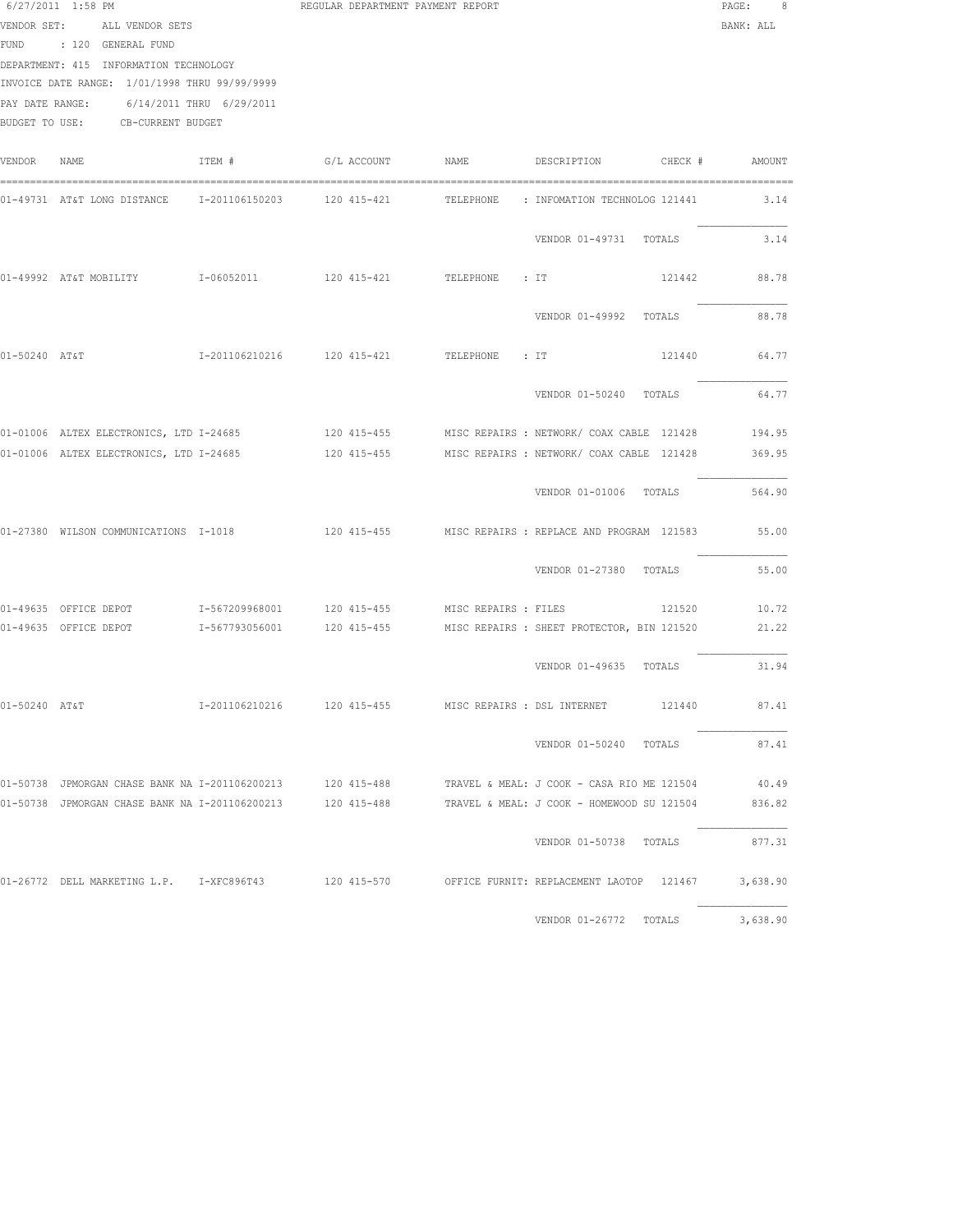| 6/27/2011 1:58 PM    |      |                                               |                                                            | REGULAR DEPARTMENT PAYMENT REPORT |      |                                              |         | PAGE:      | 9 |
|----------------------|------|-----------------------------------------------|------------------------------------------------------------|-----------------------------------|------|----------------------------------------------|---------|------------|---|
| VENDOR SET:          |      | ALL VENDOR SETS                               |                                                            |                                   |      |                                              |         | BANK: ALL  |   |
| <b>FUND</b>          |      | : 120 GENERAL FUND                            |                                                            |                                   |      |                                              |         |            |   |
|                      |      | DEPARTMENT: 415 INFORMATION TECHNOLOGY        |                                                            |                                   |      |                                              |         |            |   |
|                      |      | INVOICE DATE RANGE: 1/01/1998 THRU 99/99/9999 |                                                            |                                   |      |                                              |         |            |   |
| PAY DATE RANGE:      |      | 6/14/2011 THRU 6/29/2011                      |                                                            |                                   |      |                                              |         |            |   |
| BUDGET TO USE:       |      | CB-CURRENT BUDGET                             |                                                            |                                   |      |                                              |         |            |   |
|                      |      |                                               |                                                            |                                   |      |                                              |         |            |   |
| VENDOR               | NAME |                                               | ITEM #                                                     | G/L ACCOUNT                       | NAME | DESCRIPTION                                  | CHECK # | AMOUNT     |   |
|                      |      |                                               |                                                            |                                   |      |                                              |         |            |   |
|                      |      | 01-50486 MOBILE WIRLESS LLC                   | $I-475$                                                    | 120 415-570                       |      | OFFICE FURNIT: XE LICENSES                   | 121515  | 1,900.00   |   |
|                      |      | 01-50486 MOBILE WIRLESS LLC                   | $I-475$                                                    | 120 415-570                       |      | OFFICE FURNIT: NETMOTION UPGRADE             | 121515  | 1,875.00   |   |
|                      |      | 01-50486 MOBILE WIRLESS LLC                   | $I-475$                                                    | 120 415-570                       |      | OFFICE FURNIT: NETMOTION UPGRADE             | 121515  | 1,350.00   |   |
|                      |      | 01-50486 MOBILE WIRLESS LLC                   | $I-475$                                                    | 120 415-570                       |      | OFFICE FURNIT: NETMOTION UPGRADE             | 121515  | 500.00     |   |
|                      |      | 01-50486 MOBILE WIRLESS LLC                   | I-475                                                      | 120 415-570                       |      | OFFICE FURNIT: NETMOTION UPGRADE             | 121515  | 360.00     |   |
|                      |      | 01-50486 MOBILE WIRLESS LLC                   | I-475                                                      | 120 415-570                       |      | OFFICE FURNIT: NETMOTION UPGRADE             | 121515  | 1,371.00   |   |
|                      |      |                                               |                                                            |                                   |      |                                              |         |            |   |
|                      |      |                                               |                                                            |                                   |      | VENDOR 01-50486 TOTALS                       |         | 7,356.00   |   |
|                      |      |                                               |                                                            |                                   |      |                                              |         |            |   |
|                      |      |                                               |                                                            |                                   |      |                                              |         |            |   |
|                      |      |                                               |                                                            |                                   |      | DEPARTMENT 415 INFORMATION TECHNOLOGY TOTAL: |         | 20, 241.10 |   |
|                      |      | 01-27300 UNITED STATES TREASURY I-T3 0611B    |                                                            | 120 426-201                       |      | SOCIAL SECURI: FICA CONTRIBUTIONS            | 000000  | 390.33     |   |
|                      |      | 01-27300 UNITED STATES TREASURY I-T4 0611B    |                                                            | 120 426-201                       |      | SOCIAL SECURI: MEDICARE CONTRIBUTIO 000000   |         | 91.29      |   |
|                      |      |                                               |                                                            |                                   |      |                                              |         |            |   |
|                      |      |                                               |                                                            |                                   |      | VENDOR 01-27300 TOTALS                       |         | 481.62     |   |
|                      |      |                                               |                                                            |                                   |      |                                              |         |            |   |
|                      |      |                                               | 01-26885 TEXAS ASSOCIATION OF C I-201106230236 120 426-204 |                                   |      | UNEMPLOYMENT : JUDICIAL COUNTY COUR 121562   |         | 43.72      |   |
|                      |      |                                               |                                                            |                                   |      |                                              |         |            |   |
|                      |      |                                               |                                                            |                                   |      | VENDOR 01-26885 TOTALS                       |         | 43.72      |   |
|                      |      |                                               | 01-26819 TEXAS ASSOCIATION OF C I-201106230231 120 426-205 |                                   |      | WORKERS COMP : 3rd OTR 2011 JUDICI 121561    |         | 94.98      |   |
|                      |      |                                               |                                                            |                                   |      |                                              |         |            |   |
|                      |      |                                               |                                                            |                                   |      | VENDOR 01-26819 TOTALS                       |         | 94.98      |   |
| 01-01232 STAN TURPEN |      |                                               | $I - 25063$                                                | 120 426-401                       |      | ATTORNEY FEES: ATTORNEY FEES 25063 121573    |         | 701.00     |   |
| 01-01232 STAN TURPEN |      |                                               | $I - 25203$                                                | 120 426-401                       |      | ATTORNEY FEES: ATTORNEY FEES 25203 121573    |         | 956.00     |   |
|                      |      |                                               |                                                            |                                   |      |                                              |         |            |   |

 VENDOR 01-01232 TOTALS 1,657.00 01-27346 MARK STOLLEY I-25187 120 426-401 ATTORNEY FEES: ATTORNEY FEES 25187 121553 640.00 01-27346 MARK STOLLEY I-A-10-6021&6006-JV 120 426-401 ATTORNEY FEES: ATTORNEY FEES A-10-6 121553 150.00

 VENDOR 01-27346 TOTALS 790.00 01-49374 ADAM P. RODRIGUE I-A-11-6015-JV 120 426-401 ATTORNEY FEES: ATTORNEY FEES A-11-6 121539 185.00

VENDOR 01-49374 TOTALS 185.00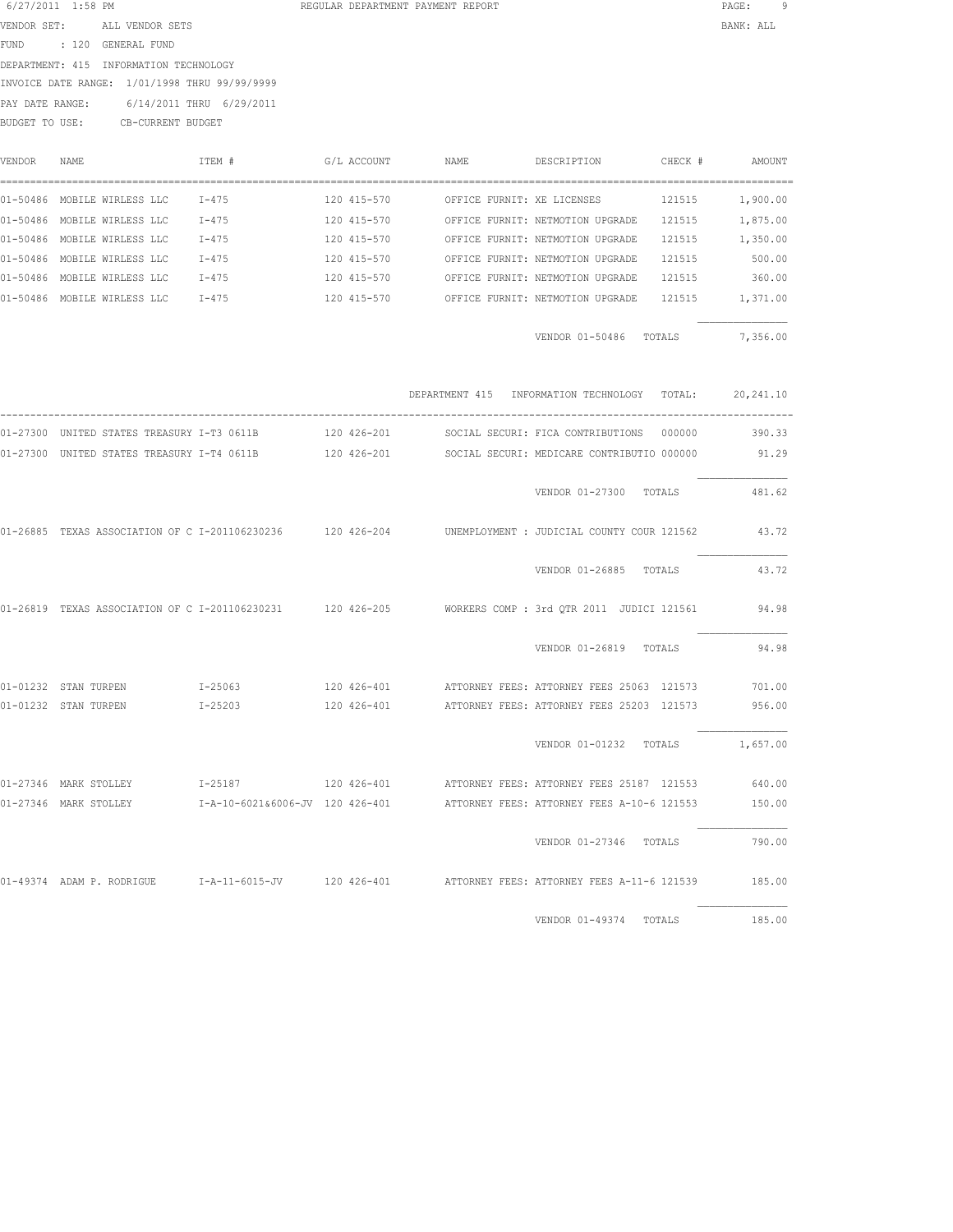|               | $6/27/2011$ 1:58 PM<br>VENDOR SET: ALL VENDOR SETS<br>FUND : 120 GENERAL FUND<br>DEPARTMENT: 426 JUDICIAL COUNTY COURT<br>INVOICE DATE RANGE: 1/01/1998 THRU 99/99/9999<br>PAY DATE RANGE: 6/14/2011 THRU 6/29/2011<br>BUDGET TO USE: CB-CURRENT BUDGET |                 | REGULAR DEPARTMENT PAYMENT REPORT |                        |                                                                                                         | PAGE:<br>10<br>BANK: ALL |
|---------------|---------------------------------------------------------------------------------------------------------------------------------------------------------------------------------------------------------------------------------------------------------|-----------------|-----------------------------------|------------------------|---------------------------------------------------------------------------------------------------------|--------------------------|
| VENDOR NAME   |                                                                                                                                                                                                                                                         | ITEM #          |                                   |                        |                                                                                                         |                          |
|               |                                                                                                                                                                                                                                                         |                 |                                   |                        | 01-49518 JAMES E. TEAGUE 1-A-11-6016-JV 120 426-401 1 ATTORNEY FEES: ATTORNEY FEES A-11-6 121557 162.00 |                          |
|               |                                                                                                                                                                                                                                                         |                 |                                   |                        | VENDOR 01-49518 TOTALS                                                                                  | 162.00                   |
|               |                                                                                                                                                                                                                                                         |                 |                                   |                        | 01-50014 RANDALL E. PRETZER 1-11-6014-JV 120 426-401 ATTORNEY FEES: ATTORNEY FEES 11-601 121530 185.00  |                          |
|               |                                                                                                                                                                                                                                                         |                 |                                   |                        | VENDOR 01-50014 TOTALS                                                                                  | 185.00                   |
|               |                                                                                                                                                                                                                                                         |                 |                                   |                        | 01-50860 SANDRA EASTWOOD-ALANIZ I-A-11-6001-JV 120 426-401 ATTORNEY FEES: ATTORNEY FEES A-11-6 121472   | 540.00                   |
|               |                                                                                                                                                                                                                                                         |                 |                                   |                        | VENDOR 01-50860 TOTALS                                                                                  | 540.00                   |
|               |                                                                                                                                                                                                                                                         |                 |                                   |                        | 01-27515 CALVERT REPORTING SERV I-C5908 120 426-410 PROFESSIONAL : COURT REPORTING MAY- 121449 1,050.00 |                          |
|               |                                                                                                                                                                                                                                                         |                 |                                   |                        | VENDOR 01-27515 TOTALS 1,050.00                                                                         |                          |
|               | 01-49731 AT&T LONG DISTANCE 1-201106150203 120 426-421 TELEPHONE : CCAL                                                                                                                                                                                 |                 |                                   |                        |                                                                                                         | 121441 16.20             |
|               |                                                                                                                                                                                                                                                         |                 |                                   |                        | VENDOR 01-49731 TOTALS                                                                                  | 16.20                    |
| 01-50240 AT&T |                                                                                                                                                                                                                                                         |                 |                                   |                        | 121440                                                                                                  | 63.14                    |
|               |                                                                                                                                                                                                                                                         |                 |                                   |                        | VENDOR 01-50240 TOTALS                                                                                  | 63.14                    |
|               |                                                                                                                                                                                                                                                         |                 |                                   |                        | 01-01278 ADAMS, WILLIAM 1 T-TE 6/3-5/11 120 426-425 CONFERENCES &: REGISTRATION 121426 220.00           |                          |
|               | 01-01278 ADAMS, WILLIAM I-TE 6/3-5/11 120 426-425 CONFERENCES &: LODGING                                                                                                                                                                                |                 |                                   |                        | 121426 302.00                                                                                           |                          |
|               | 01-01278 ADAMS, WILLIAM                                                                                                                                                                                                                                 | $I-TE$ 6/3-5/11 | 120 426-425                       | CONFERENCES &: MILEAGE | 121426                                                                                                  | 204.00                   |
|               | 01-01278 ADAMS, WILLIAM                                                                                                                                                                                                                                 | I-TE 6/3-5/11   | 120 426-425                       |                        | 121426<br>CONFERENCES &: MEAL PER DIEM                                                                  | 80.00                    |
|               | 01-01278 ADAMS, WILLIAM                                                                                                                                                                                                                                 | I-TE 6/3-5/11   | 120 426-425                       | CONFERENCES &: PARKING | 121426                                                                                                  | 8.00                     |
|               |                                                                                                                                                                                                                                                         |                 |                                   |                        | VENDOR 01-01278 TOTALS                                                                                  | 814.00                   |
| 01-1          | TACA                                                                                                                                                                                                                                                    | I-201106140200  | 120 426-425                       |                        | CONFERENCES &: MEMBERSHIP APP- G. 121556                                                                | 75.00                    |
| $02 - 1$      | SINCLAIR, DEBORAH                                                                                                                                                                                                                                       | I-6141101       | 120 426-483                       |                        | JUROR EXPENSE: SINCLAIR, DEBORAH:<br>121334                                                             | 6.00                     |
| $02 - 1$      | ROZACKY, RANDELL W                                                                                                                                                                                                                                      | I-6141102       | 120 426-483                       |                        | JUROR EXPENSE: ROZACKY, RANDELL W: 121332                                                               | 6.00                     |
| $02 - 1$      | SMITH, KAYE F                                                                                                                                                                                                                                           | I-6141103       | 120 426-483                       |                        | JUROR EXPENSE: SMITH, KAYE F:<br>121335                                                                 | 6.00                     |
| $02 - 1$      | GARCIA, ARMANDO R                                                                                                                                                                                                                                       | I-6141104       | 120 426-483                       |                        | JUROR EXPENSE: GARCIA, ARMANDO R: 121325                                                                | 6.00                     |
| $02 - 1$      | LIZCANO, PATRICIA                                                                                                                                                                                                                                       | I-6141105       | 120 426-483                       |                        | JUROR EXPENSE: LIZCANO, PATRICIA:<br>121328                                                             | 6.00                     |
| 02-1          | TREVINO, FERMIN M                                                                                                                                                                                                                                       | I-6141106       | 120 426-483                       |                        | JUROR EXPENSE: TREVINO, FERMIN M: 121336                                                                | 6.00                     |
|               |                                                                                                                                                                                                                                                         |                 |                                   |                        |                                                                                                         |                          |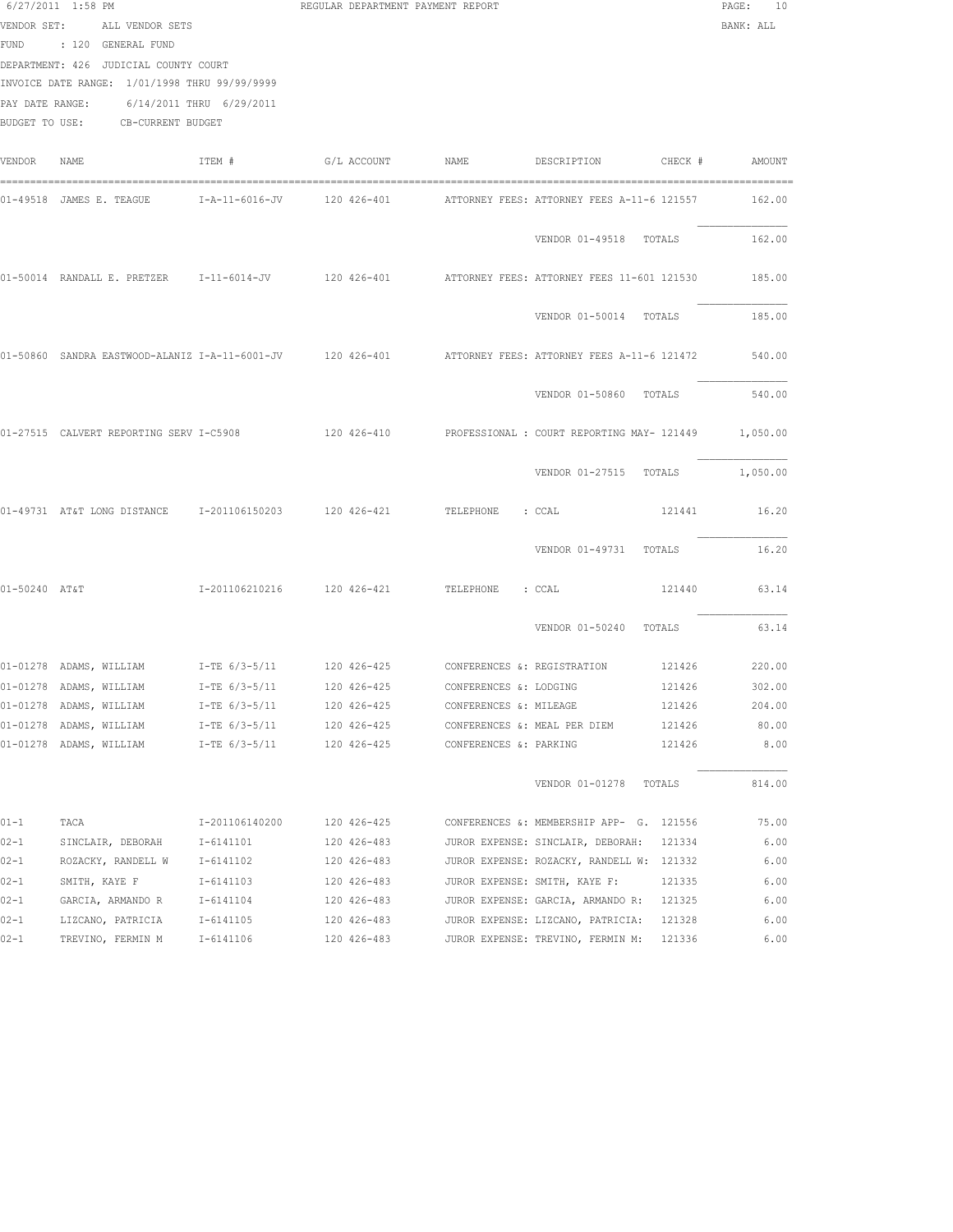|  |  | REGULAR DEPARTMENT PAYMENT REPORT |  |  |
|--|--|-----------------------------------|--|--|
|--|--|-----------------------------------|--|--|

| 6/27/2011 1:58 PM |                                               | REGULAR DEPARTMENT PAYMENT REPORT | PAGE:     | - 11 |
|-------------------|-----------------------------------------------|-----------------------------------|-----------|------|
| VENDOR SET:       | ALL VENDOR SETS                               |                                   | BANK: ALL |      |
| FUND              | : 120 GENERAL FUND                            |                                   |           |      |
|                   | DEPARTMENT: 426 JUDICIAL COUNTY COURT         |                                   |           |      |
|                   | INVOICE DATE RANGE: 1/01/1998 THRU 99/99/9999 |                                   |           |      |
| PAY DATE RANGE:   | 6/14/2011 THRU 6/29/2011                      |                                   |           |      |
| BUDGET TO USE:    | CB-CURRENT BUDGET                             |                                   |           |      |
|                   |                                               |                                   |           |      |

| VENDOR   | NAME                                                                                                            | ITEM #    | G/L ACCOUNT | NAME                                                 | DESCRIPTION                                | CHECK # | AMOUNT    |
|----------|-----------------------------------------------------------------------------------------------------------------|-----------|-------------|------------------------------------------------------|--------------------------------------------|---------|-----------|
| $02 - 1$ | LONG, LORI A 16141107 120 426-483 JUROR EXPENSE: LONG, LORI A: 121329                                           |           |             |                                                      |                                            |         | 6.00      |
| $02 - 1$ | HARRISON, ROBERT R                                                                                              | I-6141108 | 120 426-483 |                                                      | JUROR EXPENSE: HARRISON, ROBERT R: 121326  |         | 6.00      |
| $02 - 1$ | CRUZ SR, HECTOR R                                                                                               | I-6141109 | 120 426-483 |                                                      | JUROR EXPENSE: CRUZ SR, HECTOR R: 121321   |         | 6.00      |
| $02 - 1$ | BALDERAS, ELVIRA L                                                                                              | I-6141110 | 120 426-483 |                                                      | JUROR EXPENSE: BALDERAS, ELVIRA L: 121318  |         | 6.00      |
| $02 - 1$ | FOSTER, JAMES H                                                                                                 | I-6141111 | 120 426-483 |                                                      | JUROR EXPENSE: FOSTER, JAMES H: 121324     |         | 6.00      |
| $02 - 1$ | FINNELS, CASSIETTA I-6141112                                                                                    |           | 120 426-483 |                                                      | JUROR EXPENSE: FINNELS, CASSIETTA: 121323  |         | 6.00      |
| $02 - 1$ | PENA, MARC E 1-6141113                                                                                          |           | 120 426-483 |                                                      | JUROR EXPENSE: PENA, MARC E: 121330        |         | 6.00      |
| $02 - 1$ | BECK, KELLI E 1-6141114 120 426-483                                                                             |           |             |                                                      | JUROR EXPENSE: BECK, KELLI E: 121319       |         | 6.00      |
| $02 - 1$ |                                                                                                                 |           |             |                                                      | JUROR EXPENSE: RHODES, KARI S: 121331      |         | 6.00      |
| $02 - 1$ | CUNNINGHAM, MELISSA A 1-6141116                                                                                 |           | 120 426-483 |                                                      | JUROR EXPENSE: CUNNINGHAM, MELISSA 121322  |         | 6.00      |
| $02 - 1$ | SANDERSON, JAMES L I-6141117                                                                                    |           | 120 426-483 |                                                      | JUROR EXPENSE: SANDERSON, JAMES L: 121333  |         | 6.00      |
| $02 - 1$ | HEGEN, HELMUT E 1-6141118                                                                                       |           | 120 426-483 |                                                      | JUROR EXPENSE: HEGEN, HELMUT E:            | 121327  | 6.00      |
| $02 - 1$ | ARANSAS CO ASSIST DEPT I-6141119                                                                                |           | 120 426-483 |                                                      | JUROR EXPENSE: ARANSAS CO ASSIST DE 121317 |         | 30.00     |
| $02 - 1$ | CRIME VICTIM'S COMP FU I-6141120                                                                                |           | 120 426-483 |                                                      | JUROR EXPENSE: CRIME VICTIM'S COMP 121320  |         | 18.00     |
|          |                                                                                                                 |           |             |                                                      | VENDOR 02-1 TOTALS                         |         | 231.00    |
|          | 01-01278 ADAMS, WILLIAM         I-TE- 6/8-10/11     120 426-488          TRAVEL & MEAL: LODGING                 |           |             |                                                      |                                            | 121426  | 227.70    |
|          | 01-01278 ADAMS, WILLIAM 1-TE-6/8-10/11 120 426-488 TRAVEL & MEAL: MILEAGE                                       |           |             |                                                      |                                            | 121426  | 204.00    |
|          | 01-01278 ADAMS, WILLIAM 1-TE-6/8-10/11 120 426-488 TRAVEL & MEAL: MEAL PER DIEM 121426 85.00                    |           |             |                                                      |                                            |         |           |
|          |                                                                                                                 |           |             |                                                      | VENDOR 01-01278 TOTALS 516.70              |         |           |
|          |                                                                                                                 |           |             | DEPARTMENT 426 JUDICIAL COUNTY COURT TOTAL: 6,830.36 |                                            |         |           |
|          | 01-01154 SAN PATRICIO COUNTY 1-3RD QTR 2011 DC 120 435-116 DIST. COURT P: 3RD QTR 2011 DIST CO 121418           |           |             |                                                      |                                            |         | 22,471.50 |
|          | 01-01154 SAN PATRICIO COUNTY 1-3RD QTR 2011 DA 120 435-117 DIST ATTY PER: 3RD QTR 2011 DIST AT 121417 29,404.75 |           |             |                                                      |                                            |         |           |
|          |                                                                                                                 |           |             |                                                      | VENDOR 01-01154 TOTALS 51,876.25           |         |           |
|          | 01-27300 UNITED STATES TREASURY I-T3 0611B 120 435-201 SOCIAL SECURI: FICA CONTRIBUTIONS 000000                 |           |             |                                                      |                                            |         | 5.80      |
|          | 01-27300 UNITED STATES TREASURY I-T4 0611B 120 435-201 SOCIAL SECURI: MEDICARE CONTRIBUTIO 000000 1.35          |           |             |                                                      |                                            |         |           |
|          |                                                                                                                 |           |             |                                                      | VENDOR 01-27300 TOTALS                     |         | 7.15      |
|          | 01-26885 TEXAS ASSOCIATION OF C I-201106230236 120 435-204 UNEMPLOYMENT : DISTRICT COURT 121562                 |           |             |                                                      |                                            |         | 1.62      |
|          |                                                                                                                 |           |             |                                                      | VENDOR 01-26885 TOTALS                     |         | 1.62      |
|          | 01-26819 TEXAS ASSOCIATION OF C I-201106230231 120 435-205 WORKERS COMP: 3rd OTR 2011 DISTRI 121561 10.30       |           |             |                                                      |                                            |         |           |
|          |                                                                                                                 |           |             |                                                      | VENDOR 01-26819 TOTALS                     |         | 10.30     |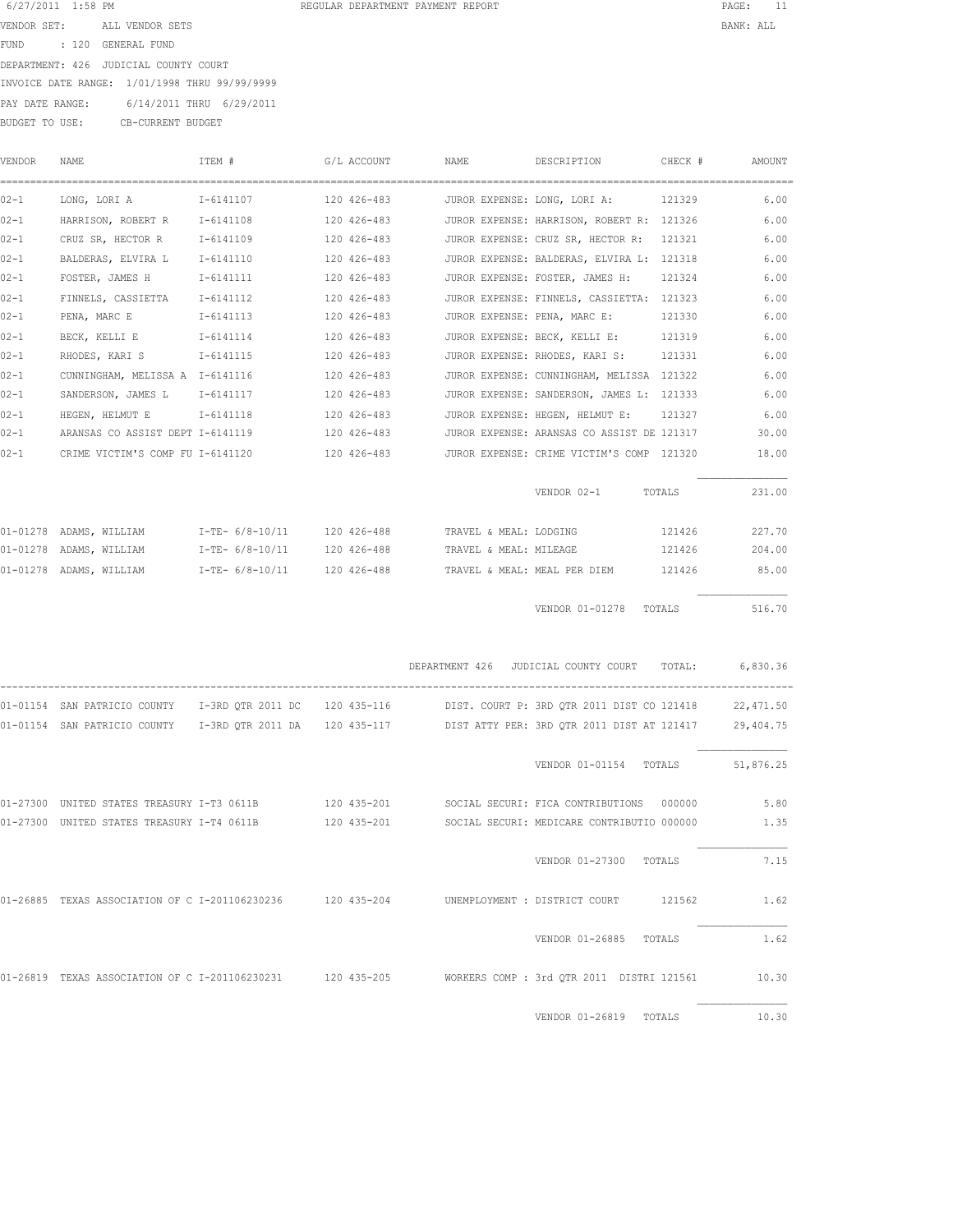| VENDOR SET:                    | ALL VENDOR SETS                               | BANK: ALL |
|--------------------------------|-----------------------------------------------|-----------|
| FUND : 120 GENERAL FUND        |                                               |           |
| DEPARTMENT: 435 DISTRICT COURT |                                               |           |
|                                | INVOICE DATE RANGE: 1/01/1998 THRU 99/99/9999 |           |

PAY DATE RANGE: 6/14/2011 THRU 6/29/2011 BUDGET TO USE: CB-CURRENT BUDGET

| VENDOR        | NAME                                     | ITEM #                   | G/L ACCOUNT | NAME      | DESCRIPTION                                | CHECK # | AMOUNT |
|---------------|------------------------------------------|--------------------------|-------------|-----------|--------------------------------------------|---------|--------|
|               | 01-49731 AT&T LONG DISTANCE              | I-201106150203           | 120 435-421 | TELEPHONE | : DISTRICT ATTORNEY/ C 121441              |         | 0.99   |
|               |                                          |                          |             |           | VENDOR 01-49731<br>TOTALS                  |         | 0.99   |
| 01-50240 AT&T |                                          | I-201106210216           | 120 435-421 | TELEPHONE | : DISTRICT ATTY                            | 121440  | 80.58  |
|               |                                          |                          |             |           | VENDOR 01-50240<br>TOTALS                  |         | 80.58  |
| $02 - 1$      | ALEMAN, RALPH                            | I-6201101                | 120 435-483 |           | JUROR EXPENSE: ALEMAN, RALPH:              | 121337  | 6.00   |
| $02 - 1$      | AMASON, WAYLAND                          | I-6201102                | 120 435-483 |           | JUROR EXPENSE: AMASON, WAYLAND:            | 121338  | 6.00   |
| $02 - 1$      | ANDREWS, MADELINE                        | I-6201103                | 120 435-483 |           | JUROR EXPENSE: ANDREWS, MADELINE:          | 121339  | 6.00   |
| $02 - 1$      | ARCHIE, MICHAEL                          | $I - 6201104$            | 120 435-483 |           | JUROR EXPENSE: ARCHIE, MICHAEL:            | 121342  | 6.00   |
| $02 - 1$      | BABB, DENNIS W                           | I-6201105                | 120 435-483 |           | JUROR EXPENSE: BABB, DENNIS W:             | 121343  | 6.00   |
| $02 - 1$      | BAXLEY, HENRY D                          | I-6201106                | 120 435-483 |           | JUROR EXPENSE: BAXLEY, HENRY D:            | 121344  | 6.00   |
| $02 - 1$      | BELLINGER, RANDALL                       | $I - 6201107$            | 120 435-483 |           | JUROR EXPENSE: BELLINGER, RANDALL: 121345  |         | 6.00   |
| $02 - 1$      | BILACIC, JEAN R                          | I-6201108                | 120 435-483 |           | JUROR EXPENSE: BILACIC, JEAN R:            | 121346  | 6.00   |
| $02 - 1$      | BROWN, SUSAN                             | I-6201109                | 120 435-483 |           | JUROR EXPENSE: BROWN, SUSAN:               | 121348  | 6.00   |
| $02 - 1$      | BUCKLEY, JAMES H                         | I-6201110                | 120 435-483 |           | JUROR EXPENSE: BUCKLEY, JAMES H:           | 121349  | 6.00   |
| $02 - 1$      | CALDWELL, BARBARA                        | I-6201111                | 120 435-483 |           | JUROR EXPENSE: CALDWELL, BARBARA:          | 121350  | 6.00   |
| $02 - 1$      | CERDA, ALICE                             | I-6201112                | 120 435-483 |           | JUROR EXPENSE: CERDA, ALICE:               | 121351  | 6.00   |
| $02 - 1$      | CHASSE, LOIS J                           | I-6201113                | 120 435-483 |           | JUROR EXPENSE: CHASSE, LOIS J:             | 121352  | 6.00   |
| $02 - 1$      | DOUGLAS JR, FREDDIE L I-6201114          |                          | 120 435-483 |           | JUROR EXPENSE: DOUGLAS JR, FREDDIE 121355  |         | 6.00   |
| $02 - 1$      | EASTLAND, TINA C                         | I-6201115                | 120 435-483 |           | JUROR EXPENSE: EASTLAND, TINA C:           | 121356  | 6.00   |
| $02 - 1$      | FARENTHOLD, DANA                         | I-6201116                | 120 435-483 |           | JUROR EXPENSE: FARENTHOLD, DANA:           | 121358  | 6.00   |
| $02 - 1$      | GISRIEL, KIMBERLY D                      | I-6201117                | 120 435-483 |           | JUROR EXPENSE: GISRIEL, KIMBERLY D: 121359 |         | 6.00   |
| $02 - 1$      | GLENN, DEBORAH O                         | I-6201118                | 120 435-483 |           | JUROR EXPENSE: GLENN, DEBORAH O:           | 121360  | 6.00   |
| $02 - 1$      | GONZALES, ERICA                          | I-6201119                | 120 435-483 |           | JUROR EXPENSE: GONZALES, ERICA:            | 121361  | 6.00   |
| $02 - 1$      | HAMILTON, KEITH J                        | I-6201120                | 120 435-483 |           | JUROR EXPENSE: HAMILTON, KEITH J:          | 121362  | 6.00   |
| $02 - 1$      | HARRIS, ALLEN L                          | I-6201121                | 120 435-483 |           | JUROR EXPENSE: HARRIS, ALLEN L:            | 121363  | 6.00   |
| $02 - 1$      |                                          |                          |             |           |                                            |         | 6.00   |
| $02 - 1$      | HARTSELL, MARK A                         | I-6201122<br>$I-6201123$ | 120 435-483 |           | JUROR EXPENSE: HARTSELL, MARK A:           | 121364  | 6.00   |
|               | HOLDEN, COLLEEN                          |                          | 120 435-483 |           | JUROR EXPENSE: HOLDEN, COLLEEN:            | 121366  |        |
| $02 - 1$      | JACKSON, DOULGAS                         | I-6201124                | 120 435-483 |           | JUROR EXPENSE: JACKSON, DOULGAS:           | 121367  | 6.00   |
| $02 - 1$      | KOUTNIK, CAROL                           | I-6201125                | 120 435-483 |           | JUROR EXPENSE: KOUTNIK, CAROL:             | 121371  | 6.00   |
| $02 - 1$      | LANGFORD, JENNIFER L<br>LIBBY, RICHARD A | I-6201126<br>$I-6201127$ | 120 435-483 |           | JUROR EXPENSE: LANGFORD, JENNIFER L 121372 |         | 6.00   |
| $02 - 1$      |                                          |                          | 120 435-483 |           | JUROR EXPENSE: LIBBY, RICHARD A:           | 121373  | 6.00   |
| $02 - 1$      | LONG, MARIA                              | I-6201128                | 120 435-483 |           | JUROR EXPENSE: LONG, MARIA:                | 121374  | 6.00   |
| $02 - 1$      | MASON, JULIA                             | I-6201129                | 120 435-483 |           | JUROR EXPENSE: MASON, JULIA:               | 121375  | 6.00   |
| $02 - 1$      | MCBRIDE, CHARLOTTE A                     | $I-6201130$              | 120 435-483 |           | JUROR EXPENSE: MCBRIDE, CHARLOTTE A 121377 |         | 6.00   |
| 02-1          | MELSON, CATHY                            | I-6201131                | 120 435-483 |           | JUROR EXPENSE: MELSON, CATHY:              | 121378  | 6.00   |
| 02-1          | MILLER, MILBURN M                        | I-6201132                | 120 435-483 |           | JUROR EXPENSE: MILLER, MILBURN M:          | 121379  | 6.00   |
| 02-1          | MOELLENDORF, PATRICIA I-6201133          |                          | 120 435-483 |           | JUROR EXPENSE: MOELLENDORF, PATRICI 121380 |         | 6.00   |
| $02 - 1$      | MUSSER, ANGELA                           | I-6201134                | 120 435-483 |           | JUROR EXPENSE: MUSSER, ANGELA:             | 121382  | 6.00   |
| $02 - 1$      | NAVA JR, EUGENE E                        | I-6201135                | 120 435-483 |           | JUROR EXPENSE: NAVA JR, EUGENE E:          | 121383  | 6.00   |
| $02 - 1$      | OTIS JR, MICHAEL J                       | I-6201136                | 120 435-483 |           | JUROR EXPENSE: OTIS JR, MICHAEL J: 121384  |         | 6.00   |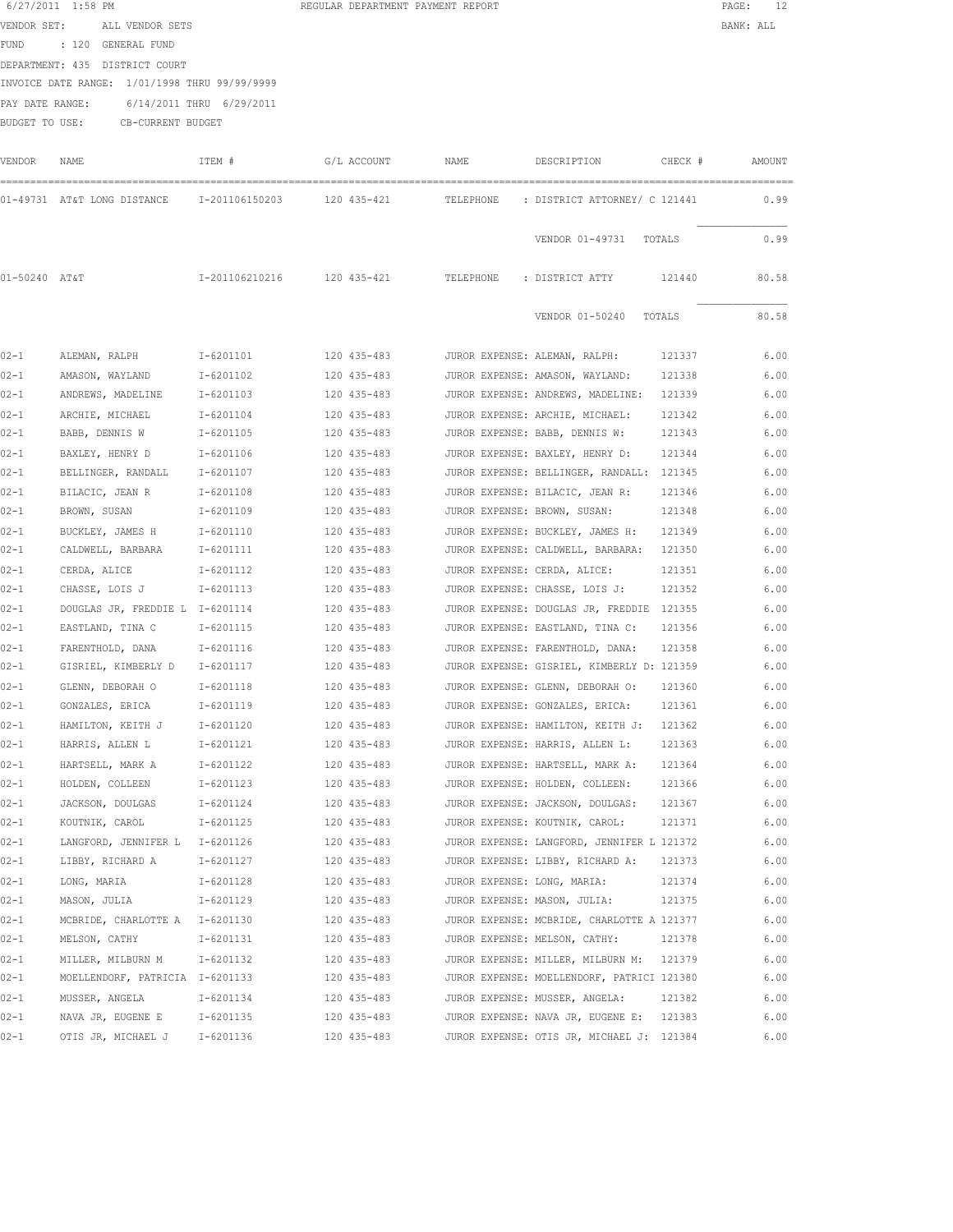| 6/27/2011 1:58 PM |       |                                               | REGULAR DEPARTMENT PAYMENT REPORT |  | PAGE:     |
|-------------------|-------|-----------------------------------------------|-----------------------------------|--|-----------|
| VENDOR SET:       |       | ALL VENDOR SETS                               |                                   |  | BANK: ALL |
| FUND              | : 120 | GENERAL FUND                                  |                                   |  |           |
|                   |       | DEPARTMENT: 435 DISTRICT COURT                |                                   |  |           |
|                   |       | INVOICE DATE RANGE: 1/01/1998 THRU 99/99/9999 |                                   |  |           |
| PAY DATE RANGE:   |       | 6/14/2011 THRU 6/29/2011                      |                                   |  |           |
| BUDGET TO USE:    |       | CB-CURRENT BUDGET                             |                                   |  |           |
|                   |       |                                               |                                   |  |           |

VENDOR NAME ITEM # G/L ACCOUNT NAME DESCRIPTION CHECK # AMOUNT

| 02-1     | PAYNE, VICKIE B                                                                                       | I-6201137                 | 120 435-483 |                               |                        | JUROR EXPENSE: PAYNE, VICKIE B:            | 121385 | 6.00        |
|----------|-------------------------------------------------------------------------------------------------------|---------------------------|-------------|-------------------------------|------------------------|--------------------------------------------|--------|-------------|
| $02 - 1$ | PRIDGEN, CHERYL F                                                                                     | I-6201138                 | 120 435-483 |                               |                        | JUROR EXPENSE: PRIDGEN, CHERYL F: 121386   |        | 6.00        |
| 02-1     | RAMOS, ALFONSO                                                                                        | I-6201139                 | 120 435-483 |                               |                        | JUROR EXPENSE: RAMOS, ALFONSO:             | 121387 | 6.00        |
| $02 - 1$ | RANDALL, BONNI                                                                                        | I-6201140                 | 120 435-483 |                               |                        | JUROR EXPENSE: RANDALL, BONNI:             | 121388 | 6.00        |
| 02-1     | REMELI, HAMIDA A                                                                                      | I-6201141                 | 120 435-483 |                               |                        | JUROR EXPENSE: REMELI, HAMIDA A:           | 121389 | 6.00        |
| $02 - 1$ | SANDERS JR, J. C                                                                                      | I-6201142                 | 120 435-483 |                               |                        | JUROR EXPENSE: SANDERS JR, J. C:           | 121390 | 6.00        |
| 02-1     | TORRES, PATRICIA                                                                                      | I-6201143                 | 120 435-483 |                               |                        | JUROR EXPENSE: TORRES, PATRICIA:           | 121392 | 6.00        |
| $02 - 1$ | WALKER, ELLA                                                                                          | I-6201144                 | 120 435-483 |                               |                        | JUROR EXPENSE: WALKER, ELLA:               | 121394 | 6.00        |
| 02-1     | WRIGHT, TYLER J                                                                                       | I-6201145                 | 120 435-483 |                               |                        | JUROR EXPENSE: WRIGHT, TYLER J:            | 121395 | 6.00        |
| $02 - 1$ | ARANSAS CO ASSIST DEPT I-6201146                                                                      |                           | 120 435-483 |                               |                        | JUROR EXPENSE: ARANSAS CO ASSIST DE 121340 |        | 120.00      |
| 02-1     | CRIME VICTIM'S COMP FU I-6201147                                                                      |                           | 120 435-483 |                               |                        | JUROR EXPENSE: CRIME VICTIM'S COMP 121353  |        | 18.00       |
| 02-1     | SPENCE, VALLIE M                                                                                      | I-6201148                 | 120 435-483 |                               |                        | JUROR EXPENSE: SPENCE, VALLIE M:           | 121391 | 126.00      |
| 02-1     | BLOUNT, JUDY R                                                                                        | I-6201149                 | 120 435-483 |                               |                        | JUROR EXPENSE: BLOUNT, JUDY R:             | 121347 | 126.00      |
| 02-1     | DELOSSANTOS, ABRAHAM I-6201150                                                                        |                           | 120 435-483 |                               |                        | JUROR EXPENSE: DELOSSANTOS, ABRAHAM 121354 |        | 126.00      |
| 02-1     | ESTES, ERIC J                                                                                         | I-6201151                 | 120 435-483 |                               |                        | JUROR EXPENSE: ESTES, ERIC J: 121357       |        | 126.00      |
| $02 - 1$ | HATTENBACH, THOMAS                                                                                    | I-6201152                 | 120 435-483 |                               |                        | JUROR EXPENSE: HATTENBACH, THOMAS: 121365  |        | 126.00      |
| $02 - 1$ | JOHNSON, JOANN                                                                                        | I-6201153                 | 120 435-483 |                               |                        | JUROR EXPENSE: JOHNSON, JOANN:             | 121368 | 126.00      |
| $02 - 1$ | JUSTICE, BREE H                                                                                       | $I - 6201154$             | 120 435-483 |                               |                        | JUROR EXPENSE: JUSTICE, BREE H:            | 121369 | 126.00      |
| 02-1     | KOSUB, ANNE Z                                                                                         | I-6201155                 | 120 435-483 |                               |                        | JUROR EXPENSE: KOSUB, ANNE Z:              | 121370 | 126.00      |
| $02 - 1$ | MAXEY, SANDRA K                                                                                       | I-6201156                 | 120 435-483 |                               |                        | JUROR EXPENSE: MAXEY, SANDRA K:            | 121376 | 126.00      |
| 02-1     | MOONEY III, ARTHUR P I-6201157                                                                        |                           | 120 435-483 |                               |                        | JUROR EXPENSE: MOONEY III, ARTHUR P 121381 |        | 126.00      |
| $02 - 1$ | TREVINO, CHRISTINE R                                                                                  | I-6201158                 | 120 435-483 |                               |                        | JUROR EXPENSE: TREVINO, CHRISTINE R 121393 |        | 126.00      |
| 02-1     | ARANSAS CO ASSIST DEPT I-6201159                                                                      |                           | 120 435-483 |                               |                        | JUROR EXPENSE: ARANSAS CO ASSIST DE 121341 |        | 126.00      |
| 02-1     | DIAS, RYAN                                                                                            | I-6211101                 | 120 435-483 |                               |                        | JUROR EXPENSE: DIAS, RYAN:                 | 121398 | 40.00       |
| 02-1     | ALLENGER, JOEY                                                                                        | I-6211102                 | 120 435-483 |                               |                        | JUROR EXPENSE: ALLENGER, JOEY:             | 121396 | 40.00       |
| $02 - 1$ | COULSTON, MARGETTA                                                                                    | I-6211103                 | 120 435-483 |                               |                        | JUROR EXPENSE: COULSTON, MARGETTA: 121397  |        | 40.00       |
| 02-1     | GRANTZ, STEVE                                                                                         | I-6211104                 | 120 435-483 |                               |                        | JUROR EXPENSE: GRANTZ, STEVE:              | 121399 | 40.00       |
| $02 - 1$ | HARRIS, HOWARD                                                                                        | I-6211105                 | 120 435-483 |                               |                        | JUROR EXPENSE: HARRIS, HOWARD:             | 121400 | 40.00       |
| $02 - 1$ | KNIGHT, GRACE                                                                                         | I-6211106                 | 120 435-483 |                               |                        | JUROR EXPENSE: KNIGHT, GRACE:              | 121401 | 40.00       |
| $02 - 1$ | LETCHER, DOROTHY                                                                                      | I-6211107                 | 120 435-483 |                               |                        | JUROR EXPENSE: LETCHER, DOROTHY:           | 121402 | 40.00       |
| 02-1     | MAY, AMANDA                                                                                           | I-6211108                 | 120 435-483 |                               |                        | JUROR EXPENSE: MAY, AMANDA:                | 121403 | 40.00       |
| $02 - 1$ | SPEARS, ALISSA                                                                                        | I-6211109                 | 120 435-483 |                               |                        | JUROR EXPENSE: SPEARS, ALISSA:             | 121404 | 40.00       |
| 02-1     | WARNIERS, VALERIE                                                                                     | I-6211110                 | 120 435-483 |                               |                        | JUROR EXPENSE: WARNIERS, VALERIE: 121405   |        | 40.00       |
|          |                                                                                                       |                           |             |                               |                        |                                            |        |             |
|          |                                                                                                       |                           |             |                               |                        | VENDOR 02-1                                | TOTALS | 2,320.00    |
|          |                                                                                                       |                           |             |                               |                        |                                            |        |             |
|          | 01-00233 LISA TUCKER RILEY,, CR I-201106090193 120 435-488 TRAVEL & MEAL: TRAVEL EXPENSE APR-J 121534 |                           |             |                               |                        |                                            |        | 232.22      |
|          |                                                                                                       |                           |             |                               |                        |                                            |        |             |
|          |                                                                                                       |                           |             |                               |                        | VENDOR 01-00233 TOTALS                     |        | 232.22      |
|          |                                                                                                       |                           |             |                               |                        |                                            |        |             |
|          | 01-00557 ELIDA DELEON                                                                                 | I-LAT JUNE 11 120 435-488 |             |                               | TRAVEL & MEAL: MILEAGE |                                            | 121466 | 32.64       |
|          | 01-00557 ELIDA DELEON                                                                                 | I-LAT JUNE 11 120 435-488 |             |                               | TRAVEL & MEAL: MEALS   |                                            | 121466 | 8.00        |
|          |                                                                                                       |                           |             |                               |                        |                                            |        |             |
|          |                                                                                                       |                           |             |                               |                        | VENDOR 01-00557 TOTALS                     |        | 40.64       |
|          |                                                                                                       |                           |             |                               |                        |                                            |        |             |
|          |                                                                                                       |                           |             |                               |                        |                                            |        |             |
|          |                                                                                                       |                           |             | DEPARTMENT 435 DISTRICT COURT |                        |                                            | TOTAL: | 54, 569. 75 |

------------------------------------------------------------------------------------------------------------------------------------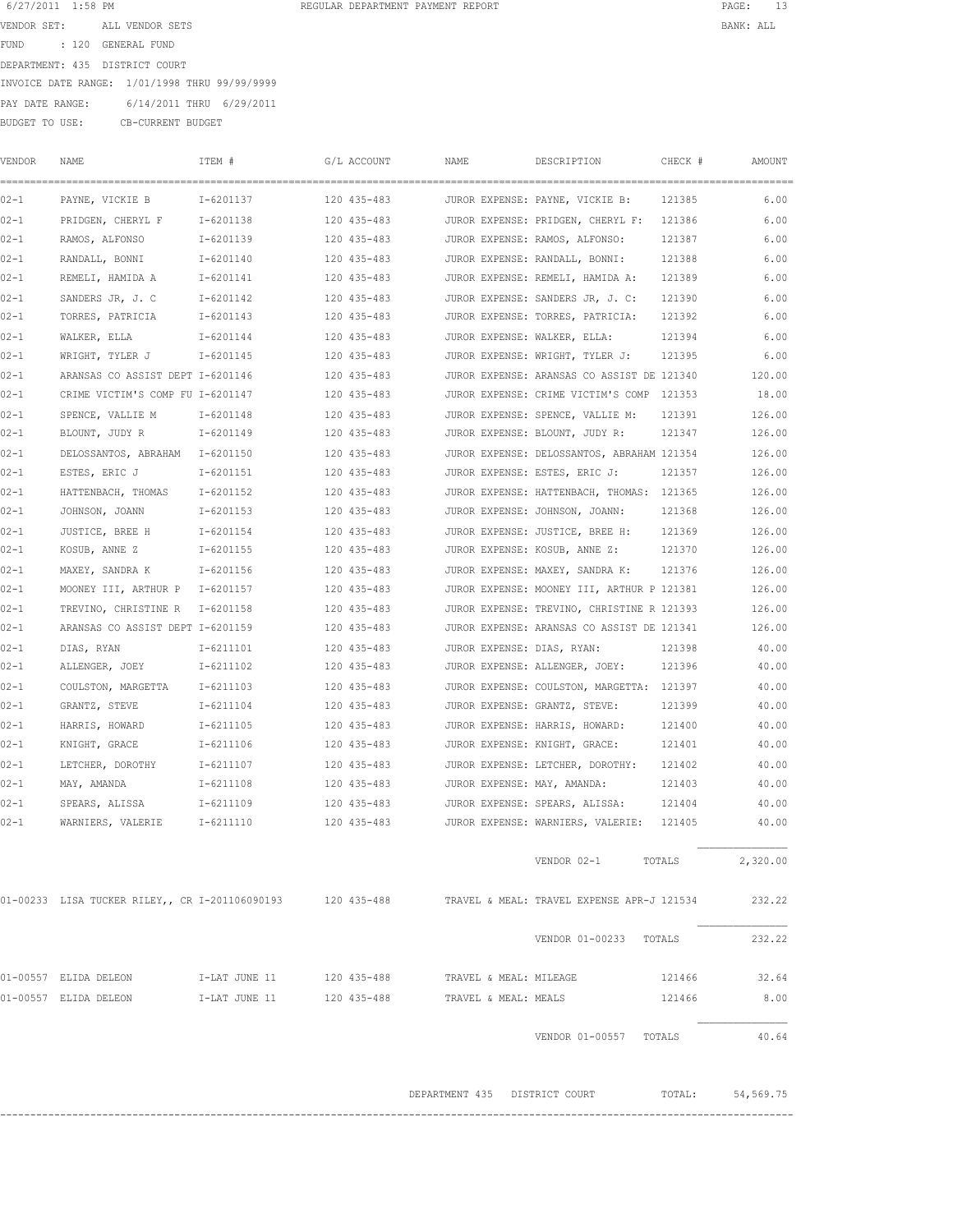| PAY DATE RANGE: | $6/27/2011$ 1:58 PM<br>VENDOR SET: ALL VENDOR SETS<br>FUND : 120 GENERAL FUND<br>DEPARTMENT: 450 DISTRICT CLERK<br>INVOICE DATE RANGE: 1/01/1998 THRU 99/99/9999<br>6/14/2011 THRU 6/29/2011<br>BUDGET TO USE: CB-CURRENT BUDGET | REGULAR DEPARTMENT PAYMENT REPORT |                        |                                            | PAGE: 14<br>BANK: ALL                         |
|-----------------|----------------------------------------------------------------------------------------------------------------------------------------------------------------------------------------------------------------------------------|-----------------------------------|------------------------|--------------------------------------------|-----------------------------------------------|
| VENDOR          | ITEM #<br>NAME                                                                                                                                                                                                                   | G/L ACCOUNT                       | NAME                   | DESCRIPTION                                | CHECK #<br>AMOUNT                             |
|                 | 01-27300 UNITED STATES TREASURY I-T3 0611B<br>01-27300 UNITED STATES TREASURY I-T4 0611B 120 450-201 SOCIAL SECURI: MEDICARE CONTRIBUTIO 000000                                                                                  | 120 450-201                       |                        | SOCIAL SECURI: FICA CONTRIBUTIONS          | 000000<br>495.45<br>115.87                    |
|                 |                                                                                                                                                                                                                                  |                                   |                        | VENDOR 01-27300 TOTALS                     | 611.32                                        |
|                 | 01-26885 TEXAS ASSOCIATION OF C I-201106230236 120 450-204                                                                                                                                                                       |                                   |                        | UNEMPLOYMENT : DISTRICT CLERK              | 203.54<br>121562                              |
|                 |                                                                                                                                                                                                                                  |                                   |                        | VENDOR 01-26885 TOTALS                     | 203.54                                        |
|                 | 01-26819 TEXAS ASSOCIATION OF C I-201106230231 120 450-205 WORKERS COMP : 3rd QTR 2011 DISTRI 121561                                                                                                                             |                                   |                        |                                            | 122.69                                        |
|                 |                                                                                                                                                                                                                                  |                                   |                        | VENDOR 01-26819 TOTALS                     | 122.69                                        |
|                 | 01-49731 AT&T LONG DISTANCE 1-201106150203 120 450-421                                                                                                                                                                           |                                   |                        | TELEPHONE : DISTRICT CLERK                 | 40.26<br>121441                               |
|                 |                                                                                                                                                                                                                                  |                                   |                        | VENDOR 01-49731 TOTALS                     | 40.26                                         |
| 01-50240 AT&T   |                                                                                                                                                                                                                                  |                                   | TELEPHONE : DIST CLERK |                                            | 80.58<br>121440                               |
|                 |                                                                                                                                                                                                                                  |                                   |                        | VENDOR 01-50240 TOTALS                     | 80.58                                         |
|                 | 01-27705 TEXAS DISTRICT COURT A I-201106230232 120 450-425                                                                                                                                                                       |                                   |                        | CONFERENCES &: P. HEARD- DIST CLERK 121564 | 30.00                                         |
|                 | 01-27705 TEXAS DISTRICT COURT A I-201106230232                                                                                                                                                                                   | 120 450-425                       |                        | CONFERENCES &: B. SWEO- CHIEF DEPUT 121564 | 30.00                                         |
|                 | 01-27705 TEXAS DISTRICT COURT A I-201106230232 120 450-425 CONFERENCES &: M. ROGERS-CHIEF DEPU 121564                                                                                                                            |                                   |                        |                                            | 30.00                                         |
|                 |                                                                                                                                                                                                                                  |                                   |                        | VENDOR 01-27705 TOTALS                     | 90.00                                         |
|                 |                                                                                                                                                                                                                                  |                                   |                        |                                            | DEPARTMENT 450 DISTRICT CLERK TOTAL: 1,148.39 |
|                 | 01-27300 UNITED STATES TREASURY I-T3 0611B 120 455-201                                                                                                                                                                           |                                   |                        | SOCIAL SECURI: FICA CONTRIBUTIONS 000000   | 206.33                                        |
|                 | 01-27300 UNITED STATES TREASURY I-T4 0611B 120 455-201 SOCIAL SECURI: MEDICARE CONTRIBUTIO 000000                                                                                                                                |                                   |                        |                                            | 48.26                                         |
|                 |                                                                                                                                                                                                                                  |                                   |                        |                                            | VENDOR 01-27300 TOTALS 254.59                 |
|                 | 01-26885 TEXAS ASSOCIATION OF C I-201106230236 120 455-204 UNEMPLOYMENT : JP #1 221562                                                                                                                                           |                                   |                        |                                            | 62.00                                         |

VENDOR 01-26885 TOTALS 62.00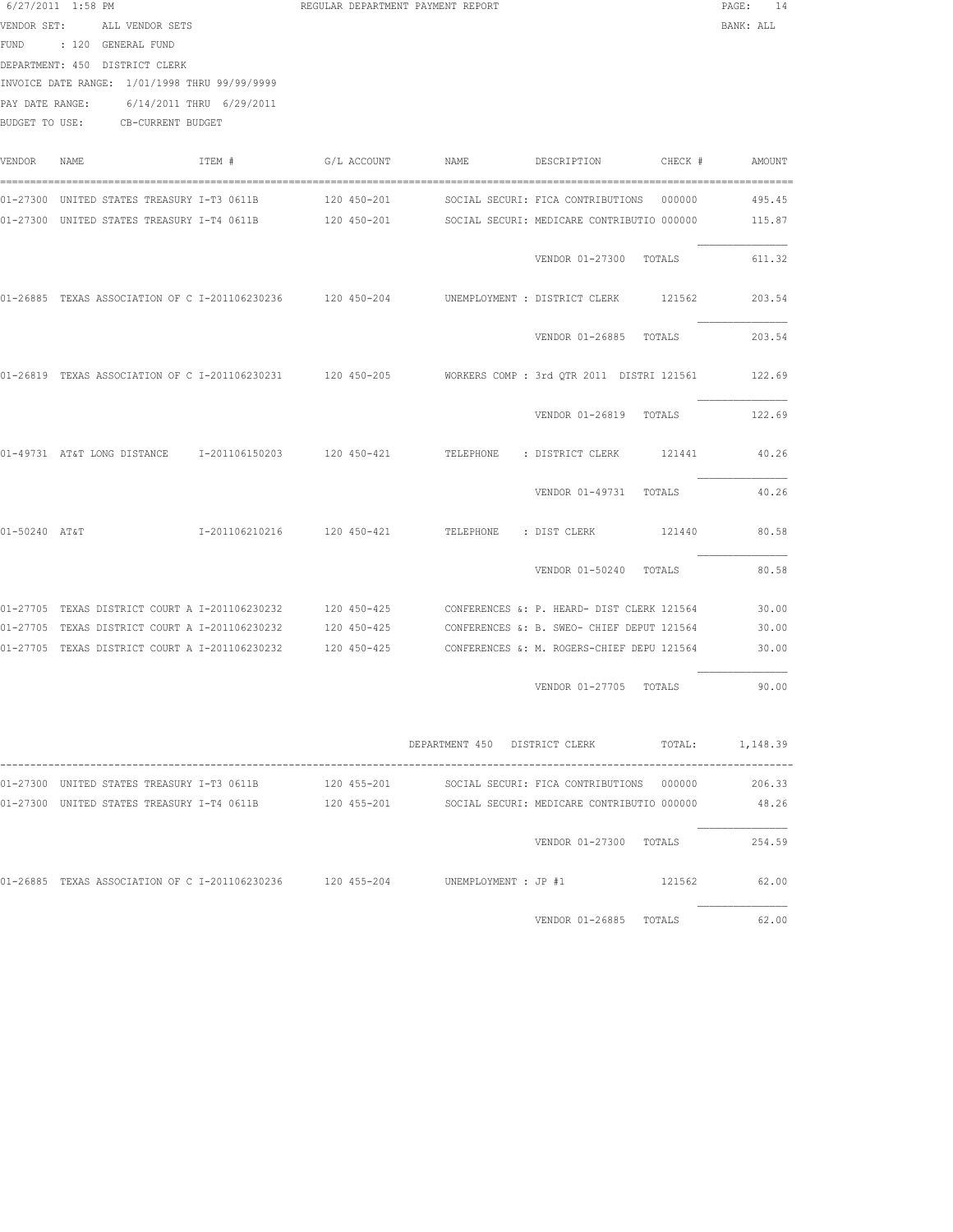|               | $6/27/2011$ 1:58 PM<br>VENDOR SET: ALL VENDOR SETS<br>FUND : 120 GENERAL FUND<br>DEPARTMENT: 455 JUSTICE OF THE PEACE # 1<br>INVOICE DATE RANGE: 1/01/1998 THRU 99/99/9999<br>PAY DATE RANGE: 6/14/2011 THRU 6/29/2011<br>BUDGET TO USE: CB-CURRENT BUDGET |        |  | REGULAR DEPARTMENT PAYMENT REPORT                    |                               |        | PAGE: 15<br>BANK: ALL |
|---------------|------------------------------------------------------------------------------------------------------------------------------------------------------------------------------------------------------------------------------------------------------------|--------|--|------------------------------------------------------|-------------------------------|--------|-----------------------|
| VENDOR NAME   |                                                                                                                                                                                                                                                            | ITEM # |  |                                                      |                               |        |                       |
|               | 01-26819 TEXAS ASSOCIATION OF C I-201106230231 120 455-205 MORKERS COMP : 3rd QTR 2011 JP #1 121561 55.00                                                                                                                                                  |        |  |                                                      |                               |        |                       |
|               |                                                                                                                                                                                                                                                            |        |  |                                                      | VENDOR 01-26819 TOTALS        |        | 55.00                 |
|               | 01-49731 AT&T LONG DISTANCE 1-201106150203 120 455-421 TELEPHONE : JP #1                                                                                                                                                                                   |        |  |                                                      |                               |        | 121441 10.24          |
|               |                                                                                                                                                                                                                                                            |        |  |                                                      | VENDOR 01-49731 TOTALS        |        | 10.24                 |
| 01-50240 AT&T |                                                                                                                                                                                                                                                            |        |  |                                                      |                               | 121440 | 80.58                 |
|               |                                                                                                                                                                                                                                                            |        |  |                                                      | VENDOR 01-50240 TOTALS        |        | 80.58                 |
|               | 01-50738 JPMORGAN CHASE BANK NA I-201106200213 120 455-425 CONFERENCES &: M VASQUEZ - OMNI HOT 121504 110.92                                                                                                                                               |        |  |                                                      |                               |        |                       |
|               | 01-50738 JPMORGAN CHASE BANK NA I-201106200213 120 455-425 CONFERENCES &: A LAFERNEY - THE SAN 121504 124.20                                                                                                                                               |        |  |                                                      |                               |        |                       |
|               |                                                                                                                                                                                                                                                            |        |  |                                                      | VENDOR 01-50738 TOTALS        |        | 235.12                |
|               |                                                                                                                                                                                                                                                            |        |  | DEPARTMENT 455 JUSTICE OF THE PEACE # 1 TOTAL:       |                               |        | 697.53                |
|               | 01-27300 UNITED STATES TREASURY I-T3 0611B 120 460-201 SOCIAL SECURI: FICA CONTRIBUTIONS 000000                                                                                                                                                            |        |  |                                                      |                               |        | 246.29                |
|               | 01-27300 UNITED STATES TREASURY I-T4 0611B 120 460-201 SOCIAL SECURI: MEDICARE CONTRIBUTIO 000000                                                                                                                                                          |        |  |                                                      |                               |        | 57.60                 |
|               |                                                                                                                                                                                                                                                            |        |  |                                                      | VENDOR 01-27300 TOTALS 303.89 |        |                       |
|               | 01-26885 TEXAS ASSOCIATION OF C I-201106230236 120 460-204 UNEMPLOYMENT : JP #2 121562 121562 68.99                                                                                                                                                        |        |  |                                                      |                               |        |                       |
|               |                                                                                                                                                                                                                                                            |        |  |                                                      | VENDOR 01-26885 TOTALS        |        | 68.99                 |
|               | 01-26819 TEXAS ASSOCIATION OF C I-201106230231 120 460-205 WORKERS COMP: 3rd QTR 2011 JP #2 121561                                                                                                                                                         |        |  |                                                      |                               |        | 58.31                 |
|               |                                                                                                                                                                                                                                                            |        |  |                                                      | VENDOR 01-26819 TOTALS        |        | 58.31                 |
|               | 01-49731 AT&T LONG DISTANCE 1-201106150203 120 460-421 TELEPHONE : JP #2 121441 10.80                                                                                                                                                                      |        |  |                                                      |                               |        |                       |
|               |                                                                                                                                                                                                                                                            |        |  |                                                      | VENDOR 01-49731 TOTALS 10.80  |        |                       |
| 01-50240 AT&T |                                                                                                                                                                                                                                                            |        |  | I-201106210216  120 460-421  TELEPHONE : JP2  121440 |                               |        | 63.14                 |
|               |                                                                                                                                                                                                                                                            |        |  |                                                      | VENDOR 01-50240 TOTALS 63.14  |        |                       |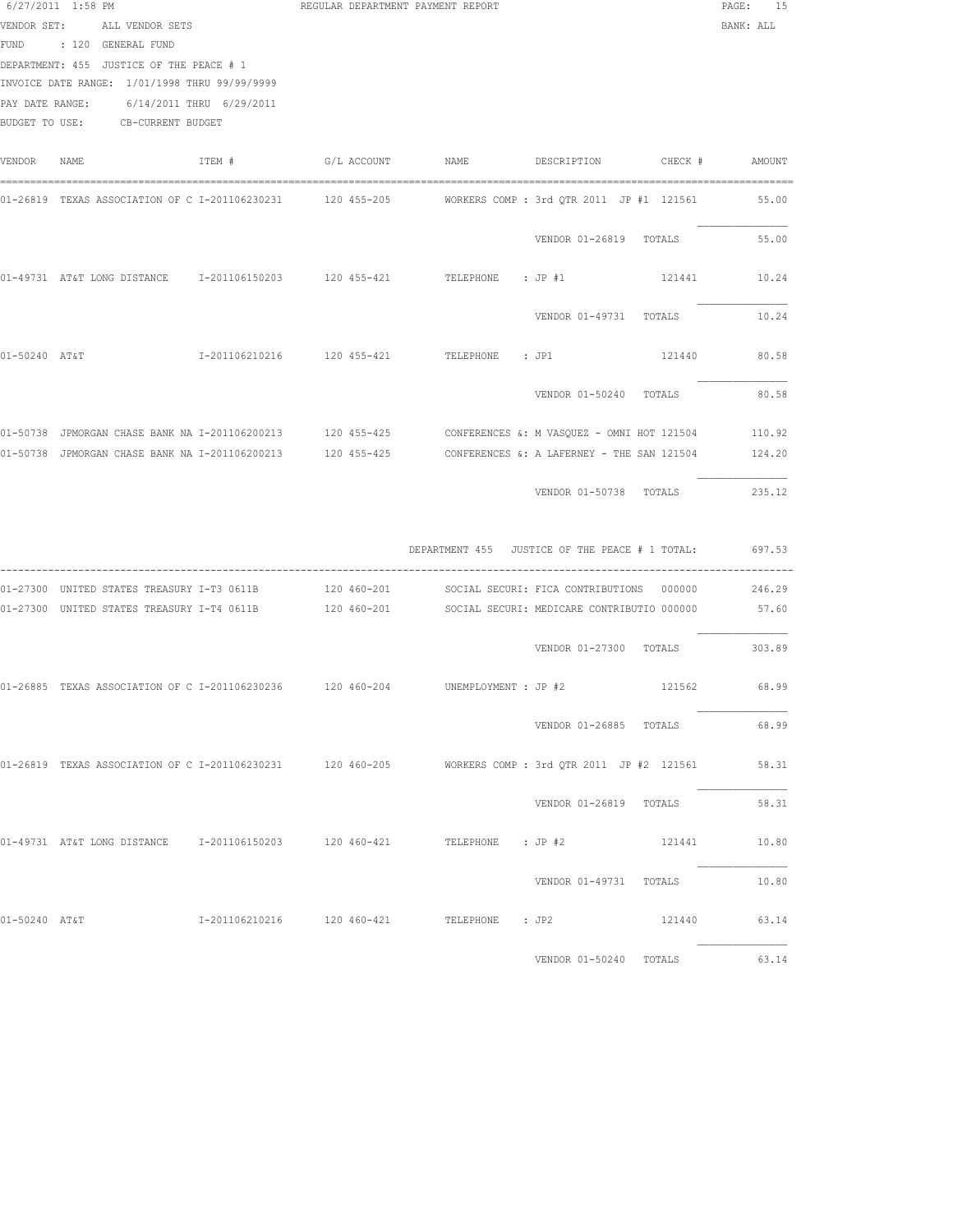|               | 6/27/2011 1:58 PM<br>VENDOR SET: ALL VENDOR SETS<br>FUND : 120 GENERAL FUND<br>DEPARTMENT: 460 JUSTICE OF THE PEACE # 2<br>INVOICE DATE RANGE: 1/01/1998 THRU 99/99/9999<br>PAY DATE RANGE: 6/14/2011 THRU 6/29/2011<br>BUDGET TO USE: CB-CURRENT BUDGET |        | REGULAR DEPARTMENT PAYMENT REPORT  |                                                                                                             | PAGE: 16<br>BANK: ALL |
|---------------|----------------------------------------------------------------------------------------------------------------------------------------------------------------------------------------------------------------------------------------------------------|--------|------------------------------------|-------------------------------------------------------------------------------------------------------------|-----------------------|
| VENDOR NAME   |                                                                                                                                                                                                                                                          | ITEM # |                                    |                                                                                                             |                       |
|               | 01-50738 JPMORGAN CHASE BANK NA I-201106200213 120 460-425                                                                                                                                                                                               |        |                                    | CONFERENCES &: D MCGINNIS - OMNI HO 121504                                                                  | 110.92                |
|               |                                                                                                                                                                                                                                                          |        |                                    | VENDOR 01-50738 TOTALS                                                                                      | 110.92                |
|               |                                                                                                                                                                                                                                                          |        |                                    | 01-27274 CNA SURETY 6001 15031655 2 120 460-460 MSURANCE/BON: BOND RENEW - D. LITT 121456                   | 50.00                 |
|               |                                                                                                                                                                                                                                                          |        |                                    | VENDOR 01-27274 TOTALS                                                                                      | 50.00                 |
|               |                                                                                                                                                                                                                                                          |        |                                    | DEPARTMENT 460 JUSTICE OF THE PEACE # 2 TOTAL: 666.05                                                       |                       |
|               |                                                                                                                                                                                                                                                          |        |                                    | 01-27300 UNITED STATES TREASURY I-T4 0611B 120 465-201 SOCIAL SECURI: MEDICARE CONTRIBUTIO 000000           | 14.34                 |
|               |                                                                                                                                                                                                                                                          |        |                                    | VENDOR 01-27300 TOTALS                                                                                      | 75.66                 |
|               | 01-26885 TEXAS ASSOCIATION OF C I-201106230236 120 465-204 UNEMPLOYMENT : COLLECTIONS                                                                                                                                                                    |        |                                    |                                                                                                             | 121562 35.44          |
|               |                                                                                                                                                                                                                                                          |        |                                    | VENDOR 01-26885 TOTALS                                                                                      | 35.44                 |
|               |                                                                                                                                                                                                                                                          |        |                                    | 01-26819 TEXAS ASSOCIATION OF C I-201106230231 120 465-205 WORKERS COMP : 3rd QTR 2011 COLLECT 121561 16.76 |                       |
|               |                                                                                                                                                                                                                                                          |        |                                    | VENDOR 01-26819 TOTALS                                                                                      | 16.76                 |
|               |                                                                                                                                                                                                                                                          |        |                                    | 01-49611 GULF BUSINESS PRINTING I-127481 120 465-310 OFFICE SUPPLI: YELLOW ARREST WARRAN 121493 136.00      |                       |
|               | 01-49611 GULF BUSINESS PRINTING I-127481                                                                                                                                                                                                                 |        | 120 465-310 OFFICE SUPPLI: FREIGHT | 121493                                                                                                      | 13.12                 |
|               |                                                                                                                                                                                                                                                          |        |                                    | VENDOR 01-49611 TOTALS                                                                                      | 149.12                |
|               |                                                                                                                                                                                                                                                          |        |                                    | 01-50577 MASTERFILES, INC 1-05671061101 120 465-310 OFFICE SUPPLI: ADVANCE PYMT TO ACCT 121511 50.00        |                       |
|               |                                                                                                                                                                                                                                                          |        |                                    | VENDOR 01-50577 TOTALS                                                                                      | 50.00                 |
|               |                                                                                                                                                                                                                                                          |        |                                    | 01-49731 AT&T LONG DISTANCE 1-201106150203 120 465-421 TELEPHONE : COLLECTIONS 121441                       | 2.40                  |
|               |                                                                                                                                                                                                                                                          |        |                                    | VENDOR 01-49731 TOTALS                                                                                      | 2,40                  |
| 01-50240 AT&T |                                                                                                                                                                                                                                                          |        |                                    |                                                                                                             | 17.44                 |
|               |                                                                                                                                                                                                                                                          |        |                                    | VENDOR 01-50240 TOTALS 17.44                                                                                |                       |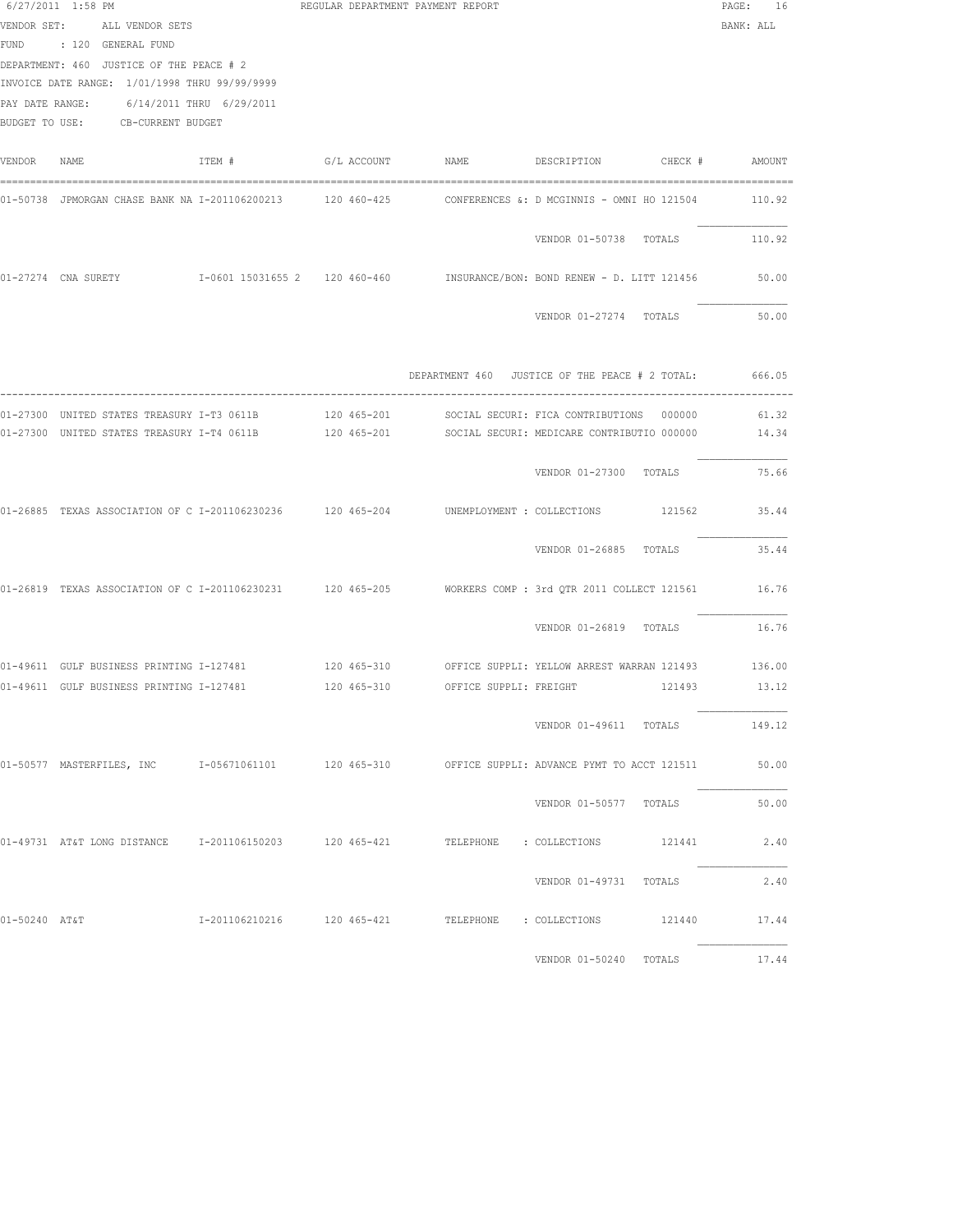|               | 6/27/2011 1:58 PM                             |        | REGULAR DEPARTMENT PAYMENT REPORT |                                                                                                              | PAGE: 17  |
|---------------|-----------------------------------------------|--------|-----------------------------------|--------------------------------------------------------------------------------------------------------------|-----------|
|               | VENDOR SET: ALL VENDOR SETS                   |        |                                   |                                                                                                              | BANK: ALL |
|               | FUND : 120 GENERAL FUND                       |        |                                   |                                                                                                              |           |
|               | DEPARTMENT: 465 COLLECTIONS                   |        |                                   |                                                                                                              |           |
|               | INVOICE DATE RANGE: 1/01/1998 THRU 99/99/9999 |        |                                   |                                                                                                              |           |
|               | PAY DATE RANGE: 6/14/2011 THRU 6/29/2011      |        |                                   |                                                                                                              |           |
|               | BUDGET TO USE: CB-CURRENT BUDGET              |        |                                   |                                                                                                              |           |
| VENDOR NAME   |                                               | ITEM # |                                   |                                                                                                              |           |
|               |                                               |        |                                   | 01-50738 JPMORGAN CHASE BANK NA I-201106200213 120 465-425 CONFERENCE & : V AMASON - EMBASSY S 121504        | 479.85    |
|               |                                               |        |                                   | VENDOR 01-50738 TOTALS                                                                                       | 479.85    |
|               |                                               |        |                                   |                                                                                                              |           |
|               |                                               |        |                                   | DEPARTMENT 465 COLLECTIONS TOTAL: 826.67                                                                     |           |
|               |                                               |        |                                   |                                                                                                              |           |
|               |                                               |        |                                   | 01-27300 UNITED STATES TREASURY I-T4 0611B 120 475-201 SOCIAL SECURI: MEDICARE CONTRIBUTIO 000000 159.91     |           |
|               |                                               |        |                                   |                                                                                                              |           |
|               |                                               |        |                                   | VENDOR 01-27300 TOTALS                                                                                       | 843.65    |
|               |                                               |        |                                   | 01-26885 TEXAS ASSOCIATION OF C I-201106230236 120 475-204 UNEMPLOYMENT : COUNTY ATTORNEY 121562             | 238.33    |
|               |                                               |        |                                   | VENDOR 01-26885 TOTALS                                                                                       | 238.33    |
|               |                                               |        |                                   | 01-26819 TEXAS ASSOCIATION OF C I-201106230231 120 475-205 MORKERS COMP : 3rd QTR 2011 COUNTY 121561 443.51  |           |
|               |                                               |        |                                   | VENDOR 01-26819 TOTALS 443.51                                                                                |           |
|               |                                               |        |                                   | 01-00390 DAVID B. BROOKS = 1 201106170208 = 120 475-312 = 1AW BOOKS = 1 LEGAL CONSULTATION M 121448 = 100.00 |           |
|               |                                               |        |                                   | VENDOR 01-00390 TOTALS                                                                                       | 100.00    |
|               |                                               |        |                                   | 01-49731 AT&T LONG DISTANCE 1-201106150203 120 475-421 TELEPHONE : COUNTY ATTORNEY 121441 62.77              |           |
|               |                                               |        |                                   | VENDOR 01-49731 TOTALS                                                                                       | 62.77     |
| 01-50240 AT&T |                                               |        |                                   | I-201106210216  120 475-421  TELEPHONE : CO ATTY  121440                                                     | 69.76     |
|               |                                               |        |                                   | VENDOR 01-50240 TOTALS                                                                                       | 69.76     |
|               |                                               |        |                                   |                                                                                                              | 170.00    |
|               |                                               |        |                                   | 01-50407 RICHARD BIANCHI T-TE 5/4-6/11 120 475-425 CONFERENCES & MILEAGE 121446                              | 230.41    |
|               |                                               |        |                                   | 01-50407 RICHARD BIANCHI $I$ -TE 5/4-6/11 120 475-425 CONFERENCES & MEAL PER DIEM 121446                     | 125.00    |
|               |                                               |        |                                   | VENDOR 01-50407 TOTALS                                                                                       | 525.41    |
|               |                                               |        |                                   |                                                                                                              |           |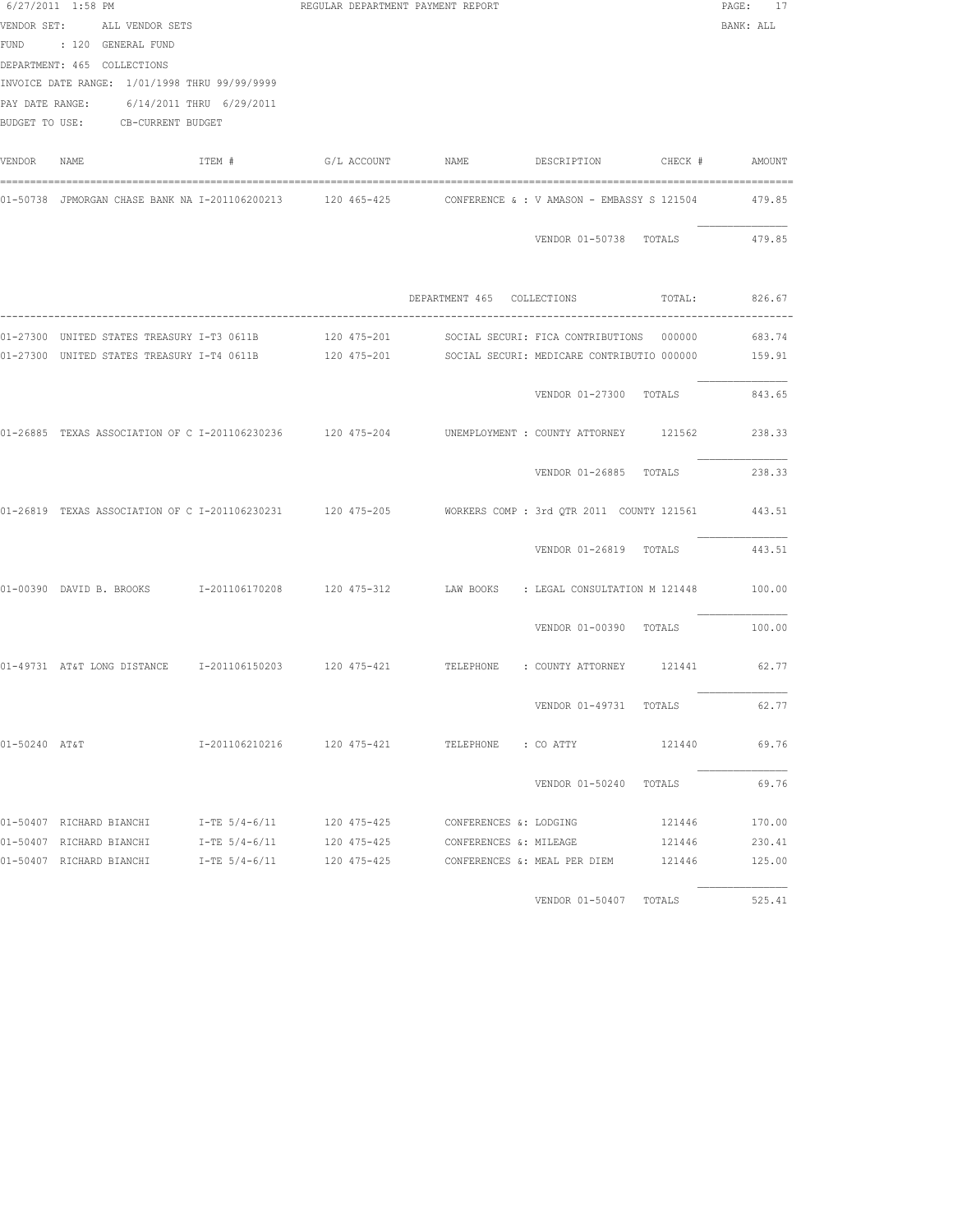| 6/27/2011 1:58 PM   |             |                   |                           | REGULAR DEPARTMENT PAYMENT REPORT |                       |                                |         | 18<br>PAGE: |
|---------------------|-------------|-------------------|---------------------------|-----------------------------------|-----------------------|--------------------------------|---------|-------------|
| VENDOR SET:         |             | ALL VENDOR SETS   |                           |                                   |                       |                                |         | BANK: ALL   |
| <b>FUND</b>         | : 120       | GENERAL FUND      |                           |                                   |                       |                                |         |             |
| DEPARTMENT: 475     |             | COUNTY ATTORNEY   |                           |                                   |                       |                                |         |             |
| INVOICE DATE RANGE: |             |                   | 1/01/1998 THRU 99/99/9999 |                                   |                       |                                |         |             |
| PAY DATE RANGE:     |             |                   | 6/14/2011 THRU 6/29/2011  |                                   |                       |                                |         |             |
| BUDGET TO USE:      |             | CB-CURRENT BUDGET |                           |                                   |                       |                                |         |             |
| VENDOR              | <b>NAME</b> |                   | ITEM #                    | G/L ACCOUNT                       | <b>NAME</b>           | DESCRIPTION                    | CHECK # | AMOUNT      |
| $01 - 27772$        | DEBRA ODOM  |                   | $I - 25106$               | 120 475-482                       |                       | COURT COSTS : TRANSCRIPT 25106 | 121519  | 73.80       |
|                     |             |                   |                           |                                   |                       | VENDOR 01-27772                | TOTALS  | 73.80       |
| $01 - 49962$        | FEDEX       |                   | $I - 7 - 508 - 65441$     | 120 475-482                       | COURT COSTS : CO ATTY |                                | 121478  | 20.62       |
| $01 - 49962$        | FEDEX       |                   | I-752316870               | 120 475-482                       | COURT COSTS : CO ATTY |                                | 121478  | 44.29       |
|                     |             |                   |                           |                                   |                       | VENDOR $01 - 49962$            | TOTALS  | 64 91       |

|              |                 |                 |             |                              | VENDOR 01-49962 | TOTALS | 64.91  |
|--------------|-----------------|-----------------|-------------|------------------------------|-----------------|--------|--------|
| $01 - 50407$ | RICHARD BIANCHI | I-TE 5/10-11/11 | 120 475-488 | TRAVEL & MEAL: MILEAGE       |                 | 121446 | 196.43 |
| $01 - 50407$ | RICHARD BIANCHI | I-TE 5/10-11/11 | 120 475-488 | TRAVEL & MEAL: MEALS         |                 | 121446 | 75.00  |
| $01 - 50407$ | RICHARD BIANCHI | I-TE 5/10-11/11 | 120 475-488 | TRAVEL & MEAL: PARKING       |                 | 121446 | 3.00   |
| $01 - 50407$ | RICHARD BIANCHI | $I-TE$ 6/7-9/11 | 120 475-488 | TRAVEL & MEAL: LODGING       |                 | 121446 | 320.39 |
| $01 - 50407$ | RICHARD BIANCHI | $T-TE$ 6/7-9/11 | 120 475-488 | TRAVEL & MEAL: MILEAGE       |                 | 121446 | 191.06 |
| $01 - 50407$ | RICHARD BIANCHI | $I-TE$ 6/7-9/11 | 120 475-488 | TRAVEL & MEAL: MEAL PER DIEM |                 | 121446 | 125.00 |
|              |                 |                 |             |                              |                 |        |        |

| VENDOR 01-50407 | TOTALS | 310.88<br>u<br>. |
|-----------------|--------|------------------|
|                 |        |                  |

|                              |                                                                        |                |                            | DEPARTMENT 475   | COUNTY ATTORNEY                                                                 | TOTAL: | 3,333.02       |
|------------------------------|------------------------------------------------------------------------|----------------|----------------------------|------------------|---------------------------------------------------------------------------------|--------|----------------|
| $01 - 27300$<br>$01 - 27300$ | UNITED STATES TREASURY I-T3 0611B<br>UNITED STATES TREASURY I-T4 0611B |                | 120 490-201<br>120 490-201 |                  | SOCIAL SECURI: FICA CONTRIBUTIONS<br>SOCIAL SECURI: MEDICARE CONTRIBUTIO 000000 | 000000 | 62.99<br>14.73 |
|                              |                                                                        |                |                            |                  | VENDOR 01-27300 TOTALS                                                          |        | 77.72          |
|                              | 01-26885 TEXAS ASSOCIATION OF C I-201106230236 120 490-204             |                |                            |                  | UNEMPLOYMENT : ELECTIONS                                                        | 121562 | 56.63          |
|                              |                                                                        |                |                            |                  | VENDOR 01-26885                                                                 | TOTALS | 56.63          |
|                              | 01-26819 TEXAS ASSOCIATION OF C I-201106230231 120 490-205             |                |                            |                  | WORKERS COMP : 3rd OTR 2011 ELECTI 121561                                       |        | 27.16          |
|                              |                                                                        |                |                            |                  | VENDOR 01-26819                                                                 | TOTALS | 27.16          |
|                              | 01-49731 AT&T LONG DISTANCE                                            | I-201106150203 | 120 490-421                | TELEPHONE        | : ELECTIONS                                                                     | 121441 | 0.00           |
|                              |                                                                        |                |                            |                  | VENDOR 01-49731                                                                 | TOTALS | 0.00           |
| $01 - 50240$ $ATST$          |                                                                        | I-201106210216 | 120 490-421                | <b>TELEPHONE</b> | : ELECTIONS                                                                     | 121440 | 28.26          |
|                              |                                                                        |                |                            |                  | VENDOR 01-50240                                                                 | TOTALS | 28.26          |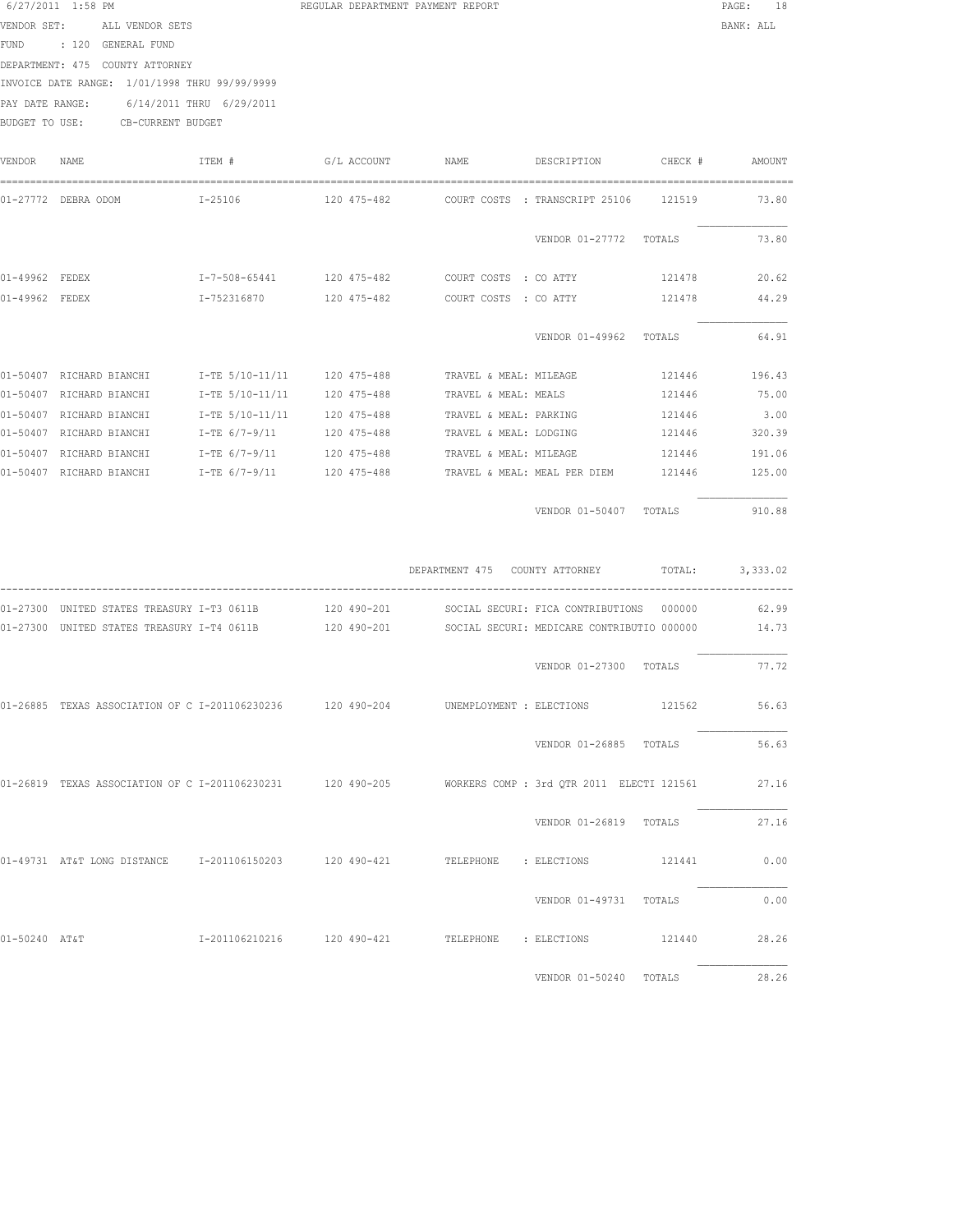|               | 6/27/2011 1:58 PM<br>VENDOR SET: ALL VENDOR SETS<br>FUND : 120 GENERAL FUND<br>DEPARTMENT: 490 ELECTIONS<br>INVOICE DATE RANGE: 1/01/1998 THRU 99/99/9999<br>PAY DATE RANGE: 6/14/2011 THRU 6/29/2011<br>BUDGET TO USE: CB-CURRENT BUDGET |        | REGULAR DEPARTMENT PAYMENT REPORT |                                                                                                                                                     | PAGE: 19<br>BANK: ALL |
|---------------|-------------------------------------------------------------------------------------------------------------------------------------------------------------------------------------------------------------------------------------------|--------|-----------------------------------|-----------------------------------------------------------------------------------------------------------------------------------------------------|-----------------------|
| VENDOR NAME   |                                                                                                                                                                                                                                           | ITEM # |                                   |                                                                                                                                                     |                       |
|               | 01-00535 TEXAS ASSOC. OF ELECTI I-201106130197 120 490-425                                                                                                                                                                                |        |                                   | CONFERENCES &: 2011 DUES-PEGGY FRIE 121559<br>01-00535 TEXAS ASSOC. OF ELECTI I-201106130197 120 490-425 CONFERENCES &: 2011 DUES-JOY M DIAS 121559 | 50.00<br>50.00        |
|               |                                                                                                                                                                                                                                           |        |                                   | VENDOR 01-00535 TOTALS 100.00                                                                                                                       |                       |
|               |                                                                                                                                                                                                                                           |        |                                   | DEPARTMENT 490 ELECTIONS TOTAL: 289.77                                                                                                              |                       |
|               |                                                                                                                                                                                                                                           |        |                                   |                                                                                                                                                     |                       |
|               |                                                                                                                                                                                                                                           |        |                                   | 01-27300 UNITED STATES TREASURY I-T4 0611B 120 495-201 SOCIAL SECURI: MEDICARE CONTRIBUTIO 000000 96.58                                             |                       |
|               |                                                                                                                                                                                                                                           |        |                                   | VENDOR 01-27300 TOTALS                                                                                                                              | 509.50                |
|               |                                                                                                                                                                                                                                           |        |                                   | 01-26885 TEXAS ASSOCIATION OF C I-201106230236 120 495-204 COUNEMPLOYMENT : COUNTY AUDITOR 121562 204.83                                            |                       |
|               |                                                                                                                                                                                                                                           |        |                                   | VENDOR 01-26885 TOTALS                                                                                                                              | 204.83                |
|               |                                                                                                                                                                                                                                           |        |                                   | 01-26819 TEXAS ASSOCIATION OF C I-201106230231 120 495-205 WORKERS COMP : 3rd QTR 2011 COUNTY 121561 97.72                                          |                       |
|               |                                                                                                                                                                                                                                           |        |                                   | VENDOR 01-26819 TOTALS                                                                                                                              | 97.72                 |
|               |                                                                                                                                                                                                                                           |        |                                   | 01-01228 ROCKPORT PRINTING 1-21070 120 495-310 OFFICE SUPPLI: #10 REG SELF SEAL EN 121536                                                           | 88.00                 |
|               |                                                                                                                                                                                                                                           |        |                                   | VENDOR 01-01228 TOTALS                                                                                                                              | 88.00                 |
|               |                                                                                                                                                                                                                                           |        |                                   | 01-49635 OFFICE DEPOT 61-567506460001 120 495-310 OFFICE SUPPLI: 2 HOLE PUNCH, CALCUL 121520                                                        | 14.88                 |
|               |                                                                                                                                                                                                                                           |        |                                   | 01-49635 OFFICE DEPOT 1-567506460002 120 495-310 OFFICE SUPPLI: POST IT NOTES 121520                                                                | 13.50                 |
|               |                                                                                                                                                                                                                                           |        |                                   | VENDOR 01-49635 TOTALS                                                                                                                              | 28.38                 |
|               |                                                                                                                                                                                                                                           |        |                                   | 01-49731 AT&T LONG DISTANCE 1-201106150203 120 495-421 TELEPHONE : AUDITOR 121441 7.14                                                              |                       |
|               |                                                                                                                                                                                                                                           |        |                                   | VENDOR 01-49731 TOTALS 7.14                                                                                                                         |                       |
| 01-50240 AT&T |                                                                                                                                                                                                                                           |        |                                   | I-201106210216 120 495-421 TELEPHONE : AUDITOR 121440 34.88                                                                                         |                       |
|               |                                                                                                                                                                                                                                           |        |                                   | VENDOR 01-50240 TOTALS                                                                                                                              | 34.88                 |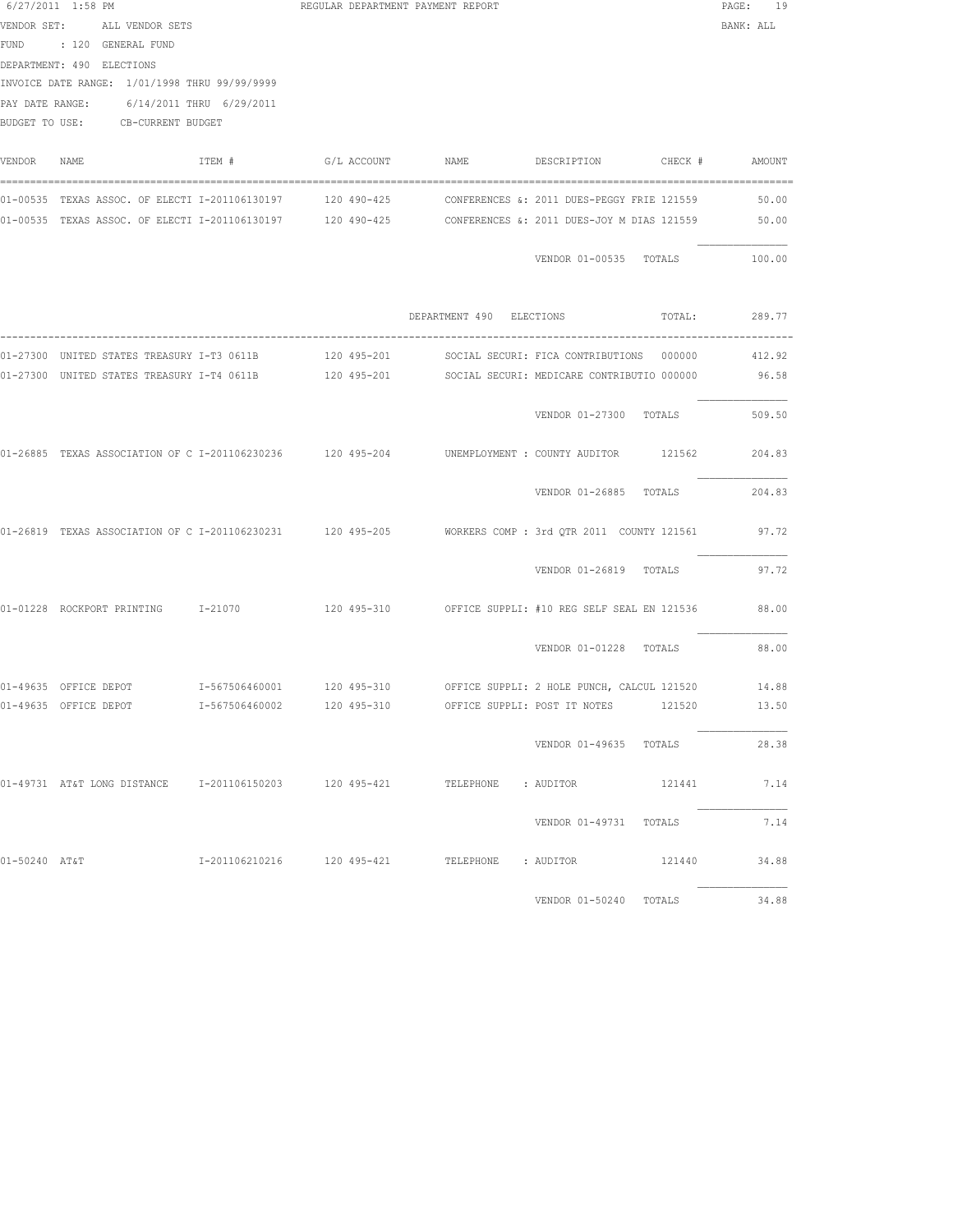|             | 6/27/2011 1:58 PM<br>VENDOR SET: ALL VENDOR SETS<br>FUND : 120 GENERAL FUND<br>DEPARTMENT: 495 COUNTY AUDITOR<br>INVOICE DATE RANGE: 1/01/1998 THRU 99/99/9999<br>PAY DATE RANGE: 6/14/2011 THRU 6/29/2011<br>BUDGET TO USE: CB-CURRENT BUDGET |        | REGULAR DEPARTMENT PAYMENT REPORT |                                                                                                                                                          | PAGE: 20<br>BANK: ALL |
|-------------|------------------------------------------------------------------------------------------------------------------------------------------------------------------------------------------------------------------------------------------------|--------|-----------------------------------|----------------------------------------------------------------------------------------------------------------------------------------------------------|-----------------------|
| VENDOR NAME |                                                                                                                                                                                                                                                | ITEM # |                                   | $G/L$ ACCOUNT NAME DESCRIPTION CHECK $\#$ AMOUNT                                                                                                         |                       |
|             | 01-50738 JPMORGAN CHASE BANK NA I-201106200213 120 495-425                                                                                                                                                                                     |        |                                   | CONFERENCES &: L KIRK - DOUBLETREE 121504<br>01-50738 JPMORGAN CHASE BANK NA I-201106200213 120 495-425 CONFERENCES &: L KIRK - DOUBLETREE 121504 396.75 | 396.75                |
|             |                                                                                                                                                                                                                                                |        |                                   | VENDOR 01-50738 TOTALS 793.50                                                                                                                            |                       |
|             |                                                                                                                                                                                                                                                |        |                                   | DEPARTMENT 495 COUNTY AUDITOR TOTAL: 1,763.95                                                                                                            |                       |
|             |                                                                                                                                                                                                                                                |        |                                   |                                                                                                                                                          |                       |
|             |                                                                                                                                                                                                                                                |        |                                   | 01-27300 UNITED STATES TREASURY I-T4 0611B 120 497-201 SOCIAL SECURI: MEDICARE CONTRIBUTIO 000000 76.93                                                  |                       |
|             |                                                                                                                                                                                                                                                |        |                                   | VENDOR 01-27300 TOTALS                                                                                                                                   | 405.82                |
|             |                                                                                                                                                                                                                                                |        |                                   | 01-26885 TEXAS ASSOCIATION OF C I-201106230236 120 497-204 UNEMPLOYMENT : COUNTY TREASURER 121562 101.44                                                 |                       |
|             |                                                                                                                                                                                                                                                |        |                                   | VENDOR 01-26885 TOTALS 101.44                                                                                                                            |                       |
|             |                                                                                                                                                                                                                                                |        |                                   | 01-26819 TEXAS ASSOCIATION OF C I-201106230231 120 497-205 WORKERS COMP: 3rd QTR 2011 COUNTY 121561 74.40                                                |                       |
|             |                                                                                                                                                                                                                                                |        |                                   | VENDOR 01-26819 TOTALS 74.40                                                                                                                             |                       |
|             |                                                                                                                                                                                                                                                |        |                                   | 01-49731 AT&T LONG DISTANCE 1-201106150203 120 497-421 TELEPHONE : TREASURER 121441 0.00                                                                 |                       |
|             |                                                                                                                                                                                                                                                |        |                                   | VENDOR 01-49731 TOTALS                                                                                                                                   | 0.00                  |
|             | $01-50240$ $A$ T&T $1-201106210216$ 120 497-421 TELEPHONE : TREASURER                                                                                                                                                                          |        |                                   | 121440                                                                                                                                                   | 17.44                 |
|             |                                                                                                                                                                                                                                                |        |                                   | VENDOR 01-50240 TOTALS 17.44                                                                                                                             |                       |
|             |                                                                                                                                                                                                                                                |        |                                   | DEPARTMENT 497 COUNTY TREASURER TOTAL: 599.10<br>------------------------------------                                                                    |                       |
|             |                                                                                                                                                                                                                                                |        |                                   | 01-27300 UNITED STATES TREASURY I-T3 0611B 120 499-201 SOCIAL SECURI: FICA CONTRIBUTIONS 000000 498.17                                                   |                       |
|             |                                                                                                                                                                                                                                                |        |                                   | 01-27300 UNITED STATES TREASURY I-T4 0611B 120 499-201 SOCIAL SECURI: MEDICARE CONTRIBUTIO 000000                                                        | 116.50                |
|             |                                                                                                                                                                                                                                                |        |                                   | VENDOR 01-27300 TOTALS                                                                                                                                   | 614.67                |
|             |                                                                                                                                                                                                                                                |        |                                   | 01-26885 TEXAS ASSOCIATION OF C I-201106230236 120 499-204 UNEMPLOYMENT : TAX ASSESOR - COLLEC 121562                                                    | 210.60                |
|             |                                                                                                                                                                                                                                                |        |                                   | VENDOR 01-26885 TOTALS                                                                                                                                   | 210.60                |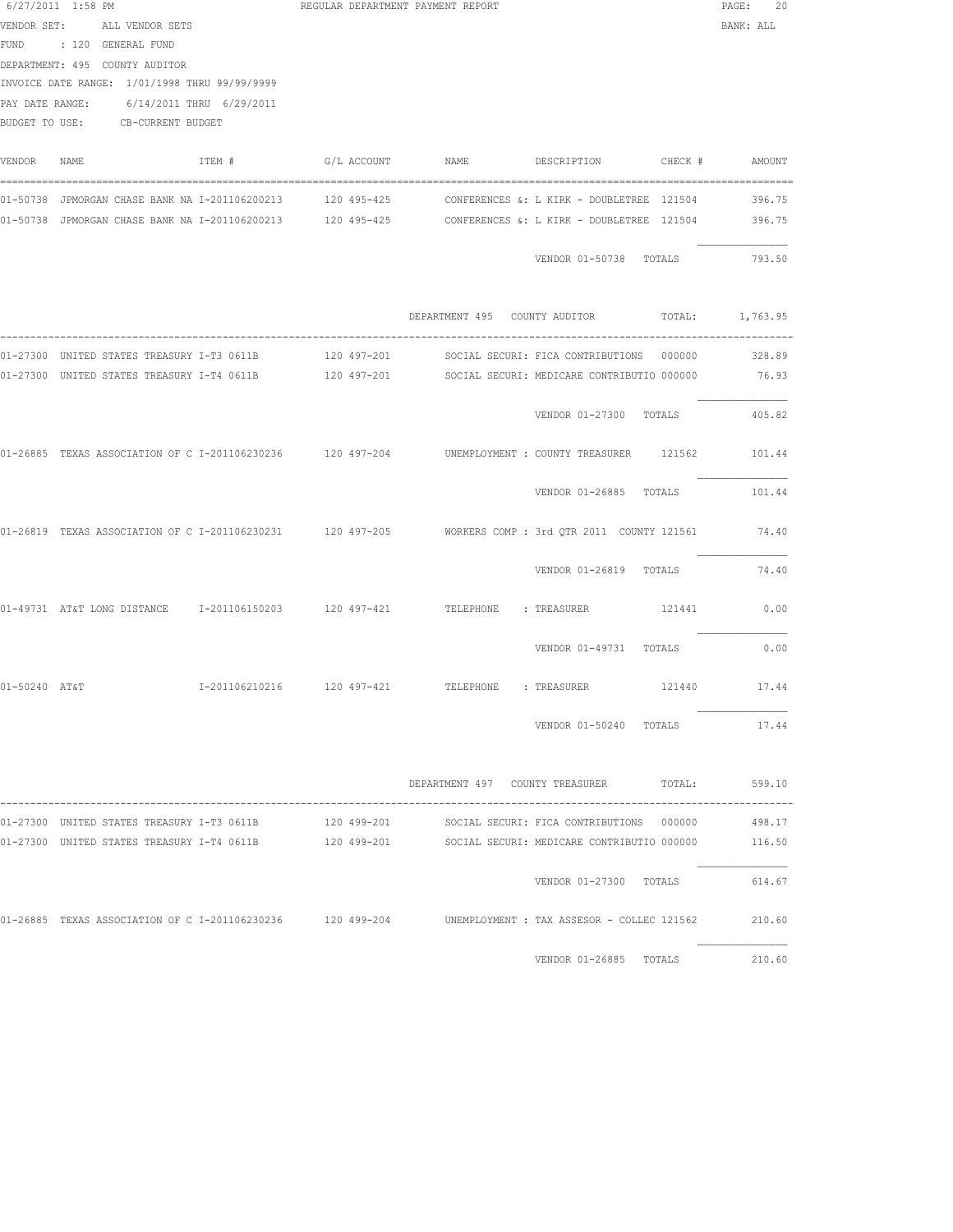|             | $6/27/2011$ 1:58 PM<br>VENDOR SET: ALL VENDOR SETS<br>FUND : 120 GENERAL FUND<br>DEPARTMENT: 499 TAX ASSESSOR-COLLECTOR<br>INVOICE DATE RANGE: 1/01/1998 THRU 99/99/9999<br>PAY DATE RANGE: 6/14/2011 THRU 6/29/2011<br>BUDGET TO USE: CB-CURRENT BUDGET | REGULAR DEPARTMENT PAYMENT REPORT |                                                                                                                                                                                                  | PAGE:<br>21<br>BANK: ALL         |
|-------------|----------------------------------------------------------------------------------------------------------------------------------------------------------------------------------------------------------------------------------------------------------|-----------------------------------|--------------------------------------------------------------------------------------------------------------------------------------------------------------------------------------------------|----------------------------------|
| VENDOR NAME |                                                                                                                                                                                                                                                          |                                   | ITEM # G/L ACCOUNT NAME DESCRIPTION CHECK # AMOUNT                                                                                                                                               |                                  |
|             |                                                                                                                                                                                                                                                          |                                   | 01-26819 TEXAS ASSOCIATION OF C I-201106230231 120 499-205 WORKERS COMP : 3rd QTR 2011 CO TAX 121561 126.30                                                                                      |                                  |
|             |                                                                                                                                                                                                                                                          |                                   |                                                                                                                                                                                                  | VENDOR 01-26819 TOTALS 126.30    |
|             |                                                                                                                                                                                                                                                          |                                   | 01-49731 AT&T LONG DISTANCE 1-201106150203 120 499-421 TELEPHONE : TAX ASSESSOR 121441                                                                                                           | 16.06                            |
|             |                                                                                                                                                                                                                                                          |                                   | VENDOR 01-49731 TOTALS                                                                                                                                                                           | 16.06                            |
|             |                                                                                                                                                                                                                                                          |                                   | $01-50240 \quad \mathtt{AT6T} \qquad \qquad 1-201106210216 \qquad \qquad 120\ 499-421 \qquad \qquad \mathtt{TELEPHONE} \qquad \mathtt{: TAX ASSESSOR} \qquad \qquad 121440 \qquad \qquad 63.111$ |                                  |
|             |                                                                                                                                                                                                                                                          |                                   | VENDOR 01-50240 TOTALS                                                                                                                                                                           | 63.11                            |
|             |                                                                                                                                                                                                                                                          |                                   | 01-49900 CUMMINS-ALLISON CORP. I-1139714 120 499-455 MISC REPAIRS : CONTRACT RENEWAL 121463 666.00                                                                                               |                                  |
|             |                                                                                                                                                                                                                                                          |                                   |                                                                                                                                                                                                  | VENDOR 01-49900 TOTALS 666.00    |
|             |                                                                                                                                                                                                                                                          |                                   | DEPARTMENT 499 TAX ASSESSOR-COLLECTOR TOTAL: 1,696.74                                                                                                                                            |                                  |
|             |                                                                                                                                                                                                                                                          |                                   | 01-00509 ARANSAS COUNTY APPRAIS I-3RD QTR 2011 120 500-494 APPRAISAL DIS: 3RD QTR 2011 121410 38,853.86                                                                                          |                                  |
|             |                                                                                                                                                                                                                                                          |                                   |                                                                                                                                                                                                  | VENDOR 01-00509 TOTALS 38,853.86 |
|             |                                                                                                                                                                                                                                                          |                                   | DEPARTMENT 500 CENTRAL TAX APPRAISAL OFCTOTAL: 38,853.86                                                                                                                                         |                                  |
|             | 01-27300 UNITED STATES TREASURY I-T3 0611B                                                                                                                                                                                                               | 120 510-201                       | SOCIAL SECURI: FICA CONTRIBUTIONS 000000                                                                                                                                                         | 307.45                           |
|             | 01-27300 UNITED STATES TREASURY I-T4 0611B                                                                                                                                                                                                               | 120 510-201                       | SOCIAL SECURI: MEDICARE CONTRIBUTIO 000000                                                                                                                                                       | 71.92                            |
|             |                                                                                                                                                                                                                                                          |                                   | VENDOR 01-27300 TOTALS                                                                                                                                                                           | 379.37                           |
|             |                                                                                                                                                                                                                                                          |                                   | 01-26885 TEXAS ASSOCIATION OF C I-201106230236 120 510-204 UNEMPLOYMENT : PUBLIC FACILITIES 121562 152.00                                                                                        |                                  |
|             |                                                                                                                                                                                                                                                          |                                   |                                                                                                                                                                                                  | VENDOR 01-26885 TOTALS 152.00    |
|             |                                                                                                                                                                                                                                                          |                                   | 01-26819 TEXAS ASSOCIATION OF C I-201106230231 120 510-205 WORKERS COMP: 3rd QTR 2011 PUBLIC 121561 1,323.43                                                                                     |                                  |
|             |                                                                                                                                                                                                                                                          |                                   | VENDOR 01-26819 TOTALS                                                                                                                                                                           | 1,323.43                         |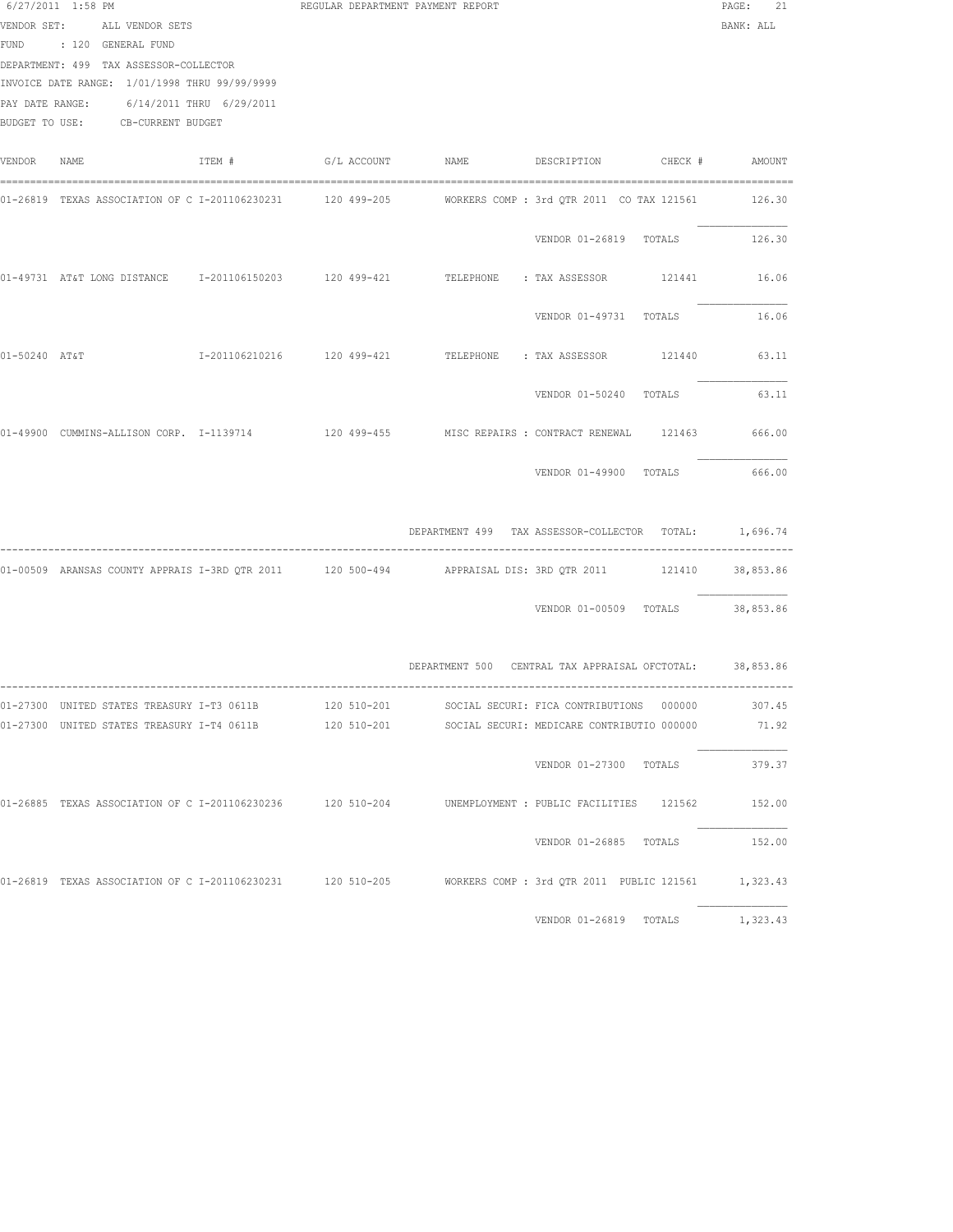| REGULAR DEPARTMENT PAYMENT REPORT |  |
|-----------------------------------|--|
|                                   |  |

| 6/27/2011 1:58 PM |                                               | REGULAR DEPARTMENT PAYMENT REPORT | PAGE:     | 22 |  |
|-------------------|-----------------------------------------------|-----------------------------------|-----------|----|--|
| VENDOR SET:       | ALL VENDOR SETS                               |                                   | BANK: ALL |    |  |
| FUND              | : 120 GENERAL FUND                            |                                   |           |    |  |
|                   | DEPARTMENT: 510 PUBLIC FACILITIES             |                                   |           |    |  |
|                   | INVOICE DATE RANGE: 1/01/1998 THRU 99/99/9999 |                                   |           |    |  |
| PAY DATE RANGE:   | 6/14/2011 THRU 6/29/2011                      |                                   |           |    |  |
| BUDGET TO USE:    | CB-CURRENT BUDGET                             |                                   |           |    |  |
|                   |                                               |                                   |           |    |  |

| VENDOR        | NAME.                                                                                       | ITEM #                      | G/L ACCOUNT                            | NAME.                      | DESCRIPTION                                | CHECK # | AMOUNT   |
|---------------|---------------------------------------------------------------------------------------------|-----------------------------|----------------------------------------|----------------------------|--------------------------------------------|---------|----------|
|               | 01-00121 GULF COAST PAPER CO                                                                | I-217954                    | 120 510-311                            | CLEANING & JA: PO FOR JUNE |                                            | 121494  | 37.67    |
|               | 01-00121 GULF COAST PAPER CO                                                                | I-217970                    | 120 510-311                            | CLEANING & JA: PO FOR JUNE |                                            | 121494  | 199.19   |
|               | 01-00121 GULF COAST PAPER CO                                                                | I-221430                    | 120 510-311                            | CLEANING & JA: PO FOR JUNE |                                            | 121494  | 90.08    |
|               | 01-00121 GULF COAST PAPER CO                                                                | $I - 221442$                | 120 510-311                            | CLEANING & JA: PO FOR JUNE |                                            | 121494  | 186.58   |
|               | 01-00121 GULF COAST PAPER CO                                                                | I-224713                    | 120 510-311                            | CLEANING & JA: PO FOR JUNE |                                            | 121494  | 21.24    |
|               | 01-00121 GULF COAST PAPER CO                                                                | I-224847                    | 120 510-311 CLEANING & JA: PO FOR JUNE |                            |                                            | 121494  | 125.96   |
|               |                                                                                             |                             |                                        |                            | VENDOR 01-00121 TOTALS                     |         | 660.72   |
|               | 01-50232 G & K SERVICES                                                                     | I-1103605563                | 120 510-311                            | CLEANING & JA: MOP SERVICE |                                            | 121482  | 18.66    |
|               | 01-50232 G & K SERVICES                                                                     | I-1103608969                | 120 510-311                            |                            | CLEANING & JA: UNIFORM SERVICE 6/20 121482 |         | 18.66    |
|               |                                                                                             |                             |                                        |                            | VENDOR 01-50232 TOTALS                     |         | 37.32    |
|               | 01-00075 SCOTTY'S LOCK & KEY 1-24895                                                        |                             | 120 510-410                            |                            | PROFESSIONAL : KEYS, KNOBSET, CYLIN 121544 |         | 73.85    |
|               |                                                                                             |                             |                                        |                            | VENDOR 01-00075 TOTALS                     |         | 73.85    |
|               | 01-00630 SOUTH TEXAS FLAG                                                                   | $I - 42116$                 | 120 510-410                            |                            | PROFESSIONAL : PSC -COURT HOUES FLA 121548 |         | 330.00   |
|               | 01-00630 SOUTH TEXAS FLAG                                                                   | I-42116                     | 120 510-410                            |                            | PROFESSIONAL : PSC -COURT HOUES FLA 121548 |         | 330.00   |
|               | 01-00630 SOUTH TEXAS FLAG                                                                   | I-42116                     | 120 510-410                            | PROFESSIONAL : FRIGHT      |                                            | 121548  | 10.00    |
|               |                                                                                             |                             |                                        |                            | VENDOR 01-00630 TOTALS                     |         | 670.00   |
|               | 01-50066 R & S LAWN AND PEST SE I-3649 120 510-410                                          |                             |                                        |                            | PROFESSIONAL : LAWN MAINTS FOR MAY 121531  |         | 1,125.00 |
|               |                                                                                             |                             |                                        |                            | VENDOR 01-50066 TOTALS                     |         | 1,125.00 |
|               | 01-26865 SPRINT PCS                                                                         | I-510028810-043 120 510-421 |                                        |                            | TELEPHONE : PUBLIC FACILITIES 121551       |         | 45.00    |
|               |                                                                                             |                             |                                        |                            | VENDOR 01-26865 TOTALS                     |         | 45.00    |
|               | 01-49731 AT&T LONG DISTANCE 1-201106150203 120 510-421 TELEPHONE : PUBLIC FACILITIES 121441 |                             |                                        |                            |                                            |         | 5.08     |
|               |                                                                                             |                             |                                        |                            | VENDOR 01-49731 TOTALS                     |         | 5.08     |
| 01-50240 AT&T |                                                                                             | I-201106210216 120 510-421  |                                        |                            | TELEPHONE : PUBLIC FACILITIES 121440       |         | 28.26    |
|               |                                                                                             |                             |                                        |                            | VENDOR 01-50240                            | TOTALS  | 28.26    |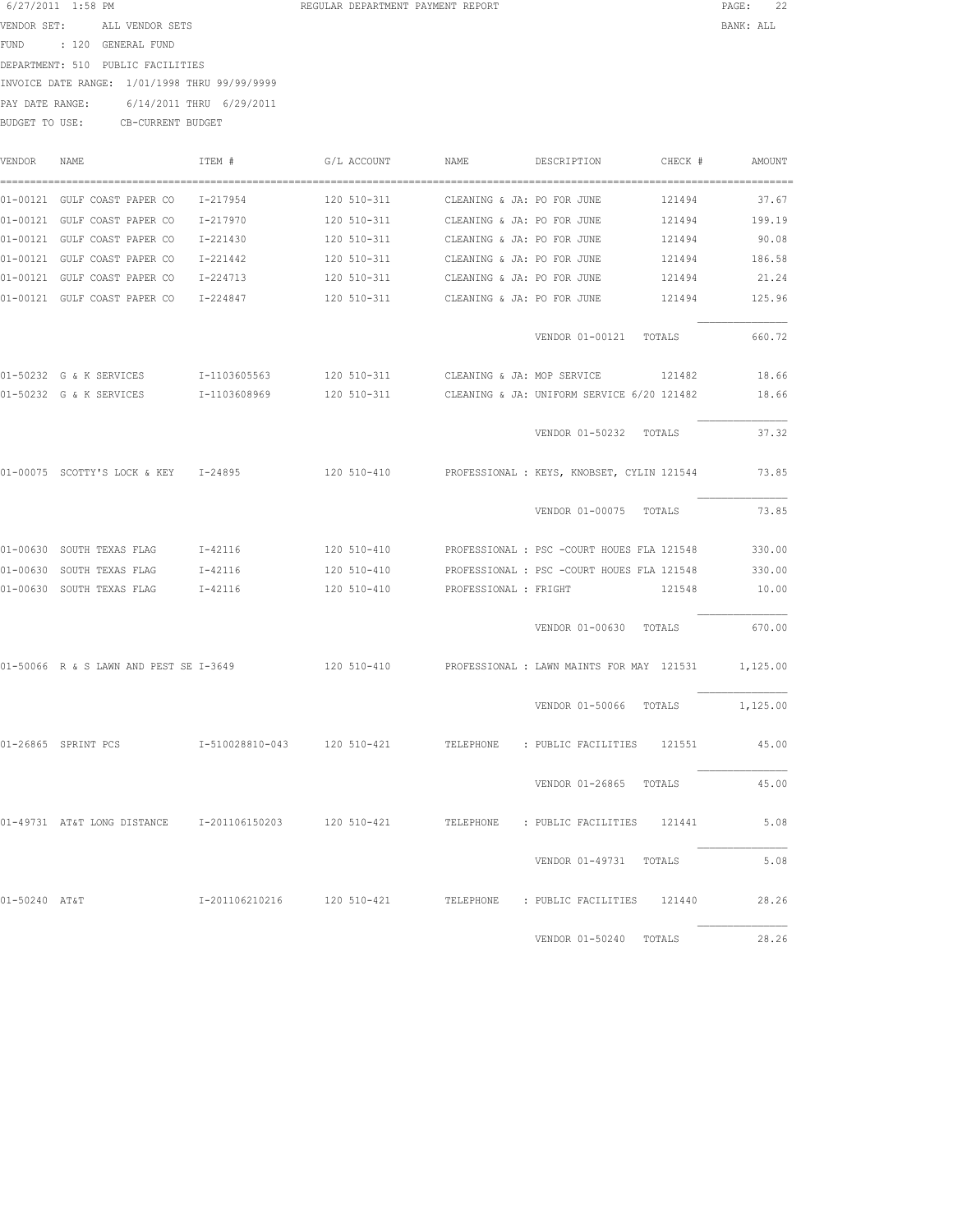| 6/27/2011 1:58 PM |       |                                               | REGULAR DEPARTMENT PAYMENT REPORT | PAGE:     | 23 |
|-------------------|-------|-----------------------------------------------|-----------------------------------|-----------|----|
| VENDOR SET:       |       | ALL VENDOR SETS                               |                                   | BANK: ALL |    |
| FUND              | : 120 | GENERAL FUND                                  |                                   |           |    |
| DEPARTMENT: 510   |       | PUBLIC FACILITIES                             |                                   |           |    |
|                   |       | INVOICE DATE RANGE: 1/01/1998 THRU 99/99/9999 |                                   |           |    |
| PAY DATE RANGE:   |       | 6/14/2011 THRU 6/29/2011                      |                                   |           |    |
| BUDGET TO USE:    |       | CB-CURRENT BUDGET                             |                                   |           |    |

| 01-50576 MID AMERICAN ENERGY CO I-5411124 120 510-441                                                  |              |             | UTILITIES | : APVT 953COMERCIAL 4/ 121513                     | 13.07    |
|--------------------------------------------------------------------------------------------------------|--------------|-------------|-----------|---------------------------------------------------|----------|
| 01-50576 MID AMERICAN ENERGY CO I-5411124 120 510-441                                                  |              |             | UTILITIES | : APVT 953COMERCIAL 4/ 121513                     | 21.92    |
| 01-50576 MID AMERICAN ENERGY CO I-5411124 120 510-441                                                  |              |             | UTILITIES | : COMMODITY 602 CONCHO 121513                     | 378.52   |
| 01-50576 MID AMERICAN ENERGY CO I-5411124 120 510-441                                                  |              |             | UTILITIES | : CTHSE 301 LIVEOAK 5/ 121513                     | 15.37    |
| 01-50576 MID AMERICAN ENERGY CO I-5411124 120 510-441                                                  |              |             | UTILITIES | : CTHSE 301 LIVEOAK 5/ 121513                     | 28.77    |
| 01-50576 MID AMERICAN ENERGY CO I-5411124                                                              |              | 120 510-441 | UTILITIES | : EXTENSION 5/6-6/7 121513                        | 17.56    |
| 01-50576 MID AMERICAN ENERGY CO I-5411124                                                              |              | 120 510-441 | UTILITIES | : EXTENSION 611 MIMOSA 121513                     | 300.99   |
| 01-50576 MID AMERICAN ENERGY CO I-5411124                                                              |              | 120 510-441 | UTILITIES | : ANNEX 610 CONCHO 5/5 121513                     | 977.06   |
| 01-50576 MID AMERICAN ENERGY CO I-5411124                                                              |              | 120 510-441 | UTILITIES | : LIBRARY 710 CONCHO 5 121513                     | 1,003.62 |
| 01-50576 MID AMERICAN ENERGY CO I-5411124                                                              |              | 120 510-441 | UTILITIES | : TAX 710 CONCHO 5/5-6 121513                     | 681.87   |
| 01-50576 MID AMERICAN ENERGY CO I-5411124 120 510-441 UTILITIES : CTHSE 301 LIVEOAK 5/ 121513          |              |             |           |                                                   | 6,989.11 |
|                                                                                                        |              |             |           | VENDOR 01-50576 TOTALS 10,427.86                  |          |
| 01-00135 AMERICAN FILTRATION 1-0009013744 120 510-450 BLDG REPAIRS : A/C FILTERS FOR 6 MO 121429 89.52 |              |             |           |                                                   |          |
| 01-00135 AMERICAN FILTRATION                                                                           | I-0009013744 | 120 510-450 |           | BLDG REPAIRS : A/C FILTERS FOR 6 MO 121429        | 346.80   |
| 01-00135 AMERICAN FILTRATION                                                                           | I-0009013744 | 120 510-450 |           | BLDG REPAIRS : A/C FILTERS FOR 6 MO 121429        | 97.20    |
| 01-00135 AMERICAN FILTRATION                                                                           | I-0009013744 | 120 510-450 |           | BLDG REPAIRS : A/C FILTERS FOR 6 MO 121429        | 383.76   |
| 01-00135 AMERICAN FILTRATION                                                                           | I-0009013744 | 120 510-450 |           | BLDG REPAIRS : A/C FILTERS FOR 6 MO 121429        | 63.00    |
| 01-00135 AMERICAN FILTRATION                                                                           | I-0009013744 | 120 510-450 |           | BLDG REPAIRS : A/C FILTERS FOR 6 MO 121429        | 66.36    |
| 01-00135 AMERICAN FILTRATION                                                                           | I-0009013744 | 120 510-450 |           | BLDG REPAIRS : A/C FILTERS FOR 6 MO 121429        | 70.44    |
| 01-00135 AMERICAN FILTRATION                                                                           | I-0009013744 | 120 510-450 |           | BLDG REPAIRS : A/C FILTERS FOR 6 MO 121429        | 62.64    |
| 01-00135 AMERICAN FILTRATION                                                                           | I-0009013744 | 120 510-450 |           | BLDG REPAIRS : A/C FILTERS FOR 6 MO 121429        | 122.40   |
| 01-00135 AMERICAN FILTRATION 1-0009013744 120 510-450                                                  |              |             |           | BLDG REPAIRS : A/C FILTERS FOR 6 MO 121429        | 208.80   |
|                                                                                                        |              |             |           | VENDOR 01-00135 TOTALS 1,510.92                   |          |
| 01-50232 G & K SERVICES T-1103605562 120 510-496 UNIFORMS : UNIFORM SERVICE 6/13 121482 46.18          |              |             |           |                                                   |          |
| 01-50232 G & K SERVICES T-1103608968 120 510-496 UNIFORMS : UNIFORM SERVICE 6/20 121482 46.18          |              |             |           |                                                   |          |
|                                                                                                        |              |             |           |                                                   |          |
|                                                                                                        |              |             |           | VENDOR 01-50232 TOTALS                            | 92.36    |
|                                                                                                        |              |             |           | DEPARTMENT 510 PUBLIC FACILITIES TOTAL: 16,531.17 |          |
| 01-27300 UNITED STATES TREASURY I-T3 0611B                                                             |              | 120 543-201 |           | SOCIAL SECURI: FICA CONTRIBUTIONS 000000          | 5.74     |
| 01-27300 UNITED STATES TREASURY I-T4 0611B 120 543-201 SOCIAL SECURI: MEDICARE CONTRIBUTIO 000000      |              |             |           |                                                   | 1.34     |
|                                                                                                        |              |             |           |                                                   |          |
|                                                                                                        |              |             |           | VENDOR 01-27300 TOTALS                            | 7.08     |
| 01-26885 TEXAS ASSOCIATION OF C I-201106230236 120 543-204 UNEMPLOYMENT : FIRE PROTECTION 121562       |              |             |           |                                                   | 2.72     |
|                                                                                                        |              |             |           | VENDOR 01-26885 TOTALS                            | 2.72     |

VENDOR NAME ITEM # G/L ACCOUNT NAME DESCRIPTION CHECK # AMOUNT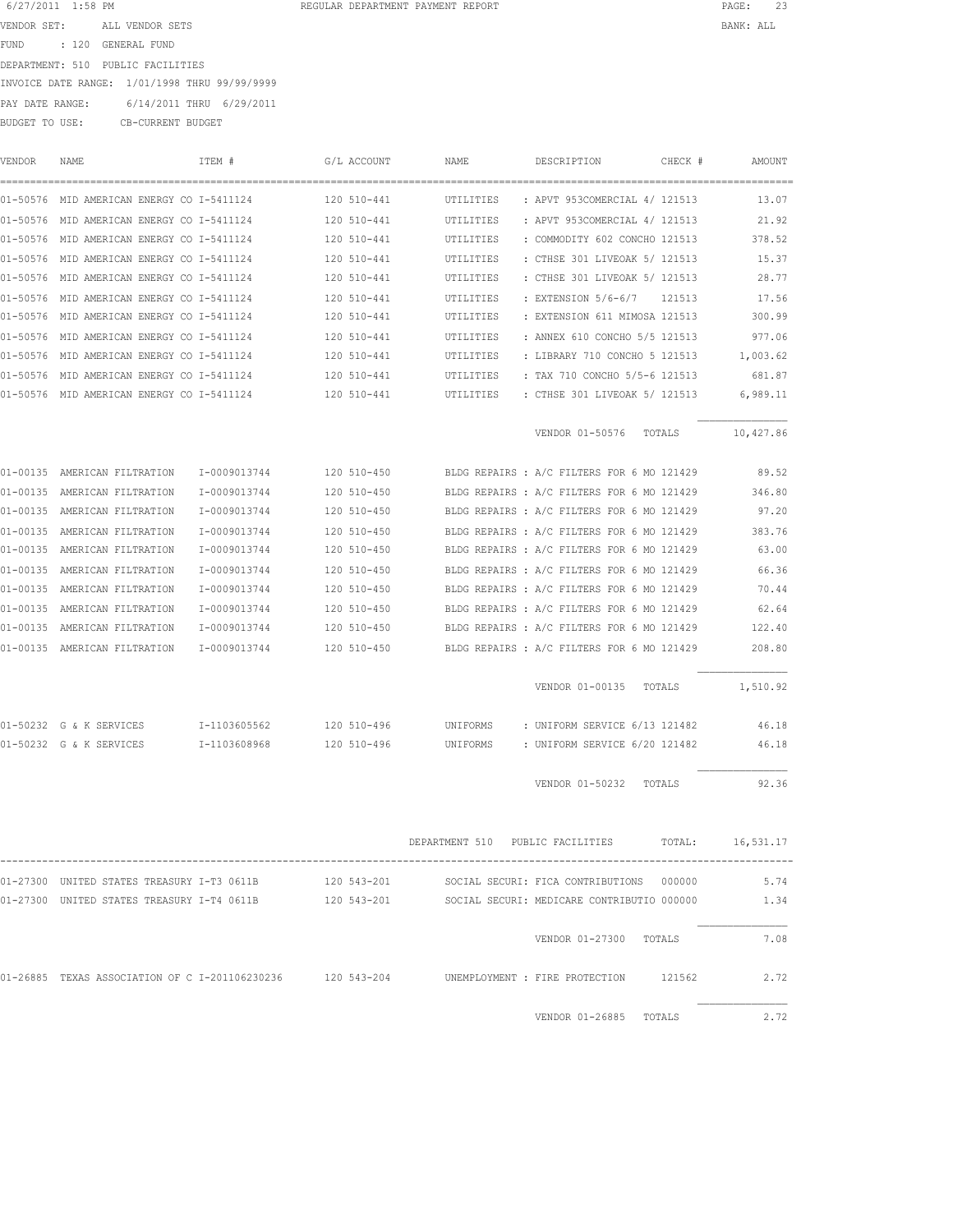|        | 6/27/2011 1:58 PM                                                                                                                          | REGULAR DEPARTMENT PAYMENT REPORT |                                                                                                            | PAGE:<br>24 |
|--------|--------------------------------------------------------------------------------------------------------------------------------------------|-----------------------------------|------------------------------------------------------------------------------------------------------------|-------------|
|        | VENDOR SET: ALL VENDOR SETS<br>FUND : 120 GENERAL FUND<br>DEPARTMENT: 543 FIRE PROTECTION<br>INVOICE DATE RANGE: 1/01/1998 THRU 99/99/9999 |                                   |                                                                                                            | BANK: ALL   |
|        | PAY DATE RANGE: 6/14/2011 THRU 6/29/2011<br>BUDGET TO USE: CB-CURRENT BUDGET                                                               |                                   |                                                                                                            |             |
| VENDOR | NAME                                                                                                                                       |                                   | ITEM # G/L ACCOUNT NAME DESCRIPTION CHECK # AMOUNT                                                         |             |
|        |                                                                                                                                            |                                   | 01-26819 TEXAS ASSOCIATION OF C I-201106230231 120 543-205 WORKERS COMP : 3rd QTR 2011 FIRE P 121561 15.26 |             |
|        |                                                                                                                                            |                                   | VENDOR 01-26819 TOTALS                                                                                     | 15.26       |
|        |                                                                                                                                            |                                   | DEPARTMENT 543 FIRE PROTECTION TOTAL: 25.06                                                                |             |
|        |                                                                                                                                            |                                   | 01-27300 UNITED STATES TREASURY I-T3 0611B 120 550-201 SOCIAL SECURI: FICA CONTRIBUTIONS 000000 41.07      |             |
|        |                                                                                                                                            |                                   | 01-27300 UNITED STATES TREASURY I-T4 0611B 120 550-201 SOCIAL SECURI: MEDICARE CONTRIBUTIO 000000 9.61     |             |
|        |                                                                                                                                            |                                   | VENDOR 01-27300 TOTALS                                                                                     | 50.68       |
|        |                                                                                                                                            |                                   | 01-26819 TEXAS ASSOCIATION OF C I-201106230231 120 550-205 WORKERS COMP: 3rd QTR 2011 CONSTA 121561 125.99 |             |
|        |                                                                                                                                            |                                   | VENDOR 01-26819 TOTALS                                                                                     | 125.99      |
|        |                                                                                                                                            |                                   | DEPARTMENT 550 CONSTABLE #1 TOTAL: 176.67                                                                  |             |
|        |                                                                                                                                            |                                   | 01-27300 UNITED STATES TREASURY I-T3 0611B 120 555-201 SOCIAL SECURI: FICA CONTRIBUTIONS 000000 41.70      |             |
|        |                                                                                                                                            |                                   | 01-27300 UNITED STATES TREASURY I-T4 0611B 120 555-201 SOCIAL SECURI: MEDICARE CONTRIBUTIO 000000 9.75     |             |
|        |                                                                                                                                            |                                   | VENDOR 01-27300 TOTALS 51.45                                                                               |             |
|        |                                                                                                                                            |                                   | 01-26819 TEXAS ASSOCIATION OF C I-201106230231 120 555-205 WORKERS COMP: 3rd QTR 2011 CONSTA 121561 125.99 |             |
|        |                                                                                                                                            |                                   | VENDOR 01-26819 TOTALS                                                                                     | 125.99      |
|        |                                                                                                                                            |                                   | DEPARTMENT 555 CONSTABLE #2 TOTAL: 177.44                                                                  |             |
|        | 01-27300 UNITED STATES TREASURY I-T3 0611B                                                                                                 |                                   | 120 565-201 SOCIAL SECURI: FICA CONTRIBUTIONS 000000                                                       | 2,997.82    |
|        |                                                                                                                                            |                                   | 01-27300 UNITED STATES TREASURY I-T4 0611B 120 565-201 SOCIAL SECURI: MEDICARE CONTRIBUTIO 000000          | 701.12      |
|        |                                                                                                                                            |                                   | VENDOR 01-27300 TOTALS                                                                                     | 3,698.94    |
|        |                                                                                                                                            |                                   | 01-26885 TEXAS ASSOCIATION OF C I-201106230236 120 565-204 UNEMPLOYMENT : SHERIFF 6 121562 1,352.19        |             |
|        |                                                                                                                                            |                                   | VENDOR 01-26885 TOTALS                                                                                     | 1,352.19    |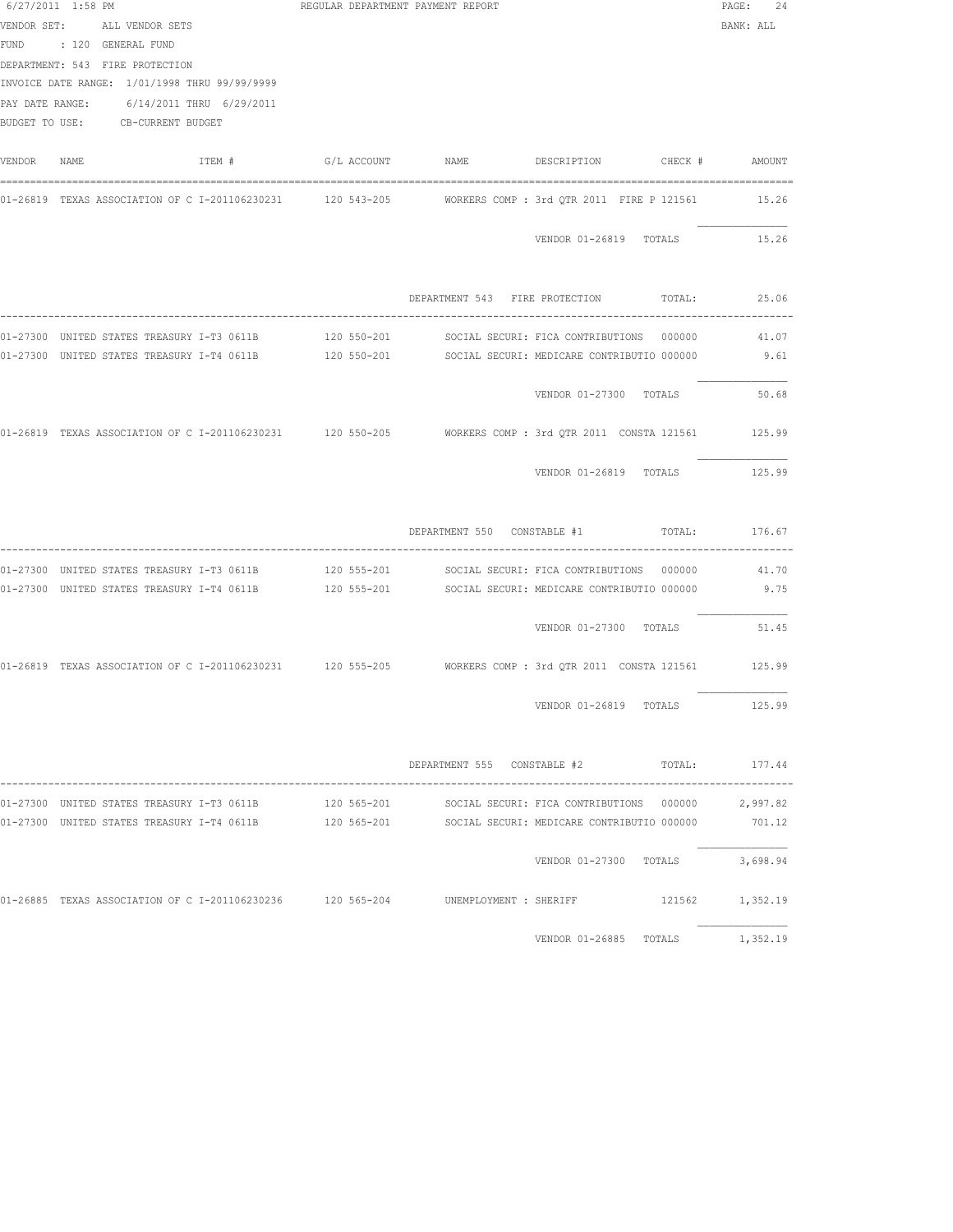|                | 6/27/2011 1:58 PM                                        |        | REGULAR DEPARTMENT PAYMENT REPORT |                                                                                                               | PAGE:<br>25   |
|----------------|----------------------------------------------------------|--------|-----------------------------------|---------------------------------------------------------------------------------------------------------------|---------------|
|                | VENDOR SET: ALL VENDOR SETS                              |        |                                   |                                                                                                               | BANK: ALL     |
|                | FUND : 120 GENERAL FUND                                  |        |                                   |                                                                                                               |               |
|                | DEPARTMENT: 565 COUNTY SHERIFF                           |        |                                   |                                                                                                               |               |
|                | INVOICE DATE RANGE: 1/01/1998 THRU 99/99/9999            |        |                                   |                                                                                                               |               |
|                | PAY DATE RANGE: 6/14/2011 THRU 6/29/2011                 |        |                                   |                                                                                                               |               |
|                | BUDGET TO USE: CB-CURRENT BUDGET                         |        |                                   |                                                                                                               |               |
|                |                                                          |        |                                   |                                                                                                               |               |
| VENDOR         | NAME                                                     | ITEM # |                                   |                                                                                                               |               |
|                |                                                          |        |                                   | 01-26819 TEXAS ASSOCIATION OF C I-201106230231 120 565-205 NORKERS COMP : 3rd QTR 2011 SHERIF 121561 7,865.29 |               |
|                |                                                          |        |                                   | VENDOR 01-26819 TOTALS                                                                                        | 7,865.29      |
|                |                                                          |        |                                   |                                                                                                               |               |
|                |                                                          |        |                                   | 01-01422 CUSTOM PRINTING 1-201106210226 120 565-310 OFFICE SUPPLI: #10 SHERIFF ENVELOPE 121464                | 300.00        |
|                |                                                          |        |                                   | VENDOR 01-01422 TOTALS                                                                                        | 300.00        |
|                |                                                          |        |                                   | 01-26874 WALMART COMMUNITY 1-201106230233 120 565-310 OFFICE SUPPLI: SO- RAYOVAC D6 121581                    | 11.94         |
|                |                                                          |        |                                   | VENDOR 01-26874 TOTALS                                                                                        | 11.94         |
|                |                                                          |        |                                   | 01-00121 GULF COAST PAPER CO 1-103579 120 565-311 CLEANING & JA: CORRECT CREDIT-TAKEN 121494 100.83           |               |
|                | 01-00121 GULF COAST PAPER CO 1-217971                    |        |                                   | 120 565-311 CLEANING & JA: PO FOR JUNE 121494                                                                 | 113.27        |
|                |                                                          |        |                                   | VENDOR 01-00121 TOTALS                                                                                        | 214.10        |
|                |                                                          |        |                                   | 01-26874 WALMART COMMUNITY 1-201106230233 120 565-313 MISCELLANEOUS: SO- KRYLON CAMO- ROV 121581 185.87       |               |
|                |                                                          |        |                                   | VENDOR 01-26874 TOTALS                                                                                        | 185.87        |
| 01-49701 SHELL |                                                          |        |                                   |                                                                                                               | 121547 303.16 |
|                |                                                          |        |                                   | VENDOR 01-49701 TOTALS 303.16                                                                                 |               |
|                | 01-49893 EXXONMOBIL 1-1106 120 565-331 GAS, OIL, LUB: SO |        |                                   | 121474 244.99                                                                                                 |               |
|                |                                                          |        |                                   | VENDOR 01-49893 TOTALS                                                                                        | 244.99        |
|                |                                                          |        |                                   |                                                                                                               |               |
|                |                                                          |        |                                   | VENDOR 01-26865 TOTALS 1,108.96                                                                               |               |
|                |                                                          |        |                                   | 01-49731 AT&T LONG DISTANCE 1-201106150203 120 565-421 TELEPHONE : SHERIFF'S OFFICE 121441 73.43              |               |
|                |                                                          |        |                                   | VENDOR 01-49731 TOTALS 73.43                                                                                  |               |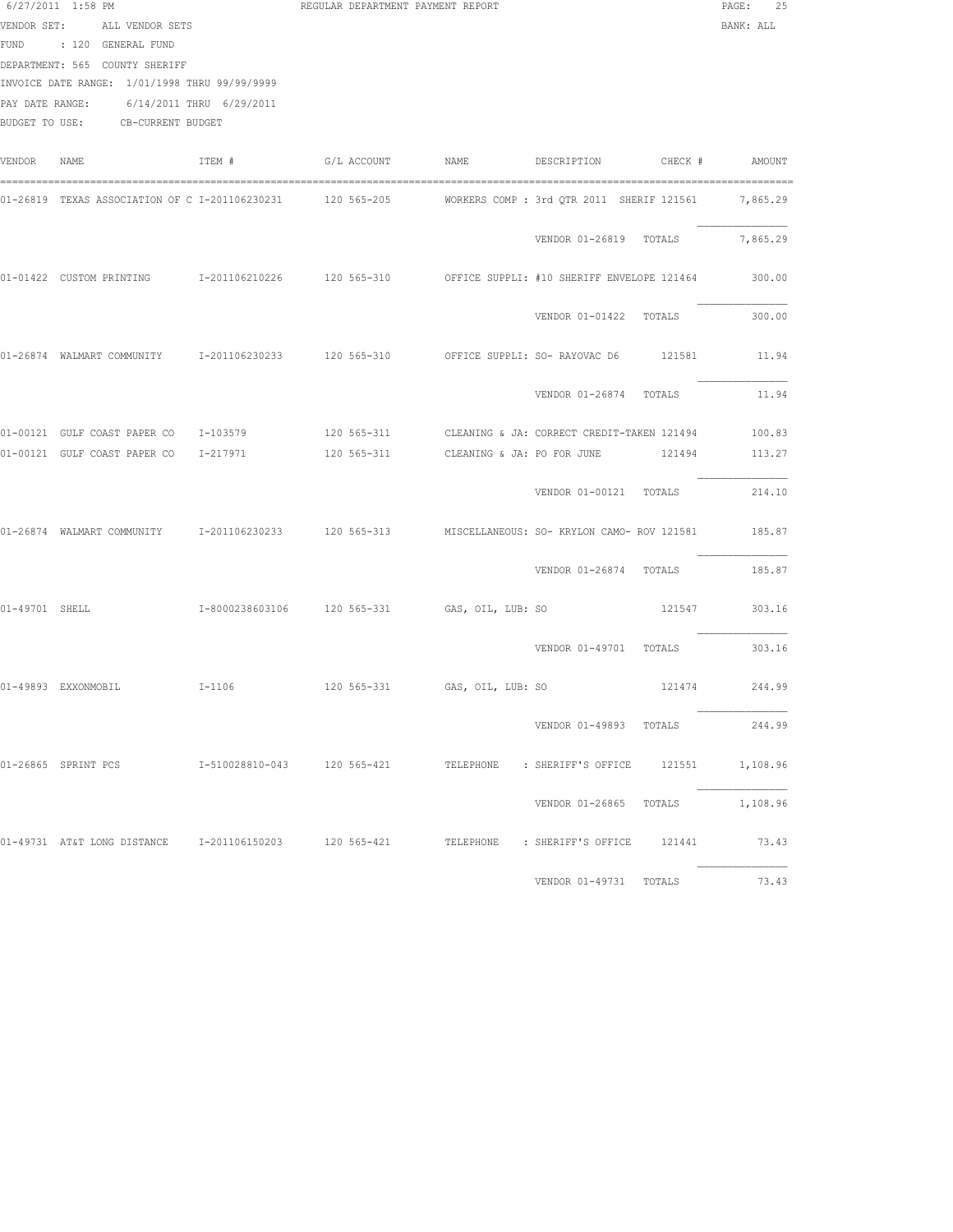| VENDOR SET:     | ALL VENDOR SETS<br>FUND : 120 GENERAL FUND<br>DEPARTMENT: 565 COUNTY SHERIFF                                  |                |             |           |                                                                                                     | BANK: ALL     |
|-----------------|---------------------------------------------------------------------------------------------------------------|----------------|-------------|-----------|-----------------------------------------------------------------------------------------------------|---------------|
| PAY DATE RANGE: | INVOICE DATE RANGE: 1/01/1998 THRU 99/99/9999<br>6/14/2011 THRU 6/29/2011<br>BUDGET TO USE: CB-CURRENT BUDGET |                |             |           |                                                                                                     |               |
| VENDOR          | NAME                                                                                                          | ITEM #         | G/L ACCOUNT | NAME      | DESCRIPTION<br>CHECK #                                                                              | AMOUNT        |
| 01-50240 AT&T   |                                                                                                               | I-201106210216 | 120 565-421 | TELEPHONE | : SO<br>121440                                                                                      | 425.38        |
|                 |                                                                                                               |                |             |           | VENDOR 01-50240 TOTALS                                                                              | 425.38        |
|                 | 01-50576 MID AMERICAN ENERGY CO I-5411124                                                                     |                | 120 565-441 | UTILITIES | : PSC 710 CONCHO 5/5-6 121513 4,439.18                                                              |               |
|                 |                                                                                                               |                |             |           | VENDOR 01-50576 TOTALS                                                                              | 4,439.18      |
|                 |                                                                                                               |                |             |           | 01-00135 AMERICAN FILTRATION 1-0009013744 120 565-450 BLDG REPAIRS : A/C FILTERS FOR 6 MO 121429    | 76.44         |
|                 | 01-00135 AMERICAN FILTRATION                                                                                  | I-0009013744   | 120 565-450 |           | BLDG REPAIRS : A/C FILTERS FOR 6 MO 121429                                                          | 152.88        |
|                 | 01-00135 AMERICAN FILTRATION                                                                                  | I-0009013744   | 120 565-450 |           | BLDG REPAIRS : A/C FILTERS FOR 6 MO 121429                                                          | 208.08        |
|                 |                                                                                                               |                |             |           | VENDOR 01-00135 TOTALS                                                                              | 437.40        |
|                 | 01-00630 SOUTH TEXAS FLAG                                                                                     | I-42116        | 120 565-450 |           | BLDG REPAIRS : PSC -COURT HOUES FLA 121548                                                          | 330.00        |
|                 | 01-00630 SOUTH TEXAS FLAG                                                                                     | I-42116        | 120 565-450 |           | BLDG REPAIRS : PSC -COURT HOUES FLA 121548                                                          | 330.00        |
|                 |                                                                                                               |                |             |           | VENDOR 01-00630 TOTALS                                                                              | 660.00        |
|                 |                                                                                                               |                |             |           | 01-50066 R & S LAWN AND PEST SE I-3648 120 565-450 BLDG REPAIRS : LAWN MAINTS FOR MAY 121531        | 150.00        |
|                 |                                                                                                               |                |             |           | VENDOR 01-50066 TOTALS                                                                              | 150.00        |
|                 | 01-00015 COMMERCIAL MOTOR CO., I-FOCS28093 120 565-453 MOTOR VEHICLE: TRUCK REPAIR                            |                |             |           |                                                                                                     | 121458 955.42 |
|                 | 01-00015 COMMERCIAL MOTOR CO., I-FOCS28342 120 565-453 MOTOR VEHICLE: TRANS REPAIR                            |                |             |           | 121458                                                                                              | 1,723.91      |
|                 |                                                                                                               |                |             |           | VENDOR 01-00015 TOTALS                                                                              | 2,679.33      |
|                 | 01-00551 GCR TIRE CENTER 1-630-9486                                                                           |                |             |           | 120 565-453 MOTOR VEHICLE: LT245/70/R17 121487                                                      | 412.80        |
|                 |                                                                                                               |                |             |           | VENDOR 01-00551 TOTALS                                                                              | 412.80        |
|                 |                                                                                                               |                |             |           | 01-00801 GT DISTRIBUTORS, INC. I-INV0355597 120 565-453 MOTOR VEHICLE: CLCP Cool Cop Air Co 121492  | 40.58         |
|                 | 01-00801 GT DISTRIBUTORS, INC. I-INV0355597 120 565-453 MOTOR VEHICLE: S & H                                  |                |             |           | 121492                                                                                              | 8.95          |
|                 |                                                                                                               |                |             |           | VENDOR 01-00801 TOTALS                                                                              | 49.53         |
|                 |                                                                                                               |                |             |           | 01-26816 LARRYS PAINT AND BODY I-201106130195 120 565-453 MOTOR VEHICLE: FRONT END ALIGNMENT 121508 | 59.99         |
|                 |                                                                                                               |                |             |           | VENDOR 01-26816 TOTALS                                                                              | 59.99         |

6/27/2011 1:58 PM REGULAR DEPARTMENT PAYMENT REPORT PAGE: 26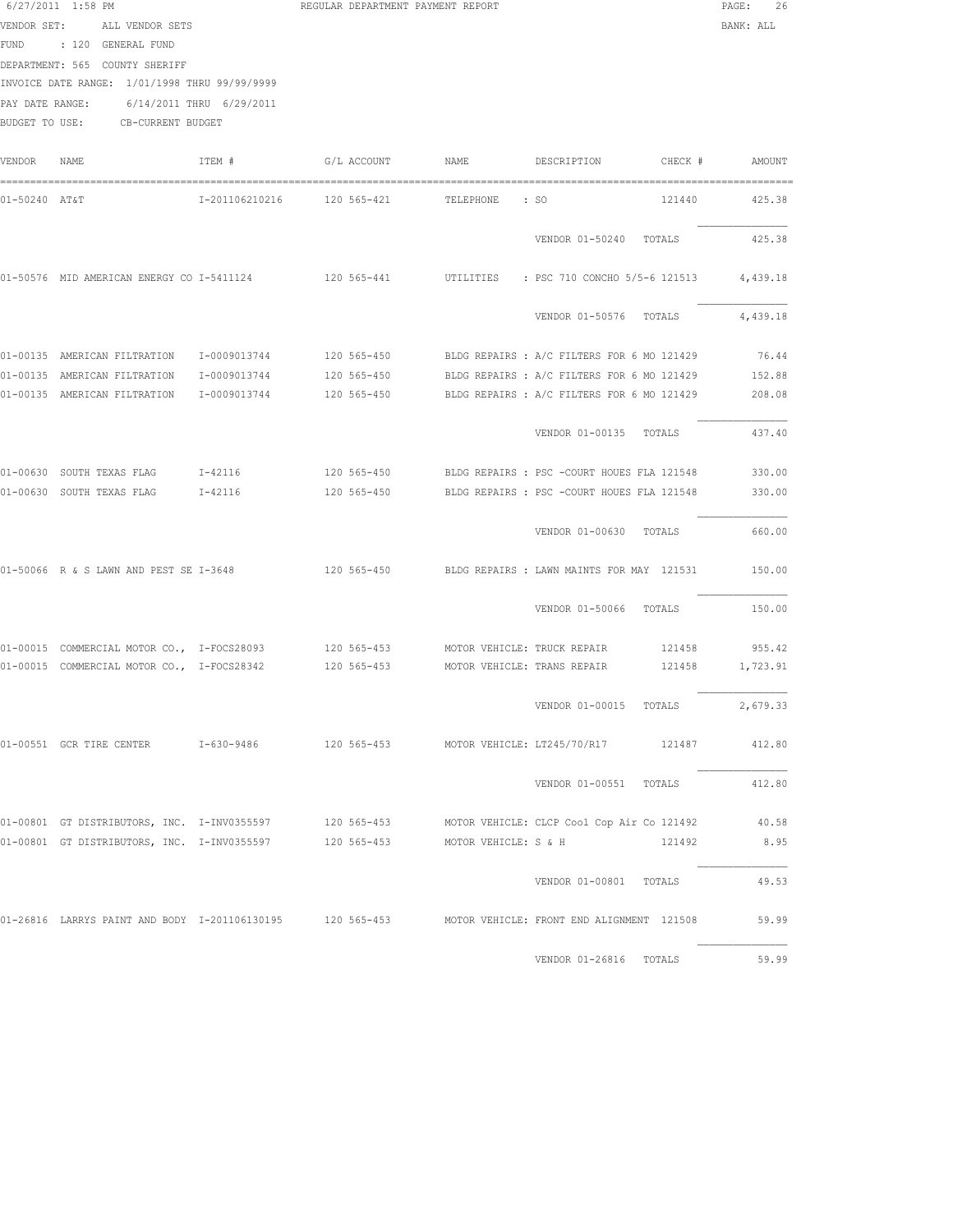|        | 6/27/2011 1:58 PM<br>VENDOR SET: ALL VENDOR SETS<br>FUND : 120 GENERAL FUND<br>DEPARTMENT: 565 COUNTY SHERIFF<br>INVOICE DATE RANGE: 1/01/1998 THRU 99/99/9999<br>PAY DATE RANGE: 6/14/2011 THRU 6/29/2011<br>BUDGET TO USE: CB-CURRENT BUDGET | REGULAR DEPARTMENT PAYMENT REPORT |                            |                                                      |        | 27<br>PAGE:<br>BANK: ALL |
|--------|------------------------------------------------------------------------------------------------------------------------------------------------------------------------------------------------------------------------------------------------|-----------------------------------|----------------------------|------------------------------------------------------|--------|--------------------------|
| VENDOR | TTEM #<br>NAME                                                                                                                                                                                                                                 |                                   |                            |                                                      |        |                          |
|        | 01-27494  GARY'S WRECKER SERVICE I-4314                       120 565-453            MOTOR VEHICLE: TOW UNIT 07                121486                                                                                                          |                                   |                            |                                                      |        | 55.00                    |
|        |                                                                                                                                                                                                                                                |                                   |                            | VENDOR 01-27494 TOTALS                               |        | 55.00                    |
|        | 01-26874 WALMART COMMUNITY 1-201106230233 120 565-470 MISCELLANEOUS: SAN '8G SD CARD 121581                                                                                                                                                    |                                   |                            |                                                      |        | 59.64                    |
|        |                                                                                                                                                                                                                                                |                                   |                            | VENDOR 01-26874 TOTALS                               |        | 59.64                    |
|        | 01-50648 LEXISNEXIS RISK DATA M I-1493650-20110531 120 565-472 CRIMINAL INVE: SO                                                                                                                                                               |                                   |                            |                                                      |        | 121509 232.85            |
|        |                                                                                                                                                                                                                                                |                                   |                            | VENDOR 01-50648 TOTALS                               |        | 232.85                   |
|        | 01-50688 LONE STAR MINI STORAGE I-201106230234 120 565-472 CRIMINAL INVE: LATE FEE FOR JUNE RE 121510 14.00                                                                                                                                    |                                   |                            |                                                      |        |                          |
|        |                                                                                                                                                                                                                                                |                                   |                            | VENDOR 01-50688 TOTALS                               |        | 14.00                    |
|        | 01-50738 JPMORGAN CHASE BANK NA I-201106200213 120 565-472 CRIMINAL INVE: J GUTIERREZ - TRACTO 121504                                                                                                                                          |                                   |                            |                                                      |        | 106.92                   |
|        | 01-50738 JPMORGAN CHASE BANK NA I-1789                                                                                                                                                                                                         | 120 565-575                       | SMALL EQUIPME: CAMERAS     |                                                      | 121504 | 999.96                   |
|        | 01-50738 JPMORGAN CHASE BANK NA I-1789                                                                                                                                                                                                         | 120 565-575                       | SMALL EQUIPME: CABLE LOCKS |                                                      | 121504 | 79.96                    |
|        | 01-50738 JPMORGAN CHASE BANK NA I-1789                                                                                                                                                                                                         | 120 565-575                       | SMALL EQUIPME: CAMO TAPE   |                                                      |        | 121504 15.98             |
|        |                                                                                                                                                                                                                                                |                                   |                            | VENDOR 01-50738 TOTALS 1,202.82                      |        |                          |
|        |                                                                                                                                                                                                                                                |                                   |                            | DEPARTMENT 565 COUNTY SHERIFF TOTAL: 26,236.79       |        |                          |
|        | 01-27300 UNITED STATES TREASURY I-T3 0611B                                                                                                                                                                                                     |                                   |                            | 120 566-201 SOCIAL SECURI: FICA CONTRIBUTIONS 000000 |        | 102.74                   |
|        | 01-27300 UNITED STATES TREASURY I-T4 0611B                                                                                                                                                                                                     | 120 566-201                       |                            | SOCIAL SECURI: MEDICARE CONTRIBUTIO 000000           |        | 24.03                    |
|        |                                                                                                                                                                                                                                                |                                   |                            | VENDOR 01-27300 TOTALS                               |        | 126.77                   |
|        | 01-26885 TEXAS ASSOCIATION OF C I-201106230236 120 566-204 UNEMPLOYMENT : LICENSE & WEIGHT 121562                                                                                                                                              |                                   |                            |                                                      |        | 44.06                    |
|        |                                                                                                                                                                                                                                                |                                   |                            | VENDOR 01-26885 TOTALS                               |        | 44.06                    |
|        | 01-26819 TEXAS ASSOCIATION OF C I-201106230231 120 566-205 NORKERS COMP : 3rd QTR 2011 LICENS 121561                                                                                                                                           |                                   |                            |                                                      |        | 286.36                   |
|        |                                                                                                                                                                                                                                                |                                   |                            | VENDOR 01-26819 TOTALS                               |        | 286.36                   |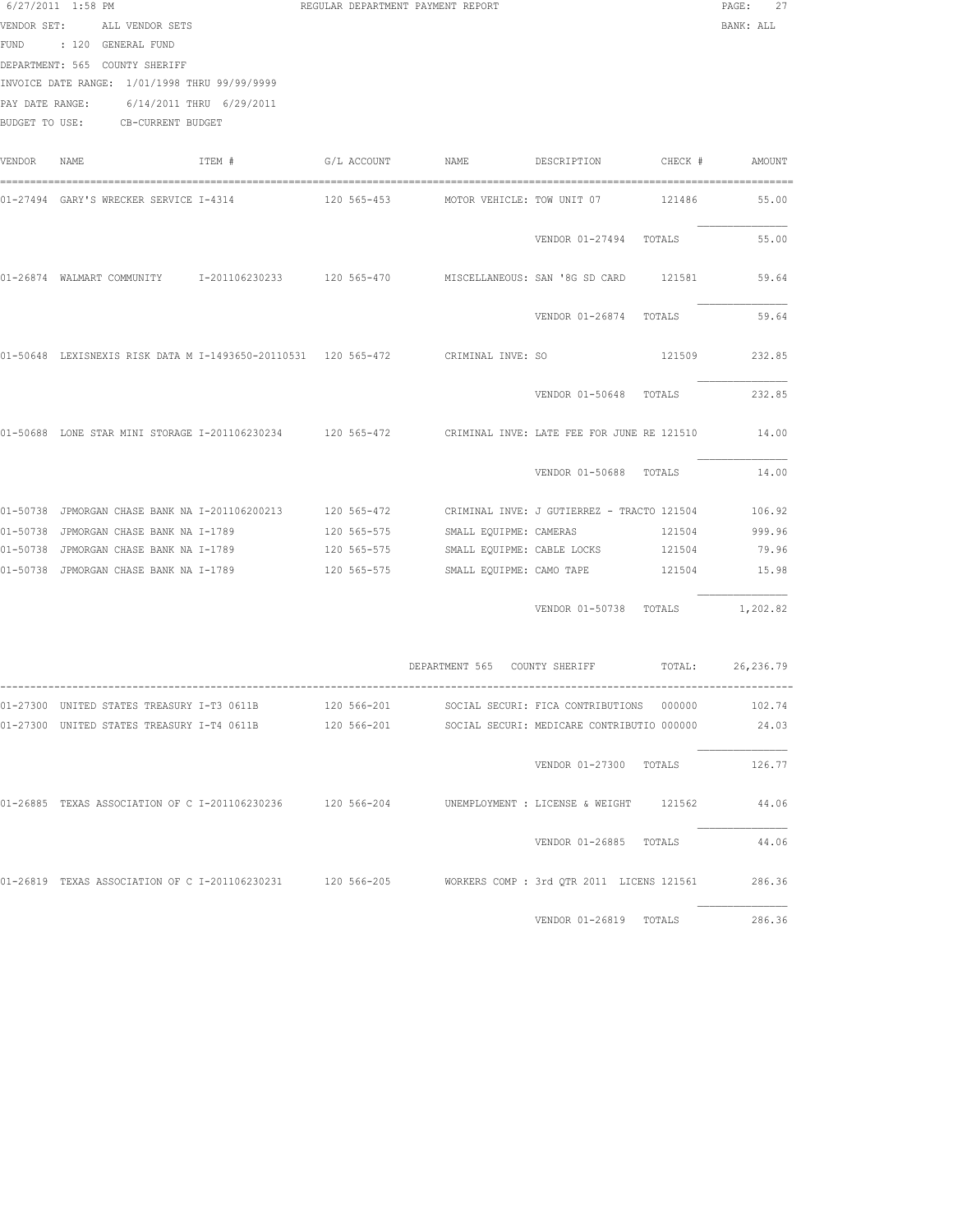|        | $6/27/2011$ 1:58 PM<br>VENDOR SET: ALL VENDOR SETS<br>FUND : 120 GENERAL FUND<br>DEPARTMENT: 566 LICENSE & WEIGHT<br>INVOICE DATE RANGE: 1/01/1998 THRU 99/99/9999<br>PAY DATE RANGE: 6/14/2011 THRU 6/29/2011<br>BUDGET TO USE: CB-CURRENT BUDGET |        | REGULAR DEPARTMENT PAYMENT REPORT |                                 |                                                                                                                        | PAGE:<br>28<br>BANK: ALL |
|--------|----------------------------------------------------------------------------------------------------------------------------------------------------------------------------------------------------------------------------------------------------|--------|-----------------------------------|---------------------------------|------------------------------------------------------------------------------------------------------------------------|--------------------------|
| VENDOR | NAME                                                                                                                                                                                                                                               | ITEM # | G/L ACCOUNT NAME                  |                                 | DESCRIPTION CHECK #                                                                                                    | AMOUNT                   |
|        |                                                                                                                                                                                                                                                    |        |                                   |                                 | 01-49635 OFFICE DEPOT       I-567214007001     120 566-313      MISCELLANEOUS: SO- LGL FOLDERS AND 121520              | 125.62                   |
|        |                                                                                                                                                                                                                                                    |        |                                   |                                 | VENDOR 01-49635 TOTALS                                                                                                 | 125.62                   |
|        |                                                                                                                                                                                                                                                    |        |                                   |                                 | 01-50576 MID AMERICAN ENERGY CO I-5411124 120 566-441 UTILITIES : L&W 651 HWY35 BP 11/ 121513                          | 0.00                     |
|        | 01-50576 MID AMERICAN ENERGY CO I-5411124                                                                                                                                                                                                          |        |                                   |                                 | 120 566-441 UTILITIES : L&W 1739 MARKET 4/28 121513                                                                    | 12.73                    |
|        |                                                                                                                                                                                                                                                    |        |                                   |                                 | VENDOR 01-50576 TOTALS                                                                                                 | 12.73                    |
|        |                                                                                                                                                                                                                                                    |        |                                   |                                 | 01-50930 COBRIDGE COMMUNICATION I-201106220228 120 566-441 UTILITIES : ACCT8218740100025230 121457                     | 94.99                    |
|        |                                                                                                                                                                                                                                                    |        |                                   |                                 | 01-50930 COBRIDGE COMMUNICATION I-201106220229 120 566-441 UTILITIES : ACCT8218740250061043 121457                     | 94.99                    |
|        |                                                                                                                                                                                                                                                    |        |                                   |                                 | VENDOR 01-50930 TOTALS                                                                                                 | 189.98                   |
|        |                                                                                                                                                                                                                                                    |        |                                   |                                 | 01-50013 P & S SCALE CO., INC. I-3814 120 566-470 MISCELLANEOUS: SCALE REPAIR 121522                                   | 697.45                   |
|        |                                                                                                                                                                                                                                                    |        |                                   |                                 | VENDOR 01-50013 TOTALS                                                                                                 | 697.45                   |
|        |                                                                                                                                                                                                                                                    |        |                                   | DEPARTMENT 566 LICENSE & WEIGHT | TOTAL:                                                                                                                 | 1,482.97                 |
|        |                                                                                                                                                                                                                                                    |        |                                   |                                 | 01-27300 UNITED STATES TREASURY I-T3 0611B       120 567-201      SOCIAL SECURI: FICA CONTRIBUTIONS 000000    3,866.56 |                          |
|        |                                                                                                                                                                                                                                                    |        |                                   |                                 | 01-27300 UNITED STATES TREASURY I-T4 0611B 120 567-201 SOCIAL SECURI: MEDICARE CONTRIBUTIO 000000                      | 904.29                   |
|        |                                                                                                                                                                                                                                                    |        |                                   |                                 | VENDOR 01-27300 TOTALS                                                                                                 | 4,770.85                 |
|        | 01-26885 TEXAS ASSOCIATION OF C I-201106230236 120 567-204                                                                                                                                                                                         |        |                                   | UNEMPLOYMENT : JAIL             |                                                                                                                        | 121562 1,813.84          |
|        |                                                                                                                                                                                                                                                    |        |                                   |                                 | VENDOR 01-26885 TOTALS                                                                                                 | 1,813.84                 |
|        |                                                                                                                                                                                                                                                    |        |                                   |                                 | 01-26819 TEXAS ASSOCIATION OF C I-201106230231 120 567-205 NORKERS COMP: 3rd OTR 2011 JAIL 121561 11,488.89            |                          |
|        |                                                                                                                                                                                                                                                    |        |                                   |                                 | VENDOR 01-26819 TOTALS 11,488.89                                                                                       |                          |
|        |                                                                                                                                                                                                                                                    |        |                                   |                                 | 01-26874 WALMART COMMUNITY 1-201106230233 120 567-310 OFFICE SUPPLI: JAIL- LABLES AND PLA 121581                       | 47.98                    |

VENDOR 01-26874 TOTALS 47.98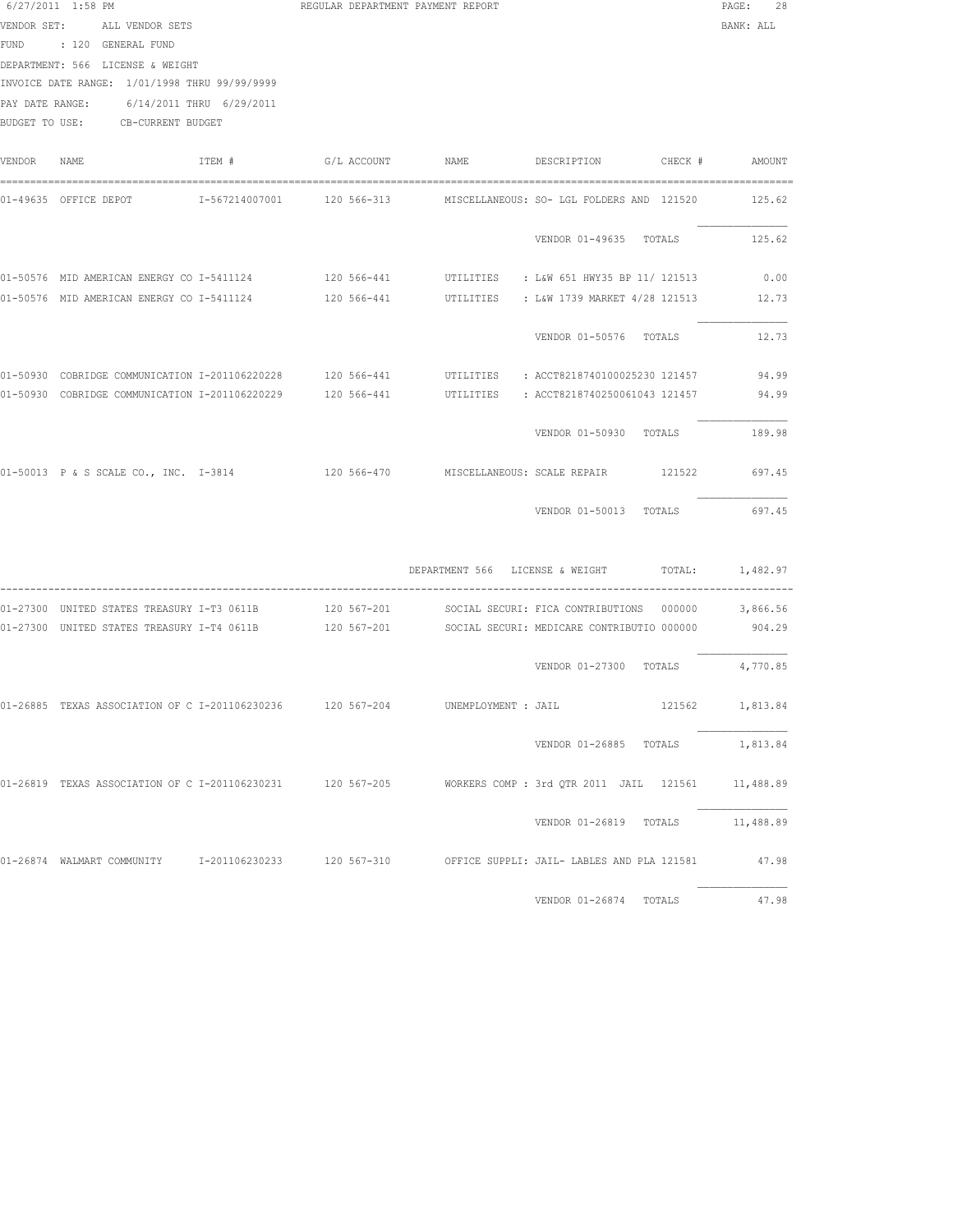|                | 6/27/2011 1:58 PM                              |              | REGULAR DEPARTMENT PAYMENT REPORT      |                            |                                                                                                               | $\mathtt{PAGE}$ :<br>29 |
|----------------|------------------------------------------------|--------------|----------------------------------------|----------------------------|---------------------------------------------------------------------------------------------------------------|-------------------------|
|                | VENDOR SET: ALL VENDOR SETS                    |              |                                        |                            |                                                                                                               | BANK: ALL               |
|                | FUND : 120 GENERAL FUND                        |              |                                        |                            |                                                                                                               |                         |
|                | DEPARTMENT: 567 JAIL                           |              |                                        |                            |                                                                                                               |                         |
|                | INVOICE DATE RANGE: 1/01/1998 THRU 99/99/9999  |              |                                        |                            |                                                                                                               |                         |
|                | PAY DATE RANGE: 6/14/2011 THRU 6/29/2011       |              |                                        |                            |                                                                                                               |                         |
|                | BUDGET TO USE: CB-CURRENT BUDGET               |              |                                        |                            |                                                                                                               |                         |
| VENDOR         | NAME                                           | ITEM #       | G/L ACCOUNT NAME                       |                            | DESCRIPTION CHECK # AMOUNT                                                                                    |                         |
|                | 01-49635 OFFICE DEPOT                          |              | I-567209830001 120 567-310             |                            | OFFICE SUPPLI: JAIL- SHREDDER, 7-SH 121520                                                                    | 124.11                  |
|                |                                                |              |                                        |                            | VENDOR 01-49635 TOTALS                                                                                        | 124.11                  |
|                |                                                |              |                                        |                            | 01-50738 JPMORGAN CHASE BANK NA I-201106200213 120 567-310 OFFICE SUPPLI: D KLANICA - AMAZON.C 121504         | 48.85                   |
|                |                                                |              |                                        |                            | VENDOR 01-50738 TOTALS                                                                                        | 48.85                   |
|                | 01-00121 GULF COAST PAPER CO  C-222427         |              |                                        |                            | 120 567-311     CLEANING & JA: CREDIT INV# 221443   121494                                                    | $273.88 -$              |
|                | 01-00121 GULF COAST PAPER CO                   | $I - 217955$ | 120 567-311 CLEANING & JA: PO FOR JUNE |                            | 121494                                                                                                        | 44.72                   |
|                | 01-00121 GULF COAST PAPER CO                   | I-217972     | 120 567-311 CLEANING & JA: PO FOR JUNE |                            | 121494                                                                                                        | 934.16                  |
|                | 01-00121 GULF COAST PAPER CO                   | I-221443     | 120 567-311                            | CLEANING & JA: PO FOR JUNE | 121494                                                                                                        | 730.10                  |
|                | 01-00121 GULF COAST PAPER CO                   | I-224711     | 120 567-311                            | CLEANING & JA: PO FOR JUNE | 121494                                                                                                        | 42.40                   |
|                | 01-00121 GULF COAST PAPER CO 1-224848          |              | 120 567-311                            | CLEANING & JA: PO FOR JUNE | 121494                                                                                                        | 940.32                  |
|                |                                                |              |                                        |                            | VENDOR 01-00121 TOTALS                                                                                        | 2,417.82                |
|                |                                                |              |                                        |                            | 01-26874 WALMART COMMUNITY 1-201106230233 120 567-313 MISCELLANEOUS: JAIL- DROP CLOTH- CH 121581              | 32.09                   |
|                |                                                |              |                                        |                            | VENDOR 01-26874 TOTALS                                                                                        | 32.09                   |
|                |                                                |              |                                        |                            | 01-49894 HD SUPPLY FACILITIES M I-9109084385 120 567-313 MISCELLANEOUS: JAIL-BALLASTS-MICROW 121497           | 37.80                   |
|                |                                                |              |                                        |                            | VENDOR 01-49894 TOTALS                                                                                        | 37.80                   |
|                | 01-50738 JPMORGAN CHASE BANK NA I-201106200213 |              |                                        |                            | 120 567-313 MISCELLANEOUS: R CARRIERE - DACO FI 121504                                                        | 125.27                  |
|                | 01-50738 JPMORGAN CHASE BANK NA I-4834         |              |                                        |                            | 120 567-313 MISCELLANEOUS: JAIL OFFICERS GLOVES 121504 1,399.00                                               |                         |
|                |                                                |              |                                        |                            | VENDOR 01-50738 TOTALS 1,524.27                                                                               |                         |
|                |                                                |              |                                        |                            | 01-49544 DIAMOND MEDICAL SUPPLY I-103287 120 567-314 JAIL AND INMA: JAIL- BUNION SLING/C 121468               | 11.57                   |
|                |                                                |              |                                        |                            | 01-49544 DIAMOND MEDICAL SUPPLY I-103295 120 567-314 JAIL AND INMA: JAIL- SHARPS CONTNR- 121468               | 51.29                   |
|                |                                                |              |                                        |                            | 01-49544 DIAMOND MEDICAL SUPPLY I-104598 120 567-314 JAIL AND INMA: JAIL- OXYGEN MASKS 121468 47.00           |                         |
|                |                                                |              |                                        |                            | 01-49544 DIAMOND MEDICAL SUPPLY I-105309 45.14 4 120 567-314 JAIL AND INMA: JAIL- SHARPS CONTAIN 121468 45.14 |                         |
|                |                                                |              |                                        |                            | VENDOR 01-49544 TOTALS 125.00                                                                                 |                         |
| 01-50478 CHIEF |                                                | $I - 408025$ | 120 567-315                            |                            | PROTECTIVE SU: JAIL- BODYGUARD LE-1 121451                                                                    | 175.89                  |
| 01-50478 CHIEF |                                                | $I - 408025$ | 120 567-315                            |                            | PROTECTIVE SU: SHIPPING AND HANDLIN 121451                                                                    | 24.99                   |
|                |                                                |              |                                        |                            |                                                                                                               |                         |

VENDOR 01-50478 TOTALS 200.88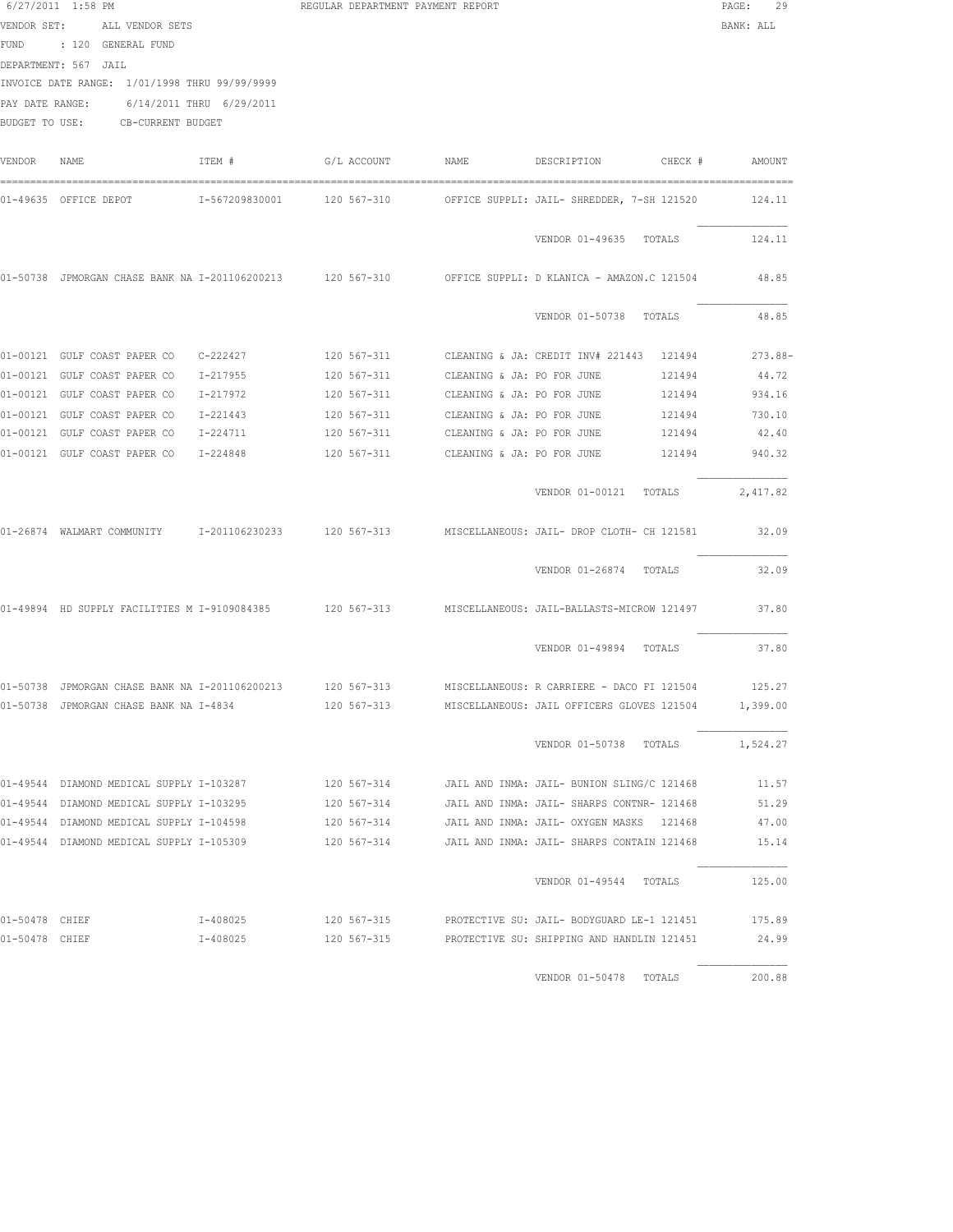| 6/27/2011 1:58 PM |                 | REGULAR DEPARTMENT PAYMENT REPORT | PAGE:     | 30 |
|-------------------|-----------------|-----------------------------------|-----------|----|
| VENDOR SET:       | ALL VENDOR SETS |                                   | BANK: ALI |    |

FUND : 120 GENERAL FUND DEPARTMENT: 567 JAIL INVOICE DATE RANGE: 1/01/1998 THRU 99/99/9999

PAY DATE RANGE: 6/14/2011 THRU 6/29/2011

BUDGET TO USE: CB-CURRENT BUDGET

| VENDOR         | NAME                          | ITEM #          | G/L ACCOUNT | NAME                | DESCRIPTION                   | CHECK # | AMOUNT   |
|----------------|-------------------------------|-----------------|-------------|---------------------|-------------------------------|---------|----------|
| 01-49701 SHELL |                               | I-8000238603106 | 120 567-331 | GAS, OIL, LUB: JAIL |                               | 121547  | 272.82   |
|                |                               |                 |             |                     | VENDOR 01-49701               | TOTALS  | 272.82   |
|                | 01-49893 EXXONMOBIL           | $I-1106$        | 120 567-331 | GAS, OIL, LUB: JAIL |                               | 121474  | 141.63   |
|                |                               |                 |             |                     | VENDOR 01-49893               | TOTALS  | 141.63   |
| 01-00058       | JIMMY WOODS PRODUCE           | $I - 262025$    | 120 567-332 | FOOD                | : JAIL FOOD JUNE              | 121502  | 130.40   |
| $01 - 00058$   | JIMMY WOODS PRODUCE           | $I - 262041$    | 120 567-332 | FOOD                | : JAIL FOOD JUNE              | 121502  | 148.95   |
| $01 - 00058$   | JIMMY WOODS PRODUCE           | I-262061        | 120 567-332 | FOOD                | : JAIL FOOD JUNE              | 121502  | 152.15   |
| $01 - 00058$   | JIMMY WOODS PRODUCE           | $I - 262081$    | 120 567-332 | FOOD                | : JAIL FOOD JUNE              | 121502  | 142.00   |
| $01 - 00058$   | JIMMY WOODS PRODUCE           | $I-956023$      | 120 567-332 | FOOD                | : JAIL FOOD JUNE              | 121502  | 136.30   |
| 01-00058       | JIMMY WOODS PRODUCE           | I-956045        | 120 567-332 | FOOD                | : JAIL FOOD JUNE              | 121502  | 171.90   |
|                |                               |                 |             |                     | VENDOR 01-00058               | TOTALS  | 881.70   |
|                | 01-26874 WALMART COMMUNITY    | I-201106230233  | 120 567-332 | FOOD                | : JAIL- FILLER PAPER-T 121581 |         | 90.70    |
|                |                               |                 |             |                     | VENDOR 01-26874               | TOTALS  | 90.70    |
| 01-27812       | PFG TEXAS - VICTORIA          | I-9848405       | 120 567-332 | FOOD                | : JAIL FOOD JUNE              | 121525  | 510.74   |
| $01 - 27812$   | PFG TEXAS - VICTORIA          | I-9848406       | 120 567-332 | FOOD                | : JAIL FOOD JUNE              | 121525  | 943.54   |
|                | 01-27812 PFG TEXAS - VICTORIA | I-9850003       | 120 567-332 | FOOD                | : JAIL FOOD JUNE              | 121525  | 1,095.91 |
|                | 01-27812 PFG TEXAS - VICTORIA | I-9851330       | 120 567-332 | FOOD                | : JAIL FOOD JUNE              | 121525  | 1,015.64 |
| $01 - 27812$   | PFG TEXAS - VICTORIA          | I-9852845       | 120 567-332 | FOOD                | : JAIL FOOD JUNE              | 121525  | 1,038.03 |
| $01 - 27812$   | PFG TEXAS - VICTORIA          | I-9854085       | 120 567-332 | FOOD                | : JAIL FOOD JUNE              | 121525  | 1,036.02 |
|                | 01-27812 PFG TEXAS - VICTORIA | I-9855744       | 120 567-332 | FOOD                | : JAIL FOOD JUNE              | 121525  | 987.26   |
|                |                               |                 |             |                     | VENDOR 01-27812               | TOTALS  | 6,627.14 |
|                | 01-49325 FARMER BROS. CO.     | I-55031084      | 120 567-332 | FOOD                | : JAIL FOOD JUNE              | 121477  | 272.50   |
|                |                               |                 |             |                     | VENDOR 01-49325               | TOTALS  | 272.50   |
|                | 01-50983 CSV SALES INC.       | I-0067913-IN    | 120 567-332 | FOOD                | : JAIL FOOD PURCHASE          | 121462  | 969.25   |
|                |                               |                 |             |                     | VENDOR 01-50983               | TOTALS  | 969.25   |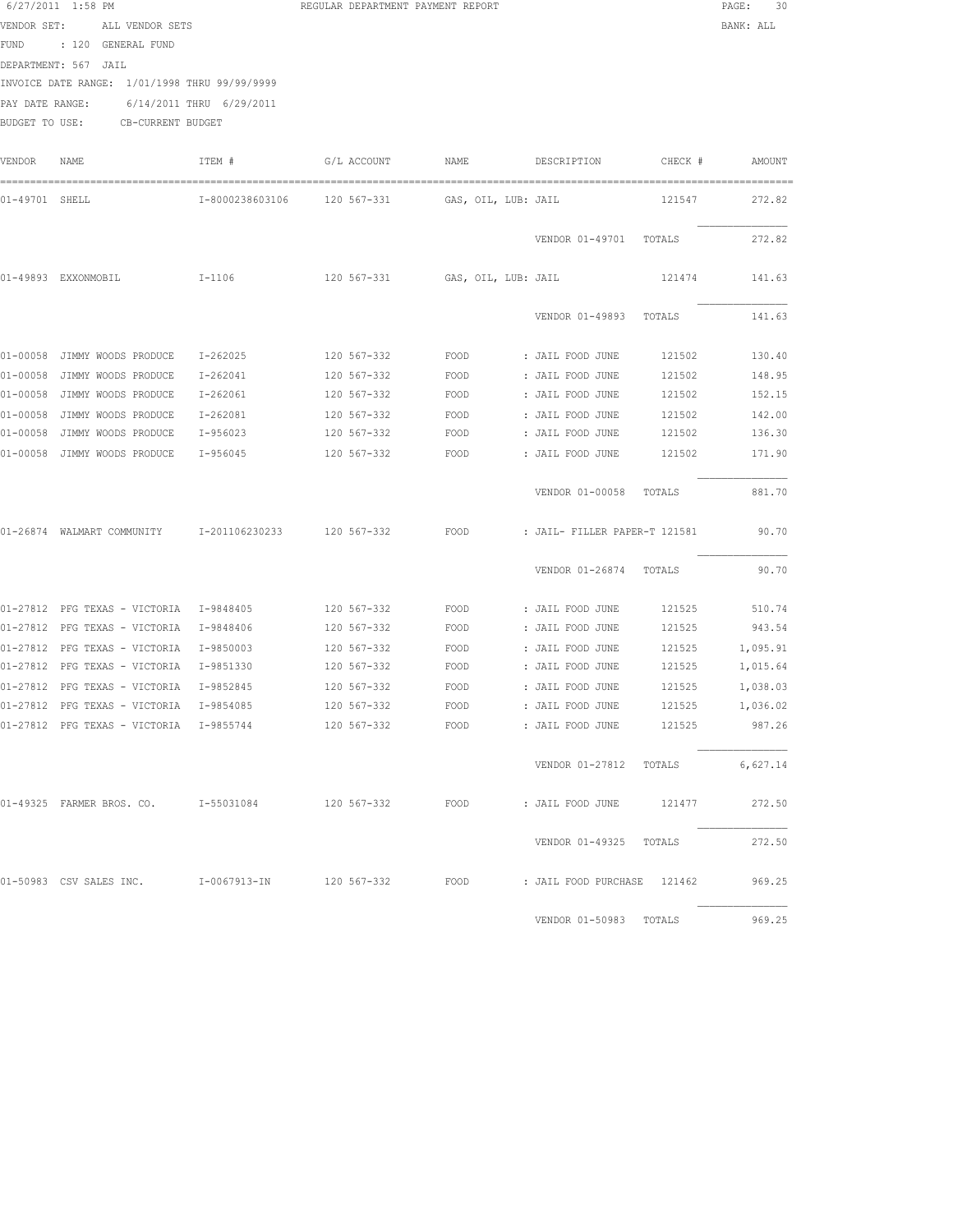|               | $6/27/2011$ 1:58 PM<br>VENDOR SET: ALL VENDOR SETS<br>FUND : 120 GENERAL FUND<br>DEPARTMENT: 567 JAIL<br>INVOICE DATE RANGE: 1/01/1998 THRU 99/99/9999<br>PAY DATE RANGE: 6/14/2011 THRU 6/29/2011<br>BUDGET TO USE: CB-CURRENT BUDGET |        | REGULAR DEPARTMENT PAYMENT REPORT |                                                                                                            | PAGE: 31<br>BANK: ALL |
|---------------|----------------------------------------------------------------------------------------------------------------------------------------------------------------------------------------------------------------------------------------|--------|-----------------------------------|------------------------------------------------------------------------------------------------------------|-----------------------|
| VENDOR        | NAME                                                                                                                                                                                                                                   | ITEM # | G/L ACCOUNT NAME                  | DESCRIPTION CHECK # AMOUNT                                                                                 |                       |
|               |                                                                                                                                                                                                                                        |        |                                   | 01-50738 JPMORGAN CHASE BANK NA I-201106200213 120 567-353 REPAIR PARTS : R CARRIERE - CAMBRO 121504       | 138.74                |
|               |                                                                                                                                                                                                                                        |        |                                   | VENDOR 01-50738 TOTALS                                                                                     | 138.74                |
|               |                                                                                                                                                                                                                                        |        |                                   | 121551                                                                                                     | 45.00                 |
|               |                                                                                                                                                                                                                                        |        |                                   | VENDOR 01-26865 TOTALS                                                                                     | 45.00                 |
|               | 01-49731 AT&T LONG DISTANCE 1-201106150203 120 567-421 TELEPHONE : JAIL                                                                                                                                                                |        |                                   | 121441                                                                                                     | 84.21                 |
|               |                                                                                                                                                                                                                                        |        |                                   | VENDOR 01-49731 TOTALS                                                                                     | 84.21                 |
| 01-50240 AT&T |                                                                                                                                                                                                                                        |        |                                   | 121440                                                                                                     | 224.19                |
|               |                                                                                                                                                                                                                                        |        |                                   | VENDOR 01-50240 TOTALS 224.19                                                                              |                       |
|               | 01-50576 MID AMERICAN ENERGY CO I-5411124 120 567-441                                                                                                                                                                                  |        |                                   | UTILITIES : JAIL 811 CONCHO 5/5- 121513 11,222.12                                                          |                       |
|               |                                                                                                                                                                                                                                        |        |                                   | VENDOR 01-50576 TOTALS                                                                                     | 11,222.12             |
|               |                                                                                                                                                                                                                                        |        |                                   | 01-00135 AMERICAN FILTRATION 1-0009013744 120 567-450 BLDG REPAIRS : A/C FILTERS FOR 6 MO 121429           | 788.40                |
|               | 01-00135 AMERICAN FILTRATION I-0009013744                                                                                                                                                                                              |        |                                   | 120 567-450 BLDG REPAIRS : A/C FILTERS FOR 6 MO 121429                                                     | 255.84                |
|               |                                                                                                                                                                                                                                        |        |                                   | 01-00135 AMERICAN FILTRATION 1-0009013744 120 567-450 BLDG REPAIRS : A/C FILTERS FOR 6 MO 121429           | 69.36                 |
|               |                                                                                                                                                                                                                                        |        |                                   | VENDOR 01-00135 TOTALS 1,113.60                                                                            |                       |
|               | 01-49894 HD SUPPLY FACILITIES M I-9109084385                                                                                                                                                                                           |        | 120 567-450                       | BLDG REPAIRS : JAIL-BALLASTS-MICROW 121497                                                                 | 251.90                |
|               |                                                                                                                                                                                                                                        |        |                                   | VENDOR 01-49894 TOTALS                                                                                     | 251.90                |
|               | 01-50066 R & S LAWN AND PEST SE I-3649                                                                                                                                                                                                 |        |                                   | 120 567-450 BLDG REPAIRS : LAWN MAINTS FOR MAY 121531                                                      | 150.00                |
|               |                                                                                                                                                                                                                                        |        |                                   | VENDOR 01-50066 TOTALS                                                                                     | 150.00                |
|               |                                                                                                                                                                                                                                        |        |                                   | 01-50117 FACILITY SOLUTIONS GRO I-2486780-00      120 567-450      BLDG REPAIRS : MEDIUM BI-PIN     121475 | 67.19                 |
|               |                                                                                                                                                                                                                                        |        |                                   | 01-50117 FACILITY SOLUTIONS GRO I-2487780-00 120 567-450 BLDG REPAIRS : TIME DELAY FUSE, FUS 121475        | 39.69                 |
|               |                                                                                                                                                                                                                                        |        |                                   | VENDOR 01-50117 TOTALS 106.88                                                                              |                       |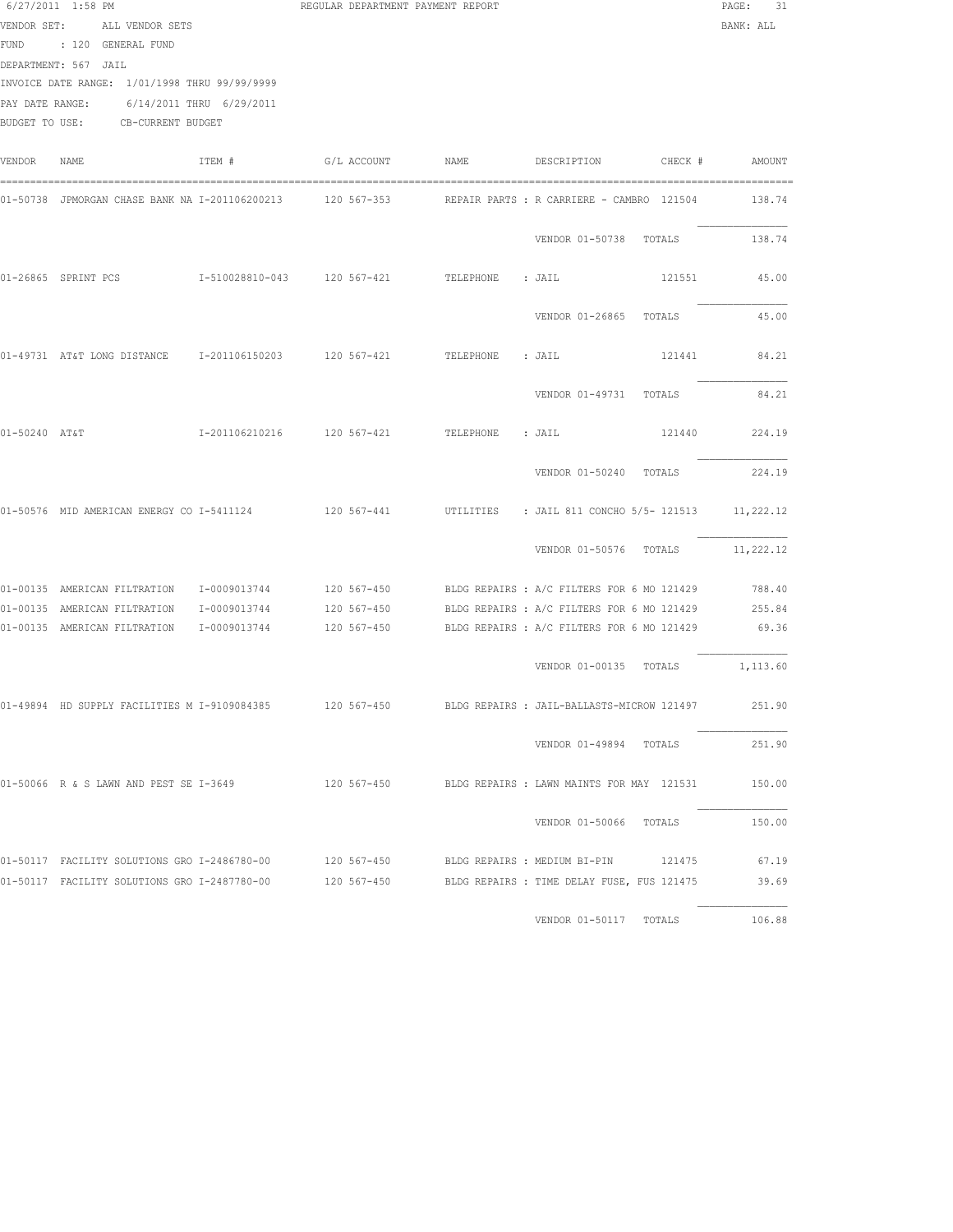|             | 6/27/2011 1:58 PM<br>VENDOR SET: ALL VENDOR SETS<br>FUND : 120 GENERAL FUND<br>DEPARTMENT: 567 JAIL<br>INVOICE DATE RANGE: 1/01/1998 THRU 99/99/9999<br>PAY DATE RANGE:<br>BUDGET TO USE: CB-CURRENT BUDGET | 6/14/2011 THRU 6/29/2011 | REGULAR DEPARTMENT PAYMENT REPORT |                     |                                            | PAGE:<br>32<br>BANK: ALL |
|-------------|-------------------------------------------------------------------------------------------------------------------------------------------------------------------------------------------------------------|--------------------------|-----------------------------------|---------------------|--------------------------------------------|--------------------------|
| VENDOR NAME |                                                                                                                                                                                                             | ITEM #                   | G/L ACCOUNT NAME                  |                     | DESCRIPTION CHECK # AMOUNT                 |                          |
|             | 01-50540 PERFORMANCE PAINTS 1-4739                                                                                                                                                                          |                          | $120\,567 - 450$                  |                     | BLDG REPAIRS : AQUAPON WB EPOXY WHT 121524 | 120.00                   |
|             |                                                                                                                                                                                                             |                          |                                   |                     | VENDOR 01-50540 TOTALS                     | 120.00                   |
|             | 01-49445 JOHN REDDICK T-TE 6/14/11 120 567-488 TRAVEL & MEAL: MEAL PER DIEM 121532                                                                                                                          |                          |                                   |                     |                                            | 15.00                    |
|             |                                                                                                                                                                                                             |                          |                                   |                     | VENDOR 01-49445 TOTALS                     | 15.00                    |
|             | 01-49915 BELINDA REINHARDT 1-TE- 6/1/11 120 567-488 TRAVEL & MEAL: MEAL PER DIEM 121533                                                                                                                     |                          |                                   |                     |                                            | 15.00                    |
|             |                                                                                                                                                                                                             |                          |                                   |                     | VENDOR 01-49915 TOTALS                     | 15.00                    |
|             | 01-00766 FAMOUS UNIFORMS, INC. 1-00287466-01 120 567-496 UNIFORMS : MANE TAPES-ALFARO- 121476 25.50                                                                                                         |                          |                                   |                     |                                            |                          |
|             |                                                                                                                                                                                                             |                          |                                   |                     | VENDOR 01-00766 TOTALS                     | 25.50                    |
|             | 01-26874 WALMART COMMUNITY 1-201106230233 120 567-575 SMALL EQUIPME: JAIL- MICROWAVES 121581                                                                                                                |                          |                                   |                     |                                            | 280.00                   |
|             |                                                                                                                                                                                                             |                          |                                   |                     | VENDOR 01-26874 TOTALS                     | 280.00                   |
|             |                                                                                                                                                                                                             |                          |                                   | DEPARTMENT 567 JAIL |                                            | TOTAL: 45,680.26         |
|             | 01-00003 CITY OF ROCKPORT 1-201106130196 120 569-118 CITY OF ROCKP: CITY/COUNTY COMM SVC 121454 19,834.04                                                                                                   |                          |                                   |                     |                                            |                          |
|             |                                                                                                                                                                                                             |                          |                                   |                     | VENDOR 01-00003 TOTALS 19,834.04           |                          |
|             | 01-26819 TEXAS ASSOCIATION OF C I-201106230231 120 569-205 WORKERS COMP : 3rd OTR 2011 DISPAT 121561                                                                                                        |                          |                                   |                     |                                            | 0.00                     |
|             |                                                                                                                                                                                                             |                          |                                   |                     | VENDOR 01-26819 TOTALS                     | 0.00                     |
|             |                                                                                                                                                                                                             |                          |                                   |                     |                                            | 45.00                    |
|             |                                                                                                                                                                                                             |                          |                                   |                     | VENDOR 01-26865 TOTALS                     | 45.00                    |
|             | 01-49731 AT&T LONG DISTANCE 1-201106150203 120 569-421 TELEPHONE : DISPATCH 121441                                                                                                                          |                          |                                   |                     |                                            | 33.34                    |
|             |                                                                                                                                                                                                             |                          |                                   |                     | VENDOR 01-49731 TOTALS                     | 33.34                    |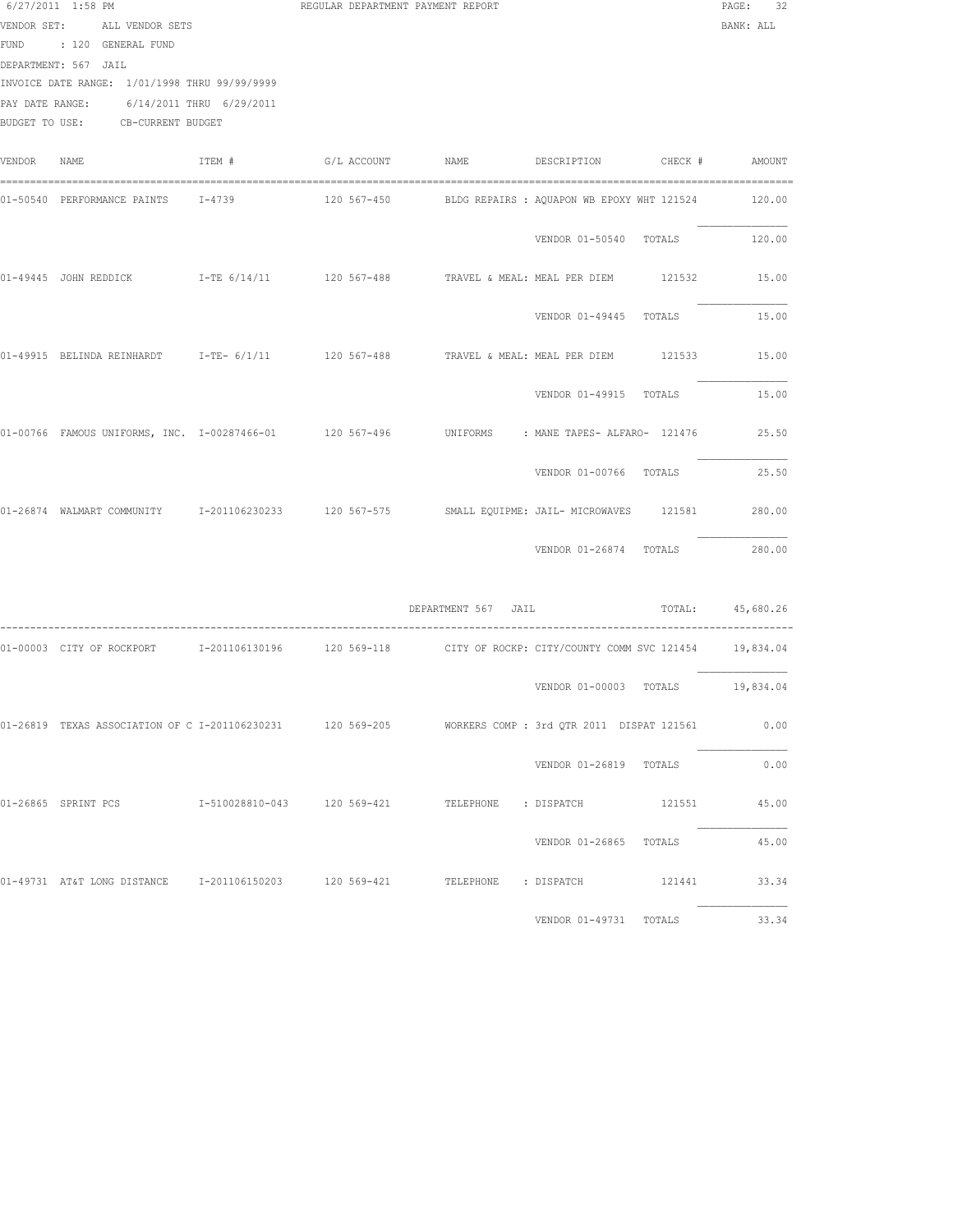|               | 6/27/2011 1:58 PM<br>VENDOR SET: ALL VENDOR SETS                                                                                                    |                            | REGULAR DEPARTMENT PAYMENT REPORT |                            |                                                                                                                                                                                                      | PAGE: 33<br>BANK: ALL |
|---------------|-----------------------------------------------------------------------------------------------------------------------------------------------------|----------------------------|-----------------------------------|----------------------------|------------------------------------------------------------------------------------------------------------------------------------------------------------------------------------------------------|-----------------------|
|               | FUND : 120 GENERAL FUND<br>DEPARTMENT: 569 DISPATCHERS<br>INVOICE DATE RANGE: 1/01/1998 THRU 99/99/9999<br>PAY DATE RANGE: 6/14/2011 THRU 6/29/2011 |                            |                                   |                            |                                                                                                                                                                                                      |                       |
|               | BUDGET TO USE: CB-CURRENT BUDGET                                                                                                                    |                            |                                   |                            |                                                                                                                                                                                                      |                       |
| VENDOR        | NAME                                                                                                                                                | ITEM #                     |                                   |                            |                                                                                                                                                                                                      |                       |
| 01-50240 AT&T |                                                                                                                                                     |                            | I-201106210216 120 569-421        | TELEPHONE : DISPATCH       |                                                                                                                                                                                                      | 121440 133.20         |
|               |                                                                                                                                                     |                            |                                   |                            | VENDOR 01-50240 TOTALS                                                                                                                                                                               | 133.20                |
|               |                                                                                                                                                     |                            |                                   |                            | 01-00509 ARANSAS COUNTY APPRAIS I-201106220227 120 569-470 MISCELLANEOUS: 911 ADDRESS 3RD QTR 121432                                                                                                 | 5,232.43              |
|               |                                                                                                                                                     |                            |                                   |                            | VENDOR 01-00509 TOTALS                                                                                                                                                                               | 5,232.43              |
|               |                                                                                                                                                     |                            |                                   |                            | 01-51022 FLIRT, VERONICA 1-TE 6/9 & 17/11 120 569-488 TRAVEL & MEAL: MILEAGE 121480 229.50                                                                                                           |                       |
|               |                                                                                                                                                     |                            |                                   |                            | VENDOR 01-51022 TOTALS                                                                                                                                                                               | 229.50                |
|               |                                                                                                                                                     |                            |                                   |                            | 01-50738 JPMORGAN CHASE BANK NA I-201106200213 120 569-495 TRAINING : R CORTEZ - TEEX 121504 600.00                                                                                                  |                       |
|               |                                                                                                                                                     |                            |                                   |                            | VENDOR 01-50738 TOTALS                                                                                                                                                                               | 600.00                |
|               |                                                                                                                                                     |                            |                                   | DEPARTMENT 569 DISPATCHERS |                                                                                                                                                                                                      | TOTAL: 26,107.51      |
|               |                                                                                                                                                     |                            |                                   |                            | 01-27300 UNITED STATES TREASURY I-T3 0611B 120 570-201 SOCIAL SECURI: FICA CONTRIBUTIONS 000000<br>01-27300 UNITED STATES TREASURY I-T4 0611B 120 570-201 SOCIAL SECURI: MEDICARE CONTRIBUTIO 000000 | 41.09<br>9.61         |
|               |                                                                                                                                                     |                            |                                   |                            | VENDOR 01-27300 TOTALS                                                                                                                                                                               | 50.70                 |
|               |                                                                                                                                                     |                            |                                   |                            | 01-26819 TEXAS ASSOCIATION OF C I-201106230231 120 570-205 WORKERS COMP: 3rd QTR 2011 DISTRI 121561 9.44                                                                                             |                       |
|               |                                                                                                                                                     |                            |                                   |                            | VENDOR 01-26819 TOTALS                                                                                                                                                                               | 9.44                  |
|               | 01-49731 AT&T LONG DISTANCE 1-201106150203                                                                                                          |                            | 120 570-421                       |                            | TELEPHONE : ADULT PROBATION<br>121441                                                                                                                                                                | 28.53                 |
|               | 01-49731 AT&T LONG DISTANCE                                                                                                                         | I-201106150203             | 120 570-421                       |                            | TELEPHONE : JUVENILE PROBATION 121441                                                                                                                                                                | 9.06                  |
|               |                                                                                                                                                     |                            |                                   |                            | VENDOR 01-49731 TOTALS                                                                                                                                                                               | 37.59                 |
| 01-50240 AT&T |                                                                                                                                                     | I-201106210216 120 570-421 |                                   |                            | TELEPHONE : ADULT PROBATION<br>121440                                                                                                                                                                | 34.88                 |
| 01-50240 AT&T |                                                                                                                                                     | I-201106210216 120 570-421 |                                   |                            | TELEPHONE : JUV PROBATION<br>121440                                                                                                                                                                  | 52.32                 |
|               |                                                                                                                                                     |                            |                                   |                            | VENDOR 01-50240 TOTALS                                                                                                                                                                               | 87.20                 |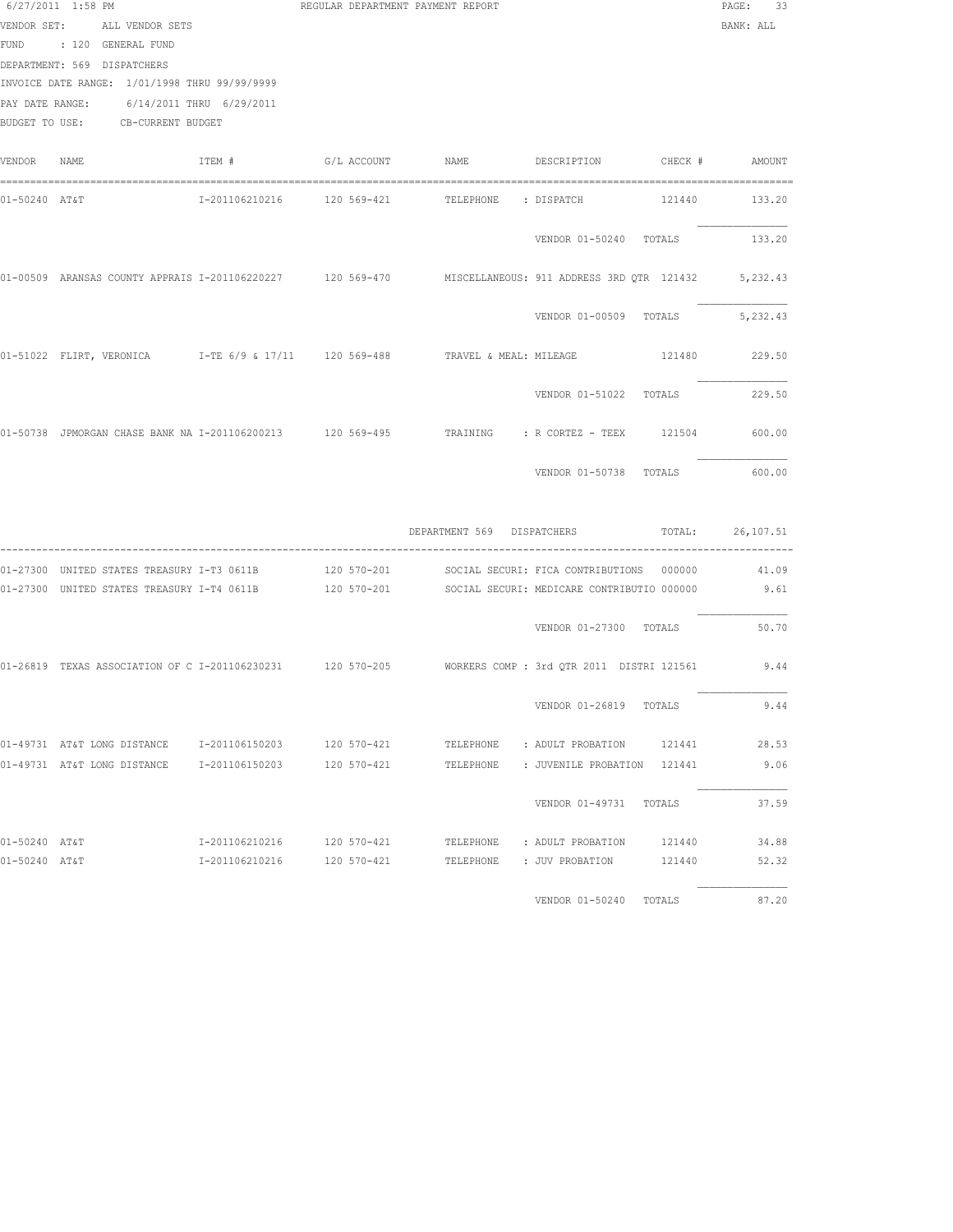|               | 6/27/2011 1:58 PM<br>VENDOR SET: ALL VENDOR SETS<br>FUND : 120 GENERAL FUND<br>DEPARTMENT: 570 CORRECTIONS<br>INVOICE DATE RANGE: 1/01/1998 THRU 99/99/9999<br>PAY DATE RANGE: 6/14/2011 THRU 6/29/2011<br>BUDGET TO USE: CB-CURRENT BUDGET | REGULAR DEPARTMENT PAYMENT REPORT |                                             | PAGE: 34<br>BANK: ALL |
|---------------|---------------------------------------------------------------------------------------------------------------------------------------------------------------------------------------------------------------------------------------------|-----------------------------------|---------------------------------------------|-----------------------|
| VENDOR NAME   | ITEM #                                                                                                                                                                                                                                      |                                   |                                             |                       |
|               | 01-00497 36th JUDICIAL DISTRICT I-2011AC-05      120 570-497      JUVENILE DETE: JUVENILE DETENTION M 121424                                                                                                                                |                                   |                                             | 600.00                |
|               |                                                                                                                                                                                                                                             |                                   | VENDOR 01-00497 TOTALS                      | 600.00                |
|               |                                                                                                                                                                                                                                             |                                   | DEPARTMENT 570 CORRECTIONS TOTAL: 784.93    |                       |
|               | 01-27300 UNITED STATES TREASURY I-T3 0611B 120 585-201 SOCIAL SECURI: FICA CONTRIBUTIONS 000000                                                                                                                                             |                                   |                                             | 65.01                 |
|               | 01-27300 UNITED STATES TREASURY I-T4 0611B 120 585-201 SOCIAL SECURI: MEDICARE CONTRIBUTIO 000000 15.20                                                                                                                                     |                                   |                                             |                       |
|               |                                                                                                                                                                                                                                             |                                   | VENDOR 01-27300 TOTALS                      | 80.21                 |
|               | 01-26885 TEXAS ASSOCIATION OF C I-201106230236 120 585-204 UNEMPLOYMENT : HIGHWAY PATROL 121562                                                                                                                                             |                                   |                                             | 32.10                 |
|               |                                                                                                                                                                                                                                             |                                   | VENDOR 01-26885 TOTALS                      | 32.10                 |
|               | 01-26819 TEXAS ASSOCIATION OF C I-201106230231 120 585-205 NORKERS COMP : 3rd QTR 2011 HIGHWA 121561 15.19                                                                                                                                  |                                   |                                             |                       |
|               |                                                                                                                                                                                                                                             |                                   | VENDOR 01-26819 TOTALS                      | 15.19                 |
|               | 01-49731 AT&T LONG DISTANCE 1-201106150203 120 585-421 TELEPHONE : DPS                                                                                                                                                                      |                                   | 121441 12.69                                |                       |
|               |                                                                                                                                                                                                                                             |                                   | VENDOR 01-49731 TOTALS                      | 12.69                 |
| 01-50240 AT&T | I-201106210216 120 585-421 TELEPHONE : DPS                                                                                                                                                                                                  |                                   |                                             | 121440 34.88          |
|               |                                                                                                                                                                                                                                             |                                   | VENDOR 01-50240 TOTALS                      | 34.88                 |
|               |                                                                                                                                                                                                                                             |                                   | DEPARTMENT 585 HIGHWAY PATROL TOTAL: 175.07 |                       |
|               | 01-27300 UNITED STATES TREASURY I-T3 0611B 120 590-201                                                                                                                                                                                      |                                   | SOCIAL SECURI: FICA CONTRIBUTIONS 000000    | 296.23                |
|               | 01-27300 UNITED STATES TREASURY I-T4 0611B 120 590-201 SOCIAL SECURI: MEDICARE CONTRIBUTIO 000000 69.28                                                                                                                                     |                                   |                                             |                       |
|               |                                                                                                                                                                                                                                             |                                   | VENDOR 01-27300 TOTALS                      | 365.51                |
|               | 01-26885 TEXAS ASSOCIATION OF C I-201106230236 120 590-204 UNEMPLOYMENT : HEALTH & SANITATION 121562                                                                                                                                        |                                   |                                             | 152.86                |
|               |                                                                                                                                                                                                                                             |                                   | VENDOR 01-26885 TOTALS                      | 152.86                |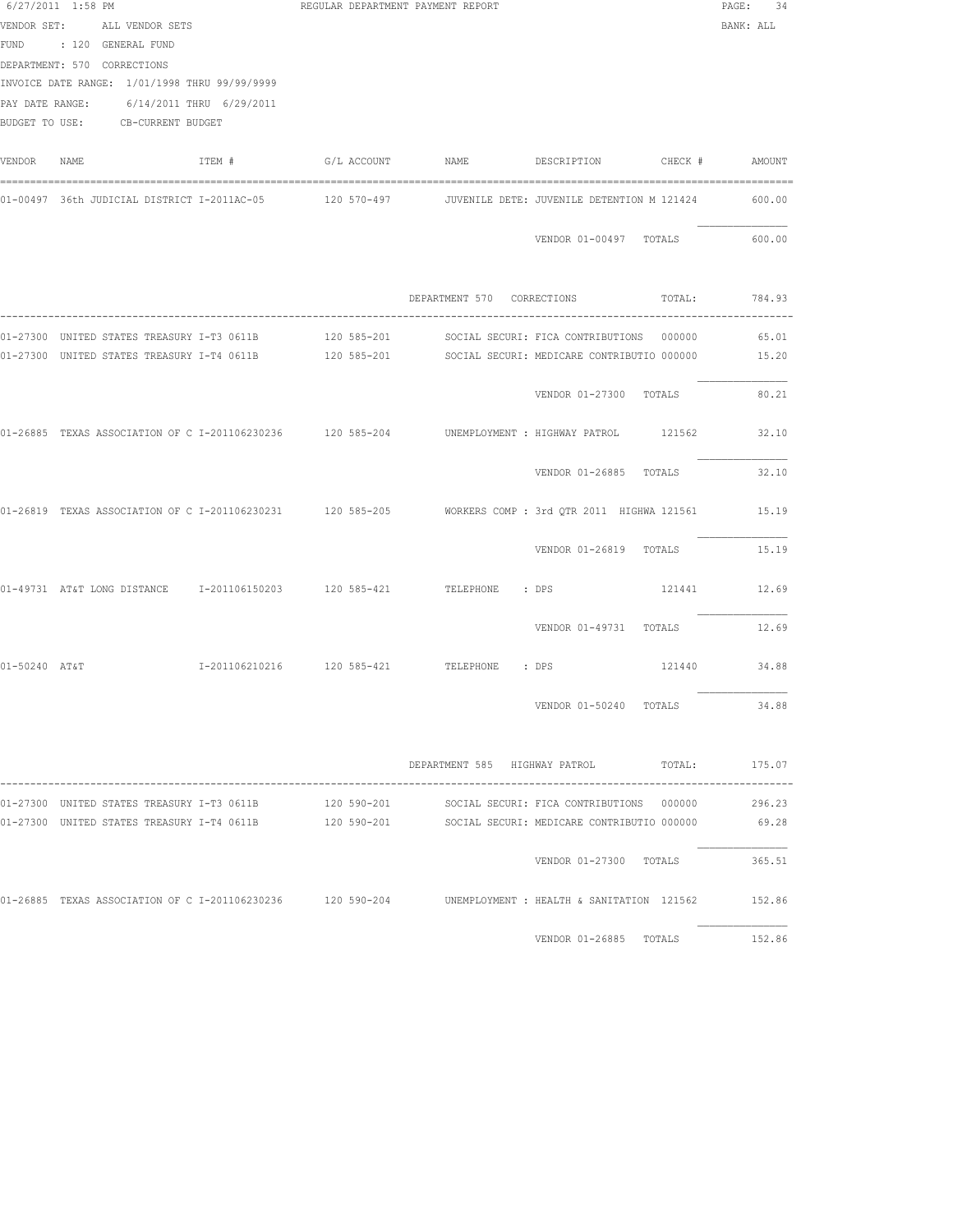|               | $6/27/2011$ 1:58 PM<br>VENDOR SET: ALL VENDOR SETS<br>FUND : 120 GENERAL FUND<br>DEPARTMENT: 590 HEALTH & SANITATION INSP<br>INVOICE DATE RANGE: 1/01/1998 THRU 99/99/9999<br>PAY DATE RANGE: 6/14/2011 THRU 6/29/2011<br>BUDGET TO USE: CB-CURRENT BUDGET |        | REGULAR DEPARTMENT PAYMENT REPORT |                                                         |                                           |        | 35<br>PAGE:<br>BANK: ALL |
|---------------|------------------------------------------------------------------------------------------------------------------------------------------------------------------------------------------------------------------------------------------------------------|--------|-----------------------------------|---------------------------------------------------------|-------------------------------------------|--------|--------------------------|
| VENDOR        | NAME                                                                                                                                                                                                                                                       | ITEM # | G/L ACCOUNT NAME                  |                                                         | DESCRIPTION CHECK # AMOUNT                |        |                          |
|               | 01-26819 TEXAS ASSOCIATION OF C I-201106230231 120 590-205                                                                                                                                                                                                 |        |                                   |                                                         | WORKERS COMP : 3rd QTR 2011 HEALTH 121561 |        | 108.73                   |
|               |                                                                                                                                                                                                                                                            |        |                                   |                                                         | VENDOR 01-26819 TOTALS                    |        | 108.73                   |
|               | 01-49635 OFFICE DEPOT T-567119406001 120 590-310 OFFICE SUPPLI: PAPER, FILE, TRAY, H 121520                                                                                                                                                                |        |                                   |                                                         |                                           |        | 18.81                    |
|               |                                                                                                                                                                                                                                                            |        |                                   |                                                         | VENDOR 01-49635 TOTALS                    |        | 18.81                    |
|               | 01-49731 AT&T LONG DISTANCE 1-201106150203 120 590-421 TELEPHONE : ENVIRONMENTAL HEALTH 121441                                                                                                                                                             |        |                                   |                                                         |                                           |        | 15.89                    |
|               |                                                                                                                                                                                                                                                            |        |                                   |                                                         | VENDOR 01-49731 TOTALS                    |        | 15.89                    |
| 01-50240 AT&T |                                                                                                                                                                                                                                                            |        |                                   |                                                         |                                           |        | 52.32                    |
|               |                                                                                                                                                                                                                                                            |        |                                   |                                                         | VENDOR 01-50240 TOTALS                    |        | 52.32                    |
|               | 01-50930 COBRIDGE COMMUNICATION I-201106210222 120 590-421                                                                                                                                                                                                 |        |                                   |                                                         | TELEPHONE : ENVIRO HEALTH                 | 121457 | 233.50                   |
|               |                                                                                                                                                                                                                                                            |        |                                   |                                                         | VENDOR 01-50930 TOTALS                    |        | 233.50                   |
|               | 01-00523 TEXAS ASSOCIATION OF C I-R228416 120 590-425 CONFERENCES &: LARRY JONES                                                                                                                                                                           |        |                                   |                                                         |                                           | 121560 | 220.00                   |
|               |                                                                                                                                                                                                                                                            |        |                                   |                                                         | VENDOR 01-00523 TOTALS                    |        | 220.00                   |
|               | 01-50576 MID AMERICAN ENERGY CO I-5411124 120 590-441 UTILITIES : ENVHLTH 872AIRPORT 4 121513                                                                                                                                                              |        |                                   |                                                         |                                           |        | 277.05                   |
|               |                                                                                                                                                                                                                                                            |        |                                   |                                                         | VENDOR 01-50576 TOTALS                    |        | 277.05                   |
|               | 01-00075 SCOTTY'S LOCK & KEY 1-24890                                                                                                                                                                                                                       |        | 120 590-470                       |                                                         | MISCELLANEOUS: 2 ORIGINAL KEYS 121544     |        | 9.00                     |
|               |                                                                                                                                                                                                                                                            |        |                                   |                                                         | VENDOR 01-00075 TOTALS                    |        | 9.00                     |
|               | 01-27838 CITY OF CORPUS CHRISTI I-201106240274 120 590-470 MISCELLANEOUS: WATER TESTS 1/20 2/1 121452                                                                                                                                                      |        |                                   |                                                         |                                           |        | 85.00                    |
|               |                                                                                                                                                                                                                                                            |        |                                   |                                                         | VENDOR 01-27838 TOTALS                    |        | 85.00                    |
|               | 01-50648 LEXISNEXIS RISK DATA M I-1493650-20110531 120 590-470 MISCELLANEOUS: ENVIRO HEALTH 121509                                                                                                                                                         |        |                                   |                                                         |                                           |        | 29.50                    |
|               |                                                                                                                                                                                                                                                            |        |                                   |                                                         | VENDOR 01-50648 TOTALS                    |        | 29.50                    |
|               |                                                                                                                                                                                                                                                            |        |                                   | DEPARTMENT 590 HEALTH & SANITATION INSP TOTAL: 1,568.17 |                                           |        |                          |

------------------------------------------------------------------------------------------------------------------------------------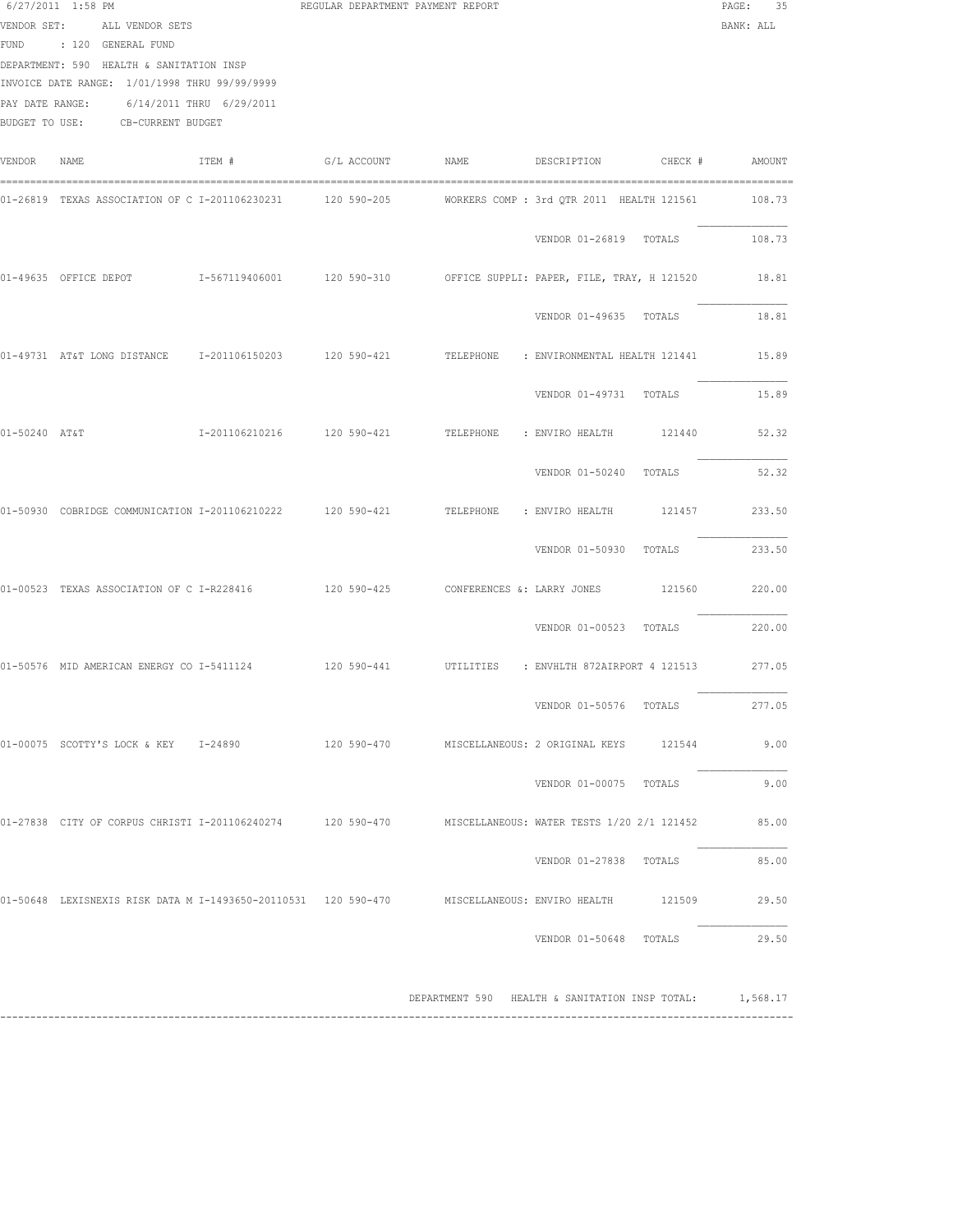|                                                                                                                                                                                                                                    | $6/27/2011$ 1:58 PM                                         |        | REGULAR DEPARTMENT PAYMENT REPORT |                         |                                                                                                                                                                                                      | PAGE:<br>36      |
|------------------------------------------------------------------------------------------------------------------------------------------------------------------------------------------------------------------------------------|-------------------------------------------------------------|--------|-----------------------------------|-------------------------|------------------------------------------------------------------------------------------------------------------------------------------------------------------------------------------------------|------------------|
| VENDOR SET: ALL VENDOR SETS<br>FUND : 120 GENERAL FUND<br>DEPARTMENT: 595 SOLID WASTE DISPOSAL<br>INVOICE DATE RANGE: 1/01/1998 THRU 99/99/9999<br>6/14/2011 THRU 6/29/2011<br>PAY DATE RANGE:<br>BUDGET TO USE: CB-CURRENT BUDGET |                                                             |        |                                   |                         |                                                                                                                                                                                                      | BANK: ALL        |
| VENDOR                                                                                                                                                                                                                             | NAME                                                        | ITEM # |                                   |                         |                                                                                                                                                                                                      | AMOUNT           |
|                                                                                                                                                                                                                                    |                                                             |        |                                   |                         | 01-27300 UNITED STATES TREASURY I-T3 0611B 120 595-201 SOCIAL SECURI: FICA CONTRIBUTIONS 000000<br>01-27300 UNITED STATES TREASURY I-T4 0611B 120 595-201 SOCIAL SECURI: MEDICARE CONTRIBUTIO 000000 | 274.87<br>64.28  |
|                                                                                                                                                                                                                                    |                                                             |        |                                   |                         | VENDOR 01-27300 TOTALS                                                                                                                                                                               | 339.15           |
|                                                                                                                                                                                                                                    |                                                             |        |                                   |                         | 01-26885 TEXAS ASSOCIATION OF C I-201106230236 120 595-204 UNEMPLOYMENT : SOLID WASTE DISPOSAL 121562                                                                                                | 110.14           |
|                                                                                                                                                                                                                                    |                                                             |        |                                   |                         | VENDOR 01-26885 TOTALS                                                                                                                                                                               | 110.14           |
|                                                                                                                                                                                                                                    |                                                             |        |                                   |                         | 01-26819 TEXAS ASSOCIATION OF C I-201106230231 120 595-205 WORKERS COMP : 3rd QTR 2011 SOLID 121561 2,091.72                                                                                         |                  |
|                                                                                                                                                                                                                                    |                                                             |        |                                   |                         | VENDOR 01-26819 TOTALS                                                                                                                                                                               | 2,091.72         |
|                                                                                                                                                                                                                                    |                                                             |        |                                   |                         | 01-00210 VALLEY SOLVENTS & CHEM I-206355 420 595-410 PROFESSIONAL : DRUMS AND PAINT DISP 121576                                                                                                      | 2,620.43         |
|                                                                                                                                                                                                                                    |                                                             |        |                                   |                         | VENDOR 01-00210 TOTALS                                                                                                                                                                               | 2,620.43         |
|                                                                                                                                                                                                                                    | 01-00217 CITY OF CORPUS CHRISTI I-228410-233495 120 595-410 |        |                                   | PROFESSIONAL : MSW DISP |                                                                                                                                                                                                      | 121453 11,699.91 |
|                                                                                                                                                                                                                                    |                                                             |        |                                   |                         | VENDOR 01-00217 TOTALS 11,699.91                                                                                                                                                                     |                  |
|                                                                                                                                                                                                                                    | 01-27712 L & M WOOD WASTE RECYC I-5644                      |        |                                   |                         | 120 595-410 PROFESSIONAL : GRIND BRUSH 121506 36,959.68                                                                                                                                              |                  |
|                                                                                                                                                                                                                                    |                                                             |        |                                   |                         | VENDOR 01-27712 TOTALS 36,959.68                                                                                                                                                                     |                  |
|                                                                                                                                                                                                                                    |                                                             |        |                                   |                         | 01-49731 AT&T LONG DISTANCE 1-201106150203 120 595-421 TELEPHONE : TRANSFER STATION 121441 0.67                                                                                                      |                  |
|                                                                                                                                                                                                                                    |                                                             |        |                                   |                         | VENDOR 01-49731 TOTALS                                                                                                                                                                               | 0.67             |
| 01-50240 AT&T                                                                                                                                                                                                                      |                                                             |        |                                   |                         |                                                                                                                                                                                                      | 17.44            |
|                                                                                                                                                                                                                                    |                                                             |        |                                   |                         | VENDOR 01-50240 TOTALS                                                                                                                                                                               | 17.44            |
|                                                                                                                                                                                                                                    |                                                             |        |                                   |                         | 01-50576 MID AMERICAN ENERGY CO I-5411124 120 595-441 UTILITIES : TRN ST 1301PRAIRIE 4 121513<br>01-50576 MID AMERICAN ENERGY CO I-5411124 120 595-441 UTILITIES : TRAN STA 1301PRAIRIE 121513       | 69.44<br>46.45   |
|                                                                                                                                                                                                                                    |                                                             |        |                                   |                         | VENDOR 01-50576 TOTALS                                                                                                                                                                               | 115.89           |
|                                                                                                                                                                                                                                    |                                                             |        |                                   |                         |                                                                                                                                                                                                      |                  |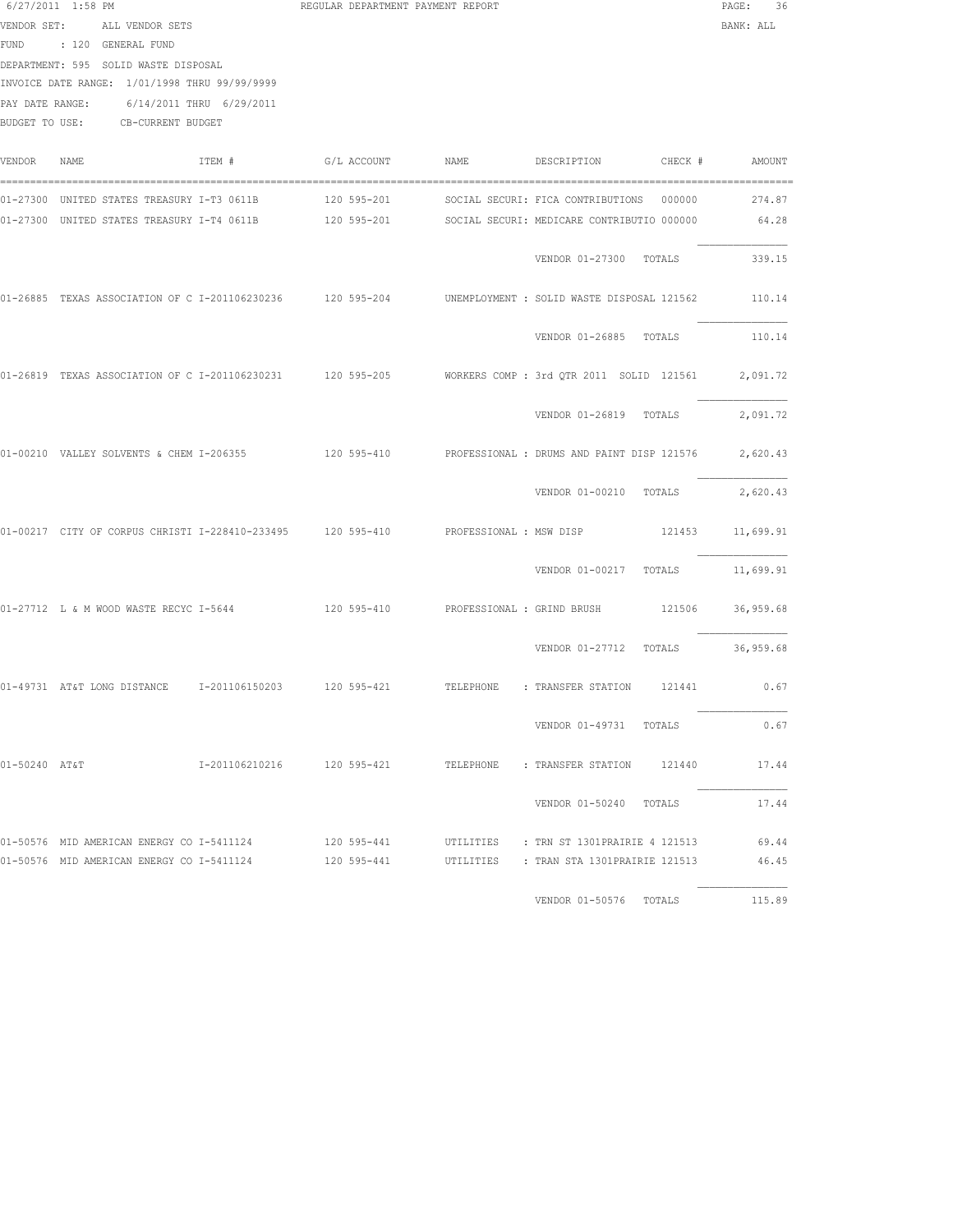|             | 6/27/2011 1:58 PM                                                                                           |        | REGULAR DEPARTMENT PAYMENT REPORT | PAGE:<br>37                                            |           |  |
|-------------|-------------------------------------------------------------------------------------------------------------|--------|-----------------------------------|--------------------------------------------------------|-----------|--|
|             | VENDOR SET: ALL VENDOR SETS                                                                                 |        |                                   |                                                        | BANK: ALL |  |
|             | FUND : 120 GENERAL FUND                                                                                     |        |                                   |                                                        |           |  |
|             | DEPARTMENT: 595 SOLID WASTE DISPOSAL                                                                        |        |                                   |                                                        |           |  |
|             | INVOICE DATE RANGE: 1/01/1998 THRU 99/99/9999                                                               |        |                                   |                                                        |           |  |
|             | PAY DATE RANGE: 6/14/2011 THRU 6/29/2011                                                                    |        |                                   |                                                        |           |  |
|             | BUDGET TO USE: CB-CURRENT BUDGET                                                                            |        |                                   |                                                        |           |  |
|             |                                                                                                             |        |                                   |                                                        |           |  |
| VENDOR NAME |                                                                                                             | ITEM # |                                   |                                                        |           |  |
|             | 01-00398 ZEE MEDICAL, INC.     I-0039562661       120 595-470     MISCELLANEOUS: TRANS STA FIRST AID 121585 |        |                                   |                                                        | 27.20     |  |
|             |                                                                                                             |        |                                   | VENDOR 01-00398 TOTALS                                 | 27.20     |  |
|             | 01-27835 ROCKPORT ACE HARDWARE 1-0022990 120 595-470 MISCELLANEOUS: SEAL N SAVER BOTTLE 121535              |        |                                   |                                                        | 7.49      |  |
|             | 01-27835 ROCKPORT ACE HARDWARE I-021333                                                                     |        |                                   | 120 595-470 MISCELLANEOUS: ROCKPORT ACE HARDWAR 121535 | 23.48     |  |
|             | 01-27835 ROCKPORT ACE HARDWARE I-021887                                                                     |        |                                   | 120 595-470 MISCELLANEOUS: TRANSFER STATION- HA 121535 | 11.89     |  |
|             | 01-27835 ROCKPORT ACE HARDWARE I-022043                                                                     |        | 120 595-470                       | MISCELLANEOUS: TRANSFER STATION- PU 121535             | 66.95     |  |
|             | 01-27835 ROCKPORT ACE HARDWARE I-022653                                                                     |        | 120 595-470                       |                                                        | 5.98      |  |
|             |                                                                                                             |        |                                   | VENDOR 01-27835 TOTALS                                 | 115.79    |  |
|             | 01-50682 PRADO, FEDERICO 1-201106170210 120 595-470 MISCELLANEOUS: REIMB CDL FEE- F. PR 121528 61.00        |        |                                   |                                                        |           |  |
|             |                                                                                                             |        |                                   | VENDOR 01-50682 TOTALS                                 | 61.00     |  |
|             | 01-00166 UNIFIRST CORPORATION 1-811 5220813 120 595-496 UNIFORMS : UNIFORM SERVICE 6/16 121575 40.91        |        |                                   |                                                        |           |  |
|             |                                                                                                             |        |                                   | VENDOR 01-00166 TOTALS                                 | 40.91     |  |
|             |                                                                                                             |        |                                   | DEPARTMENT 595 SOLID WASTE DISPOSAL TOTAL:             | 54,199.93 |  |
|             | 01-27300 UNITED STATES TREASURY I-T3 0611B                                                                  |        | 120 600-201                       | SOCIAL SECURI: FICA CONTRIBUTIONS 000000               | 335.15    |  |
|             | 01-27300 UNITED STATES TREASURY I-T4 0611B                                                                  |        |                                   | 120 600-201 SOCIAL SECURI: MEDICARE CONTRIBUTIO 000000 | 78.38     |  |
|             |                                                                                                             |        |                                   |                                                        |           |  |

VENDOR 01-27300 TOTALS 413.53 01-26885 TEXAS ASSOCIATION OF C I-201106230236 120 600-204 UNEMPLOYMENT : FLEET OPER & MAINT 121562 170.52 VENDOR 01-26885 TOTALS 170.52 01-26819 TEXAS ASSOCIATION OF C I-201106230231 120 600-205 WORKERS COMP : 3rd QTR 2011 FLEET 121561 916.47 VENDOR 01-26819 TOTALS 916.47 01-00039 KEITH E.GREER DIST. CO I-0215044-IN 120 600-311 CLEANING & JA: CAR WASH SOAP 121505 625.32

VENDOR 01-00039 TOTALS 625.32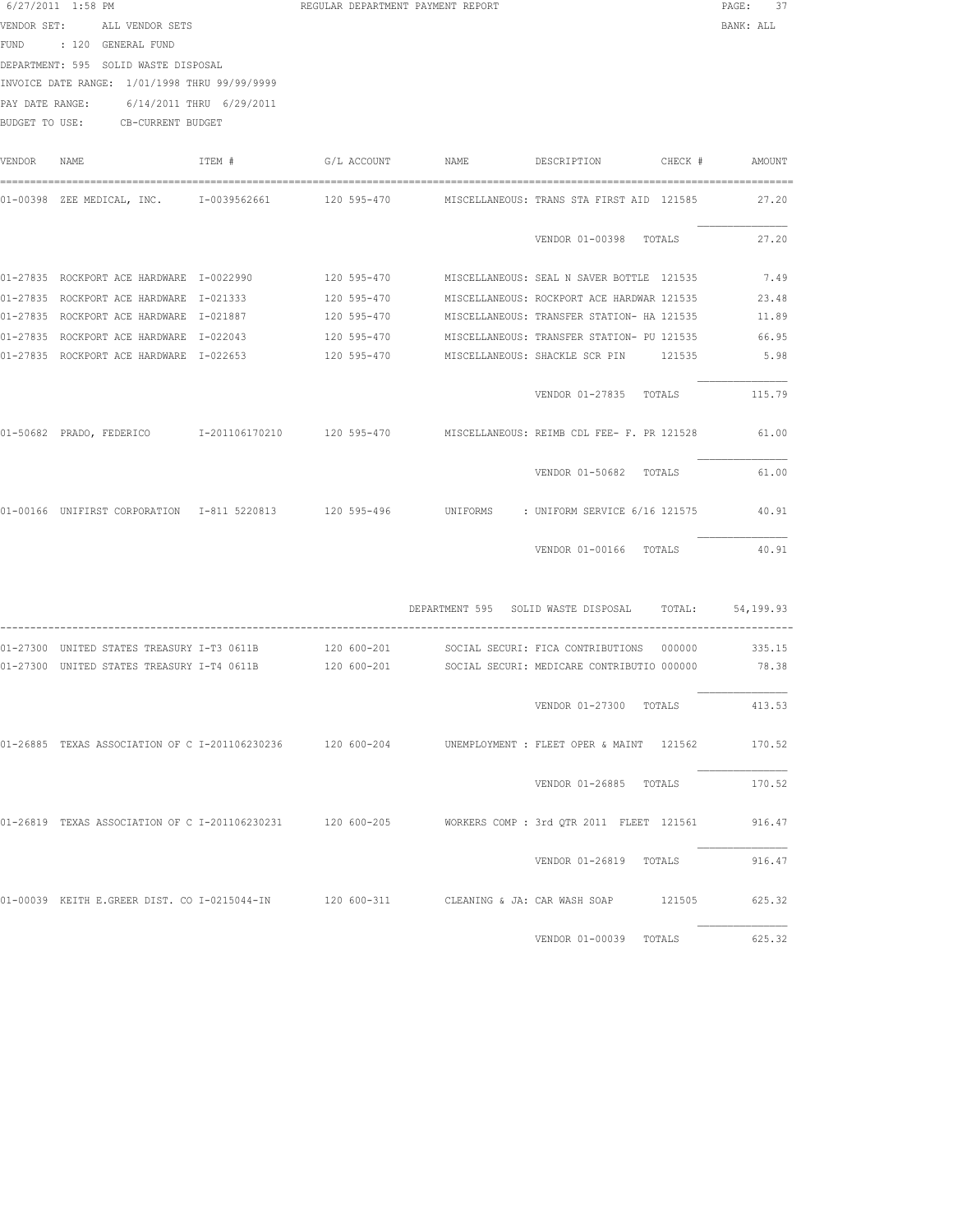|        | $6/27/2011$ 1:58 PM<br>VENDOR SET: ALL VENDOR SETS<br>FUND : 120 GENERAL FUND<br>DEPARTMENT: 600 FLEET OPER & MAINT<br>INVOICE DATE RANGE: 1/01/1998 THRU 99/99/9999<br>PAY DATE RANGE: 6/14/2011 THRU 6/29/2011<br>BUDGET TO USE: CB-CURRENT BUDGET |        | REGULAR DEPARTMENT PAYMENT REPORT                 |  |                                  |        |        |  |  |
|--------|------------------------------------------------------------------------------------------------------------------------------------------------------------------------------------------------------------------------------------------------------|--------|---------------------------------------------------|--|----------------------------------|--------|--------|--|--|
| VENDOR | NAME                                                                                                                                                                                                                                                 | TTEM # |                                                   |  |                                  |        |        |  |  |
|        | 01-00398 ZEE MEDICAL, INC.     I-0039562659       120 600-315       PROTECTIVE SU: FLEET FIRST AID SUPP 121585                                                                                                                                       |        |                                                   |  |                                  |        | 24.56  |  |  |
|        |                                                                                                                                                                                                                                                      |        |                                                   |  | VENDOR 01-00398 TOTALS           |        | 24.56  |  |  |
|        | 01-00551 GCR TIRE CENTER 1-630-9210                                                                                                                                                                                                                  |        | 120 600-330 AUTOMOTIVE SU: 8.3-24 R-1 TIRE 121487 |  |                                  |        | 568.00 |  |  |
|        |                                                                                                                                                                                                                                                      |        |                                                   |  | VENDOR 01-00551 TOTALS           |        | 568.00 |  |  |
|        | 01-26580 SUSSER PETROLEUM CO., I-IN-319972 120 600-331 GAS, OIL, LUB: MID GAS 121555 24,051.13                                                                                                                                                       |        |                                                   |  |                                  |        |        |  |  |
|        | 01-26580 SUSSER PETROLEUM CO., I-IN-319972 120 600-331 GAS, OIL, LUB: FEES FREIGHT 121555 1,467.74                                                                                                                                                   |        |                                                   |  |                                  |        |        |  |  |
|        |                                                                                                                                                                                                                                                      |        |                                                   |  | VENDOR 01-26580 TOTALS 25,518.87 |        |        |  |  |
|        | 01-00015 COMMERCIAL MOTOR CO., I-42420FOW 120 600-353 REPAIR PARTS : SENSOR                                                                                                                                                                          |        |                                                   |  |                                  | 121458 | 51.75  |  |  |
|        |                                                                                                                                                                                                                                                      |        |                                                   |  | VENDOR 01-00015 TOTALS           |        | 51.75  |  |  |
|        | 01-00027 LARRY'S REPAIR & SHARP I-92206                                                                                                                                                                                                              |        | 120 600-353 REPAIR PARTS : CHAIN SAW PARTS        |  |                                  | 121507 | 294.48 |  |  |
|        |                                                                                                                                                                                                                                                      |        |                                                   |  | VENDOR 01-00027 TOTALS           |        | 294.48 |  |  |
|        | 01-00034 GREEN DIAMOND DISTRIBU I-27546                                                                                                                                                                                                              |        | 120 600-353 REPAIR PARTS : BIG ORANGE             |  |                                  | 121490 | 198.00 |  |  |
|        | 01-00034 GREEN DIAMOND DISTRIBU I-27546 120 600-353 REPAIR PARTS : MOL GUARD                                                                                                                                                                         |        |                                                   |  |                                  | 121490 | 213.90 |  |  |
|        | 01-00034 GREEN DIAMOND DISTRIBU I-27546               120 600-353       REPAIR PARTS : ANTI SEIZE         121490       101.90                                                                                                                        |        |                                                   |  |                                  |        |        |  |  |
|        | 01-00034 GREEN DIAMOND DISTRIBU I-27546 $120\,$ 600-353 REPAIR PARTS : FREIGHT $121490$ 20.00                                                                                                                                                        |        |                                                   |  |                                  |        |        |  |  |
|        |                                                                                                                                                                                                                                                      |        |                                                   |  | VENDOR 01-00034 TOTALS           |        | 533.80 |  |  |
|        | 01-00039 KEITH E.GREER DIST. CO I-0215043-IN 120 600-353 REPAIR PARTS : STOCK                                                                                                                                                                        |        |                                                   |  |                                  | 121505 | 284.67 |  |  |
|        |                                                                                                                                                                                                                                                      |        |                                                   |  | VENDOR 01-00039 TOTALS           |        | 284.67 |  |  |
|        | 01-00079 NUECES POWER EQUIPMENT I-PC38320               120 600-353       REPAIR PARTS : SHAFT AND HITCH       121517                                                                                                                                |        |                                                   |  |                                  |        | 69.70  |  |  |
|        | 01-00079 NUECES POWER EQUIPMENT I-PC38320 120 600-353 REPAIR PARTS : FREIGHT                                                                                                                                                                         |        |                                                   |  |                                  | 121517 | 125.87 |  |  |
|        | 01-00079 NUECES POWER EQUIPMENT I-PC38426 120 600-353 REPAIR PARTS : SWITCH                                                                                                                                                                          |        |                                                   |  |                                  | 121517 | 280.57 |  |  |
|        |                                                                                                                                                                                                                                                      |        |                                                   |  | VENDOR 01-00079 TOTALS           |        | 476.14 |  |  |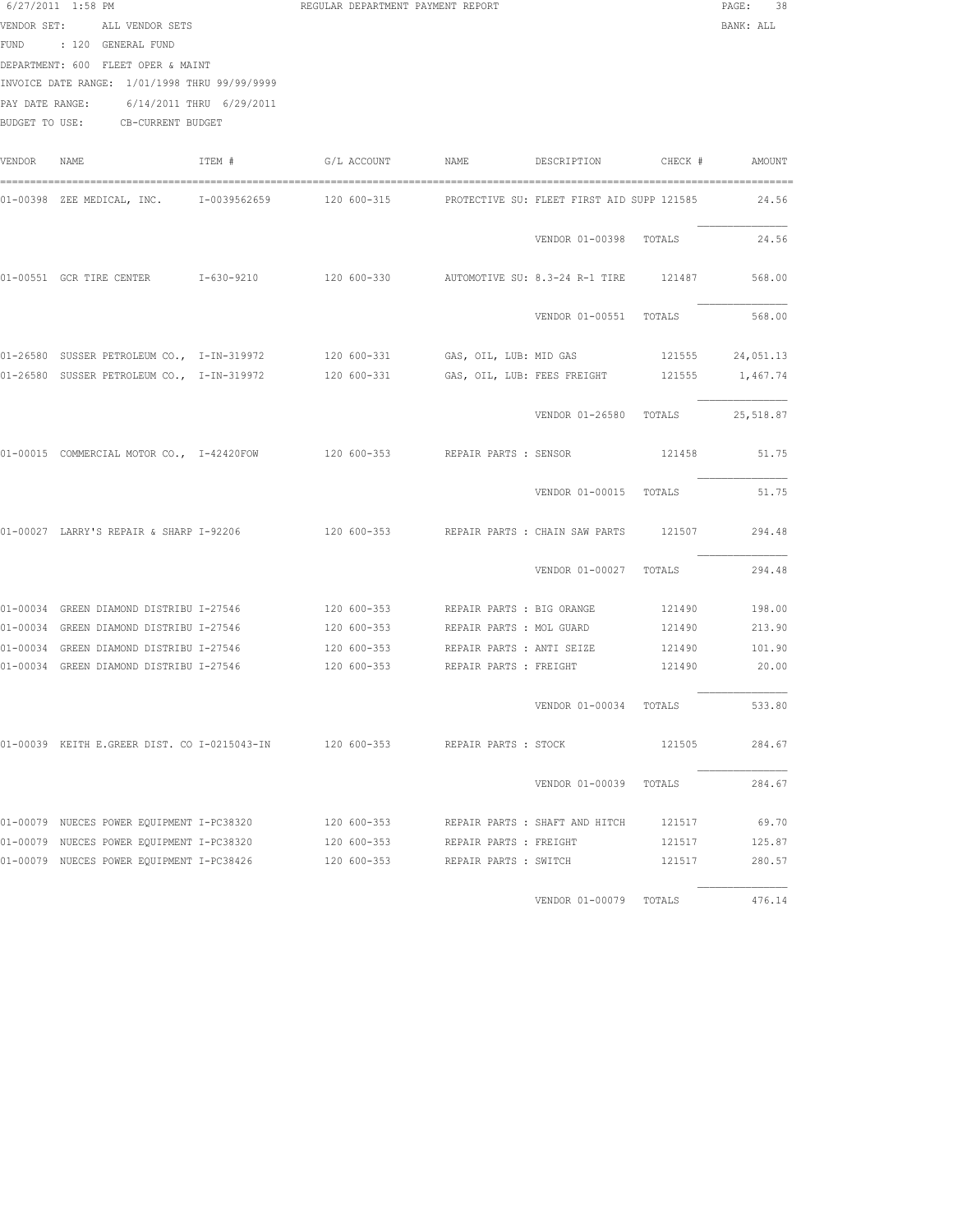| $6/27/2011$ 1:58 PM<br>VENDOR SET:<br>ALL VENDOR SETS<br>FUND : 120 GENERAL FUND<br>DEPARTMENT: 600 FLEET OPER & MAINT<br>INVOICE DATE RANGE: 1/01/1998 THRU 99/99/9999<br>PAY DATE RANGE:<br>6/14/2011 THRU 6/29/2011<br>BUDGET TO USE: CB-CURRENT BUDGET |                                                                                                     |            | REGULAR DEPARTMENT PAYMENT REPORT | PAGE:<br>-39<br>BANK: ALL                              |                              |         |               |
|------------------------------------------------------------------------------------------------------------------------------------------------------------------------------------------------------------------------------------------------------------|-----------------------------------------------------------------------------------------------------|------------|-----------------------------------|--------------------------------------------------------|------------------------------|---------|---------------|
| VENDOR                                                                                                                                                                                                                                                     | NAME                                                                                                | ITEM #     | G/L ACCOUNT NAME                  |                                                        | DESCRIPTION                  | CHECK # | AMOUNT        |
|                                                                                                                                                                                                                                                            | 01-00144 ANDERSON MACHINERY COM I-C68451                                                            |            |                                   | 120 600-353     REPAIR PARTS : UNIT 17- HOSE           |                              | 121430  | 84.27         |
|                                                                                                                                                                                                                                                            |                                                                                                     |            |                                   |                                                        | VENDOR 01-00144 TOTALS       |         | 84.27         |
|                                                                                                                                                                                                                                                            | 01-00212 ARANSAS AUTOPLEX 1-5005673                                                                 |            | 120 600-353                       | REPAIR PARTS : TUBE                                    |                              | 121431  | 79.52         |
|                                                                                                                                                                                                                                                            |                                                                                                     |            |                                   |                                                        | VENDOR 01-00212 TOTALS       |         | 79.52         |
|                                                                                                                                                                                                                                                            | 01-00551 GCR TIRE CENTER 1-630-8878                                                                 |            |                                   | 120 600-353 REPAIR PARTS : ST205/75R15 CARL RAD 121487 |                              |         | 235.22        |
|                                                                                                                                                                                                                                                            |                                                                                                     |            |                                   |                                                        | VENDOR 01-00551 TOTALS       |         | 235.22        |
|                                                                                                                                                                                                                                                            |                                                                                                     |            |                                   |                                                        |                              |         | 121495 142.56 |
|                                                                                                                                                                                                                                                            | 01-00654 H & V EQUIPMENT SERVIC I-10000786                                                          |            |                                   | 120 600-353 REPAIR PARTS : PARTS FREIGHT               |                              | 121495  | 15.00         |
|                                                                                                                                                                                                                                                            |                                                                                                     |            |                                   |                                                        | VENDOR 01-00654 TOTALS       |         | 157.56        |
|                                                                                                                                                                                                                                                            | 01-26705 ROMCO EQUIPMENT CO 1-10328618                                                              |            | 120 600-353                       | REPAIR PARTS : FREIGHT                                 |                              | 121542  | 47.76         |
|                                                                                                                                                                                                                                                            | 01-26705 ROMCO EQUIPMENT CO 1-10328618                                                              |            | 120 600-353                       | REPAIR PARTS : PARTS                                   |                              | 121542  | 685.07        |
|                                                                                                                                                                                                                                                            | 01-26705 ROMCO EQUIPMENT CO 1-10328911                                                              |            | 120 600-353                       |                                                        | REPAIR PARTS : CABLE PARKING | 121542  | 274.26        |
|                                                                                                                                                                                                                                                            |                                                                                                     |            |                                   |                                                        | VENDOR 01-26705 TOTALS       |         | 1,007.09      |
|                                                                                                                                                                                                                                                            | 01-27610 ARROW MAGNOLIA INTERNA I-I11-0006809 120 600-353 REPAIR PARTS : DRY MOLLY                  |            |                                   |                                                        |                              |         | 121438 299.98 |
|                                                                                                                                                                                                                                                            | 01-27610 ARROW MAGNOLIA INTERNA I-I11-0006809 120 600-353                                           |            |                                   | REPAIR PARTS : FREIGHT                                 |                              |         | 121438 23.24  |
|                                                                                                                                                                                                                                                            |                                                                                                     |            |                                   |                                                        | VENDOR 01-27610 TOTALS       |         | 323.22        |
|                                                                                                                                                                                                                                                            | 01-50931 AAA TARPS 1-4394                                                                           |            |                                   | 120 600-353 REPAIR PARTS: AT-ARM-8X28RE 121425 688.00  |                              |         |               |
|                                                                                                                                                                                                                                                            | 01-50931 AAA TARPS                                                                                  | $I - 4394$ |                                   | 120 600-353 REPAIR PARTS : FREIGHT                     |                              | 121425  | 98.52         |
|                                                                                                                                                                                                                                                            |                                                                                                     |            |                                   |                                                        | VENDOR 01-50931 TOTALS       |         | 786.52        |
|                                                                                                                                                                                                                                                            | 01-50984 CREDENCE ENTERPRISES, I-20110404 120 600-353 REPAIR PARTS : BLADES 2887-5090 121461 348.16 |            |                                   |                                                        |                              |         |               |
|                                                                                                                                                                                                                                                            | 01-50984 CREDENCE ENTERPRISES, I-20110404 120 600-353 REPAIR PARTS : FREIGHT                        |            |                                   |                                                        |                              |         | 121461 26.12  |
|                                                                                                                                                                                                                                                            |                                                                                                     |            |                                   |                                                        | VENDOR 01-50984 TOTALS       |         | 374.28        |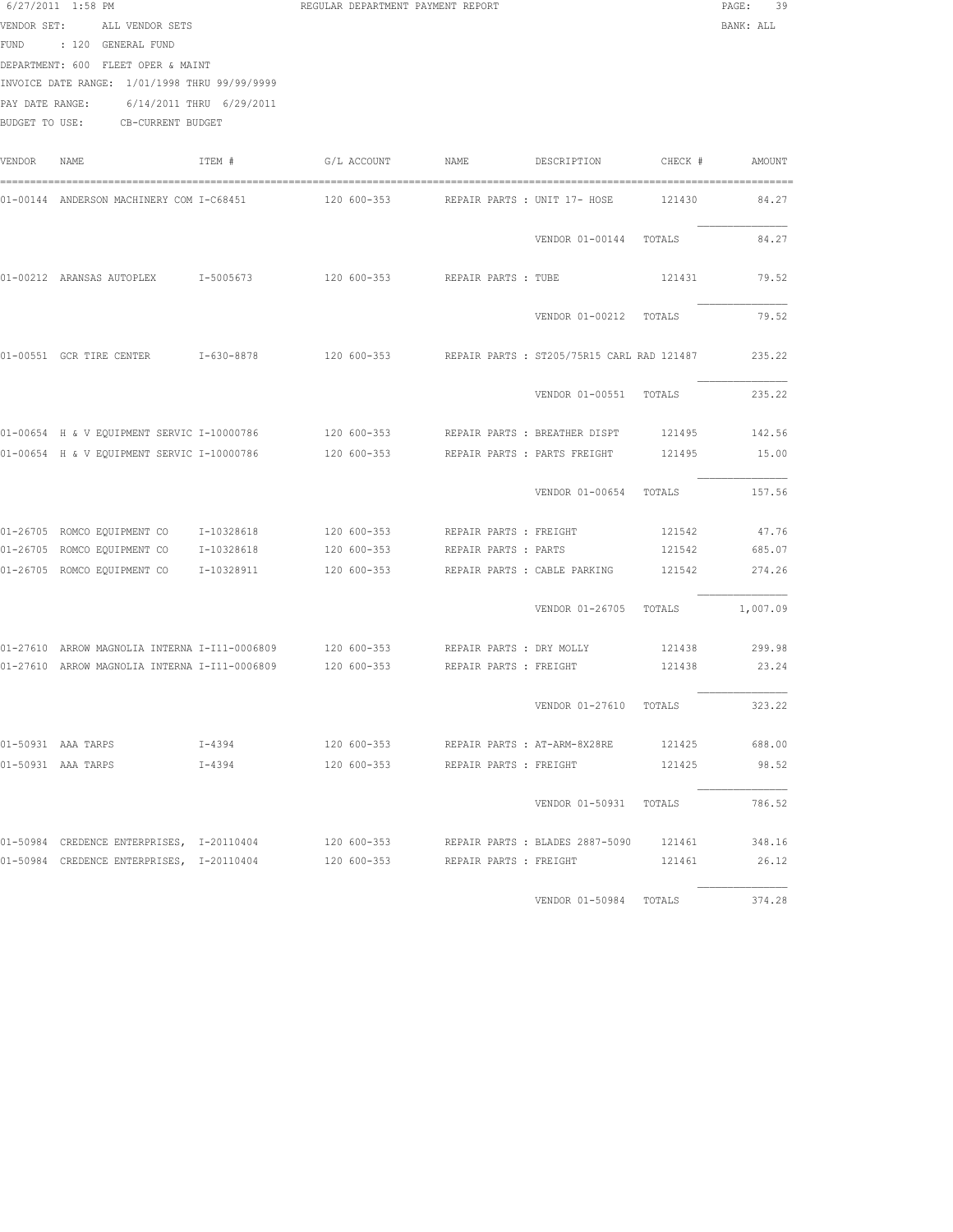|               | 6/27/2011 1:58 PM<br>VENDOR SET: ALL VENDOR SETS<br>FUND : 120 GENERAL FUND<br>DEPARTMENT: 600 FLEET OPER & MAINT<br>INVOICE DATE RANGE: 1/01/1998 THRU 99/99/9999<br>PAY DATE RANGE: 6/14/2011 THRU 6/29/2011<br>BUDGET TO USE: CB-CURRENT BUDGET |        | REGULAR DEPARTMENT PAYMENT REPORT                                |                              | PAGE: 40<br>BANK: ALL |
|---------------|----------------------------------------------------------------------------------------------------------------------------------------------------------------------------------------------------------------------------------------------------|--------|------------------------------------------------------------------|------------------------------|-----------------------|
| VENDOR        | NAME                                                                                                                                                                                                                                               | ITEM # | G/L ACCOUNT NAME DESCRIPTION CHECK # AMOUNT                      |                              |                       |
|               | 01-00551 GCR TIRE CENTER 1-630-8834 120 600-410 PROFESSIONAL : UNIT 14- SV WHEEL BA 121487                                                                                                                                                         |        |                                                                  |                              | 50.00                 |
|               |                                                                                                                                                                                                                                                    |        |                                                                  | VENDOR 01-00551 TOTALS       | 50.00                 |
|               |                                                                                                                                                                                                                                                    |        |                                                                  |                              | 56.12                 |
|               |                                                                                                                                                                                                                                                    |        |                                                                  | VENDOR 01-49992 TOTALS       | 56.12                 |
|               |                                                                                                                                                                                                                                                    |        |                                                                  |                              |                       |
|               |                                                                                                                                                                                                                                                    |        |                                                                  | VENDOR 01-26544 TOTALS       | 10.84                 |
|               | 01-00166 UNIFIRST CORPORATION 1-811 5222287 120 600-496 UNIFORMS : UNIFORM SERVICE 6/23 121575                                                                                                                                                     |        |                                                                  |                              | 31.04                 |
|               |                                                                                                                                                                                                                                                    |        |                                                                  | VENDOR 01-00166 TOTALS       | 31.04                 |
|               |                                                                                                                                                                                                                                                    |        | DEPARTMENT 600 FLEET OPER & MAINT TOTAL: 33,073.79               |                              |                       |
|               | 01-49731 AT&T LONG DISTANCE 1-201106150203 120 622-421 TELEPHONE : COUNTY SURVEYOR 121441 0.00                                                                                                                                                     |        |                                                                  |                              |                       |
|               |                                                                                                                                                                                                                                                    |        |                                                                  | VENDOR 01-49731 TOTALS       | 0.00                  |
| 01-50240 AT&T |                                                                                                                                                                                                                                                    |        | I-201106210216  120 622-421  TELEPHONE : SURVEYOR  121440  17.44 |                              |                       |
|               |                                                                                                                                                                                                                                                    |        |                                                                  | VENDOR 01-50240 TOTALS 17.44 |                       |
|               |                                                                                                                                                                                                                                                    |        | DEPARTMENT 622 COUNTY SURVEYOR TOTAL: 17.44                      |                              |                       |
|               | 01-00085 S. REESE ROZZELL 1-A-01-50207-4-CR 120 640-401 ATTORNEY FEES: ATTORNEY FEES A-01-5 121543                                                                                                                                                 |        |                                                                  |                              | 130.00                |
|               |                                                                                                                                                                                                                                                    |        |                                                                  | VENDOR 01-00085 TOTALS       | 130.00                |
|               | 01-00254 RICK HOLSTEIN T-A-11-5048-CR 120 640-401 ATTORNEY FEES: ATTORNEY FEES A-11-5 121499 114.00                                                                                                                                                |        |                                                                  |                              |                       |
|               |                                                                                                                                                                                                                                                    |        |                                                                  | VENDOR 01-00254 TOTALS       | 114.00                |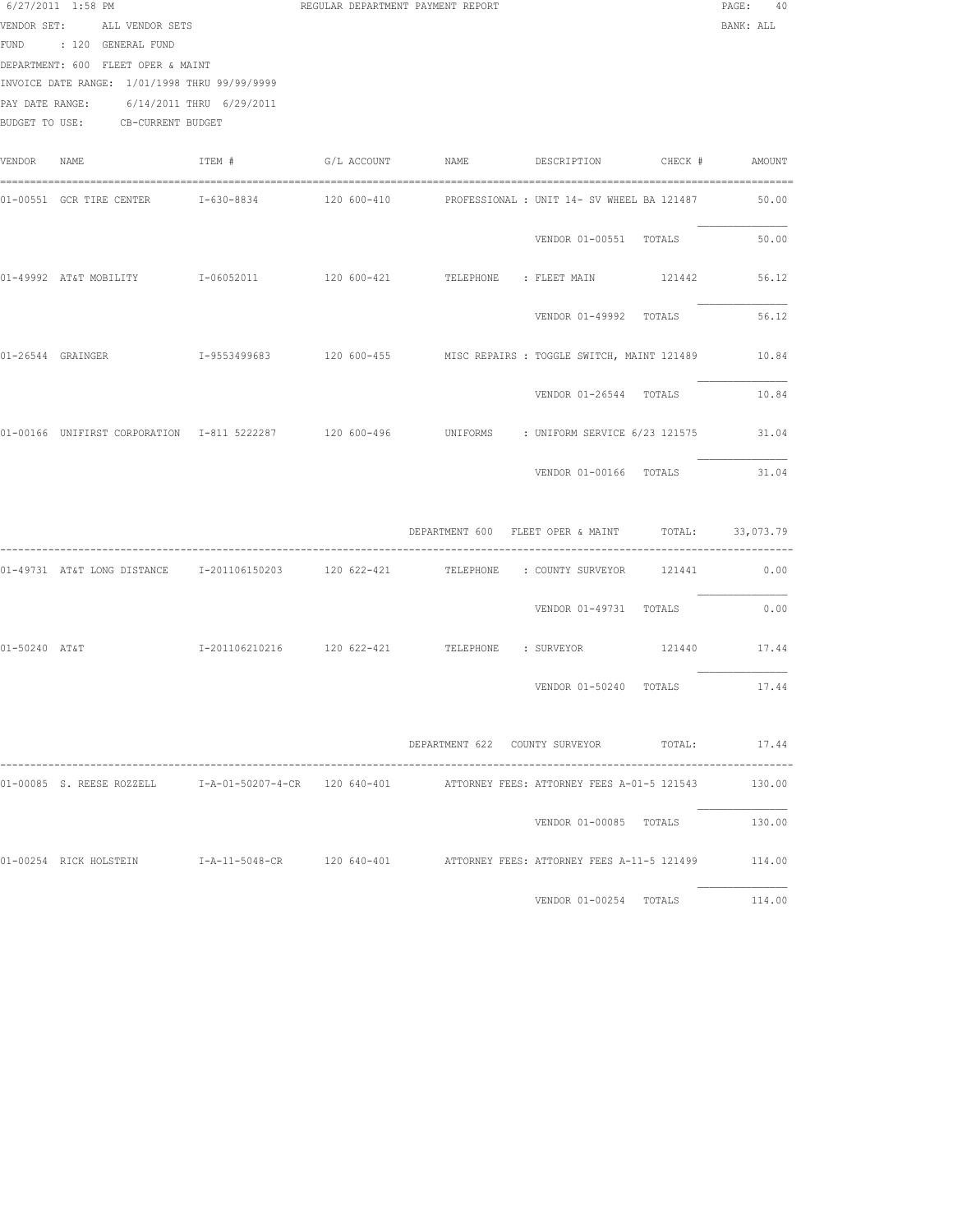|             | 6/27/2011 1:58 PM                                       |                          | REGULAR DEPARTMENT PAYMENT REPORT |                                   |                                                                                                              | $\mathtt{PAGE}$ :<br>41 |
|-------------|---------------------------------------------------------|--------------------------|-----------------------------------|-----------------------------------|--------------------------------------------------------------------------------------------------------------|-------------------------|
| VENDOR SET: | ALL VENDOR SETS                                         |                          |                                   |                                   |                                                                                                              | BANK: ALL               |
|             | FUND : 120 GENERAL FUND                                 |                          |                                   |                                   |                                                                                                              |                         |
|             | DEPARTMENT: 640 WELFARE DEPARTMENT                      |                          |                                   |                                   |                                                                                                              |                         |
|             | INVOICE DATE RANGE: 1/01/1998 THRU 99/99/9999           |                          |                                   |                                   |                                                                                                              |                         |
|             | PAY DATE RANGE:                                         | 6/14/2011 THRU 6/29/2011 |                                   |                                   |                                                                                                              |                         |
|             | BUDGET TO USE: CB-CURRENT BUDGET                        |                          |                                   |                                   |                                                                                                              |                         |
|             |                                                         |                          |                                   |                                   |                                                                                                              |                         |
| VENDOR      | NAME                                                    | ITEM #                   | G/L ACCOUNT NAME                  |                                   | DESCRIPTION<br>CHECK #                                                                                       | AMOUNT                  |
|             |                                                         |                          |                                   |                                   | 01-27017 MICHELLE VILLARREAL-KU I-A-11-5026-CR    120 640-401     ATTORNEY FEES: ATTORNEY FEES A-11-5 121578 | 830.00                  |
|             |                                                         |                          |                                   |                                   | VENDOR 01-27017 TOTALS                                                                                       | 830.00                  |
|             | 01-49519 JAMES L. II STORY 1-A-11-5000-CR 2 120 640-401 |                          |                                   |                                   | ATTORNEY FEES: ATTORNEY FEES A-11-5 121554                                                                   | 120.00                  |
|             | 01-49519 JAMES L. II STORY                              | I-A-11-5042-CR           | 120 640-401                       |                                   | ATTORNEY FEES: ATTORNEY FEES A-11-5 121554                                                                   | 690.00                  |
|             |                                                         |                          |                                   |                                   |                                                                                                              |                         |
|             |                                                         |                          |                                   |                                   | VENDOR 01-49519 TOTALS                                                                                       | 810.00                  |
|             |                                                         |                          |                                   |                                   | 01-49654 ASACK, PATRICIA A., P. I-201106170207 120 640-401 ATTORNEY FEES: ATTORNEY FEES PRE-IN 121439        | 615.00                  |
|             |                                                         |                          |                                   |                                   | VENDOR 01-49654 TOTALS                                                                                       | 615.00                  |
|             |                                                         |                          |                                   |                                   | ATTORNEY FEES: ATTORNEY FEES A-09-5 121518                                                                   | 280.00                  |
|             | 01-49676 MICHELLE OCHOA                                 | I-A-11-5028-CR           | 120 640-401                       |                                   | ATTORNEY FEES: ATTORNEY FEES A-11-5 121518                                                                   | 465.00                  |
|             |                                                         |                          |                                   |                                   |                                                                                                              |                         |
|             |                                                         |                          |                                   |                                   | VENDOR 01-49676 TOTALS                                                                                       | 745.00                  |
|             | 01-49730 RICHARD W. ROGERS I-A-11-5035-CR               |                          | 120 640-401                       |                                   | ATTORNEY FEES: ATTORNEY FEES A-11-5 121540                                                                   | 518.00                  |
|             | 01-49730 RICHARD W. ROGERS                              |                          | I-A-11-5047-CR 120 640-401        |                                   | ATTORNEY FEES: ATTORNEY FEES- A-11- 121540                                                                   | 90.00                   |
|             |                                                         |                          |                                   |                                   |                                                                                                              |                         |
|             |                                                         |                          |                                   |                                   | VENDOR 01-49730 TOTALS                                                                                       | 608.00                  |
|             |                                                         |                          |                                   |                                   | 01-49996 ALFRED MONTELONGO 1-A-11-5049-CR 120 640-401 ATTORNEY FEES: ATTORNEY FEES A-11-5 121516             | 535.00                  |
|             |                                                         |                          |                                   |                                   |                                                                                                              |                         |
|             |                                                         |                          |                                   |                                   | VENDOR 01-49996 TOTALS                                                                                       | 535.00                  |
|             | 01-50456 ROBERT FLYNN                                   |                          |                                   |                                   | I-A-09-5079-CR 120 640-401 ATTORNEY FEES: ATTORNEY FEES A-09-5 121481                                        | 445.00                  |
|             |                                                         |                          |                                   |                                   |                                                                                                              |                         |
|             |                                                         |                          |                                   |                                   | VENDOR 01-50456 TOTALS                                                                                       | 445.00                  |
|             |                                                         |                          |                                   |                                   | 01-50720 MARK H. WOERNER 1-A-11-5073-CR 120 640-401 ATTORNEY FEES: ATTORNEY FEES A-11-5 121584               | 360.00                  |
|             |                                                         |                          |                                   |                                   |                                                                                                              |                         |
|             |                                                         |                          |                                   |                                   | VENDOR 01-50720 TOTALS                                                                                       | 360.00                  |
|             |                                                         |                          |                                   |                                   | 01-50870 GARCIA, DAN     I-A-10-5163-2-CR   120 640-401     ATTORNEY FEES: ATTORNEY FEES A-10-5 121485       | 2,500.00                |
|             |                                                         |                          |                                   |                                   | VENDOR 01-50870 TOTALS                                                                                       | 2,500.00                |
|             |                                                         |                          |                                   |                                   |                                                                                                              |                         |
|             |                                                         |                          |                                   | DEPARTMENT 640 WELFARE DEPARTMENT | TOTAL:                                                                                                       | 7,692.00                |

------------------------------------------------------------------------------------------------------------------------------------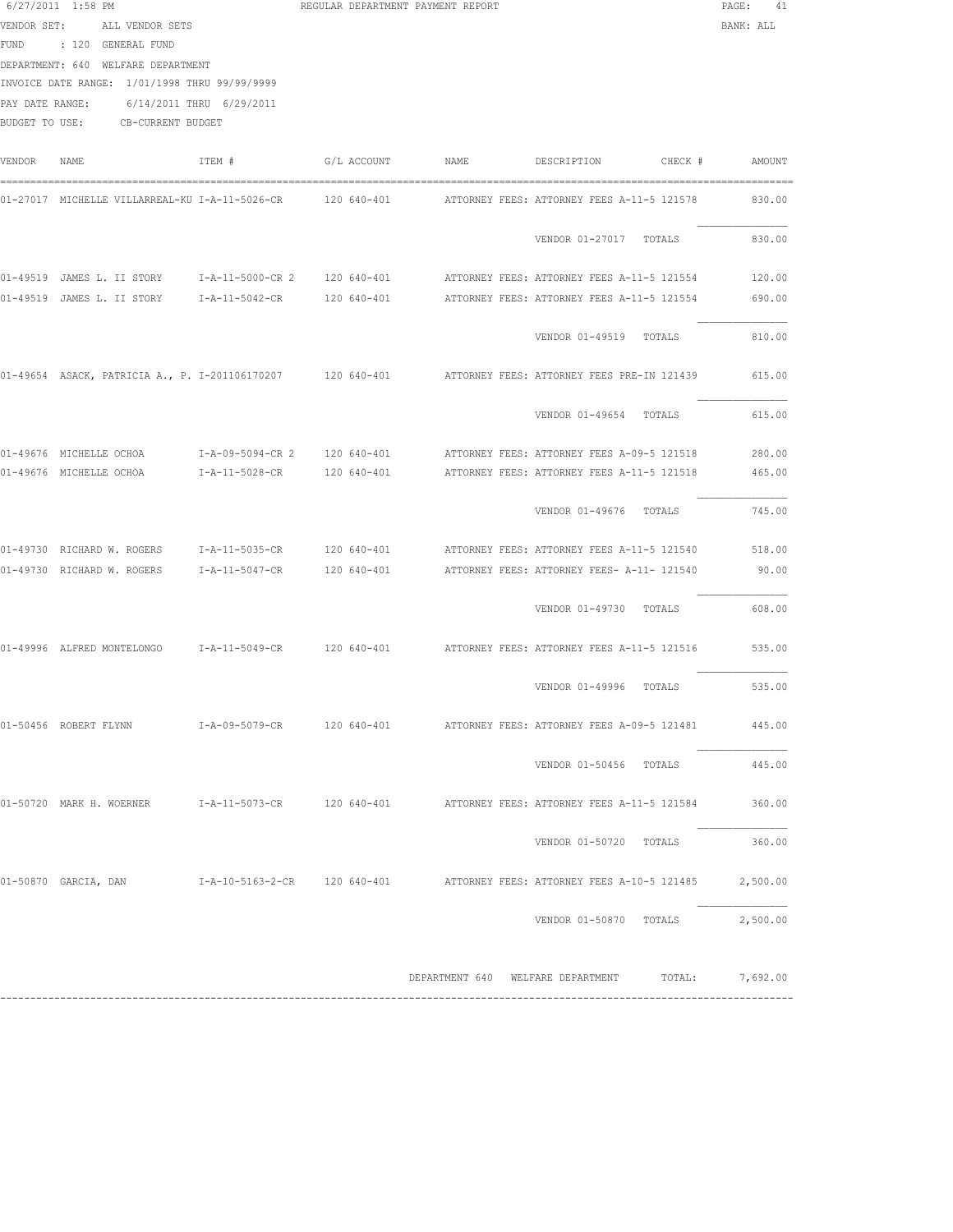|          | $6/27/2011$ 1:58 PM<br>VENDOR SET: ALL VENDOR SETS<br>FUND : 120 GENERAL FUND<br>DEPARTMENT: 642 ANIMAL CONTROL<br>INVOICE DATE RANGE: 1/01/1998 THRU 99/99/9999<br>PAY DATE RANGE: 6/14/2011 THRU 6/29/2011<br>BUDGET TO USE: CB-CURRENT BUDGET |        | REGULAR DEPARTMENT PAYMENT REPORT |                                                                                                                                                                                                                  | $\texttt{PAGE}$ :<br>42<br>BANK: ALL |
|----------|--------------------------------------------------------------------------------------------------------------------------------------------------------------------------------------------------------------------------------------------------|--------|-----------------------------------|------------------------------------------------------------------------------------------------------------------------------------------------------------------------------------------------------------------|--------------------------------------|
| VENDOR   | NAME                                                                                                                                                                                                                                             | ITEM # | G/L ACCOUNT NAME                  | DESCRIPTION CHECK # AMOUNT                                                                                                                                                                                       |                                      |
|          |                                                                                                                                                                                                                                                  |        |                                   | 01-27300 UNITED STATES TREASURY I-T3 0611B       120 642-201      SOCIAL SECURI: FICA CONTRIBUTIONS  000000<br>01-27300 UNITED STATES TREASURY I-T4 0611B 120 642-201 SOCIAL SECURI: MEDICARE CONTRIBUTIO 000000 | 269.21<br>62.96                      |
|          |                                                                                                                                                                                                                                                  |        |                                   | VENDOR 01-27300 TOTALS                                                                                                                                                                                           | 332.17                               |
|          | 01-26885 TEXAS ASSOCIATION OF C I-201106230236 120 642-204 UNEMPLOYMENT : ANIMAL CONTROL                                                                                                                                                         |        |                                   | 121562                                                                                                                                                                                                           | 124.42                               |
|          |                                                                                                                                                                                                                                                  |        |                                   | VENDOR 01-26885 TOTALS                                                                                                                                                                                           | 124.42                               |
|          |                                                                                                                                                                                                                                                  |        |                                   | 01-26819 TEXAS ASSOCIATION OF C I-201106230231 120 642-205 NORKERS COMP : 3rd QTR 2011 ANIMAL 121561 395.53                                                                                                      |                                      |
|          |                                                                                                                                                                                                                                                  |        |                                   | VENDOR 01-26819 TOTALS                                                                                                                                                                                           | 395.53                               |
|          |                                                                                                                                                                                                                                                  |        |                                   | 01-26874 WALMART COMMUNITY 1-201106230233 120 642-313 MISCELLANEOUS: AMINAL CONTROL- CLOR 121581                                                                                                                 | 70.32                                |
|          |                                                                                                                                                                                                                                                  |        |                                   | VENDOR 01-26874 TOTALS                                                                                                                                                                                           | 70.32                                |
|          |                                                                                                                                                                                                                                                  |        |                                   | 01-26546 MOORE THAN FEED 1-343909 2 120 642-320 CHEMICAL SUPP: PERMETHRIN SFR 1 QT 121269                                                                                                                        | 49.99                                |
|          |                                                                                                                                                                                                                                                  |        |                                   | VENDOR 01-26546 TOTALS                                                                                                                                                                                           | 49.99                                |
|          |                                                                                                                                                                                                                                                  |        |                                   | 01-26874 WALMART COMMUNITY 1-201106230233 120 642-325 ANIMAL SUPPLI: ANIMAL CONTROL- LITT 121581                                                                                                                 | 99.27                                |
|          |                                                                                                                                                                                                                                                  |        |                                   | VENDOR 01-26874 TOTALS                                                                                                                                                                                           | 99.27                                |
|          |                                                                                                                                                                                                                                                  |        |                                   | 01-01135 ALBIN EXTERMINATING, I I-201106160206 120 642-410 PROFESSIONAL : ANIMAL CONTROL- ROAC 121427 55.00                                                                                                      |                                      |
|          |                                                                                                                                                                                                                                                  |        |                                   | VENDOR 01-01135 TOTALS                                                                                                                                                                                           | 55.00                                |
| $01 - 1$ | WEST, SHIRLEY 1-201106240275 120 642-410                                                                                                                                                                                                         |        |                                   | PROFESSIONAL : WEST, SHIRLEY: BOARD 121582                                                                                                                                                                       | 2,050.00                             |
|          |                                                                                                                                                                                                                                                  |        |                                   | VENDOR 01-1<br>TOTALS                                                                                                                                                                                            | 2,050.00                             |
|          | 01-50318 DOT MOR HORSE FARM 1-201106240276 120 642-410                                                                                                                                                                                           |        |                                   | PROFESSIONAL : STABLE FEES, FEED 3 121470                                                                                                                                                                        | 25,326.00                            |
|          |                                                                                                                                                                                                                                                  |        |                                   | VENDOR 01-50318 TOTALS                                                                                                                                                                                           | 25,326.00                            |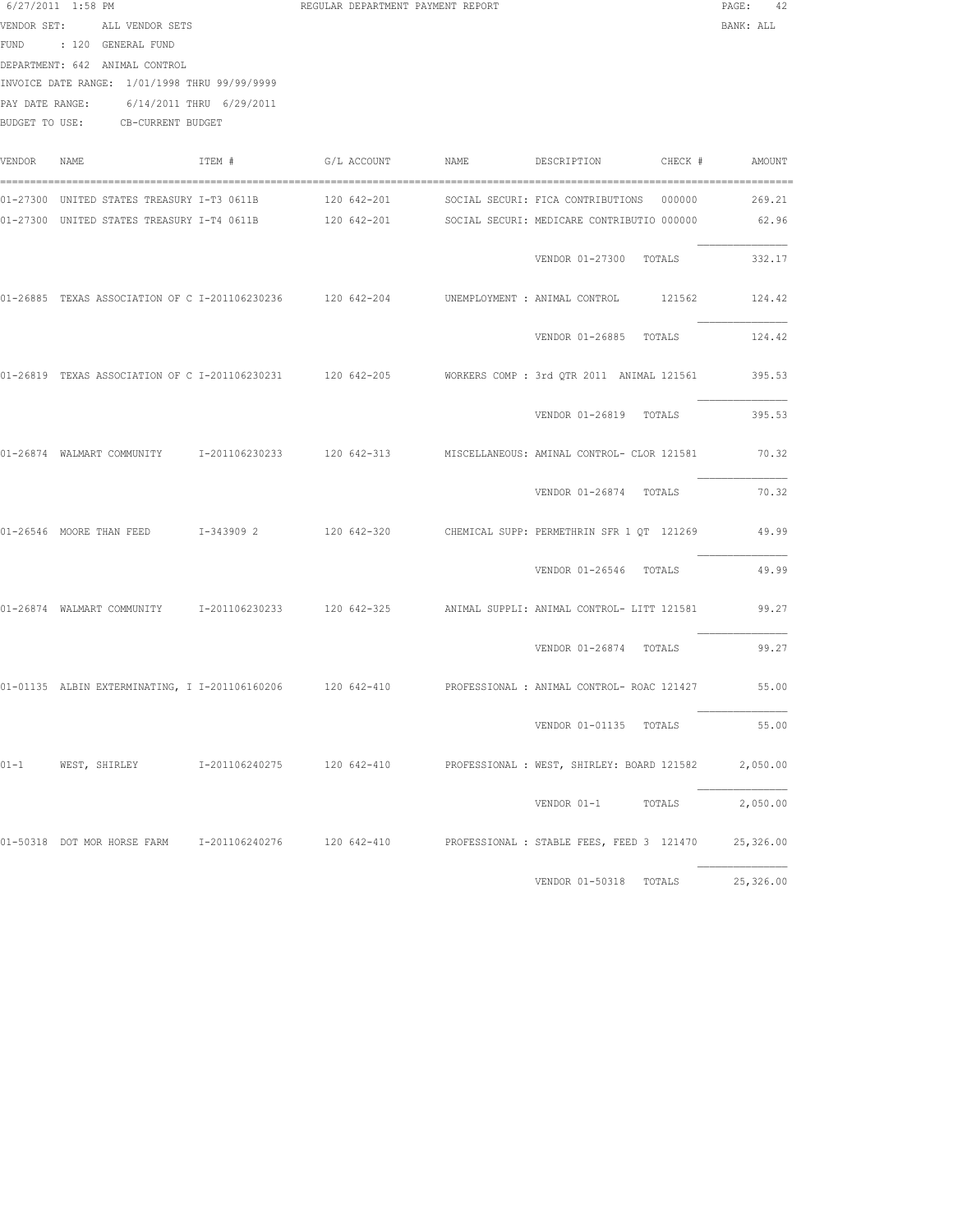|             | 6/27/2011 1:58 PM<br>VENDOR SET: ALL VENDOR SETS<br>FUND : 120 GENERAL FUND<br>DEPARTMENT: 642 ANIMAL CONTROL<br>INVOICE DATE RANGE: 1/01/1998 THRU 99/99/9999<br>PAY DATE RANGE: | 6/14/2011 THRU 6/29/2011 | REGULAR DEPARTMENT PAYMENT REPORT |                                                                                                                | PAGE: 43<br>BANK: ALL |
|-------------|-----------------------------------------------------------------------------------------------------------------------------------------------------------------------------------|--------------------------|-----------------------------------|----------------------------------------------------------------------------------------------------------------|-----------------------|
|             | BUDGET TO USE: CB-CURRENT BUDGET                                                                                                                                                  |                          |                                   |                                                                                                                |                       |
| VENDOR NAME |                                                                                                                                                                                   |                          | ITEM # G/L ACCOUNT NAME           | DESCRIPTION CHECK # AMOUNT                                                                                     |                       |
|             |                                                                                                                                                                                   |                          |                                   | 01-26865 SPRINT_PCS        I-510028810-043    120 642-421      TELEPHONE     ANIMAL_CONTROL     121551      90 |                       |
|             |                                                                                                                                                                                   |                          |                                   | VENDOR 01-26865 TOTALS                                                                                         | 90.00                 |
|             |                                                                                                                                                                                   |                          |                                   | 01-49731 AT&T LONG DISTANCE 1-201106150203 120 642-421 TELEPHONE : ANIMAL CONTROL 121441                       | 4.66                  |
|             |                                                                                                                                                                                   |                          |                                   | VENDOR 01-49731 TOTALS                                                                                         | 4.66                  |
|             | 01-50240 AT&T                                                                                                                                                                     |                          |                                   | I-201106210216  120 642-421  TELEPHONE : ANIMAL CONTROL  121440                                                | 28.26                 |
|             |                                                                                                                                                                                   |                          |                                   | VENDOR 01-50240 TOTALS                                                                                         | 28.26                 |
|             |                                                                                                                                                                                   |                          |                                   | 01-50930 COBRIDGE COMMUNICATION I-201106210222 120 642-421 TELEPHONE : ANIMAL CONTROL 121457 116.75            |                       |
|             |                                                                                                                                                                                   |                          |                                   | VENDOR 01-50930 TOTALS 116.75                                                                                  |                       |
|             |                                                                                                                                                                                   |                          |                                   | 01-50576 MID AMERICAN ENERGY CO I-5411124 120 642-441 UTILITIES : ANI CTL 872AIRPORT 4 121513 687.63           |                       |
|             | 01-50576 MID AMERICAN ENERGY CO I-5411124                                                                                                                                         |                          | 120 642-441                       | UTILITIES : AN CTL 1301PRAIRIE 4 121513                                                                        | 11.13                 |
|             |                                                                                                                                                                                   |                          |                                   | VENDOR 01-50576 TOTALS                                                                                         | 698.76                |
|             |                                                                                                                                                                                   |                          |                                   | DEPARTMENT 642 ANIMAL CONTROL TOTAL: 29,441.13                                                                 |                       |
|             |                                                                                                                                                                                   |                          |                                   | 01-50519 ARANSAS COUNTY HISTORI I-11-101 120 655-750 HISTORICAL CO: AD-POSTAGE-REFRESHME 121435 879.96         |                       |
|             |                                                                                                                                                                                   |                          |                                   | VENDOR 01-50519 TOTALS                                                                                         | 879.96                |
|             |                                                                                                                                                                                   |                          |                                   | 01-51034 COMMERCIAL PRINTING, I I-16371 120 655-750 HISTORICAL CO: 3000 BROCHURES 121459 1,200.00              |                       |
|             |                                                                                                                                                                                   |                          |                                   | 01-51034 COMMERCIAL PRINTING, I I-16371 120 655-750 HISTORICAL CO: SHIPPING 121459 52.00                       |                       |
|             |                                                                                                                                                                                   |                          |                                   | VENDOR 01-51034 TOTALS 1,252.00                                                                                |                       |
|             |                                                                                                                                                                                   |                          |                                   | DEPARTMENT 655 HISTORICAL COMMISSION TOTAL: 2,131.96                                                           |                       |
|             |                                                                                                                                                                                   |                          |                                   | 01-50576 MID AMERICAN ENERGY CO I-5411124 120 660-441 UTILITIES : TGRFLD 1301LIVEOAK 5 121513 430.21           |                       |
|             |                                                                                                                                                                                   |                          |                                   | VENDOR 01-50576 TOTALS 430.21                                                                                  |                       |
|             |                                                                                                                                                                                   |                          |                                   |                                                                                                                |                       |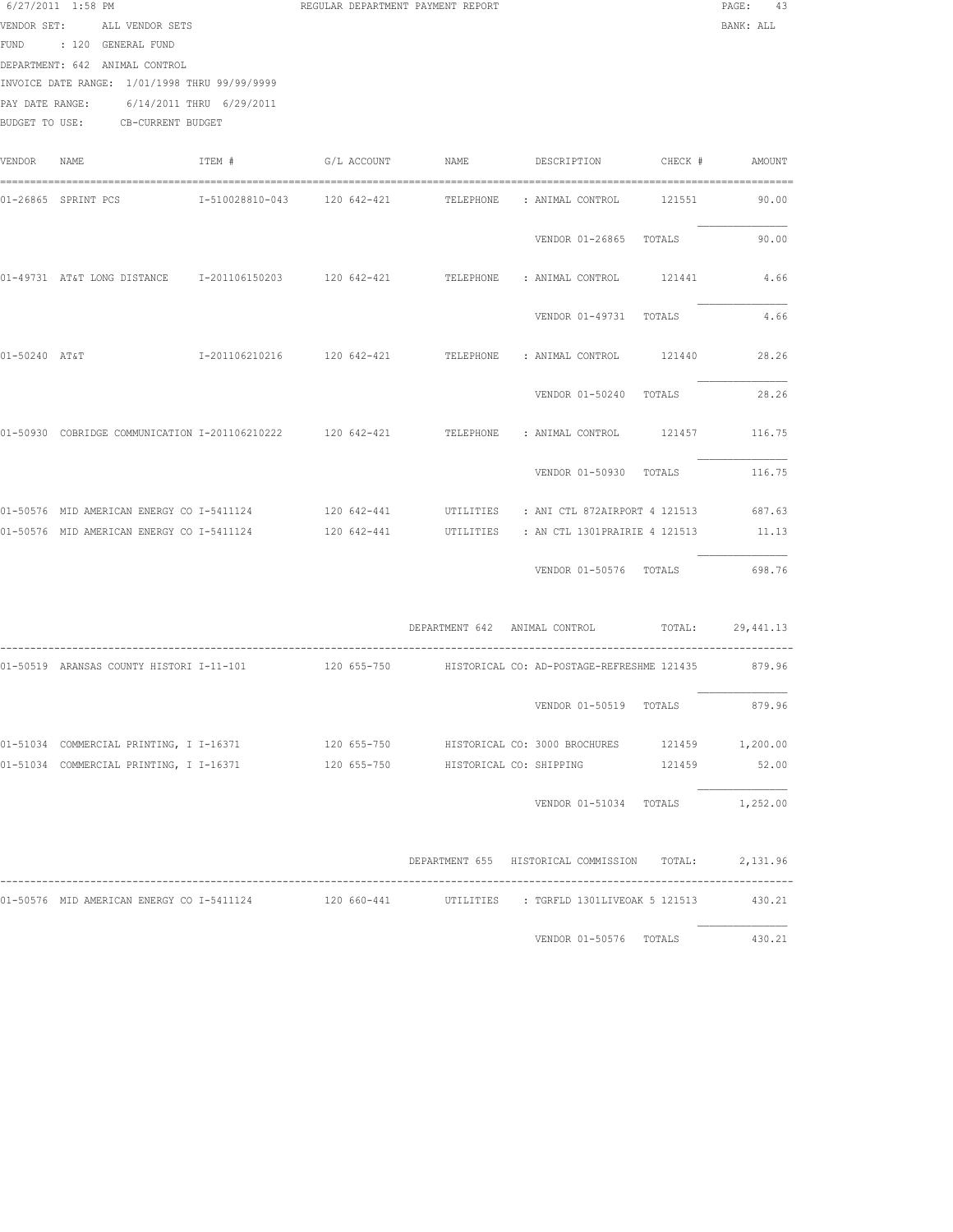|               | 6/27/2011 1:58 PM<br>VENDOR SET: ALL VENDOR SETS<br>FUND : 120 GENERAL FUND<br>DEPARTMENT: 660 PARKS<br>INVOICE DATE RANGE: 1/01/1998 THRU 99/99/9999<br>PAY DATE RANGE: 6/14/2011 THRU 6/29/2011<br>BUDGET TO USE: CB-CURRENT BUDGET |        | REGULAR DEPARTMENT PAYMENT REPORT |                      |                                                                                                               | PAGE: 44<br>BANK: ALL |
|---------------|---------------------------------------------------------------------------------------------------------------------------------------------------------------------------------------------------------------------------------------|--------|-----------------------------------|----------------------|---------------------------------------------------------------------------------------------------------------|-----------------------|
| VENDOR NAME   |                                                                                                                                                                                                                                       | ITEM # |                                   |                      |                                                                                                               |                       |
|               |                                                                                                                                                                                                                                       |        |                                   |                      | 01-00003 CITY OF ROCKPORT 1-3RD QTR 2011 120 660-751 CITY ROCKPORT: 3RD QTR 2011 121413 8,750.00              |                       |
|               |                                                                                                                                                                                                                                       |        |                                   |                      | VENDOR 01-00003 TOTALS 8,750.00                                                                               |                       |
|               |                                                                                                                                                                                                                                       |        |                                   | DEPARTMENT 660 PARKS | TOTAL: 9,180.21                                                                                               |                       |
|               |                                                                                                                                                                                                                                       |        |                                   |                      | 01-27300 UNITED STATES TREASURY I-T3 0611B 400 120 665-201 48 SOCIAL SECURI: FICA CONTRIBUTIONS 000000 100.93 |                       |
|               |                                                                                                                                                                                                                                       |        |                                   |                      | 01-27300 UNITED STATES TREASURY I-T4 0611B 120 665-201 SOCIAL SECURI: MEDICARE CONTRIBUTIO 000000 23.60       |                       |
|               |                                                                                                                                                                                                                                       |        |                                   |                      | VENDOR 01-27300 TOTALS 124.53                                                                                 |                       |
|               |                                                                                                                                                                                                                                       |        |                                   |                      | 01-26885 TEXAS ASSOCIATION OF C I-201106230236 120 665-204 UNEMPLOYMENT : EXTENSION OFFICE 121562             | 54.70                 |
|               |                                                                                                                                                                                                                                       |        |                                   |                      | VENDOR 01-26885 TOTALS                                                                                        | 54.70                 |
|               |                                                                                                                                                                                                                                       |        |                                   |                      | 01-26819 TEXAS ASSOCIATION OF C I-201106230231 120 665-205 WORKERS COMP: 3rd QTR 2011 EXTENS 121561 26.80     |                       |
|               |                                                                                                                                                                                                                                       |        |                                   |                      | VENDOR 01-26819 TOTALS                                                                                        | 26.80                 |
|               |                                                                                                                                                                                                                                       |        |                                   |                      | 01-00563 TEXAS DEPARTMENT OF AG I-201106150204 120 665-313 MISCELLANEOUS: VIRGINIA E SMITH, PA 121563 12.00   |                       |
|               |                                                                                                                                                                                                                                       |        |                                   |                      | VENDOR 01-00563 TOTALS                                                                                        | 12.00                 |
|               |                                                                                                                                                                                                                                       |        |                                   |                      | 01-49731 AT&T LONG DISTANCE 1-201106150203 120 665-421 TELEPHONE : EXT. AGENT 121441 17.08                    |                       |
|               |                                                                                                                                                                                                                                       |        |                                   |                      | VENDOR 01-49731 TOTALS                                                                                        | 17.08                 |
| 01-50240 AT&T |                                                                                                                                                                                                                                       |        |                                   |                      |                                                                                                               | 63.14                 |
|               |                                                                                                                                                                                                                                       |        |                                   |                      | VENDOR 01-50240 TOTALS                                                                                        | 63.14                 |
|               |                                                                                                                                                                                                                                       |        |                                   |                      | 01-50738 JPMORGAN CHASE BANK NA I-201106200213 120 665-425 CONFERENCES &: A OBRIEN-GLENN - BES 121504         | 85.45                 |
|               |                                                                                                                                                                                                                                       |        |                                   |                      | 01-50738 JPMORGAN CHASE BANK NA I-201106200213 120 665-425 CONFERENCES &: A OBRIEN-GLENN - BES 121504         | 85.45                 |
|               |                                                                                                                                                                                                                                       |        |                                   |                      | 01-50738 JPMORGAN CHASE BANK NA I-201106200213 120 665-425 CONFERENCES &: A OBRIEN-GLENN - BES 121504         | 85.55                 |
|               | 01-50738 JPMORGAN CHASE BANK NA I-201106200213                                                                                                                                                                                        |        | 120 665-425                       |                      | CONFERENCES &: V SMITH - TEXAS 4-H 121504                                                                     | 40.00                 |
|               | 01-50738 JPMORGAN CHASE BANK NA I-201106200213                                                                                                                                                                                        |        | 120 665-425                       |                      | CONFERENCES &: V SMITH - BEST WESTE 121504                                                                    | 85.55                 |
|               |                                                                                                                                                                                                                                       |        |                                   |                      | VENDOR 01-50738 TOTALS                                                                                        | 382.00                |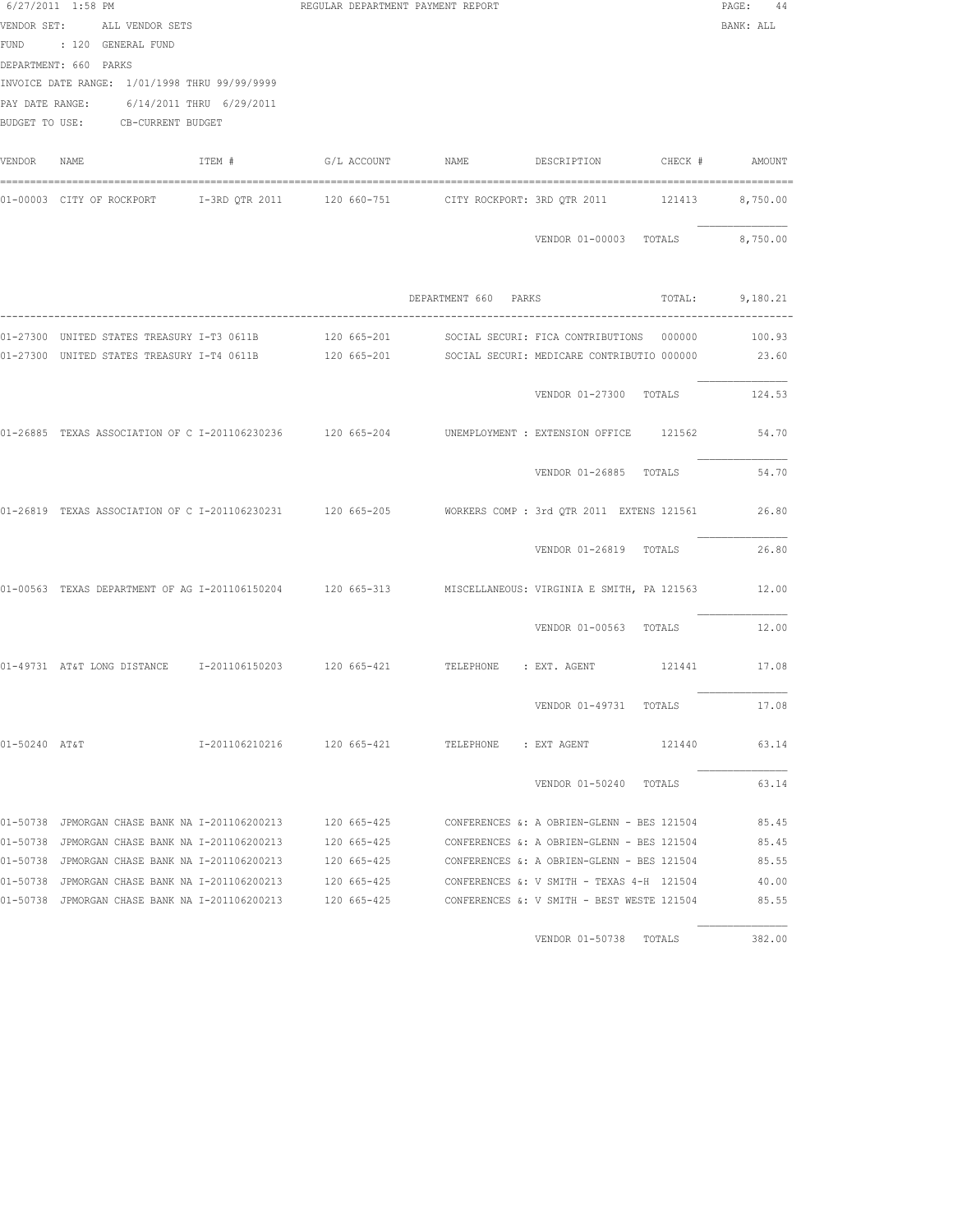|          | 6/27/2011 1:58 PM |                                  |                                                                                                       |             | REGULAR DEPARTMENT PAYMENT REPORT |                                            |                | PAGE:<br>45       |
|----------|-------------------|----------------------------------|-------------------------------------------------------------------------------------------------------|-------------|-----------------------------------|--------------------------------------------|----------------|-------------------|
|          |                   | VENDOR SET: ALL VENDOR SETS      |                                                                                                       |             |                                   |                                            |                | BANK: ALL         |
|          |                   | FUND : 120 GENERAL FUND          |                                                                                                       |             |                                   |                                            |                |                   |
|          |                   | DEPARTMENT: 665 EXTENSION OFFICE |                                                                                                       |             |                                   |                                            |                |                   |
|          |                   |                                  | INVOICE DATE RANGE: 1/01/1998 THRU 99/99/9999                                                         |             |                                   |                                            |                |                   |
|          |                   |                                  | PAY DATE RANGE: 6/14/2011 THRU 6/29/2011                                                              |             |                                   |                                            |                |                   |
|          |                   | BUDGET TO USE: CB-CURRENT BUDGET |                                                                                                       |             |                                   |                                            |                |                   |
|          |                   |                                  |                                                                                                       |             |                                   |                                            |                |                   |
| VENDOR   | NAME              |                                  | ITEM #                                                                                                | G/L ACCOUNT | NAME                              | DESCRIPTION                                | CHECK # AMOUNT |                   |
|          |                   |                                  |                                                                                                       |             |                                   |                                            |                |                   |
|          |                   |                                  | 01-50656 EASTON-SMITH, VIRGINIA I-TE 6/14-15/11 120 665-488 TRAVEL & MEAL: MEAL PER DIEM 121471 65.00 |             |                                   |                                            |                |                   |
|          |                   |                                  |                                                                                                       |             |                                   |                                            |                |                   |
|          |                   |                                  |                                                                                                       |             |                                   | VENDOR 01-50656 TOTALS                     |                | 65.00             |
|          |                   |                                  |                                                                                                       |             |                                   |                                            |                |                   |
|          |                   |                                  | 01-50738 JPMORGAN CHASE BANK NA I-201106200213 120 665-488 TRAVEL & MEAL: A OBRIEN-GLENN - TAQ 121504 |             |                                   |                                            |                | 12.00             |
|          |                   |                                  | 01-50738 JPMORGAN CHASE BANK NA I-201106200213 120 665-488                                            |             |                                   | TRAVEL & MEAL: A OBRIEN-GLENN - BAC 121504 |                | 15.37             |
|          |                   |                                  | 01-50738 JPMORGAN CHASE BANK NA I-201106200213 120 665-488                                            |             |                                   | TRAVEL & MEAL: A OBRIEN-GLENN - MUR 121504 |                | 92.20             |
|          |                   |                                  |                                                                                                       |             |                                   |                                            |                | 50.05             |
|          |                   |                                  |                                                                                                       |             |                                   |                                            |                |                   |
|          |                   |                                  |                                                                                                       |             |                                   | VENDOR 01-50738 TOTALS                     |                | 169.62            |
|          |                   |                                  |                                                                                                       |             |                                   |                                            |                |                   |
| $01 - 1$ |                   |                                  | TEST KITCHEN T-201106240278 120 665-570 OFFICE FURNIT: PRESTO TESTING UNIT# 121558 75.00              |             |                                   |                                            |                |                   |
|          |                   |                                  |                                                                                                       |             |                                   |                                            |                |                   |
|          |                   |                                  |                                                                                                       |             |                                   | VENDOR 01-1 TOTALS                         |                | 75.00             |
|          |                   |                                  |                                                                                                       |             |                                   |                                            |                |                   |
|          |                   |                                  |                                                                                                       |             |                                   |                                            |                |                   |
|          |                   |                                  |                                                                                                       |             |                                   | DEPARTMENT 665 EXTENSION OFFICE TOTAL:     |                | 989.87            |
|          |                   |                                  |                                                                                                       |             |                                   |                                            |                |                   |
|          |                   |                                  |                                                                                                       |             |                                   |                                            |                |                   |
|          |                   |                                  |                                                                                                       |             |                                   | VENDOR SET 120 GENERAL FUND                |                | TOTAL: 410,197.82 |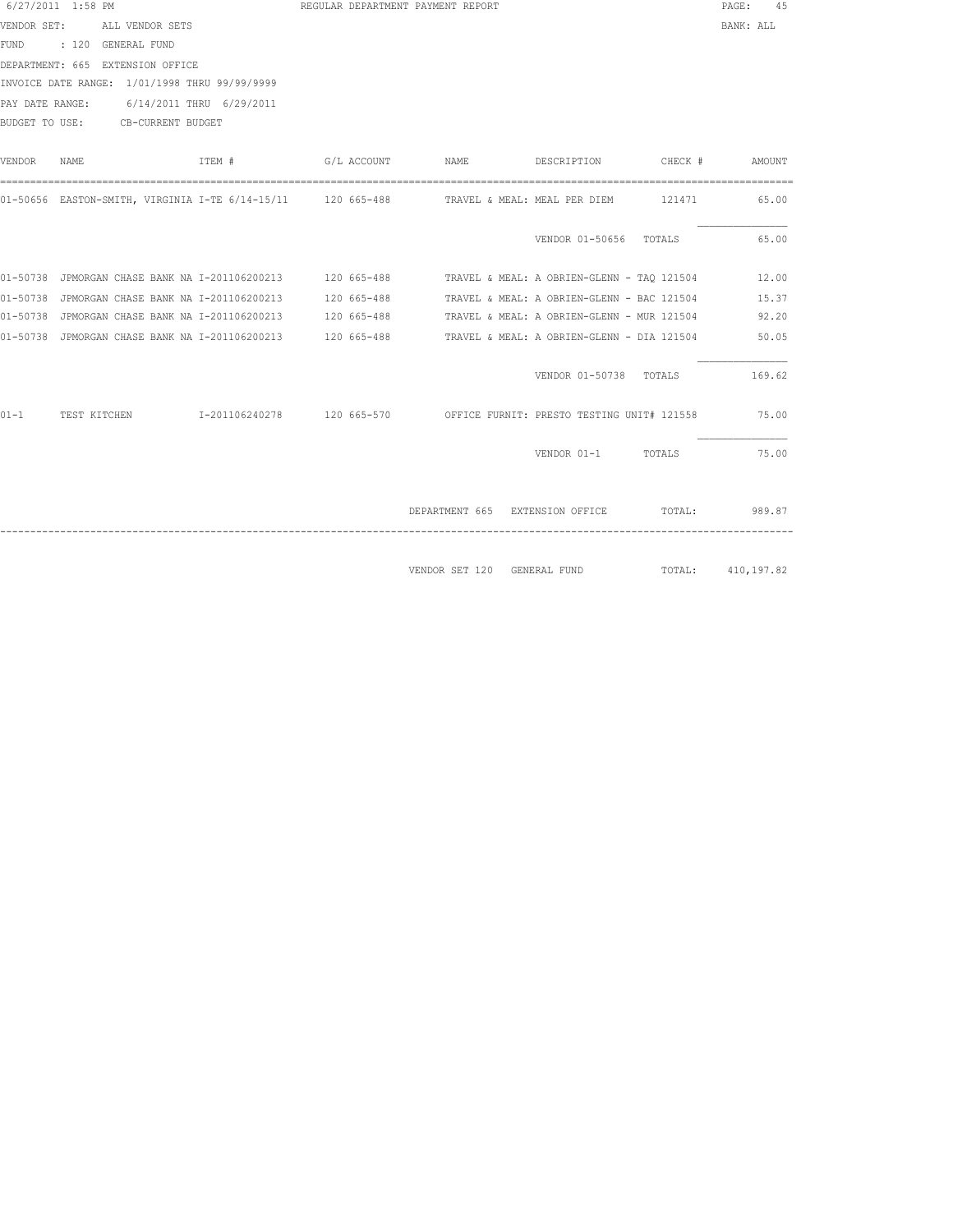|        | $6/27/2011$ 1:58 PM<br>VENDOR SET: ALL VENDOR SETS<br>FUND : 150 PAYROLL FUND<br>DEPARTMENT: N/A NON-DEPARTMENTAL<br>INVOICE DATE RANGE: 1/01/1998 THRU 99/99/9999<br>PAY DATE RANGE: 6/14/2011 THRU 6/29/2011<br>BUDGET TO USE: CB-CURRENT BUDGET |        | REGULAR DEPARTMENT PAYMENT REPORT |                |                                                                                                                      |           |  |  |  |
|--------|----------------------------------------------------------------------------------------------------------------------------------------------------------------------------------------------------------------------------------------------------|--------|-----------------------------------|----------------|----------------------------------------------------------------------------------------------------------------------|-----------|--|--|--|
| VENDOR | NAME                                                                                                                                                                                                                                               | ITEM # | G/L ACCOUNT                       | NAME           | DESCRIPTION CHECK # AMOUNT                                                                                           |           |  |  |  |
|        |                                                                                                                                                                                                                                                    |        |                                   |                | 01-27300 UNITED STATES TREASURY I-T1 0611B             150 200-250         FEDERAL WITHH: FEDERAL WITHHOLDING 000000 | 26,904.67 |  |  |  |
|        |                                                                                                                                                                                                                                                    |        |                                   |                | 01-27300 UNITED STATES TREASURY I-T4 0611B 150 200-254 MEDICARE PAYA: MEDICARE CONTRIBUTIO 000000                    | 3,714.06  |  |  |  |
|        |                                                                                                                                                                                                                                                    |        |                                   |                | VENDOR 01-27300 TOTALS                                                                                               | 41,376.58 |  |  |  |
|        |                                                                                                                                                                                                                                                    |        |                                   |                | 01-49383 VALIC - GROUP # 64473 I-DCV0611B 150 200-258 DEF COMP - : DEFERRED COMP CONTRI 082154                       | 975.00    |  |  |  |
|        |                                                                                                                                                                                                                                                    |        |                                   |                | VENDOR 01-49383 TOTALS                                                                                               | 975.00    |  |  |  |
|        |                                                                                                                                                                                                                                                    |        |                                   |                | 01-49380 NATIONWIDE RETIREMENT I-DCN0611B 150 200-259 DEF COMP - NA: DEFERRED COMP CONTRI 082150 323.00              |           |  |  |  |
|        |                                                                                                                                                                                                                                                    |        |                                   |                | VENDOR 01-49380 TOTALS                                                                                               | 323.00    |  |  |  |
|        |                                                                                                                                                                                                                                                    |        |                                   |                | 01-50894 AMERITAS LIFE INSURANC I-JUNE 2010 150 200-264 VISION INSURA: AMERITAS- VISION 121272                       | 244.00    |  |  |  |
|        |                                                                                                                                                                                                                                                    |        |                                   |                | VENDOR 01-50894 TOTALS                                                                                               | 244.00    |  |  |  |
|        | 01-49388 TEXAS CHILD SUPPORT DI I-C190611B 150 200-266                                                                                                                                                                                             |        |                                   | CHILD SUPPORT: |                                                                                                                      | 202.62    |  |  |  |
|        | 01-49388 TEXAS CHILD SUPPORT DI I-C350611B                                                                                                                                                                                                         |        | 150 200-266                       | CHILD SUPPORT: |                                                                                                                      | 132.00    |  |  |  |
|        | 01-49388 TEXAS CHILD SUPPORT DI I-C380611B                                                                                                                                                                                                         |        | 150 200-266                       | CHILD SUPPORT: |                                                                                                                      | 359.54    |  |  |  |
|        | 01-49388 TEXAS CHILD SUPPORT DI I-C410611B                                                                                                                                                                                                         |        | 150 200-266                       | CHILD SUPPORT: |                                                                                                                      | 371.54    |  |  |  |
|        | 01-49388 TEXAS CHILD SUPPORT DI I-C440611B 150 200-266                                                                                                                                                                                             |        |                                   | CHILD SUPPORT: |                                                                                                                      | 460.00    |  |  |  |
|        | 01-49388 TEXAS CHILD SUPPORT DI I-C450611B                                                                                                                                                                                                         |        | 150 200-266 CHILD SUPPORT:        |                |                                                                                                                      | 157.85    |  |  |  |
|        | 01-49388 TEXAS CHILD SUPPORT DI I-C460611B 150 200-266 CHILD SUPPORT:                                                                                                                                                                              |        |                                   |                |                                                                                                                      | 175.23    |  |  |  |
|        | 01-49388 TEXAS CHILD SUPPORT DI I-C470611B 150 200-266                                                                                                                                                                                             |        |                                   | CHILD SUPPORT: |                                                                                                                      | 142.62    |  |  |  |
|        |                                                                                                                                                                                                                                                    |        |                                   |                | VENDOR 01-49388 TOTALS                                                                                               | 2,001.40  |  |  |  |
|        | 01-50205 STATE DISBURSEMENT UNI I-C280611B                                                                                                                                                                                                         |        | 150 200-266                       | CHILD SUPPORT: |                                                                                                                      | 692.31    |  |  |  |
|        |                                                                                                                                                                                                                                                    |        |                                   |                | VENDOR 01-50205 TOTALS                                                                                               | 692.31    |  |  |  |
|        | 01-50803 TENNESSEE CHILD SUPPOR I-C430611B                                                                                                                                                                                                         |        | 150 200-266                       | CHILD SUPPORT: |                                                                                                                      | 92.30     |  |  |  |
|        |                                                                                                                                                                                                                                                    |        |                                   |                | VENDOR 01-50803 TOTALS                                                                                               | 92.30     |  |  |  |
|        | 01-51017 MINNESOTA CHILD SUPPOR I-C480611B                                                                                                                                                                                                         |        | 150 200-266                       | CHILD SUPPORT: |                                                                                                                      | 223.35    |  |  |  |

VENDOR 01-51017 TOTALS 223.35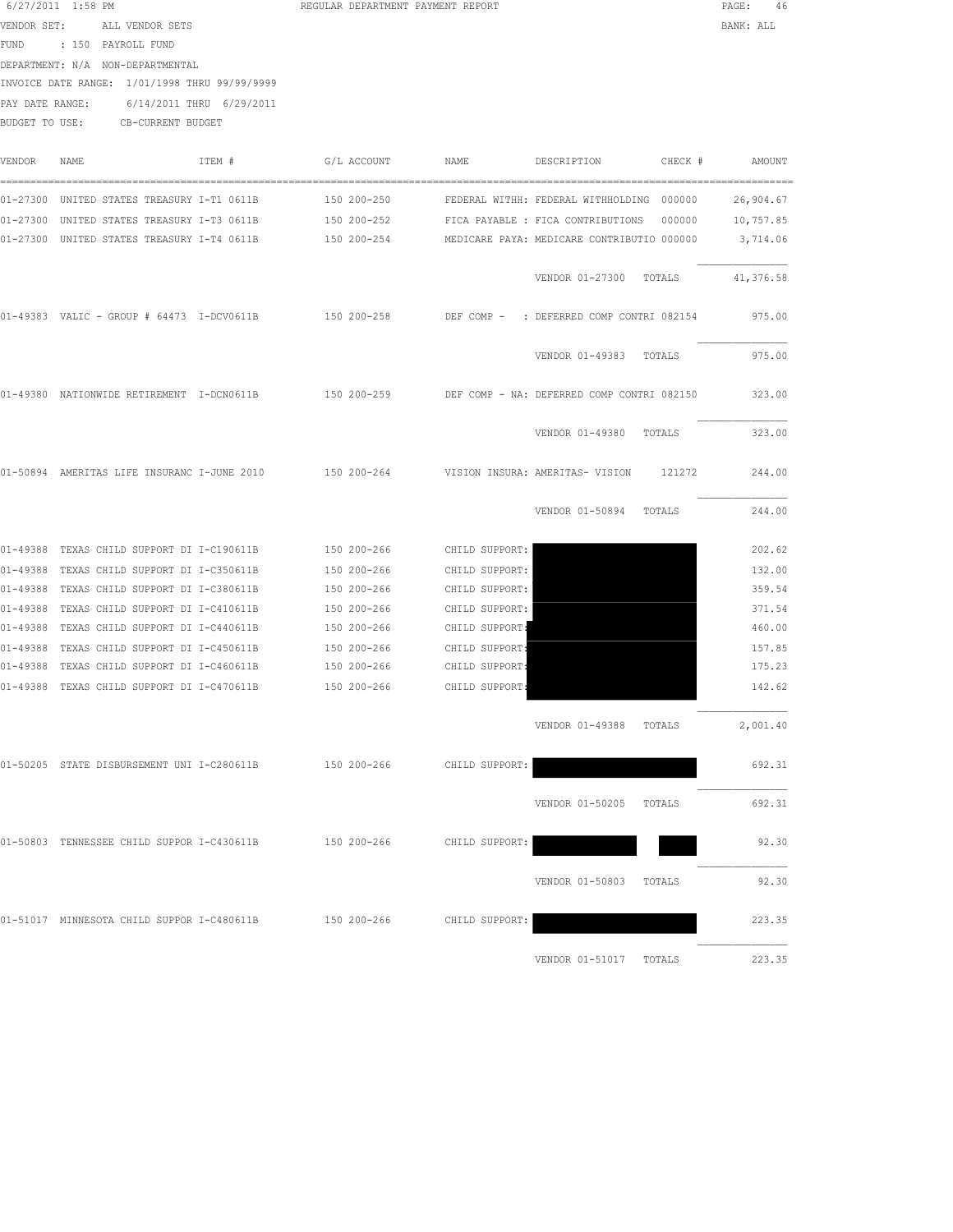|              | 6/27/2011 1:58 PM<br>VENDOR SET: ALL VENDOR SETS<br>FUND : 150 PAYROLL FUND<br>DEPARTMENT: N/A NON-DEPARTMENTAL<br>INVOICE DATE RANGE: 1/01/1998 THRU 99/99/9999<br>PAY DATE RANGE: 6/14/2011 THRU 6/29/2011<br>BUDGET TO USE: CB-CURRENT BUDGET | REGULAR DEPARTMENT PAYMENT REPORT | PAGE: 47<br>BANK: ALL       |                                                        |           |
|--------------|--------------------------------------------------------------------------------------------------------------------------------------------------------------------------------------------------------------------------------------------------|-----------------------------------|-----------------------------|--------------------------------------------------------|-----------|
| VENDOR       | ITEM #<br>NAME                                                                                                                                                                                                                                   | G/L ACCOUNT                       | NAME                        | DESCRIPTION<br>CHECK #                                 | AMOUNT    |
|              | 01-49391 INTERNAL REVENUE SERVI I-G010611B 150 200-268 OTHER GARNISH:                                                                                                                                                                            |                                   |                             | $\;$ $\;$ LIO 082148                                   | 75.00     |
|              |                                                                                                                                                                                                                                                  |                                   |                             | VENDOR 01-49391 TOTALS                                 | 75.00     |
| $01 - 49453$ |                                                                                                                                                                                                                                                  |                                   |                             | 150 200-268 OTHER GARNISH: Q 3 082147 184.62           |           |
|              |                                                                                                                                                                                                                                                  |                                   |                             | VENDOR 01-49453 TOTALS                                 | 184.62    |
|              | 01-01003 AMERICAN FAMILY LIFE A I-AFP0611A 150 200-272 AFLAC PAYABLE: PRETAX INSUR CONTRIB 121419                                                                                                                                                |                                   |                             |                                                        | 655.69    |
|              | 01-01003 AMERICAN FAMILY LIFE A I-AFP0611B                                                                                                                                                                                                       | 150 200-272                       |                             | AFLAC PAYABLE: PRETAX INSUR CONTRIB 121419             | 655.69    |
|              | 01-01003 AMERICAN FAMILY LIFE A I-JUNE11ADJUST                                                                                                                                                                                                   | 150 200-272                       |                             | AFLAC PAYABLE: JUNE 2011 PREMIUM AD 121419             | 0.04      |
|              |                                                                                                                                                                                                                                                  |                                   |                             | VENDOR 01-01003 TOTALS                                 | 1,311.42  |
|              | 01-27501 AMERICAN HERITAGE LIFE C-JUN11ADJUST 150 200-274 ALLSTATE PAYA: JUNE 2011 PREMIUM AD 121420                                                                                                                                             |                                   |                             |                                                        | $0.01 -$  |
|              | 01-27501 AMERICAN HERITAGE LIFE I-AAT0511A 150 200-274 ALLSTATE PAYA: CONTRIBUTIONS AFTER 121420                                                                                                                                                 |                                   |                             |                                                        | 12.44     |
|              | 01-27501 AMERICAN HERITAGE LIFE I-AAT0511B 150 200-274 ALLSTATE PAYA: CONTRIBUTIONS AFTER 121420                                                                                                                                                 |                                   |                             |                                                        | 12.44     |
|              | 01-27501 AMERICAN HERITAGE LIFE I-APT0511A 150 200-274 ALLSTATE PAYA: EMPLOYEE PRETAX CONT 121420                                                                                                                                                |                                   |                             |                                                        | 76.96     |
|              | 01-27501 AMERICAN HERITAGE LIFE I-APT0511B                                                                                                                                                                                                       |                                   |                             | 150 200-274 ALLSTATE PAYA: EMPLOYEE PRETAX CONT 121420 | 76.96     |
|              |                                                                                                                                                                                                                                                  |                                   |                             | VENDOR 01-27501 TOTALS                                 | 178.79    |
|              | 01-50234 PRE-PAID LEGAL SERVICE I-PPL0511A 150 200-288 PRE-PAID LEGA: PRE PAID LEGAL SERVI 121529                                                                                                                                                |                                   |                             |                                                        | 260.00    |
|              | 01-50234 PRE-PAID LEGAL SERVICE I-PPL0511B                                                                                                                                                                                                       | 150 200-288                       |                             | PRE-PAID LEGA: PRE PAID LEGAL SERVI 121529             | 260.00    |
|              | 01-50234 PRE-PAID LEGAL SERVICE I-PPL0611A          150 200-288        PRE-PAID LEGA: PRE PAID LEGAL SERVI 121421                                                                                                                                |                                   |                             |                                                        | 260.00    |
|              | 01-50234 PRE-PAID LEGAL SERVICE I-PPL0611B                                                                                                                                                                                                       | 150 200-288                       |                             | PRE-PAID LEGA: PRE PAID LEGAL SERVI 121421             | 260.00    |
|              |                                                                                                                                                                                                                                                  |                                   |                             | VENDOR 01-50234 TOTALS                                 | 1,040.00  |
|              |                                                                                                                                                                                                                                                  |                                   | DEPARTMENT                  | NON-DEPARTMENTAL TOTAL:                                | 48,717.77 |
|              |                                                                                                                                                                                                                                                  |                                   | VENDOR SET 150 PAYROLL FUND | TOTAL:                                                 | 48,717.77 |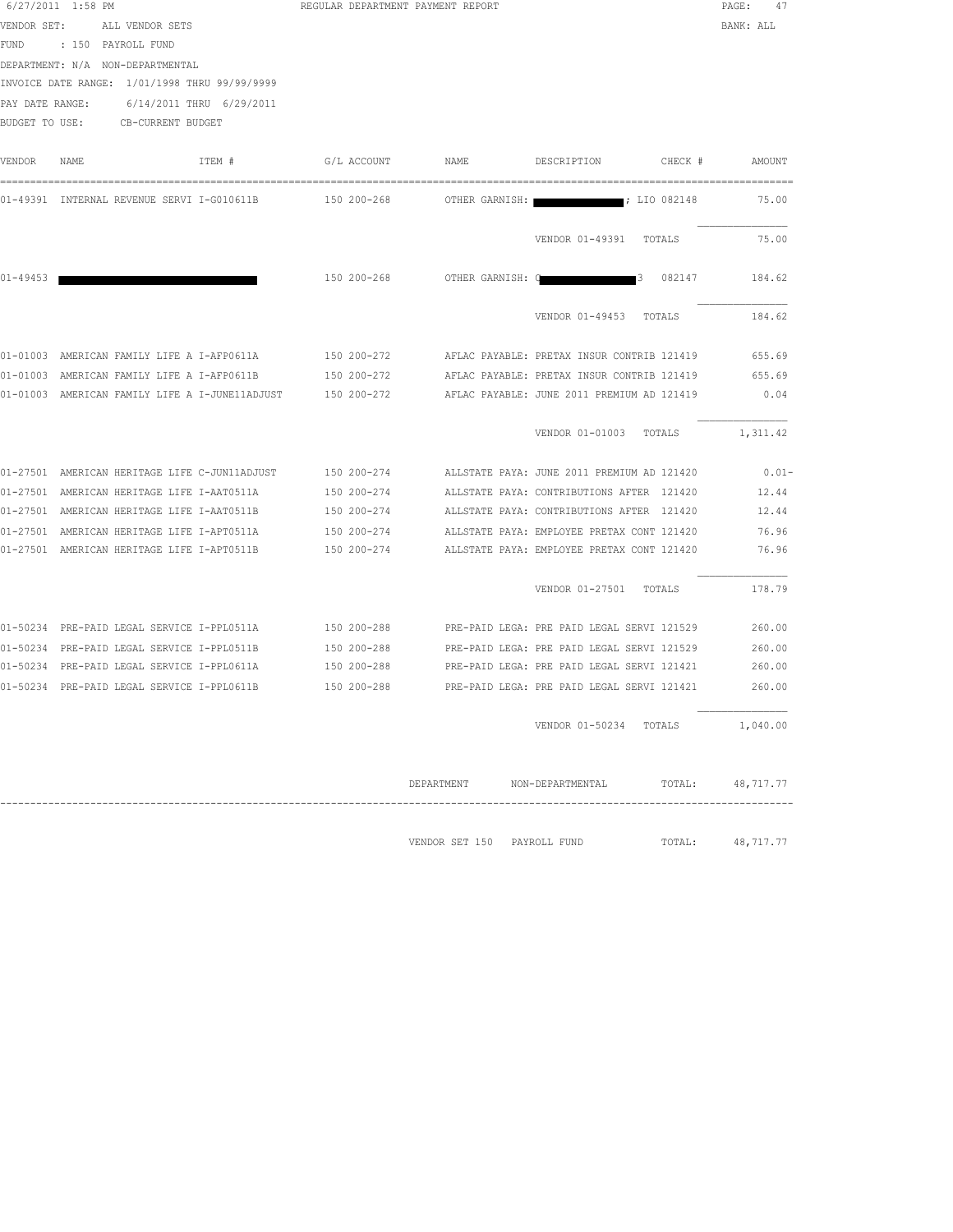|             | 6/27/2011 1:58 PM                                                                                            |        | REGULAR DEPARTMENT PAYMENT REPORT |                        |                                                       |         | PAGE:<br>48 |  |
|-------------|--------------------------------------------------------------------------------------------------------------|--------|-----------------------------------|------------------------|-------------------------------------------------------|---------|-------------|--|
| VENDOR SET: | ALL VENDOR SETS                                                                                              |        |                                   |                        |                                                       |         | BANK: ALL   |  |
|             | FUND : 200 ROAD & BRIDGE FUND                                                                                |        |                                   |                        |                                                       |         |             |  |
|             | DEPARTMENT: 611 ROAD & BRIDGE FUND                                                                           |        |                                   |                        |                                                       |         |             |  |
|             | INVOICE DATE RANGE: 1/01/1998 THRU 99/99/9999                                                                |        |                                   |                        |                                                       |         |             |  |
|             | 6/14/2011 THRU 6/29/2011<br>PAY DATE RANGE:                                                                  |        |                                   |                        |                                                       |         |             |  |
|             | BUDGET TO USE: CB-CURRENT BUDGET                                                                             |        |                                   |                        |                                                       |         |             |  |
|             |                                                                                                              |        |                                   |                        |                                                       |         |             |  |
| VENDOR      | NAME                                                                                                         | ITEM # | G/L ACCOUNT                       | NAME                   | DESCRIPTION                                           | CHECK # | AMOUNT      |  |
|             | 01-27300 UNITED STATES TREASURY I-T3 0611B 200 611-201                                                       |        |                                   |                        | SOCIAL SECURI: FICA CONTRIBUTIONS                     | 000000  | 1,372.77    |  |
|             | 01-27300 UNITED STATES TREASURY I-T4 0611B 200 611-201 SOCIAL SECURI: MEDICARE CONTRIBUTIO 000000            |        |                                   |                        |                                                       |         | 321.04      |  |
|             |                                                                                                              |        |                                   |                        | VENDOR 01-27300 TOTALS                                |         | 1,693.81    |  |
|             | 01-26885 TEXAS ASSOCIATION OF C I-201106230236 200 611-204                                                   |        |                                   |                        | UNEMPLOYMENT : ROAD & BRIDGE 121562                   |         | 655.58      |  |
|             |                                                                                                              |        |                                   |                        | VENDOR 01-26885                                       | TOTALS  | 655.58      |  |
|             | 01-26819 TEXAS ASSOCIATION OF C I-201106230231 200 611-205 WORKERS COMP: 3rd QTR 2011 ROAD & 121561 8,324.42 |        |                                   |                        |                                                       |         |             |  |
|             |                                                                                                              |        |                                   |                        | VENDOR 01-26819 TOTALS                                |         | 8,324.42    |  |
|             | 01-50892 GONZALEZ OFFICE PRODUC I-076419I 200 611-310                                                        |        |                                   |                        | OFFICE SUPPLI: Photo black                            | 121488  | 61.32       |  |
|             | 01-50892 GONZALEZ OFFICE PRODUC I-076419I                                                                    |        | 200 611-310                       | OFFICE SUPPLI: Black   |                                                       | 121488  | 61.32       |  |
|             | 01-50892 GONZALEZ OFFICE PRODUC I-076419I                                                                    |        | 200 611-310                       | OFFICE SUPPLI: Yellow  |                                                       | 121488  | 122.64      |  |
|             | 01-50892 GONZALEZ OFFICE PRODUC I-076419I                                                                    |        | 200 611-310                       | OFFICE SUPPLI: Magenta |                                                       | 121488  | 122.64      |  |
|             | 01-50892 GONZALEZ OFFICE PRODUC I-076419I                                                                    |        | 200 611-310                       | OFFICE SUPPLI: Cyna    |                                                       | 121488  | 122.64      |  |
|             |                                                                                                              |        |                                   |                        | VENDOR 01-50892 TOTALS                                |         | 490.56      |  |
|             | 01-01264 VYORAL, DAVID 1-201106200212 200 611-313 MISCELLANEOUS: WALGREENS C/OFF RPRT 121580                 |        |                                   |                        |                                                       |         | 5.97        |  |
|             |                                                                                                              |        |                                   |                        | VENDOR 01-01264 TOTALS                                |         | 5.97        |  |
|             | 01-00398 ZEE MEDICAL, INC. 1-0039562658 200 611-315 PROTECTIVE SU: R&B FIRST AID SUPPLI 121585               |        |                                   |                        |                                                       |         | 25.84       |  |
|             |                                                                                                              |        |                                   |                        | VENDOR 01-00398 TOTALS                                |         | 25.84       |  |
|             | 01-00180 VULCAN CONSTRUCTION MA I-178871                                                                     |        | 200 611-351                       |                        | ROAD MATERIAL: Precoat - Eller Ln 121579              |         | 8,389.26    |  |
|             | 01-00180 VULCAN CONSTRUCTION MA I-180173                                                                     |        | 200 611-351                       |                        | ROAD MATERIAL: Precoat - Scott St 121579              |         | 4,685.67    |  |
|             | 01-00180 VULCAN CONSTRUCTION MA I-180173                                                                     |        | 200 611-351                       |                        | ROAD MATERIAL: Precoat - Scott St 121579 32,609.61    |         |             |  |
|             | 01-00180 VULCAN CONSTRUCTION MA I-180173                                                                     |        | 200 611-351                       |                        | ROAD MATERIAL: ROUNDING CORRECTION 121579             |         | 0.06        |  |
|             | 01-00180 VULCAN CONSTRUCTION MA I-180173                                                                     |        |                                   |                        | 200 611-351 ROAD MATERIAL: ROUNDING CORRECTION 121579 |         | 0.02        |  |
|             |                                                                                                              |        |                                   |                        | VENDOR 01-00180 TOTALS 45,684.62                      |         |             |  |
|             | 01-49673 HANSON PIPE & PRECAST, I-10607593 200 611-351 ROAD MATERIAL: 12' x 6' culverts 121496               |        |                                   |                        |                                                       |         | 1,953.00    |  |
|             |                                                                                                              |        |                                   |                        | VENDOR 01-49673 TOTALS                                |         | 1,953.00    |  |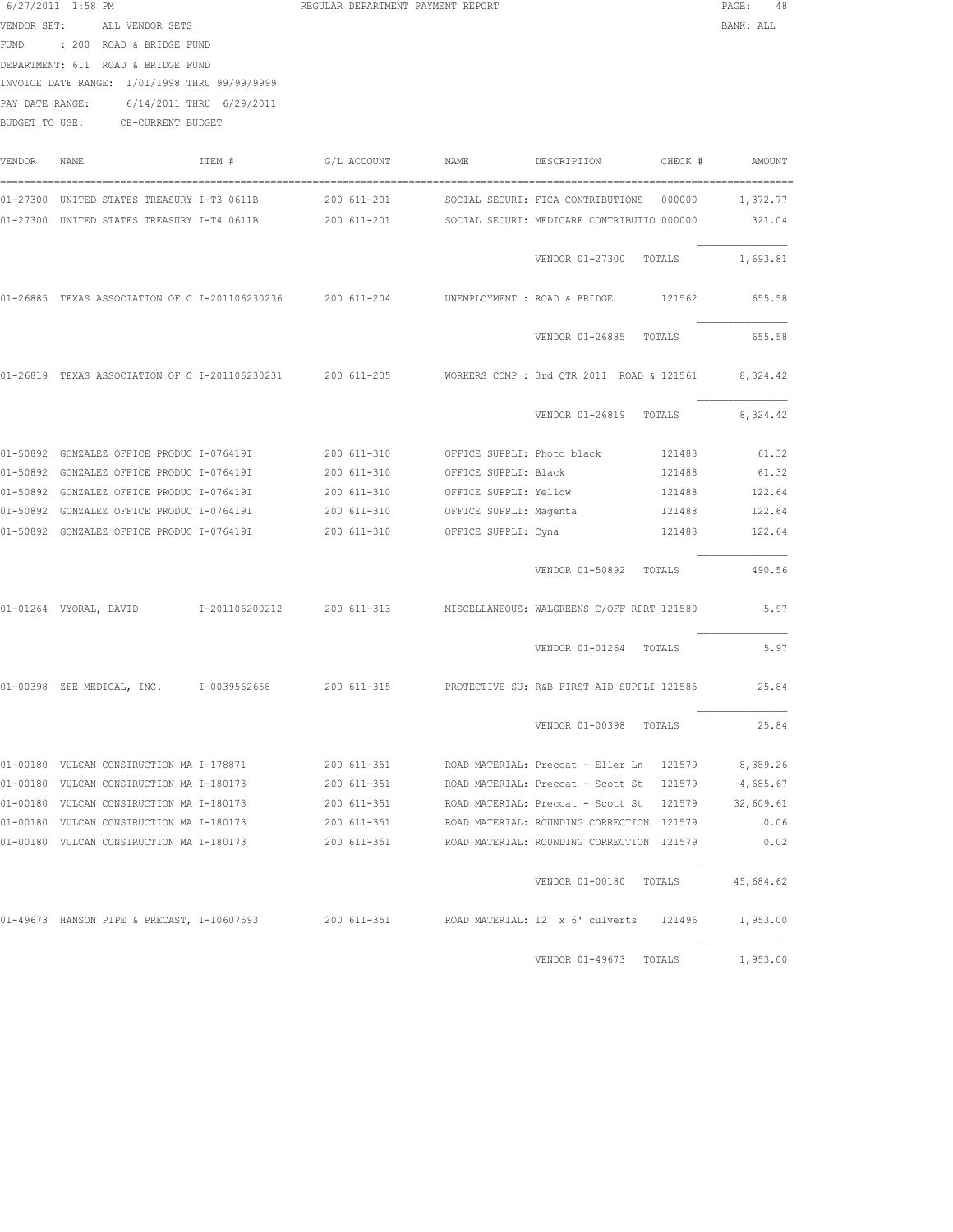| 6/27/2011 1:58 PM                             |                          |                          | REGULAR DEPARTMENT PAYMENT REPORT |  | PAGE:     |  |
|-----------------------------------------------|--------------------------|--------------------------|-----------------------------------|--|-----------|--|
| VENDOR SET:                                   | ALL VENDOR SETS          |                          |                                   |  | BANK: ALL |  |
| FUND                                          | : 200 ROAD & BRIDGE FUND |                          |                                   |  |           |  |
| DEPARTMENT: 611 ROAD & BRIDGE FUND            |                          |                          |                                   |  |           |  |
| INVOICE DATE RANGE: 1/01/1998 THRU 99/99/9999 |                          |                          |                                   |  |           |  |
| PAY DATE RANGE:                               |                          | 6/14/2011 THRU 6/29/2011 |                                   |  |           |  |
| BUDGET TO USE:                                | CB-CURRENT BUDGET        |                          |                                   |  |           |  |

VENDOR NAME ITEM # G/L ACCOUNT NAME DESCRIPTION CHECK # AMOUNT

|               | 01-50710 ERGON ASPHALT & EMULSI I-9400731796      200 611-351      ROAD MATERIAL: CRS-2 oil          |                                                                |                                                     |                          |                                         | 121473 10,823.43 |           |
|---------------|------------------------------------------------------------------------------------------------------|----------------------------------------------------------------|-----------------------------------------------------|--------------------------|-----------------------------------------|------------------|-----------|
|               | 01-50710 ERGON ASPHALT & EMULSI I-9400731796 200 611-351 ROAD MATERIAL: FEDERAL ENVMT FEE 121473     |                                                                |                                                     |                          |                                         |                  | 7.02      |
|               | 01-50710 ERGON ASPHALT & EMULSI I-9400733284 200 611-351 ROAD MATERIAL: CRS-2 oil 121473 10,751.75   |                                                                |                                                     |                          |                                         |                  |           |
|               | 01-50710 ERGON ASPHALT & EMULSI I-9400733284                                                         |                                                                | 200 611-351 ROAD MATERIAL: FEDERAL ENVMT FEE 121473 |                          |                                         |                  | 6.98      |
|               | 01-50710 ERGON ASPHALT & EMULSI I-9400734158                                                         |                                                                | 200 611-351                                         |                          | ROAD MATERIAL: CRS-2 oil                | 121473 10,742.19 |           |
|               | 01-50710 ERGON ASPHALT & EMULSI I-9400734158                                                         |                                                                | 200 611-351                                         |                          | ROAD MATERIAL: FED ENVIRO FEE           | 121473           | 6.97      |
|               | 01-50710 ERGON ASPHALT & EMULSI I-9400735191                                                         |                                                                | 200 611-351                                         |                          | ROAD MATERIAL: CRS-2 oil                | 121473           | 10,484.15 |
|               | 01-50710 ERGON ASPHALT & EMULSI I-9400735191                                                         |                                                                | 200 611-351                                         |                          | ROAD MATERIAL: FED ENVIRO FEE           | 121473           | 6.80      |
|               | 01-50710 ERGON ASPHALT & EMULSI I-9400739812                                                         |                                                                | 200 611-351                                         | ROAD MATERIAL: CRS-2 oil |                                         | 121473 10,383.80 |           |
|               | 01-50710 ERGON ASPHALT & EMULSI I-9400739812 200 611-351 ROAD MATERIAL: FRIEGHT ENVIRO FEES 121473   |                                                                |                                                     |                          |                                         |                  | 696.99    |
|               |                                                                                                      |                                                                |                                                     |                          | VENDOR 01-50710 TOTALS 53,910.08        |                  |           |
|               | 01-00015 COMMERCIAL MOTOR CO., I-FOCS27520 200 611-410 PROFESSIONAL : CHECKED TRANS FOR SL 121458    |                                                                |                                                     |                          |                                         |                  | 44.20     |
|               |                                                                                                      |                                                                |                                                     |                          | VENDOR 01-00015 TOTALS                  |                  | 44.20     |
|               | 01-49731 AT&T LONG DISTANCE 1-201106150203 200 611-421 TELEPHONE : ROAD & BRIDGE 121441              |                                                                |                                                     |                          |                                         |                  | 19.57     |
|               |                                                                                                      |                                                                |                                                     |                          | VENDOR 01-49731 TOTALS 19.57            |                  |           |
|               | $01-49992$ AT&T MOBILITY $1-06052011$ 200 611-421 TELEPHONE : R & B 21442 547.18                     |                                                                |                                                     |                          |                                         |                  |           |
|               |                                                                                                      |                                                                |                                                     |                          | VENDOR 01-49992 TOTALS                  |                  | 547.18    |
| 01-50240 AT&T |                                                                                                      | I-201106210216  200 611-421  TELEPHONE : ROAD & BRIDGE  121440 |                                                     |                          |                                         |                  | 52.29     |
|               |                                                                                                      |                                                                |                                                     |                          | VENDOR 01-50240 TOTALS 52.29            |                  |           |
|               | 01-01264 VYORAL, DAVID T-TE 6/6-9/11 200 611-425 CONFERENCES &: TRAVEL EXPENSE 6/6-9 121580 125.00   |                                                                |                                                     |                          |                                         |                  |           |
|               |                                                                                                      |                                                                |                                                     |                          | VENDOR 01-01264 TOTALS 125.00           |                  |           |
|               | 01-00003 CITY OF ROCKPORT 1-201106270281 200 611-441 UTILITIES : WATER AA-0005-00 121455             |                                                                |                                                     |                          |                                         |                  | 3.08      |
|               |                                                                                                      |                                                                |                                                     |                          | VENDOR 01-00003 TOTALS                  |                  | 3.08      |
|               | 01-50576 MID AMERICAN ENERGY CO I-5411124 200 611-441 UTILITIES : R&B 1931 FM2165 4/28 121513 332.56 |                                                                |                                                     |                          |                                         |                  |           |
|               | 01-50576 MID AMERICAN ENERGY CO I-5411124                                                            |                                                                | 200 611-441                                         |                          | UTILITIES : R&B 1931 FM 2165 4/2 121513 |                  | 22.40     |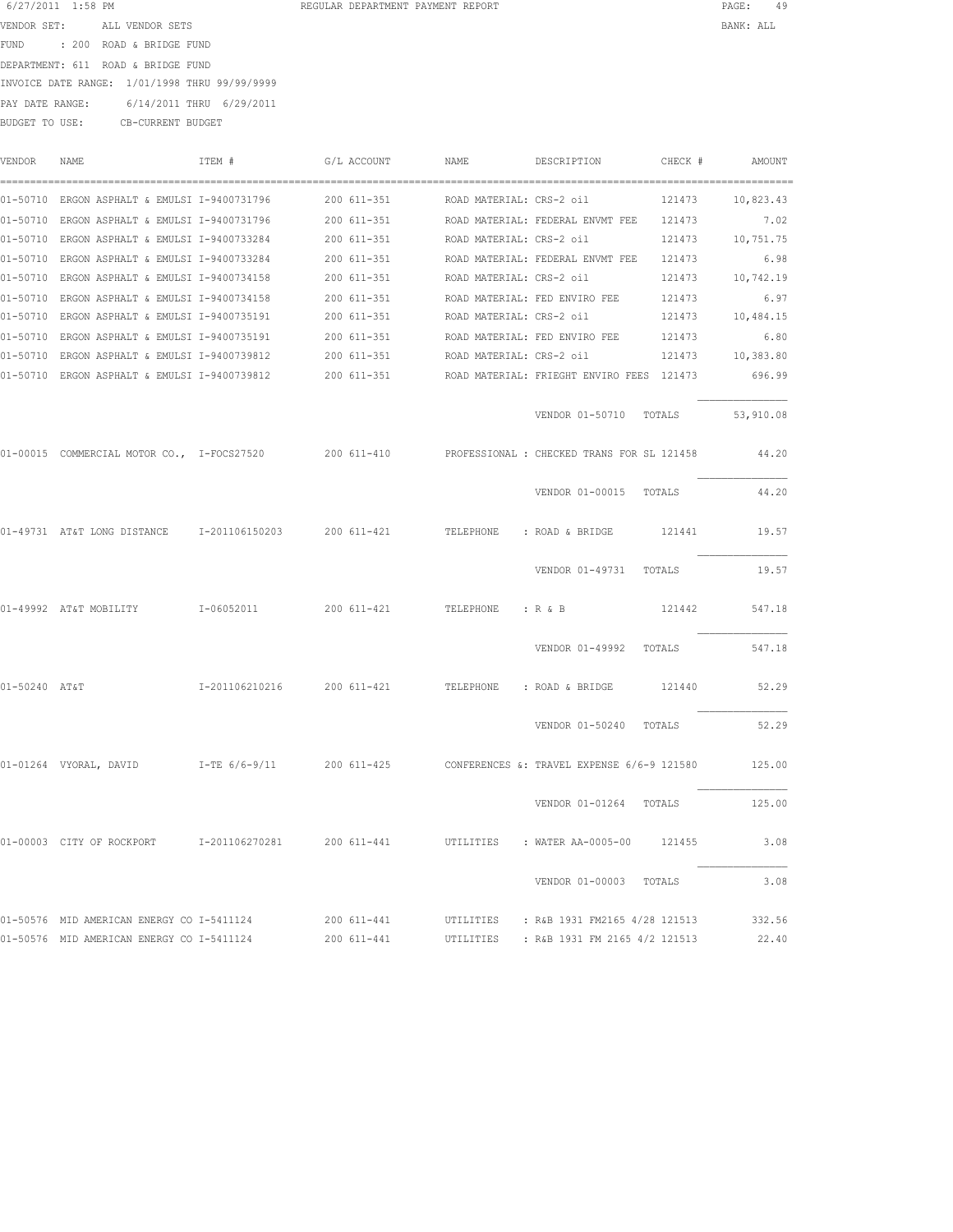|             | 6/27/2011 1:58 PM                                                                                         |        | REGULAR DEPARTMENT PAYMENT REPORT |                                            |         | 50<br>PAGE:       |
|-------------|-----------------------------------------------------------------------------------------------------------|--------|-----------------------------------|--------------------------------------------|---------|-------------------|
|             | VENDOR SET: ALL VENDOR SETS                                                                               |        |                                   |                                            |         | BANK: ALL         |
|             | FUND : 200 ROAD & BRIDGE FUND                                                                             |        |                                   |                                            |         |                   |
|             | DEPARTMENT: 611 ROAD & BRIDGE FUND                                                                        |        |                                   |                                            |         |                   |
|             | INVOICE DATE RANGE: 1/01/1998 THRU 99/99/9999                                                             |        |                                   |                                            |         |                   |
|             | PAY DATE RANGE: 6/14/2011 THRU 6/29/2011                                                                  |        |                                   |                                            |         |                   |
|             | BUDGET TO USE: CB-CURRENT BUDGET                                                                          |        |                                   |                                            |         |                   |
|             |                                                                                                           |        |                                   |                                            |         |                   |
| VENDOR NAME |                                                                                                           | ITEM # | G/L ACCOUNT NAME                  | DESCRIPTION                                | CHECK # | AMOUNT            |
|             | 01-50576 MID AMERICAN ENERGY CO I-5411124                                                                 |        |                                   |                                            |         |                   |
|             | 01-50576 MID AMERICAN ENERGY CO I-5411124 200 611-441 UTILITIES : R&B 1931 FM 2165 4/2 121513 42.93       |        |                                   |                                            |         |                   |
|             | 01-50576 MID AMERICAN ENERGY CO I-5411124       200 611-441     UTILITIES   : R&B 1931 FM 2165 4/2 121513 |        |                                   |                                            |         | 78.56             |
|             |                                                                                                           |        |                                   |                                            |         |                   |
|             |                                                                                                           |        |                                   | VENDOR 01-50576 TOTALS                     |         | 935.43            |
|             |                                                                                                           |        |                                   | BLDG REPAIRS : DISCOUNT AUTO 1 MISC 121580 |         | 4.99              |
|             |                                                                                                           |        |                                   | VENDOR 01-01264 TOTALS                     |         | 4.99              |
|             |                                                                                                           |        |                                   |                                            |         |                   |
|             | 01-00166 UNIFIRST CORPORATION 1-811 5222286 200 611-496 UNIFORMS : UNIFORM SERVICE 6/23 121575            |        |                                   |                                            |         | 97.48             |
|             |                                                                                                           |        |                                   | VENDOR 01-00166 TOTALS                     |         | 97.48             |
|             | 01-50738 JPMORGAN CHASE BANK NA I-201106200213 200 611-496 UNIFORMS : R RAMOS - CAVENDERS 121504 154.99   |        |                                   |                                            |         |                   |
|             | 01-50738 JPMORGAN CHASE BANK NA I-201106200213 200 611-496 UNIFORMS : R PARKER - TRACTOR S 121504         |        |                                   |                                            |         | 89.99             |
|             |                                                                                                           |        |                                   |                                            |         |                   |
|             |                                                                                                           |        |                                   | VENDOR 01-50738 TOTALS                     |         | 244.98            |
|             | 01-01264 VYORAL, DAVID      I-201106200212     200 611-570      OFFICE FURNIT: FRY'S HARDDRIVE            |        |                                   |                                            | 121580  | 79.99             |
|             |                                                                                                           |        |                                   | VENDOR 01-01264 TOTALS                     |         | 79.99             |
|             |                                                                                                           |        |                                   |                                            |         |                   |
|             | 01-49926 ROCKPORT RENTAL CENTER I-510666 68 200 611-575 SMALL EQUIPME: POLE SAW                           |        |                                   |                                            | 121537  | 589.00            |
|             |                                                                                                           |        |                                   | VENDOR 01-49926 TOTALS                     |         | 589.00            |
|             | 01-50738 JPMORGAN CHASE BANK NA I-201106200213 200 611-575 SMALL EQUIPME: ZERO OUT CREDIT-ESRI 121504     |        |                                   |                                            |         | 4.24              |
|             |                                                                                                           |        |                                   |                                            |         |                   |
|             |                                                                                                           |        |                                   | VENDOR 01-50738 TOTALS                     |         | 4.24              |
|             |                                                                                                           |        |                                   |                                            |         |                   |
|             |                                                                                                           |        |                                   | DEPARTMENT 611 ROAD & BRIDGE FUND          |         | TOTAL: 115,491.31 |

------------------------------------------------------------------------------------------------------------------------------------ VENDOR SET 200 ROAD & BRIDGE FUND TOTAL: 115,491.31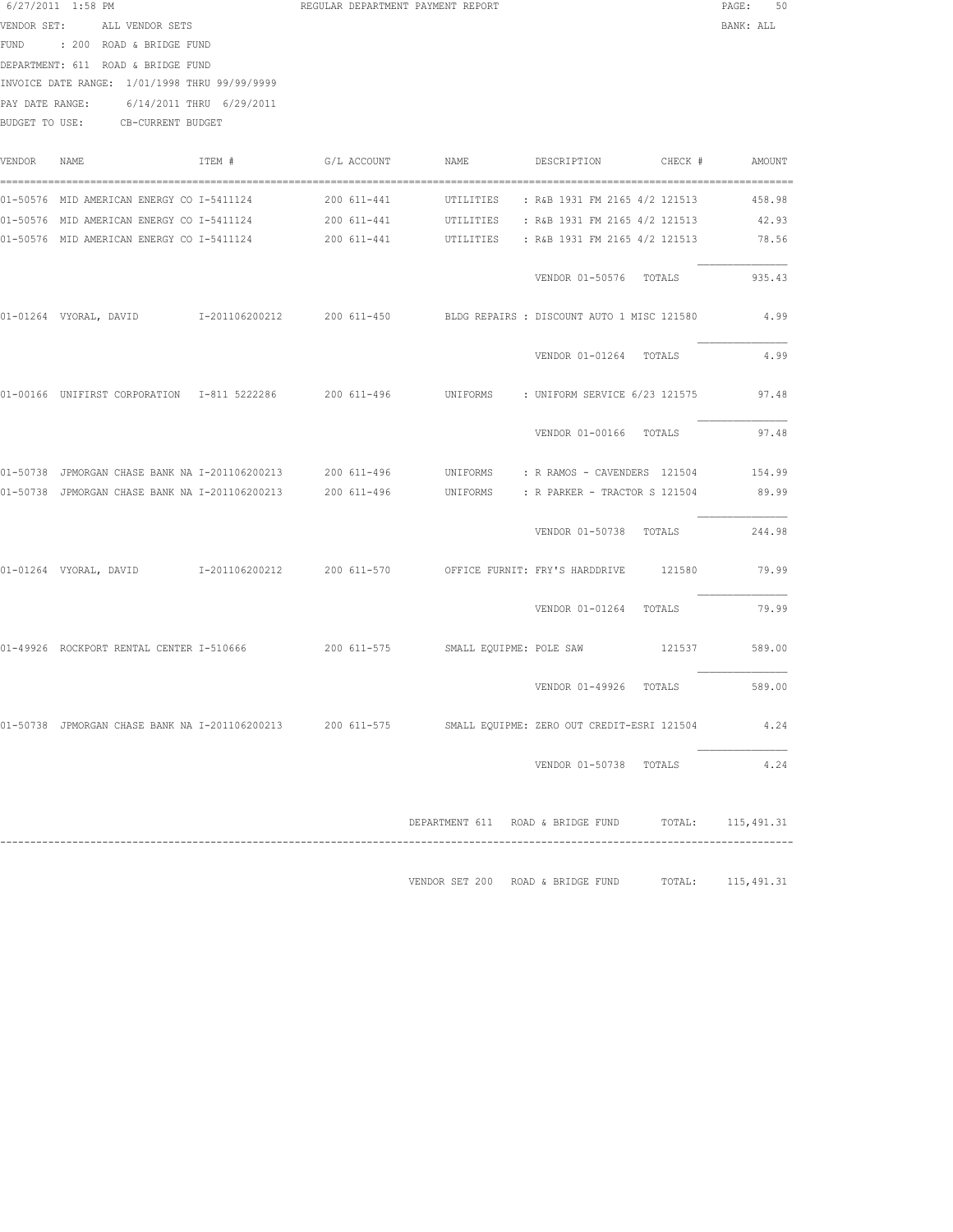|        | 6/27/2011 1:58 PM                                                                                             | REGULAR DEPARTMENT PAYMENT REPORT |                                                   |                                 | PAGE: 51  |
|--------|---------------------------------------------------------------------------------------------------------------|-----------------------------------|---------------------------------------------------|---------------------------------|-----------|
|        | VENDOR SET: ALL VENDOR SETS                                                                                   |                                   |                                                   |                                 | BANK: ALL |
|        | FUND : 220 FLOOD CONTROL FUND                                                                                 |                                   |                                                   |                                 |           |
|        | DEPARTMENT: 611 FLOOD CONTROL                                                                                 |                                   |                                                   |                                 |           |
|        | INVOICE DATE RANGE: 1/01/1998 THRU 99/99/9999                                                                 |                                   |                                                   |                                 |           |
|        | PAY DATE RANGE: 6/14/2011 THRU 6/29/2011                                                                      |                                   |                                                   |                                 |           |
|        | BUDGET TO USE: CB-CURRENT BUDGET                                                                              |                                   |                                                   |                                 |           |
|        |                                                                                                               |                                   |                                                   |                                 |           |
| VENDOR | ITEM #<br>NAME                                                                                                |                                   |                                                   |                                 |           |
|        |                                                                                                               |                                   |                                                   |                                 |           |
|        | 01-27300 UNITED STATES TREASURY I-T4 0611B 220 611-201 SOCIAL SECURI: MEDICARE CONTRIBUTIO 000000             |                                   |                                                   |                                 | 40.37     |
|        |                                                                                                               |                                   |                                                   |                                 |           |
|        |                                                                                                               |                                   |                                                   | VENDOR 01-27300 TOTALS          | 212.99    |
|        |                                                                                                               |                                   |                                                   |                                 |           |
|        | 01-26885 TEXAS ASSOCIATION OF C I-201106230236 220 611-204 UNEMPLOYMENT : FLOOD CONTROL 121562 90.87          |                                   |                                                   |                                 |           |
|        |                                                                                                               |                                   |                                                   |                                 |           |
|        |                                                                                                               |                                   |                                                   | VENDOR 01-26885 TOTALS 90.87    |           |
|        |                                                                                                               |                                   |                                                   |                                 |           |
|        | 01-26819 TEXAS ASSOCIATION OF C I-201106230231 220 611-205 WORKERS COMP: 3rd QTR 2011 FLOOD C 121561 1,073.80 |                                   |                                                   |                                 |           |
|        |                                                                                                               |                                   |                                                   |                                 |           |
|        |                                                                                                               |                                   |                                                   | VENDOR 01-26819 TOTALS 1,073.80 |           |
|        |                                                                                                               |                                   |                                                   |                                 |           |
|        | 01-50738 JPMORGAN CHASE BANK NA I-201106200213 220 611-425 CONFERENCES &: D REID - TX BD ENG L 121504 235.00  |                                   |                                                   |                                 |           |
|        |                                                                                                               |                                   |                                                   |                                 |           |
|        |                                                                                                               |                                   |                                                   | VENDOR 01-50738 TOTALS 235.00   |           |
|        |                                                                                                               |                                   |                                                   |                                 |           |
|        | 01-50576 MID AMERICAN ENERGY CO I-5411124 220 611-441 UTILITIES : FLOOD 1931 FM2165 4/ 121513 41.10           |                                   |                                                   |                                 |           |
|        |                                                                                                               |                                   |                                                   |                                 |           |
|        |                                                                                                               |                                   |                                                   | VENDOR 01-50576 TOTALS 41.10    |           |
|        |                                                                                                               |                                   |                                                   |                                 |           |
|        |                                                                                                               |                                   |                                                   |                                 |           |
|        |                                                                                                               |                                   | DEPARTMENT 611 FLOOD CONTROL TOTAL: 1,653.76      |                                 |           |
|        |                                                                                                               |                                   |                                                   |                                 |           |
|        |                                                                                                               |                                   |                                                   |                                 |           |
|        |                                                                                                               |                                   | VENDOR SET 220 FLOOD CONTROL FUND TOTAL: 1,653.76 |                                 |           |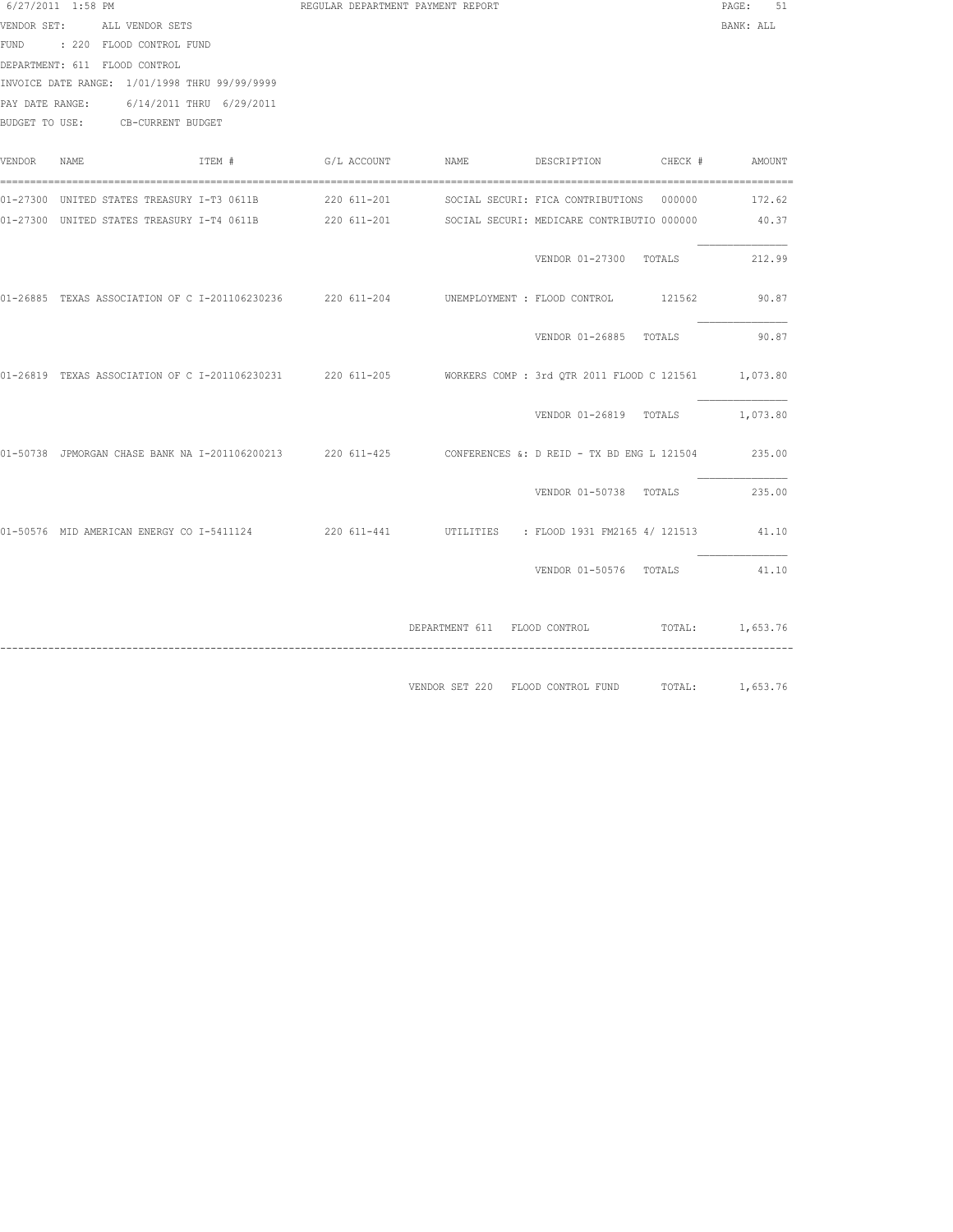| 6/27/2011 1:58 PM |      |                                               |                                                            |             | REGULAR DEPARTMENT PAYMENT REPORT |                                                          |                  | PAGE:     | 52       |
|-------------------|------|-----------------------------------------------|------------------------------------------------------------|-------------|-----------------------------------|----------------------------------------------------------|------------------|-----------|----------|
| VENDOR SET:       |      | ALL VENDOR SETS                               |                                                            |             |                                   |                                                          |                  | BANK: ALL |          |
|                   |      | FUND : 280 HOTEL-MOTEL TAX FUND               |                                                            |             |                                   |                                                          |                  |           |          |
|                   |      | DEPARTMENT: 660 HOTEL-MOTEL EXPENDITURES      |                                                            |             |                                   |                                                          |                  |           |          |
|                   |      | INVOICE DATE RANGE: 1/01/1998 THRU 99/99/9999 |                                                            |             |                                   |                                                          |                  |           |          |
|                   |      | PAY DATE RANGE: 6/14/2011 THRU 6/29/2011      |                                                            |             |                                   |                                                          |                  |           |          |
| BUDGET TO USE:    |      | CB-CURRENT BUDGET                             |                                                            |             |                                   |                                                          |                  |           |          |
|                   |      |                                               |                                                            |             |                                   |                                                          |                  |           |          |
| <b>VENDOR</b>     | NAME |                                               | ITEM #                                                     | G/L ACCOUNT | NAME                              | DESCRIPTION                                              | CHECK #          |           | AMOUNT   |
|                   |      |                                               |                                                            |             |                                   |                                                          |                  |           |          |
|                   |      |                                               | 01-00490 ROCKPORT-FULTON CHAMBE I-201106170211 280 660-758 |             |                                   | TOURISM : RICHARD DIAZ CONSTRU 121538 15,572.75          |                  |           |          |
|                   |      |                                               |                                                            |             |                                   |                                                          |                  |           |          |
|                   |      |                                               |                                                            |             |                                   | VENDOR 01-00490 TOTALS                                   |                  | 15,572.75 |          |
|                   |      |                                               |                                                            |             |                                   |                                                          |                  |           |          |
| 01-50539          |      | KRM CONSULTING                                | I-201106150202                                             |             |                                   |                                                          |                  |           |          |
| 01-50539          |      | KRM CONSULTING                                | I-201106150202                                             | 280 660-760 | AQUARIUM                          | : MTHLY RETAINER JULY 121268                             |                  |           | 600.00   |
|                   |      |                                               |                                                            |             |                                   |                                                          |                  |           |          |
|                   |      |                                               |                                                            |             |                                   | VENDOR 01-50539 TOTALS                                   |                  |           | 1,200.00 |
|                   |      |                                               |                                                            |             |                                   |                                                          |                  |           |          |
|                   |      |                                               |                                                            |             |                                   |                                                          |                  |           |          |
|                   |      |                                               |                                                            |             |                                   | DEPARTMENT 660 HOTEL-MOTEL EXPENDITURES TOTAL: 16,772.75 |                  |           |          |
|                   |      |                                               |                                                            |             |                                   |                                                          |                  |           |          |
|                   |      |                                               |                                                            |             |                                   |                                                          |                  |           |          |
|                   |      |                                               |                                                            |             | VENDOR SET 280                    | HOTEL-MOTEL TAX FUND                                     | TOTAL: 16,772.75 |           |          |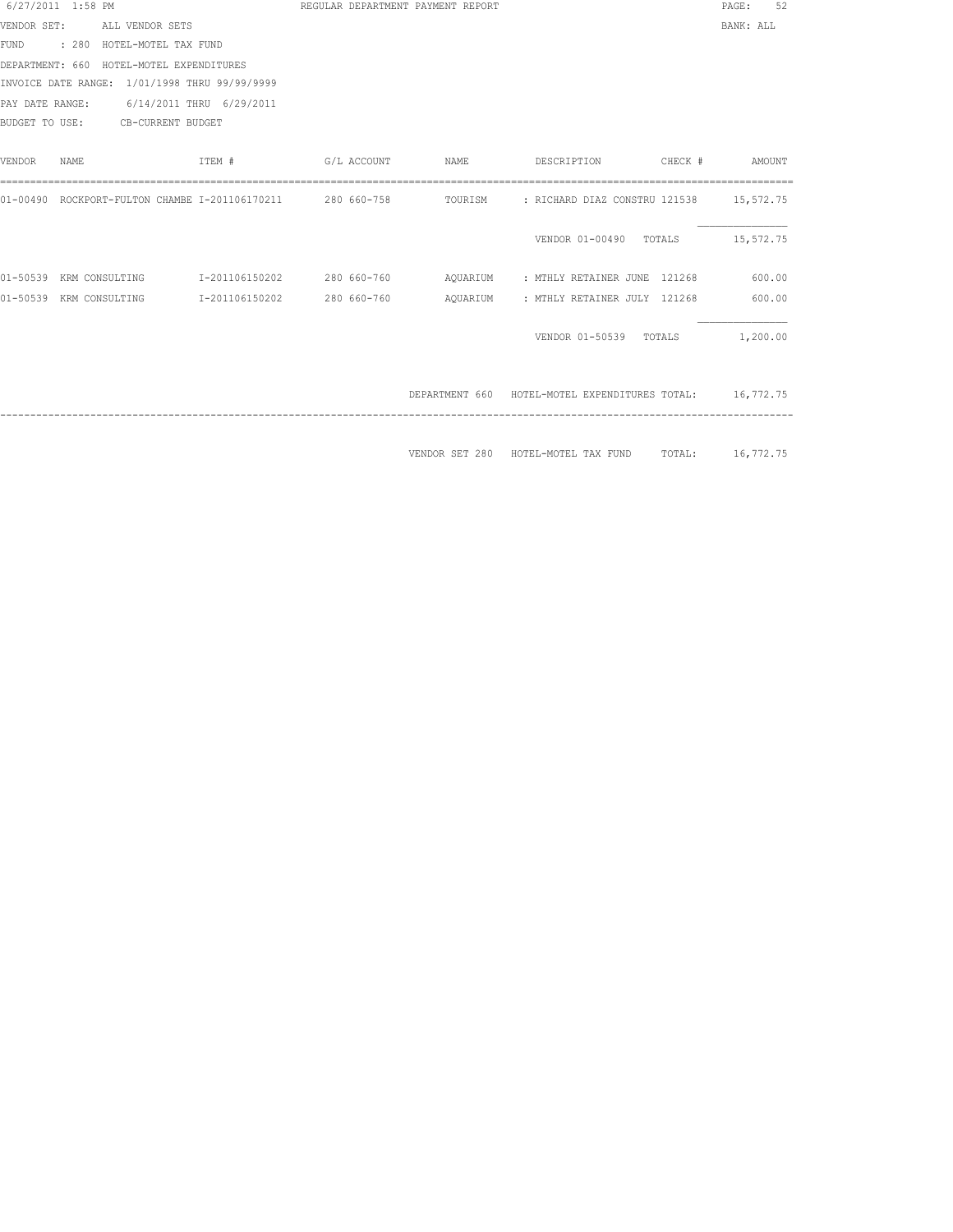| 6/27/2011 1:58 PM         |                                               |                                                                                | REGULAR DEPARTMENT PAYMENT REPORT |  |                                                    | PAGE:     | 53 |
|---------------------------|-----------------------------------------------|--------------------------------------------------------------------------------|-----------------------------------|--|----------------------------------------------------|-----------|----|
|                           | VENDOR SET: ALL VENDOR SETS                   |                                                                                |                                   |  |                                                    | BANK: ALL |    |
| FUND : 290 VENUE TAX FUND |                                               |                                                                                |                                   |  |                                                    |           |    |
|                           | DEPARTMENT: 660 VENUE TAX EXPENDITURES        |                                                                                |                                   |  |                                                    |           |    |
|                           | INVOICE DATE RANGE: 1/01/1998 THRU 99/99/9999 |                                                                                |                                   |  |                                                    |           |    |
|                           | PAY DATE RANGE: 6/14/2011 THRU 6/29/2011      |                                                                                |                                   |  |                                                    |           |    |
|                           | BUDGET TO USE: CB-CURRENT BUDGET              |                                                                                |                                   |  |                                                    |           |    |
|                           |                                               |                                                                                |                                   |  |                                                    |           |    |
| VENDOR<br>NAMF.           | ITEM #                                        |                                                                                |                                   |  |                                                    |           |    |
|                           |                                               |                                                                                |                                   |  |                                                    |           |    |
| 01-49418 AMERICAN BANK    |                                               | I-201106150201  290 660-435  BANK CHARGES : BANK ANALYSIS FEE-MA 000000  12.13 |                                   |  |                                                    |           |    |
|                           |                                               |                                                                                |                                   |  |                                                    |           |    |
|                           |                                               |                                                                                |                                   |  | VENDOR 01-49418 TOTALS                             | 12.13     |    |
|                           |                                               |                                                                                |                                   |  |                                                    |           |    |
|                           |                                               |                                                                                |                                   |  |                                                    |           |    |
|                           |                                               |                                                                                |                                   |  | DEPARTMENT 660 VENUE TAX EXPENDITURES TOTAL: 12.13 |           |    |
|                           |                                               |                                                                                |                                   |  |                                                    |           |    |
|                           |                                               |                                                                                |                                   |  |                                                    |           |    |
|                           |                                               |                                                                                |                                   |  | VENDOR SET 290 VENUE TAX FUND TOTAL: 12.13         |           |    |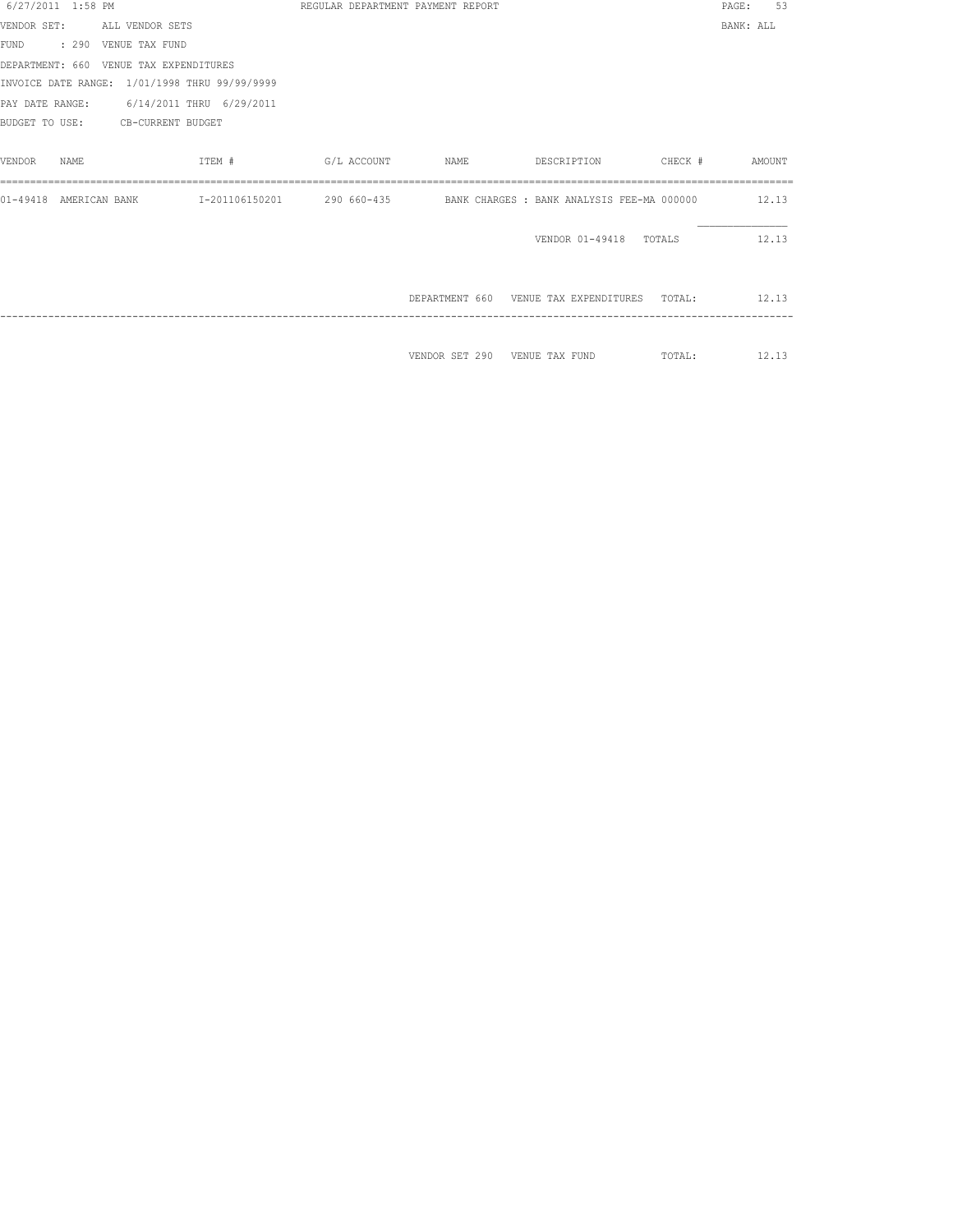| 6/27/2011 1:58 PM                                        |                          | REGULAR DEPARTMENT PAYMENT REPORT                     |                        |         | PAGE:<br>54 |
|----------------------------------------------------------|--------------------------|-------------------------------------------------------|------------------------|---------|-------------|
| VENDOR SET:<br>ALL VENDOR SETS                           |                          |                                                       |                        |         | BANK: ALL   |
| FUND<br>: 380 CO ATTY HOT CHECK FUND                     |                          |                                                       |                        |         |             |
| DEPARTMENT: 475 CO ATTY HOT CHECK FUND                   |                          |                                                       |                        |         |             |
| INVOICE DATE RANGE: 1/01/1998 THRU 99/99/9999            |                          |                                                       |                        |         |             |
| PAY DATE RANGE: 6/14/2011 THRU 6/29/2011                 |                          |                                                       |                        |         |             |
| BUDGET TO USE: CB-CURRENT BUDGET                         |                          |                                                       |                        |         |             |
|                                                          |                          |                                                       |                        |         |             |
| VENDOR<br>NAME<br>ITEM #                                 | G/L ACCOUNT              | NAME                                                  | DESCRIPTION            | CHECK # | AMOUNT      |
| 01-00490 ROCKPORT-FULTON CHAMBE I-2011-88-CA 380 475-715 |                          | MERCHANTS RES:                                        |                        |         | 255.00      |
|                                                          |                          |                                                       |                        |         |             |
|                                                          |                          |                                                       | VENDOR 01-00490 TOTALS |         | 255.00      |
| $01 - 1$<br>ROSITAS                                      | I-2011-89-CA 380 475-715 | MERCHANTS RES:                                        |                        |         | 1,230.00    |
|                                                          |                          |                                                       |                        |         |             |
|                                                          |                          |                                                       | VENDOR 01-1            | TOTALS  | 1,230.00    |
| 01-49798 MILLS, C.H. BURT 1-2011-87-CA 380 475-715       |                          | MERCHANTS RES:                                        |                        |         | 530.00      |
|                                                          |                          |                                                       |                        |         |             |
|                                                          |                          |                                                       | VENDOR 01-49798 TOTALS |         | 530.00      |
| 01-50627 HEB CHECK SERVICES                              | I-2011-84-CA 380 475-715 | MERCHANTS RES:                                        |                        |         | 25.00       |
| 01-50627 HEB CHECK SERVICES                              | I-2011-85-CA 380 475-715 | MERCHANTS RES:                                        |                        |         | 131.00      |
| 01-50627 HEB CHECK SERVICES                              | I-2011-86-CA 380 475-715 | MERCHANTS RES:                                        |                        |         | 85.06       |
| 01-50627 HEB CHECK SERVICES<br>I-2011-86-CA              | 380 475-715              | MERCHANTS RES:                                        |                        |         | 55.75       |
| 01-50627 HEB CHECK SERVICES<br>I-2011-90-CA              | 380 475-715              | MERCHANTS RES:                                        |                        |         | 132.00      |
|                                                          |                          |                                                       | VENDOR 01-50627 TOTALS |         | 428.81      |
|                                                          |                          |                                                       |                        |         |             |
|                                                          |                          | DEPARTMENT 475 CO ATTY HOT CHECK FUND TOTAL: 2,443.81 |                        |         |             |
|                                                          |                          |                                                       |                        |         |             |
|                                                          |                          | VENDOR SET 380 CO ATTY HOT CHECK FUND TOTAL:          |                        |         | 2,443.81    |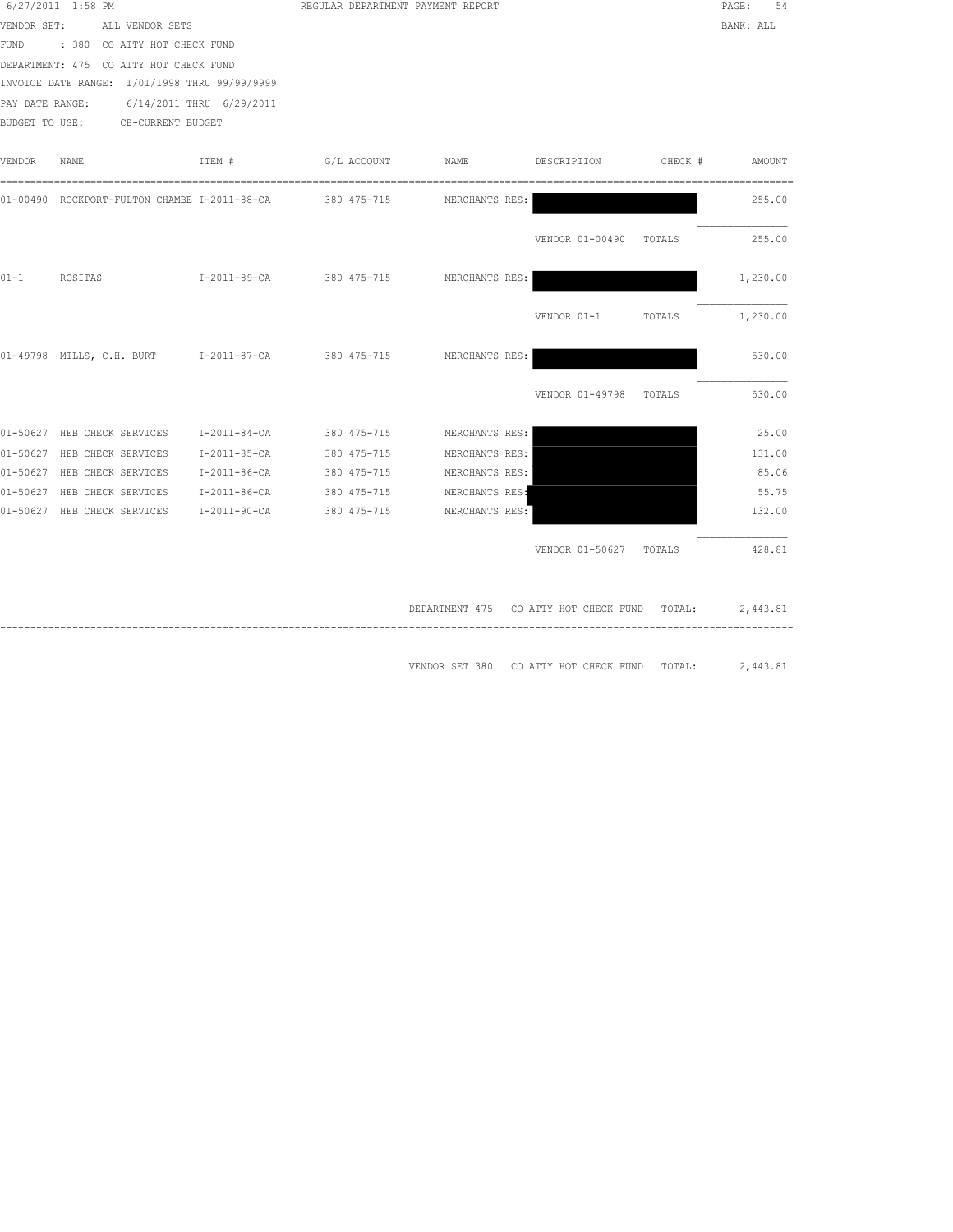| 6/27/2011 1:58 PM |                                               |        | REGULAR DEPARTMENT PAYMENT REPORT                      |                                                                                                                  |                                          | PAGE: 55       |
|-------------------|-----------------------------------------------|--------|--------------------------------------------------------|------------------------------------------------------------------------------------------------------------------|------------------------------------------|----------------|
|                   | VENDOR SET: ALL VENDOR SETS                   |        |                                                        |                                                                                                                  |                                          | BANK: ALL      |
|                   | FUND : 400 MOSQUITO CONTROL FUND              |        |                                                        |                                                                                                                  |                                          |                |
|                   | DEPARTMENT: 630 MOSQUITO CONTROL EXPENSES     |        |                                                        |                                                                                                                  |                                          |                |
|                   | INVOICE DATE RANGE: 1/01/1998 THRU 99/99/9999 |        |                                                        |                                                                                                                  |                                          |                |
|                   | PAY DATE RANGE: 6/14/2011 THRU 6/29/2011      |        |                                                        |                                                                                                                  |                                          |                |
|                   | BUDGET TO USE: CB-CURRENT BUDGET              |        |                                                        |                                                                                                                  |                                          |                |
| VENDOR NAME       |                                               | ITEM # |                                                        | G/L ACCOUNT NAME                                                                                                 | DESCRIPTION                              | CHECK # AMOUNT |
|                   |                                               |        | 01-27300 UNITED STATES TREASURY I-T3 0611B 400 630-201 |                                                                                                                  | SOCIAL SECURI: FICA CONTRIBUTIONS 000000 | 98.36          |
|                   |                                               |        |                                                        | 01-27300 UNITED STATES TREASURY I-T4 0611B 400 630-201 SOCIAL SECURI: MEDICARE CONTRIBUTIO 000000 23.00          |                                          |                |
|                   |                                               |        |                                                        |                                                                                                                  |                                          |                |
|                   |                                               |        |                                                        |                                                                                                                  | VENDOR 01-27300 TOTALS 121.36            |                |
|                   |                                               |        |                                                        | 01-26885 TEXAS ASSOCIATION OF C I-201106230236 400 630-204 UNEMPLOYMENT : MOSQUITO CONTROL 121562 42.13          |                                          |                |
|                   |                                               |        |                                                        |                                                                                                                  | VENDOR 01-26885 TOTALS                   | 42.13          |
|                   |                                               |        |                                                        | 01-26819 TEXAS ASSOCIATION OF C I-201106230231 400 630-205 WORKERS COMP : 3rd QTR 2011 MOSQUIT 121561 128.90     |                                          |                |
|                   |                                               |        |                                                        |                                                                                                                  | VENDOR 01-26819 TOTALS                   | 128.90         |
|                   |                                               |        |                                                        | 01-49992 AT&T_MOBILITY      I-06052011       400 630-421      TELEPHONE   : MOSQUITO_CONTROL   121442      98.21 |                                          |                |
|                   |                                               |        |                                                        |                                                                                                                  | VENDOR 01-49992 TOTALS                   | 98.21          |
| 01-50240 AT&T     |                                               |        |                                                        | I-201106210216  400 630-421  TELEPHONE : MOSQUITO CONTROL  121440  28.25                                         |                                          |                |
|                   |                                               |        |                                                        |                                                                                                                  | VENDOR 01-50240 TOTALS                   | 28.25          |
|                   |                                               |        |                                                        | DEPARTMENT 630 MOSQUITO CONTROL EXPENSESTOTAL: 418.85                                                            |                                          |                |
|                   |                                               |        |                                                        | VENDOR SET 400 MOSQUITO CONTROL FUND TOTAL:                                                                      |                                          | 418.85         |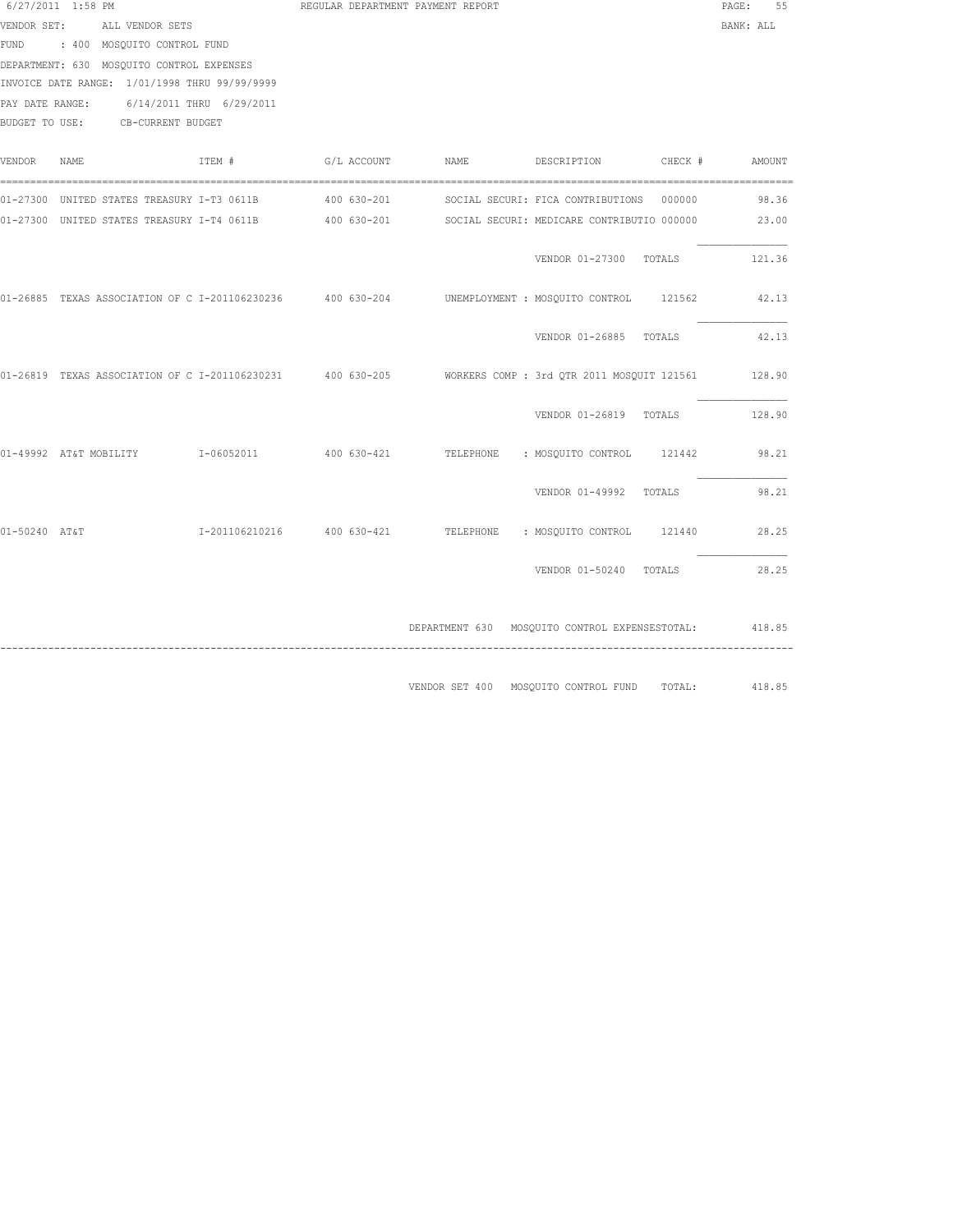|               | 6/27/2011 1:58 PM<br>VENDOR SET: ALL VENDOR SETS<br>FUND : 410 LIBRARY FUND<br>DEPARTMENT: 650 LIBRARY EXPENSES<br>INVOICE DATE RANGE: 1/01/1998 THRU 99/99/9999<br>PAY DATE RANGE: 6/14/2011 THRU 6/29/2011<br>BUDGET TO USE: CB-CURRENT BUDGET |                                                                                              |                                           | REGULAR DEPARTMENT PAYMENT REPORT |                                                                                                                                                                                                                  | PAGE: 56<br>BANK: ALL        |
|---------------|--------------------------------------------------------------------------------------------------------------------------------------------------------------------------------------------------------------------------------------------------|----------------------------------------------------------------------------------------------|-------------------------------------------|-----------------------------------|------------------------------------------------------------------------------------------------------------------------------------------------------------------------------------------------------------------|------------------------------|
| VENDOR        | NAME                                                                                                                                                                                                                                             | ITEM #                                                                                       |                                           | G/L ACCOUNT NAME                  | DESCRIPTION CHECK # AMOUNT                                                                                                                                                                                       |                              |
|               |                                                                                                                                                                                                                                                  |                                                                                              |                                           |                                   | 01-27300 UNITED STATES TREASURY I-T3 0611B       410 650-201      SOCIAL SECURI: FICA CONTRIBUTIONS  000000<br>01-27300 UNITED STATES TREASURY I-T4 0611B 410 650-201 SOCIAL SECURI: MEDICARE CONTRIBUTIO 000000 | 230.49<br>53.91              |
|               |                                                                                                                                                                                                                                                  |                                                                                              |                                           |                                   | VENDOR 01-27300 TOTALS                                                                                                                                                                                           | 284.40                       |
|               | 01-26885 TEXAS ASSOCIATION OF C I-201106230236 410 650-204 UNEMPLOYMENT : LIBRARY                                                                                                                                                                |                                                                                              |                                           |                                   | 121562                                                                                                                                                                                                           | 118.21                       |
|               |                                                                                                                                                                                                                                                  |                                                                                              |                                           |                                   | VENDOR 01-26885 TOTALS                                                                                                                                                                                           | 118.21                       |
|               |                                                                                                                                                                                                                                                  |                                                                                              |                                           |                                   | 01-26819 TEXAS ASSOCIATION OF C I-201106230231 410 650-205 WORKERS COMP : 3rd QTR 2011 LIBRARY 121561 129.22                                                                                                     |                              |
|               |                                                                                                                                                                                                                                                  |                                                                                              |                                           |                                   | VENDOR 01-26819 TOTALS                                                                                                                                                                                           | 129.22                       |
|               |                                                                                                                                                                                                                                                  |                                                                                              |                                           |                                   | 01-49635 OFFICE DEPOT T-567237300001 410 650-310 OFFICE SUPPLI: CORDLESS PHONE 121520 137.95                                                                                                                     |                              |
|               |                                                                                                                                                                                                                                                  |                                                                                              |                                           |                                   | VENDOR 01-49635 TOTALS                                                                                                                                                                                           | 137.95                       |
|               | 01-50657 INFINITI COMMUNICATION I-10-12994                                                                                                                                                                                                       |                                                                                              |                                           |                                   |                                                                                                                                                                                                                  | 222.00                       |
|               |                                                                                                                                                                                                                                                  |                                                                                              |                                           |                                   | VENDOR 01-50657 TOTALS                                                                                                                                                                                           | 222.00                       |
|               | 01-49731 AT&T LONG DISTANCE 1-201106150203 410 650-421 TELEPHONE : LIBRARY                                                                                                                                                                       |                                                                                              |                                           |                                   |                                                                                                                                                                                                                  | 121441 4.31                  |
|               |                                                                                                                                                                                                                                                  |                                                                                              |                                           |                                   | VENDOR 01-49731 TOTALS                                                                                                                                                                                           | 4.31                         |
| 01-50240 AT&T |                                                                                                                                                                                                                                                  |                                                                                              |                                           |                                   | I-201106210216  410 650-421  TELEPHONE : LIBRARY  121440  68.14                                                                                                                                                  |                              |
|               |                                                                                                                                                                                                                                                  |                                                                                              |                                           |                                   | VENDOR 01-50240 TOTALS                                                                                                                                                                                           | 68.14                        |
|               | 01-27679 MELODEE FIELD<br>01-27679 MELODEE FIELD<br>01-27679 MELODEE FIELD<br>01-27679 MELODEE FIELD                                                                                                                                             | I-LAT 1/5-4/28/11<br>I-LAT 1/5-4/28/11<br>I-LAT 1/5-4/28/11<br>I-LAT 1/5-4/28/11 410 650-488 | 410 650-488<br>410 650-488<br>410 650-488 |                                   | TRAVEL & MEAL: MILEAGE 1/4-1/27/11 121479<br>TRAVEL & MEAL: MILEAGE 2/17-3/24/11 121479<br>TRAVEL & MEAL: MILEAGE 3/30-4/28/11 121479<br>TRAVEL & MEAL: MILEAGE 4/28/11<br>121479                                | 3.77<br>3.67<br>5.46<br>3.77 |
|               |                                                                                                                                                                                                                                                  |                                                                                              |                                           |                                   | VENDOR 01-27679 TOTALS                                                                                                                                                                                           | 16.67                        |
|               | 01-00146 BAKER & TAYLOR BOOKS I-5011467746 410 650-591<br>01-00146 BAKER & TAYLOR BOOKS 1-5011467746                                                                                                                                             |                                                                                              | 410 650-591                               | BOOKS<br>BOOKS                    | 121444<br>: Darke<br>121444<br>: Everlasting                                                                                                                                                                     | 14.49<br>9.80                |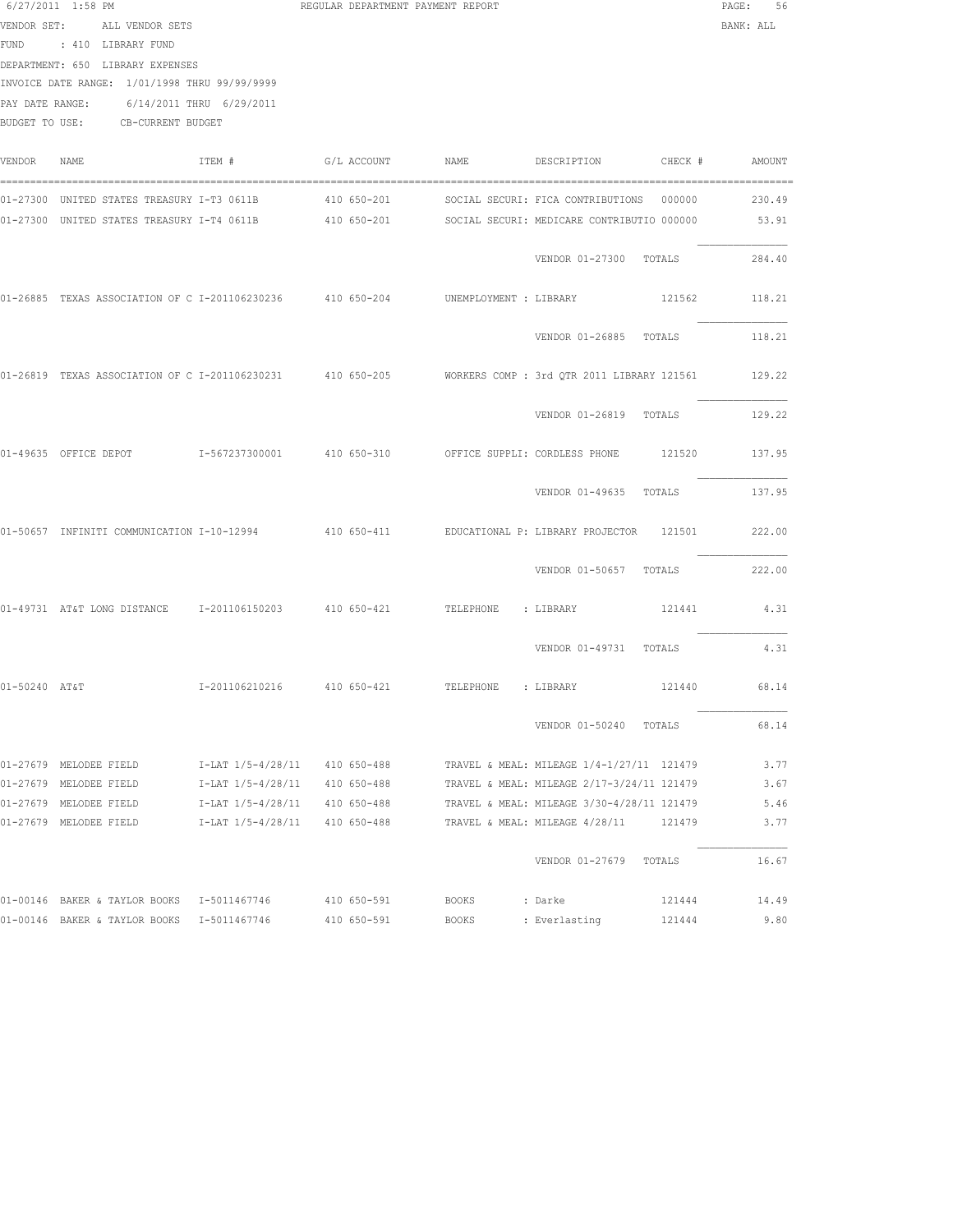6/27/2011 1:58 PM **REGULAR DEPARTMENT PAYMENT REPORT PAGE:** 57 VENDOR SET: ALL VENDOR SETS BANK: ALL FUND : 410 LIBRARY FUND DEPARTMENT: 650 LIBRARY EXPENSES INVOICE DATE RANGE: 1/01/1998 THRU 99/99/9999 PAY DATE RANGE: 6/14/2011 THRU 6/29/2011 BUDGET TO USE: CB-CURRENT BUDGET

| VENDOR       | NAME                        | ITEM #       | G/L ACCOUNT | NAME         | DESCRIPTION<br>CHECK #         | AMOUNT |
|--------------|-----------------------------|--------------|-------------|--------------|--------------------------------|--------|
| $01 - 00146$ | BAKER & TAYLOR BOOKS        | I-5011467747 | 410 650-591 | <b>BOOKS</b> | : Lair of the Bat Mons 121444  | 17.39  |
| $01 - 00146$ | BAKER & TAYLOR BOOKS        | I-5011481040 | 410 650-591 | <b>BOOKS</b> | : Passion<br>121444            | 9.80   |
| $01 - 00146$ | BAKER & TAYLOR BOOKS        | I-5011481041 | 410 650-591 | <b>BOOKS</b> | : All Ouiet on the Wes 121444  | 4.05   |
| $01 - 00146$ | BAKER & TAYLOR BOOKS        | I-5011481041 | 410 650-591 | <b>BOOKS</b> | : Bless Me, Ultima<br>121444   | 4.05   |
|              |                             |              |             |              | VENDOR 01-00146<br>TOTALS      | 59.58  |
|              | 01-00518 BRODART CO.        | I-B1818440   | 410 650-591 | <b>BOOKS</b> | : Bossypants<br>121447         | 16.71  |
|              |                             |              |             |              | VENDOR 01-00518<br>TOTALS      | 16.71  |
| 01-00997     | MICRO MARKETING LLC         | I-399753     | 410 650-591 | <b>BOOKS</b> | : The Greater Journey 121512   | 34.12  |
| 01-00997     | MICRO MARKETING LLC         | $I-399753$   | 410 650-591 | <b>BOOKS</b> | : Shipping<br>121512           | 6.00   |
|              |                             |              |             |              | VENDOR 01-00997<br>TOTALS      | 40.12  |
| $01 - 49440$ | GALE                        | I-17228243   | 410 650-591 | <b>BOOKS</b> | : South by Southwest<br>121483 | 19.47  |
| $01 - 49440$ | GALE                        | I-17228243   | 410 650-591 | <b>BOOKS</b> | : Prairie Town<br>121483       | 19.46  |
|              |                             |              |             |              | VENDOR 01-49440<br>TOTALS      | 38.93  |
| $01 - 49553$ | SEBCO BOOKS<br>DBA          | $I-160208$   | 410 650-591 | <b>BOOKS</b> | : What to Do When You 121546   | 24.95  |
| $01 - 49553$ | SEBCO BOOKS<br>DBA          | $I-160208$   | 410 650-591 | <b>BOOKS</b> | : Carnivores: Meat Eat 121546  | 43.95  |
| $01 - 49553$ | SEBCO BOOKS<br>DBA          | $I-160208$   | 410 650-591 | <b>BOOKS</b> | : Grazers<br>121546            | 43.95  |
| $01 - 49553$ | SEBCO BOOKS<br>DBA          | I-160208     | 410 650-591 | <b>BOOKS</b> | : Meat Eaters: Raptors 121546  | 43.95  |
| $01 - 49553$ | SEBCO BOOKS<br>DBA          | $I-160208$   | 410 650-591 | <b>BOOKS</b> | 121546<br>: Primates           | 43.95  |
| $01 - 49553$ | SEBCO BOOKS<br>DBA          | I-160208     | 410 650-591 | <b>BOOKS</b> | : Rats, Bats, and Xena 121546  | 43.95  |
| $01 - 49553$ | SEBCO BOOKS<br>DBA          | I-160208     | 410 650-591 | <b>BOOKS</b> | : Reptiles<br>121546           | 43.95  |
| $01 - 49553$ | SEBCO BOOKS<br>DBA          | I-160208     | 410 650-591 | <b>BOOKS</b> | : Complete Guide to Pl 121546  | 24.95  |
| $01 - 49553$ | SEBCO BOOKS<br>DBA          | $I-160208$   | 410 650-591 | <b>BOOKS</b> | : Complete Mandarine<br>121546 | 16.87  |
| $01 - 49553$ | SEBCO BOOKS<br>DBA          | $I-160208$   | 410 650-591 | <b>BOOKS</b> | : Under One Roof Again 121546  | 15.93  |
| $01 - 49553$ | SEBCO BOOKS<br>DBA          | I-160208     | 410 650-591 | <b>BOOKS</b> | : Compleat Day Trader 121546   | 32.90  |
| $01 - 49553$ | SEBCO BOOKS<br>DBA          | I-160208     | 410 650-591 | <b>BOOKS</b> | : Crime Buff's Guide t 121546  | 15.93  |
| $01 - 49553$ | SEBCO BOOKS<br>DBA          | $I-160208$   | 410 650-591 | <b>BOOKS</b> | : Texas: Mapping the L 121546  | 23.45  |
|              | 01-49553 SEBCO BOOKS<br>DBA | $I-160208$   | 410 650-591 | <b>BOOKS</b> | : How to Do Everything 121546  | 23.50  |
| $01 - 49553$ | SEBCO BOOKS<br>DBA          | $I-160208$   | 410 650-591 | <b>BOOKS</b> | 121546<br>: Monsters           | 18.75  |
|              | 01-49553 SEBCO BOOKS<br>DBA | $I-160208$   | 410 650-591 | <b>BOOKS</b> | : Secret History of Ex 121546  | 16.92  |
| $01 - 49553$ | SEBCO BOOKS<br>DBA          | $I-160208$   | 410 650-591 | <b>BOOKS</b> | : Chinamerica<br>121546        | 26.27  |
| $01 - 49553$ | SEBCO BOOKS<br>DBA          | $I-160208$   | 410 650-591 | <b>BOOKS</b> | : Step-by-Step Cover L 121546  | 18.75  |
| $01 - 49553$ | SEBCO BOOKS<br>DBA          | $I-160208$   | 410 650-591 | <b>BOOKS</b> | : Grant Writing 101<br>121546  | 18.80  |
| $01 - 49553$ | SEBCO BOOKS<br>DBA          | I-160208     | 410 650-591 | <b>BOOKS</b> | : Handbook for Writing 121546  | 18.75  |
|              | 01-49553 SEBCO BOOKS DBA    | $I-160208$   | 410 650-591 | <b>BOOKS</b> | : Old Electrical Wirin 121546  | 37.55  |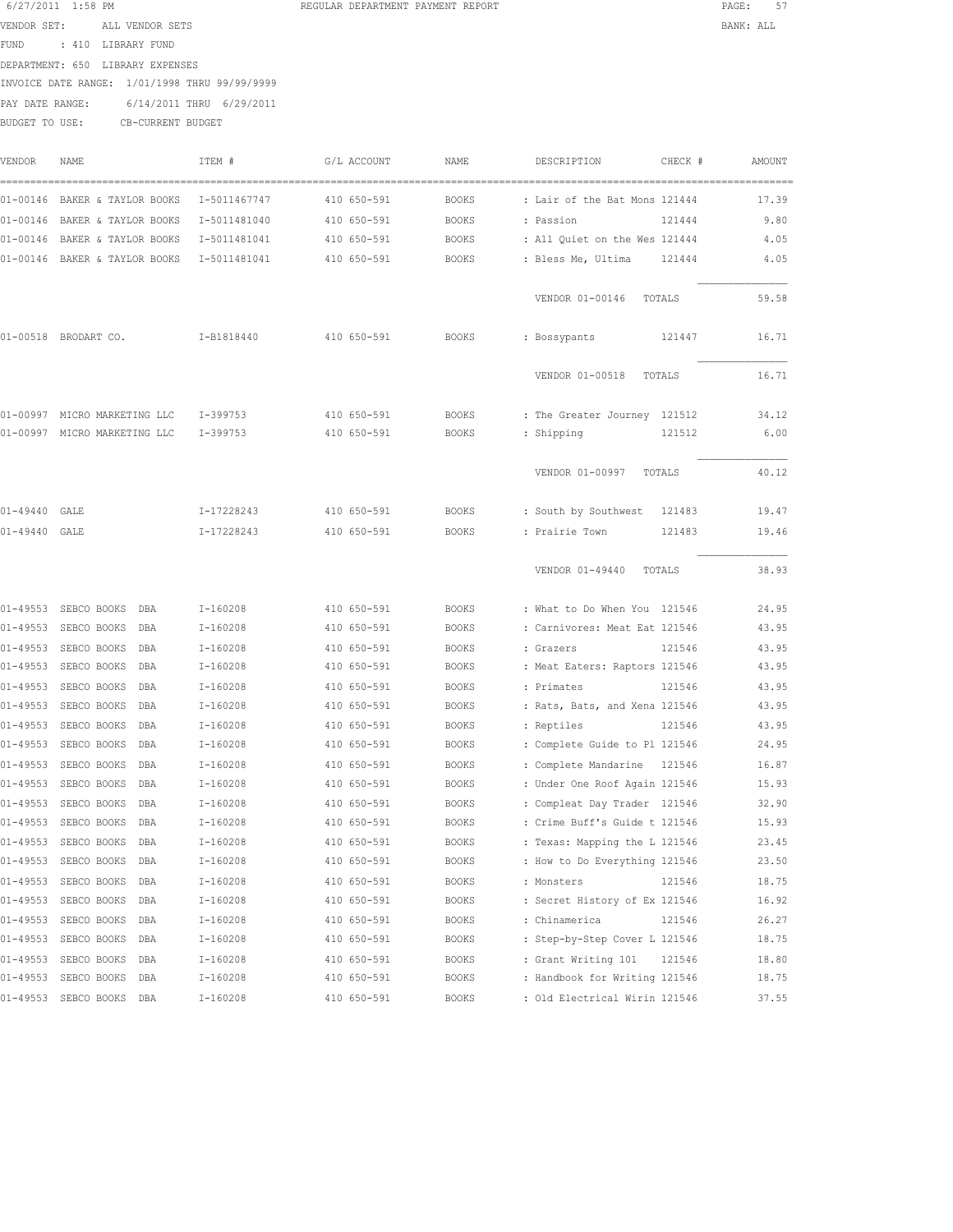| 6/27/2011 1:58 PM       |                                               | REGULAR DEPARTMENT PAYMENT REPORT | PAGE:     |
|-------------------------|-----------------------------------------------|-----------------------------------|-----------|
| VENDOR SET:             | ALL VENDOR SETS                               |                                   | BANK: ALL |
| FUND : 410 LIBRARY FUND |                                               |                                   |           |
|                         | DEPARTMENT: 650 LIBRARY EXPENSES              |                                   |           |
|                         | INVOICE DATE RANGE: 1/01/1998 THRU 99/99/9999 |                                   |           |
|                         | PAY DATE RANGE: 6/14/2011 THRU 6/29/2011      |                                   |           |
| BUDGET TO USE:          | CB-CURRENT BUDGET                             |                                   |           |

| <b>VENDOR</b> | NAME        |            | ITEM #     | G/L ACCOUNT | <b>NAME</b>    | DESCRIPTION                   | CHECK # | AMOUNT   |
|---------------|-------------|------------|------------|-------------|----------------|-------------------------------|---------|----------|
| $01 - 49553$  | SEBCO BOOKS | DBA        | $I-160208$ | 410 650-591 | <b>BOOKS</b>   | : Mysteries and Legend 121546 |         | 14.05    |
| $01 - 49553$  | SEBCO BOOKS | DBA        | $I-160208$ | 410 650-591 | <b>BOOKS</b>   | : Ouickbooks 2011             | 121546  | 28.20    |
| $01 - 49553$  | SEBCO BOOKS | DBA        | $I-160208$ | 410 650-591 | <b>BOOKS</b>   | : Microsoft Office 201 121546 |         | 28.19    |
| $01 - 49553$  | SEBCO BOOKS | DBA        | $I-160208$ | 410 650-591 | <b>BOOKS</b>   | : Backyard Projects fo 121546 |         | 25.37    |
| $01 - 49553$  | SEBCO BOOKS | DBA        | $I-160208$ | 410 650-591 | <b>BOOKS</b>   | : Green Lighting              | 121546  | 23.45    |
| $01 - 49553$  | SEBCO BOOKS | DBA        | $I-160208$ | 410 650-591 | <b>BOOKS</b>   | : Improve Your Bridge 121546  |         | 14.05    |
| $01 - 49553$  | SEBCO BOOKS | DBA        | $I-160208$ | 410 650-591 | <b>BOOKS</b>   | : Legalized Gambling 121546   |         | 26.95    |
| $01 - 49553$  | SEBCO BOOKS | <b>DBA</b> | $I-160208$ | 410 650-591 | <b>BOOKS</b>   | : Arts & Crafts Furnit 121546 |         | 23.49    |
| $01 - 49553$  | SEBCO BOOKS | DBA        | $I-160208$ | 410 650-591 | <b>BOOKS</b>   | : Creative Bloom              | 121546  | 23.49    |
| $01 - 49553$  | SEBCO BOOKS | DBA        | $I-160208$ | 410 650-591 | <b>BOOKS</b>   | : Crystal Jewelry Crea 121546 |         | 21.61    |
| $01 - 49553$  | SEBCO BOOKS | DBA        | $I-160208$ | 410 650-591 | <b>BOOKS</b>   | : Extreme Face Paintin 121546 |         | 23.49    |
| $01 - 49553$  | SEBCO BOOKS | DBA        | $I-160208$ | 410 650-591 | <b>BOOKS</b>   | : Monsters Caught on F 121546 |         | 15.97    |
| $01 - 49553$  | SEBCO BOOKS | DBA        | $I-160208$ | 410 650-591 | <b>BOOKS</b>   | : Origami World               | 121546  | 15.97    |
| $01 - 49553$  | SEBCO BOOKS | DBA        | $I-160208$ | 410 650-591 | <b>BOOKS</b>   | : Silhouette Style            | 121546  | 23.49    |
|               |             |            |            |             |                | VENDOR 01-49553               | TOTALS  | 905.74   |
|               |             |            |            |             | DEPARTMENT 650 | LIBRARY EXPENSES              | TOTAL:  | 2,041.98 |

VENDOR SET 410 LIBRARY FUND TOTAL: 2,041.98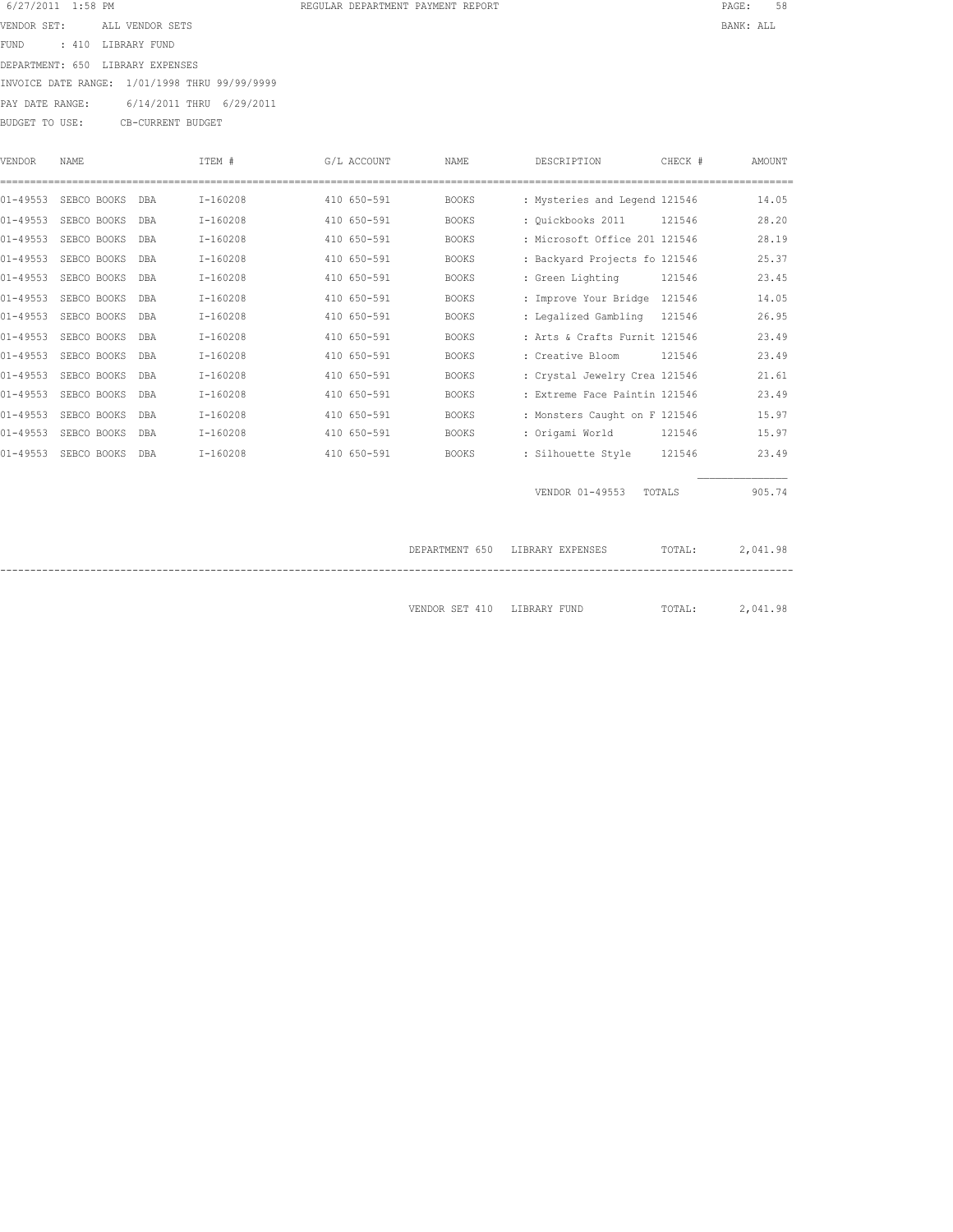| $6/27/2011$ 1:58 PM |                 |                                |                                                                                                                                                              | REGULAR DEPARTMENT PAYMENT REPORT              |                                                                           |         | PAGE:<br>59                                                                                                                                                                                                                                                                                                                                                                                                                                                                                                                                                                                                                                                                                                                 |
|---------------------|-----------------|--------------------------------|--------------------------------------------------------------------------------------------------------------------------------------------------------------|------------------------------------------------|---------------------------------------------------------------------------|---------|-----------------------------------------------------------------------------------------------------------------------------------------------------------------------------------------------------------------------------------------------------------------------------------------------------------------------------------------------------------------------------------------------------------------------------------------------------------------------------------------------------------------------------------------------------------------------------------------------------------------------------------------------------------------------------------------------------------------------------|
| VENDOR SET:         | ALL VENDOR SETS |                                |                                                                                                                                                              |                                                |                                                                           |         | BANK: ALL                                                                                                                                                                                                                                                                                                                                                                                                                                                                                                                                                                                                                                                                                                                   |
|                     |                 |                                |                                                                                                                                                              |                                                |                                                                           |         |                                                                                                                                                                                                                                                                                                                                                                                                                                                                                                                                                                                                                                                                                                                             |
|                     |                 |                                |                                                                                                                                                              |                                                |                                                                           |         |                                                                                                                                                                                                                                                                                                                                                                                                                                                                                                                                                                                                                                                                                                                             |
|                     |                 |                                |                                                                                                                                                              |                                                |                                                                           |         |                                                                                                                                                                                                                                                                                                                                                                                                                                                                                                                                                                                                                                                                                                                             |
|                     |                 |                                |                                                                                                                                                              |                                                |                                                                           |         |                                                                                                                                                                                                                                                                                                                                                                                                                                                                                                                                                                                                                                                                                                                             |
|                     |                 |                                |                                                                                                                                                              |                                                |                                                                           |         |                                                                                                                                                                                                                                                                                                                                                                                                                                                                                                                                                                                                                                                                                                                             |
| NAME                |                 | ITEM #                         | G/L ACCOUNT                                                                                                                                                  | NAME                                           | DESCRIPTION                                                               | CHECK # | AMOUNT                                                                                                                                                                                                                                                                                                                                                                                                                                                                                                                                                                                                                                                                                                                      |
|                     |                 |                                |                                                                                                                                                              |                                                |                                                                           |         | 5.28                                                                                                                                                                                                                                                                                                                                                                                                                                                                                                                                                                                                                                                                                                                        |
|                     |                 |                                |                                                                                                                                                              |                                                |                                                                           |         | 122.41                                                                                                                                                                                                                                                                                                                                                                                                                                                                                                                                                                                                                                                                                                                      |
|                     |                 |                                |                                                                                                                                                              |                                                |                                                                           |         | 135.45                                                                                                                                                                                                                                                                                                                                                                                                                                                                                                                                                                                                                                                                                                                      |
|                     |                 |                                |                                                                                                                                                              |                                                |                                                                           |         | 49.90                                                                                                                                                                                                                                                                                                                                                                                                                                                                                                                                                                                                                                                                                                                       |
|                     |                 |                                |                                                                                                                                                              |                                                |                                                                           |         | 260.90                                                                                                                                                                                                                                                                                                                                                                                                                                                                                                                                                                                                                                                                                                                      |
|                     |                 |                                |                                                                                                                                                              |                                                |                                                                           |         | 10.97                                                                                                                                                                                                                                                                                                                                                                                                                                                                                                                                                                                                                                                                                                                       |
|                     |                 |                                |                                                                                                                                                              |                                                |                                                                           |         | 584.91                                                                                                                                                                                                                                                                                                                                                                                                                                                                                                                                                                                                                                                                                                                      |
|                     |                 |                                |                                                                                                                                                              |                                                |                                                                           | TOTAL:  | 584.91                                                                                                                                                                                                                                                                                                                                                                                                                                                                                                                                                                                                                                                                                                                      |
|                     |                 |                                |                                                                                                                                                              |                                                |                                                                           |         |                                                                                                                                                                                                                                                                                                                                                                                                                                                                                                                                                                                                                                                                                                                             |
|                     |                 |                                |                                                                                                                                                              |                                                |                                                                           |         | 5,273.00                                                                                                                                                                                                                                                                                                                                                                                                                                                                                                                                                                                                                                                                                                                    |
|                     |                 |                                |                                                                                                                                                              |                                                | DEPARTMENT 650 ** INVALID DEPT ** TOTAL:                                  |         | 5,273.00                                                                                                                                                                                                                                                                                                                                                                                                                                                                                                                                                                                                                                                                                                                    |
|                     |                 | DEPARTMENT: 565 BSET EQUIPMENT | : 430 CAPITAL PROJECTS FUND<br>INVOICE DATE RANGE: 1/01/1998 THRU 99/99/9999<br>PAY DATE RANGE: 6/14/2011 THRU 6/29/2011<br>BUDGET TO USE: CB-CURRENT BUDGET | 01-50738 JPMORGAN CHASE BANK NA I-201106200213 | 01-50738 JPMORGAN CHASE BANK NA I-201106200213 430 565-321<br>430 565-321 |         | 01-50738 JPMORGAN CHASE BANK NA I-201106200213 430 565-321 STONEGARDEN -: S POWELL - ACE HARDW 121504<br>01-50738 JPMORGAN CHASE BANK NA I-201106200213 430 565-321 STONEGARDEN -: S POWELL - ACE HARDW 121504<br>STONEGARDEN -: S POWELL - AMAZON.CO 121504<br>STONEGARDEN -: S POWELL - AMAZON.CO 121504<br>01-50738 JPMORGAN CHASE BANK NA I-201106200213 430 565-321 STONEGARDEN -: S POWELL - GT DISTRI 121504<br>01-50738 JPMORGAN CHASE BANK NA I-201106200213 430 565-321 STONEGARDEN -: S POWELL - O'REILLY 121504<br>VENDOR 01-50738 TOTALS<br>DEPARTMENT 565 BSET EQUIPMENT<br>01-50657 INFINITI COMMUNICATION I-10-12994 430 650-779 LONE STAR LIB: LIBRARY PROJECTOR 121501 5,273.00<br>VENDOR 01-50657 TOTALS |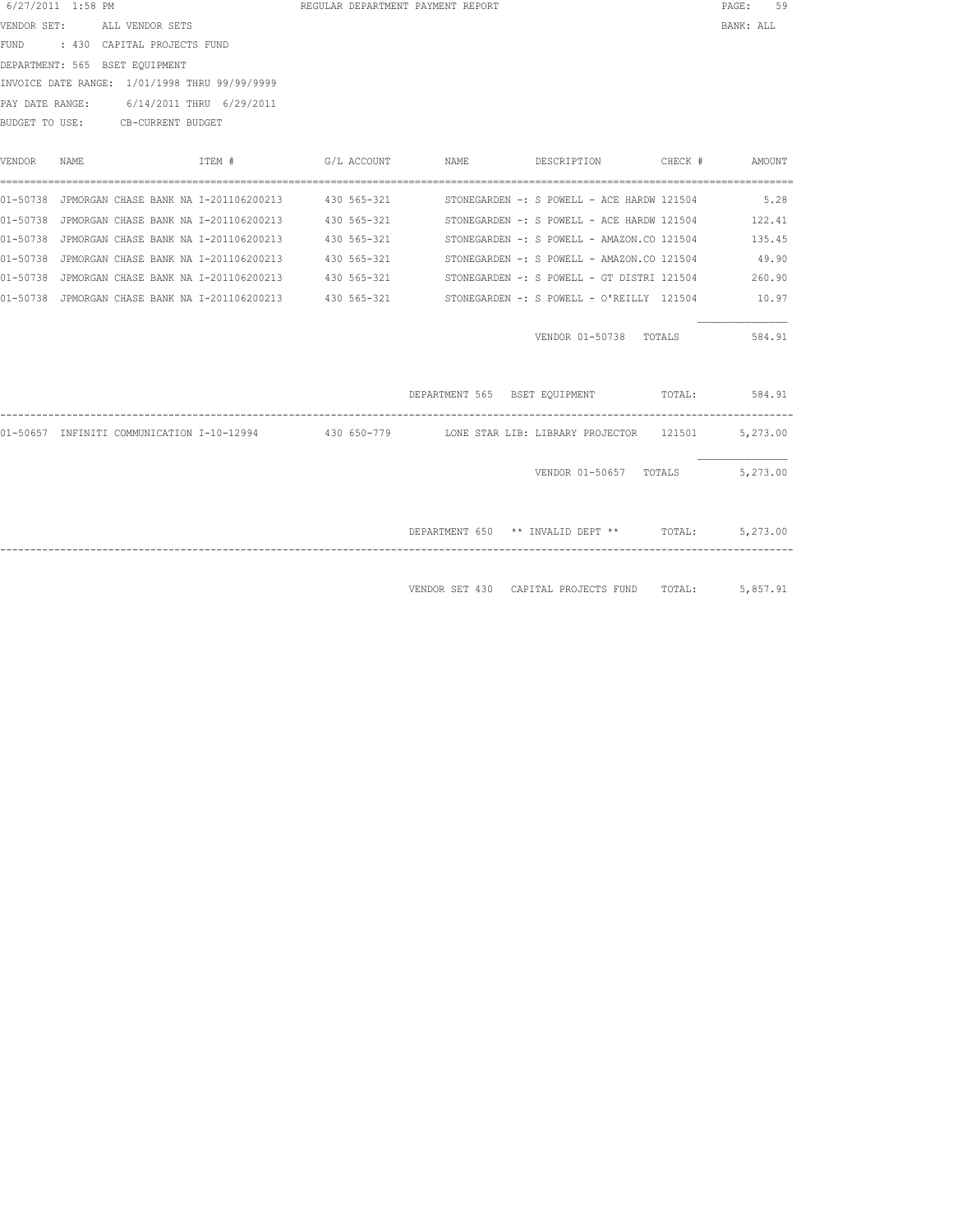|               | 6/27/2011 1:58 PM                             |        |  | REGULAR DEPARTMENT PAYMENT REPORT |                                                                                                            | PAGE: 60  |  |
|---------------|-----------------------------------------------|--------|--|-----------------------------------|------------------------------------------------------------------------------------------------------------|-----------|--|
|               | VENDOR SET: ALL VENDOR SETS                   |        |  |                                   |                                                                                                            | BANK: ALL |  |
|               | FUND : 450 RECORDS MGMT & PRES FUND           |        |  |                                   |                                                                                                            |           |  |
|               | DEPARTMENT: 403 RECORDS MGMT EXPENSES         |        |  |                                   |                                                                                                            |           |  |
|               | INVOICE DATE RANGE: 1/01/1998 THRU 99/99/9999 |        |  |                                   |                                                                                                            |           |  |
|               | PAY DATE RANGE: 6/14/2011 THRU 6/29/2011      |        |  |                                   |                                                                                                            |           |  |
|               | BUDGET TO USE: CB-CURRENT BUDGET              |        |  |                                   |                                                                                                            |           |  |
| VENDOR NAME   |                                               | ITEM # |  |                                   | G/L ACCOUNT NAME DESCRIPTION CHECK # AMOUNT                                                                |           |  |
|               | 01-27300 UNITED STATES TREASURY I-T3 0611B    |        |  |                                   | 450 403-201 SOCIAL SECURI: FICA CONTRIBUTIONS 000000                                                       | 63.50     |  |
|               |                                               |        |  |                                   | 01-27300 UNITED STATES TREASURY I-T4 0611B 450 403-201 SOCIAL SECURI: MEDICARE CONTRIBUTIO 000000          | 14.85     |  |
|               |                                               |        |  |                                   | VENDOR 01-27300 TOTALS                                                                                     | 78.35     |  |
|               |                                               |        |  |                                   | 01-26885 TEXAS ASSOCIATION OF C I-201106230236 450 403-204 UNEMPLOYMENT : RECORDS MGNT 121562 30.55        |           |  |
|               |                                               |        |  |                                   | VENDOR 01-26885 TOTALS                                                                                     | 30.55     |  |
|               |                                               |        |  |                                   | 01-26819 TEXAS ASSOCIATION OF C I-201106230231 450 403-205 WORKERS COMP: 3rd OTR 2011 RECORDS 121561 14.45 |           |  |
|               |                                               |        |  |                                   | VENDOR 01-26819 TOTALS                                                                                     | 14.45     |  |
|               |                                               |        |  |                                   | 01-49731 AT&T LONG DISTANCE 1-201106150203 450 403-421 TELEPHONE : RECORD MANAGEMENT 121441                | 0.74      |  |
|               |                                               |        |  |                                   | VENDOR 01-49731 TOTALS                                                                                     | 0.74      |  |
| 01-50240 AT&T |                                               |        |  |                                   | I-201106210216  450 403-421  TELEPHONE : RECORD MGMT  121440  17.44                                        |           |  |
|               |                                               |        |  |                                   | VENDOR 01-50240 TOTALS 17.44                                                                               |           |  |
|               |                                               |        |  |                                   | DEPARTMENT 403 RECORDS MGMT EXPENSES TOTAL: 141.53                                                         |           |  |
|               |                                               |        |  |                                   | VENDOR SET 450 RECORDS MGMT & PRES FUND TOTAL:                                                             | 141.53    |  |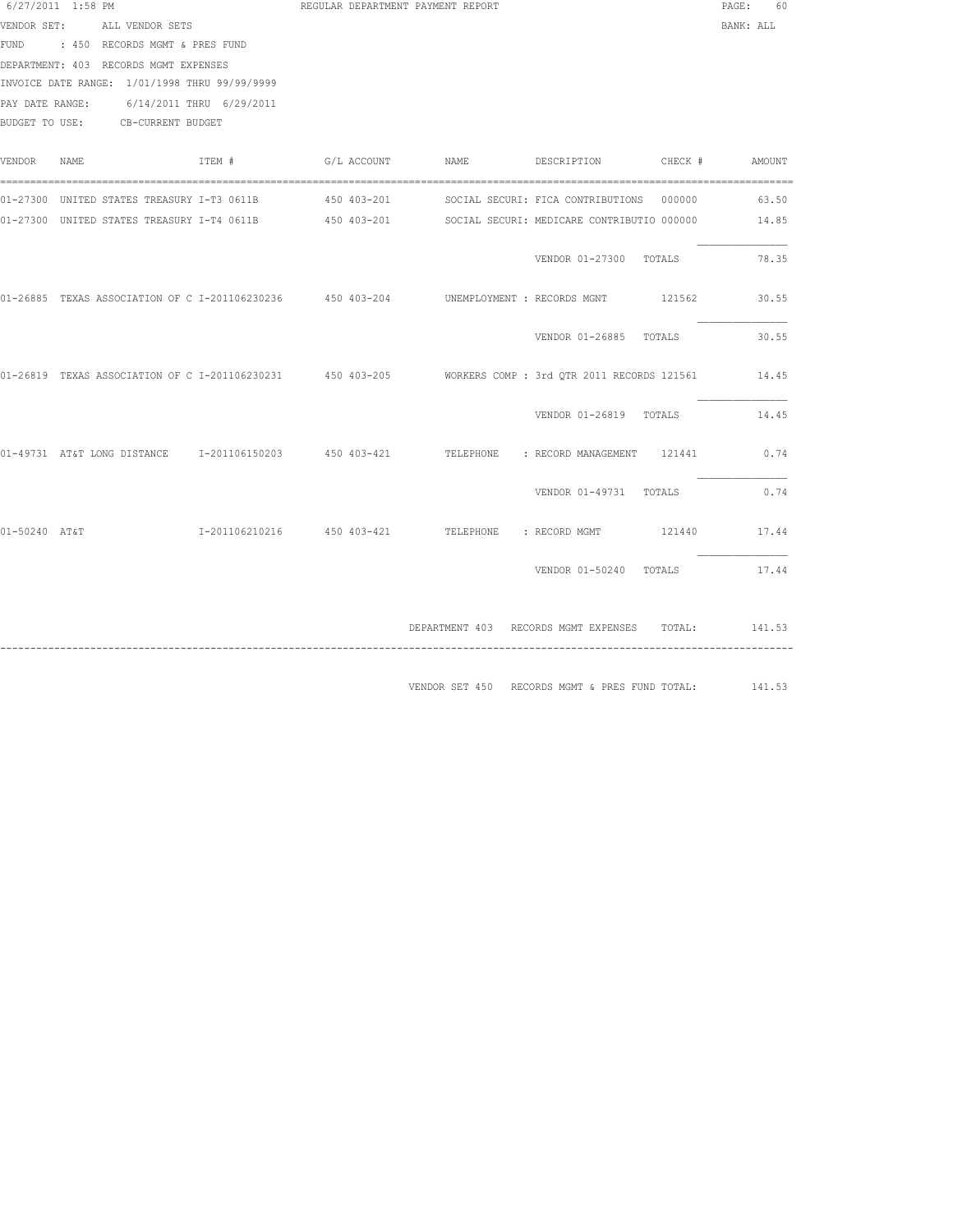| 6/27/2011 1:58 PM |      |                                                            |        |  | REGULAR DEPARTMENT PAYMENT REPORT |      |  |                                                                                                 |        |         | PAGE:     | 61     |  |
|-------------------|------|------------------------------------------------------------|--------|--|-----------------------------------|------|--|-------------------------------------------------------------------------------------------------|--------|---------|-----------|--------|--|
| VENDOR SET:       |      | ALL VENDOR SETS                                            |        |  |                                   |      |  |                                                                                                 |        |         | BANK: ALL |        |  |
|                   |      | FUND : 480 COURTHOUSE SECURITY FUND                        |        |  |                                   |      |  |                                                                                                 |        |         |           |        |  |
|                   |      | DEPARTMENT: 565 COURTHOUSE SECURITY                        |        |  |                                   |      |  |                                                                                                 |        |         |           |        |  |
|                   |      | INVOICE DATE RANGE: 1/01/1998 THRU 99/99/9999              |        |  |                                   |      |  |                                                                                                 |        |         |           |        |  |
|                   |      | PAY DATE RANGE: 6/14/2011 THRU 6/29/2011                   |        |  |                                   |      |  |                                                                                                 |        |         |           |        |  |
|                   |      | BUDGET TO USE: CB-CURRENT BUDGET                           |        |  |                                   |      |  |                                                                                                 |        |         |           |        |  |
|                   |      |                                                            |        |  |                                   |      |  |                                                                                                 |        |         |           |        |  |
| <b>VENDOR</b>     | NAME |                                                            | ITEM # |  | G/L ACCOUNT                       | NAME |  | DESCRIPTION                                                                                     |        | CHECK # |           | AMOUNT |  |
|                   |      |                                                            |        |  |                                   |      |  |                                                                                                 |        |         |           |        |  |
|                   |      |                                                            |        |  |                                   |      |  | 01-27300 UNITED STATES TREASURY I-T3 0611B 480 565-201 SOCIAL SECURI: FICA CONTRIBUTIONS 000000 |        |         |           | 38.74  |  |
|                   |      | 01-27300 UNITED STATES TREASURY I-T4 0611B 480 565-201     |        |  |                                   |      |  | SOCIAL SECURI: MEDICARE CONTRIBUTIO 000000                                                      |        |         |           | 9.06   |  |
|                   |      |                                                            |        |  |                                   |      |  |                                                                                                 |        |         |           |        |  |
|                   |      |                                                            |        |  |                                   |      |  | VENDOR 01-27300                                                                                 | TOTALS |         |           | 47.80  |  |
|                   |      |                                                            |        |  |                                   |      |  |                                                                                                 |        |         |           |        |  |
|                   |      | 01-26819 TEXAS ASSOCIATION OF C I-201106230231 480 565-205 |        |  |                                   |      |  | WORKERS COMP : 3rd OTR 2011 COURTHO 121561 117.94                                               |        |         |           |        |  |
|                   |      |                                                            |        |  |                                   |      |  |                                                                                                 |        |         |           |        |  |
|                   |      |                                                            |        |  |                                   |      |  | VENDOR 01-26819 TOTALS                                                                          |        |         |           | 117.94 |  |
|                   |      |                                                            |        |  |                                   |      |  |                                                                                                 |        |         |           |        |  |
|                   |      |                                                            |        |  |                                   |      |  |                                                                                                 |        |         |           |        |  |
|                   |      |                                                            |        |  |                                   |      |  | DEPARTMENT 565 COURTHOUSE SECURITY TOTAL:                                                       |        |         | 165.74    |        |  |
|                   |      |                                                            |        |  |                                   |      |  |                                                                                                 |        |         |           |        |  |
|                   |      |                                                            |        |  |                                   |      |  |                                                                                                 |        |         |           |        |  |
|                   |      |                                                            |        |  |                                   |      |  | VENDOR SET 480 COURTHOUSE SECURITY FUND TOTAL: 165.74                                           |        |         |           |        |  |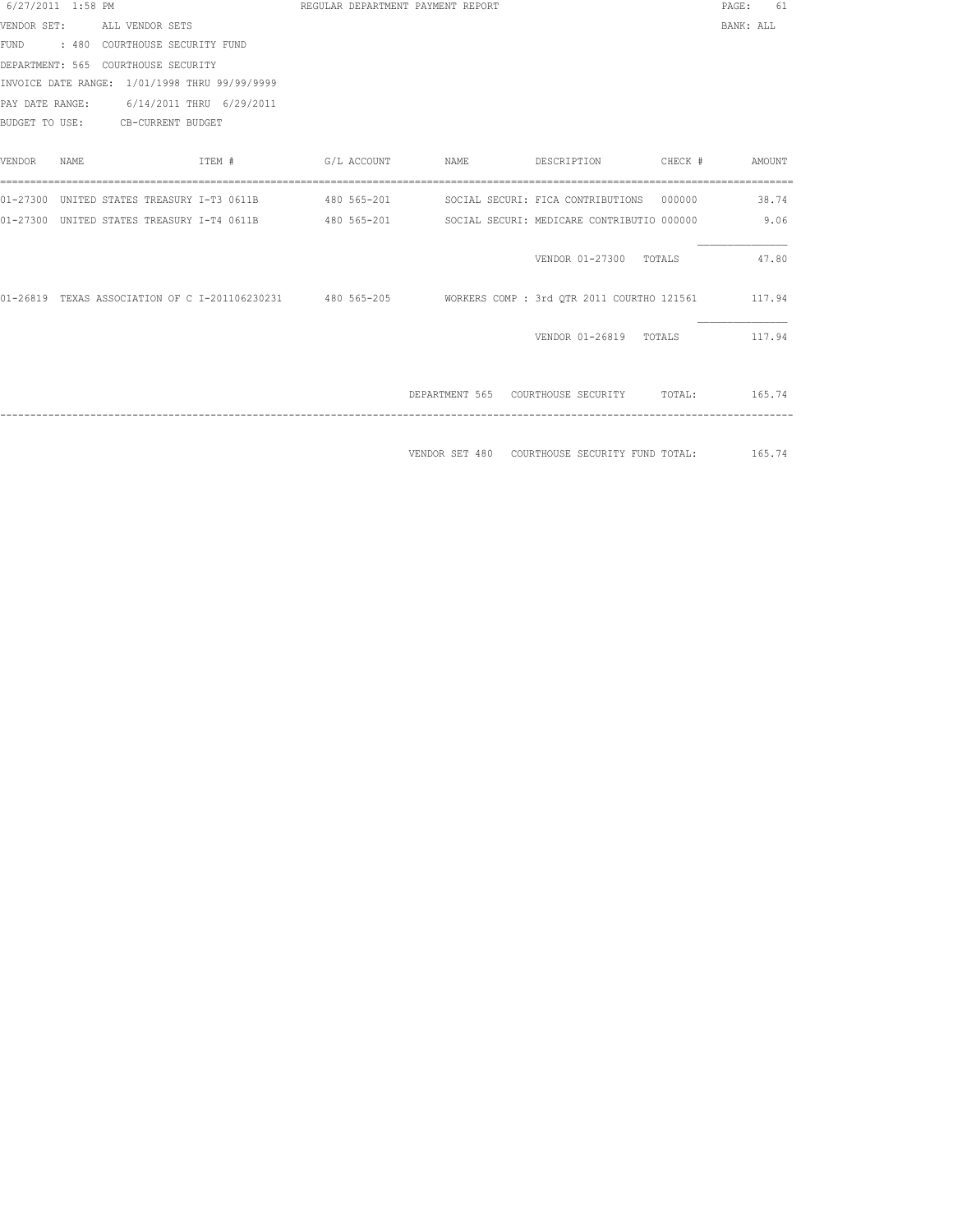| VENDOR SET:<br>PAY DATE RANGE: | 6/27/2011 1:58 PM<br>ALL VENDOR SETS<br>FUND : 500 AIRPORT FUND<br>DEPARTMENT: 539 AIRPORT EXPENSES<br>INVOICE DATE RANGE: 1/01/1998 THRU 99/99/9999<br>6/14/2011 THRU 6/29/2011<br>BUDGET TO USE: CB-CURRENT BUDGET |        | REGULAR DEPARTMENT PAYMENT REPORT               |                     |                                                                                                 | $\mathtt{PAGE}$ :<br>62<br>BANK: ALL |
|--------------------------------|----------------------------------------------------------------------------------------------------------------------------------------------------------------------------------------------------------------------|--------|-------------------------------------------------|---------------------|-------------------------------------------------------------------------------------------------|--------------------------------------|
| VENDOR                         | NAME                                                                                                                                                                                                                 | ITEM # | G/L ACCOUNT                                     | NAME                | DESCRIPTION<br>CHECK #                                                                          | AMOUNT                               |
|                                |                                                                                                                                                                                                                      |        |                                                 |                     | SALARY, PART : HOURS FOR H. TRAN EN 121521                                                      | 288.00                               |
|                                |                                                                                                                                                                                                                      |        |                                                 |                     | VENDOR 01-01407 TOTALS                                                                          | 288.00                               |
|                                |                                                                                                                                                                                                                      |        |                                                 |                     | 01-27300 UNITED STATES TREASURY I-T3 0611B 500 539-201 SOCIAL SECURI: FICA CONTRIBUTIONS 000000 | 331.83                               |
|                                | 01-27300 UNITED STATES TREASURY I-T4 0611B                                                                                                                                                                           |        |                                                 |                     | 500 539-201 SOCIAL SECURI: MEDICARE CONTRIBUTIO 000000                                          | 77.61                                |
|                                |                                                                                                                                                                                                                      |        |                                                 |                     | VENDOR 01-27300 TOTALS                                                                          | 409.44                               |
|                                | 01-26885 TEXAS ASSOCIATION OF C I-201106230236 500 539-204                                                                                                                                                           |        |                                                 |                     | UNEMPLOYMENT : AIRPORT<br>121562                                                                | 162.30                               |
|                                |                                                                                                                                                                                                                      |        |                                                 |                     | VENDOR 01-26885 TOTALS                                                                          | 162.30                               |
|                                | 01-26819 TEXAS ASSOCIATION OF C I-201106230231 500 539-205                                                                                                                                                           |        |                                                 |                     | WORKERS COMP : 3rd QTR 2011 AIRPORT 121561                                                      | 1,644.13                             |
|                                |                                                                                                                                                                                                                      |        |                                                 |                     | VENDOR 01-26819 TOTALS                                                                          | 1,644.13                             |
|                                | 01-49252 AVFUEL CORPORATION I-003911461                                                                                                                                                                              |        | 500 539-331                                     |                     | GAS, OIL, LUB: Purchase fuel for re 121443                                                      | 34,099.09                            |
|                                | 01-49252 AVFUEL CORPORATION 1-003937697                                                                                                                                                                              |        | 500 539-331                                     |                     | GAS, OIL, LUB: Jet-A for resale 121443                                                          | 26,981.09                            |
|                                |                                                                                                                                                                                                                      |        |                                                 |                     | VENDOR 01-49252 TOTALS 61,080.18                                                                |                                      |
|                                | 01-26865 SPRINT PCS                                                                                                                                                                                                  |        | I-510028810-043 500 539-421 TELEPHONE : AIRPORT |                     | 121551                                                                                          | 28.44                                |
|                                |                                                                                                                                                                                                                      |        |                                                 |                     | VENDOR 01-26865 TOTALS                                                                          | 28.44                                |
|                                |                                                                                                                                                                                                                      |        |                                                 | TELEPHONE : AIRPORT | 121441                                                                                          | 6.11                                 |
|                                |                                                                                                                                                                                                                      |        |                                                 |                     | VENDOR 01-49731 TOTALS                                                                          | 6.11                                 |
|                                | 01-49999 PACIFIC TELEMANAGEMENT I-278297                                                                                                                                                                             |        |                                                 |                     | 500 539-421 TELEPHONE : AIRPORT PAYPHONE 121523 76.50                                           |                                      |
|                                |                                                                                                                                                                                                                      |        |                                                 |                     | VENDOR 01-49999 TOTALS                                                                          | 76.50                                |
| 01-50240 AT&T                  |                                                                                                                                                                                                                      |        | I-201106210216 500 539-421 TELEPHONE : AIRPORT  |                     | 121440 116.46                                                                                   |                                      |

VENDOR 01-50240 TOTALS 116.46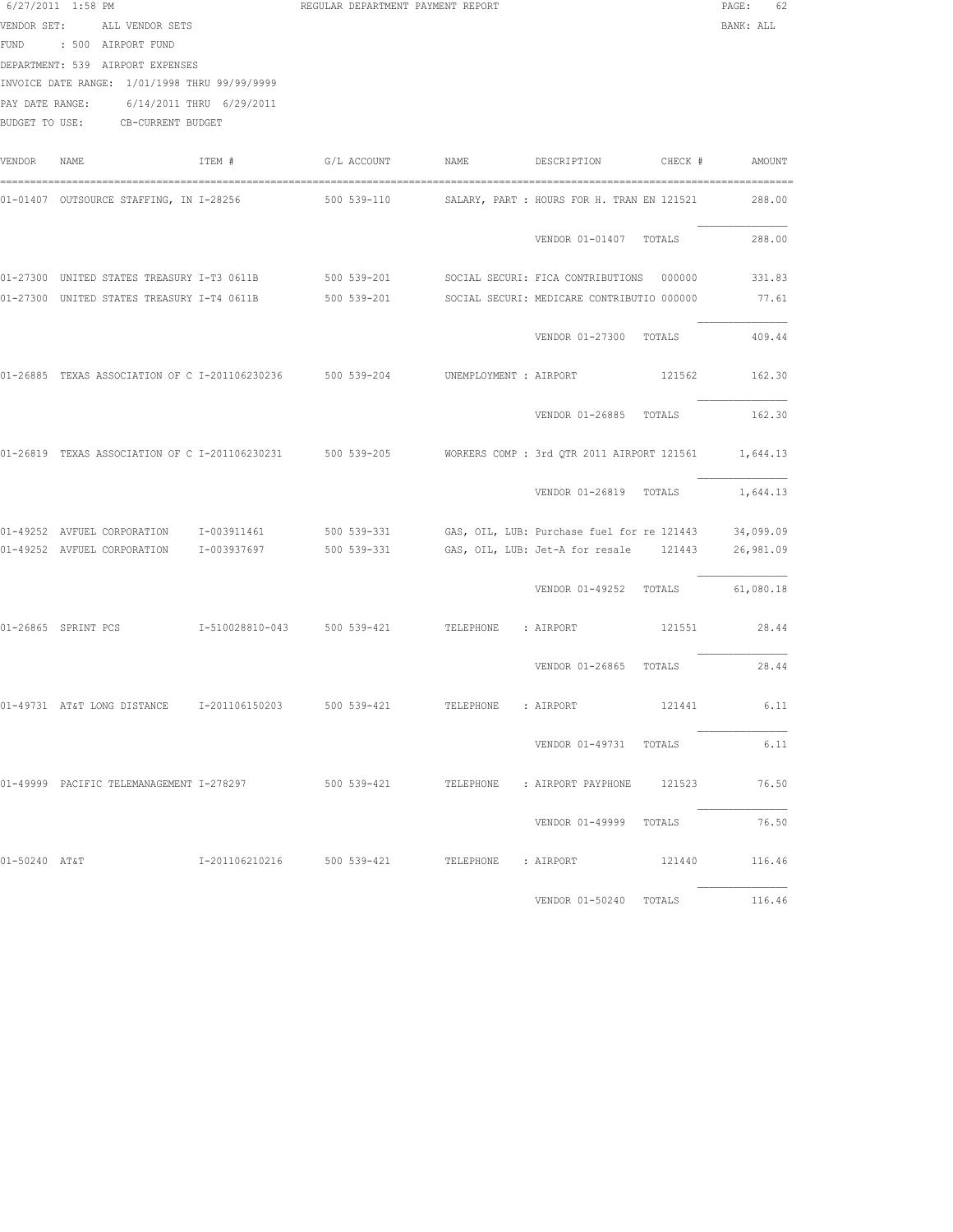|             | 6/27/2011 1:58 PM                                               | REGULAR DEPARTMENT PAYMENT REPORT |                       |                                                                                                              | PAGE: 63  |
|-------------|-----------------------------------------------------------------|-----------------------------------|-----------------------|--------------------------------------------------------------------------------------------------------------|-----------|
|             | VENDOR SET: ALL VENDOR SETS                                     |                                   |                       |                                                                                                              | BANK: ALL |
|             | FUND : 500 AIRPORT FUND                                         |                                   |                       |                                                                                                              |           |
|             | DEPARTMENT: 539 AIRPORT EXPENSES                                |                                   |                       |                                                                                                              |           |
|             | INVOICE DATE RANGE: 1/01/1998 THRU 99/99/9999                   |                                   |                       |                                                                                                              |           |
|             | PAY DATE RANGE: 6/14/2011 THRU 6/29/2011                        |                                   |                       |                                                                                                              |           |
|             | BUDGET TO USE: CB-CURRENT BUDGET                                |                                   |                       |                                                                                                              |           |
|             |                                                                 |                                   |                       |                                                                                                              |           |
| VENDOR NAME |                                                                 |                                   |                       | ITEM # G/L ACCOUNT NAME DESCRIPTION CHECK #                                                                  | AMOUNT    |
|             |                                                                 |                                   |                       | 01-01139 R. EUGENE JOHNSON 1-TE- 5/24-27/11 2 500 539-425 CONFERENCES &: REIMB PARKING 121503 20.00          |           |
|             |                                                                 |                                   |                       |                                                                                                              |           |
|             |                                                                 |                                   |                       | VENDOR 01-01139 TOTALS                                                                                       | 20.00     |
|             |                                                                 |                                   |                       | 01-50738 JPMORGAN CHASE BANK NA I-201106200213 500 539-425 CONFERENCES &: E JOHNSON - RENAISSA 121504 358.80 |           |
|             |                                                                 |                                   |                       | VENDOR 01-50738 TOTALS                                                                                       | 358.80    |
|             |                                                                 |                                   |                       | 01-50576 MID AMERICAN ENERGY CO I-5411124 500 539-441 UTILITIES : AIRPORT 4523 HWY35 4 121513 19.28          |           |
|             | 01-50576 MID AMERICAN ENERGY CO I-5411124 500 539-441           |                                   |                       | : ARPRT327 JDWENDELL 4 121513 383.72<br>UTILITIES                                                            |           |
|             | 01-50576 MID AMERICAN ENERGY CO I-5411124                       |                                   | 500 539-441           | : AIRPORT 225JDWENDELL 121513<br>UTILITIES                                                                   | 10.95     |
|             | 01-50576 MID AMERICAN ENERGY CO I-5411124                       |                                   | 500 539-441           | : AIRPORT 225JDWENDELL 121513<br>UTILITIES                                                                   | 23.10     |
|             | 01-50576 MID AMERICAN ENERGY CO I-5411124                       |                                   | 500 539-441           | UTILITIES<br>: AIRPORT 225JDWENDELL 121513                                                                   | 20.10     |
|             | 01-50576 MID AMERICAN ENERGY CO I-5411124                       |                                   | 500 539-441           | UTILITIES<br>: AIRPORT AIRPORT RD 4 121513                                                                   | 80.31     |
|             | 01-50576 MID AMERICAN ENERGY CO I-5411124                       |                                   | 500 539-441           | : AIRPORT 935AIRPORT 4 121513<br>UTILITIES                                                                   | 64.50     |
|             | 01-50576 MID AMERICAN ENERGY CO I-5411124                       |                                   | 500 539-441           | UTILITIES<br>: ARPRT 423JDWENDELL 4 121513                                                                   | 679.54    |
|             | 01-50576 MID AMERICAN ENERGY CO I-5411124 500 539-441 UTILITIES |                                   |                       | : ARPRT 415JDWENDELL 4 121513                                                                                | 284.35    |
|             | 01-50576 MID AMERICAN ENERGY CO I-5411124 500 539-441 UTILITIES |                                   |                       | : ARPRT 421JDWENDELL 4 121513                                                                                | 745.99    |
|             | 01-50576 MID AMERICAN ENERGY CO I-5411124 500 539-441 UTILITIES |                                   |                       | : ARPRT 315JDWENDELL 4 121513 129.56                                                                         |           |
|             | 01-50576 MID AMERICAN ENERGY CO I-5411124 500 539-441 UTILITIES |                                   |                       | : AIRPORT 221 MILLS 4/ 121513 26.65                                                                          |           |
|             | 01-50576 MID AMERICAN ENERGY CO I-5411124 500 539-441 UTILITIES |                                   |                       | : AIRPORT 4521 HWY35 4 121513 41.51                                                                          |           |
|             | 01-50576 MID AMERICAN ENERGY CO I-5411124                       |                                   | 500 539-441 UTILITIES | : AIRPORT 335JDWENDELL 121513                                                                                | 47.58     |
|             | 01-50576 MID AMERICAN ENERGY CO I-5411124                       |                                   | 500 539-441 UTILITIES | : ARPRT 335JDWENDELL 4 121513 203.05                                                                         |           |
|             | 01-50576 MID AMERICAN ENERGY CO I-5411124                       |                                   | 500 539-441           | UTILITIES<br>: AIRPORT 4621 HWY35 4 121513                                                                   | 22.38     |
|             | 01-50576 MID AMERICAN ENERGY CO I-5411124                       |                                   | 500 539-441           | UTILITIES : ARPRT 421JDWENDELL 4 121513                                                                      | 78.09     |
|             | 01-50576 MID AMERICAN ENERGY CO I-5411124                       |                                   | 500 539-441           | UTILITIES<br>: ARPRT 427JDWENDELL 4 121513                                                                   | 215.96    |
|             |                                                                 |                                   |                       | VENDOR 01-50576 TOTALS 3,076.62                                                                              |           |
|             |                                                                 |                                   |                       | 01-00121 GULF COAST PAPER CO 1-217973 500 539-450 BLDG REPAIRS : PO FOR JUNE 121494                          | 22.85     |
|             |                                                                 |                                   |                       | 01-00121 GULF COAST PAPER CO 1-221445 500 539-450 BLDG REPAIRS : PO FOR JUNE 121494 77.10                    |           |
|             |                                                                 |                                   |                       | VENDOR 01-00121 TOTALS 99.95                                                                                 |           |
|             |                                                                 |                                   |                       | 01-26713 SOUTH TEXAS IMPLEMENT 1-02 539462 500 539-450 BLDG REPAIRS : CAP<br>121549                          | 14.64     |
|             |                                                                 |                                   |                       | VENDOR 01-26713 TOTALS                                                                                       | 14.64     |
|             | 01-27835 ROCKPORT ACE HARDWARE I-022812 500 539-450             |                                   |                       | BLDG REPAIRS : WD-40 121535                                                                                  | 5.99      |
|             | 01-27835 ROCKPORT ACE HARDWARE I-022860                         |                                   |                       | 500 539-450 BLDG REPAIRS: AIRPORT- HARDWARE 121535 18.90                                                     |           |
|             |                                                                 |                                   |                       | 01-27835 ROCKPORT ACE HARDWARE 1-022972 500 539-450 BLDG REPAIRS : AIRPORT- ELECT TAPE- 121535 13.69         |           |
|             |                                                                 |                                   |                       |                                                                                                              |           |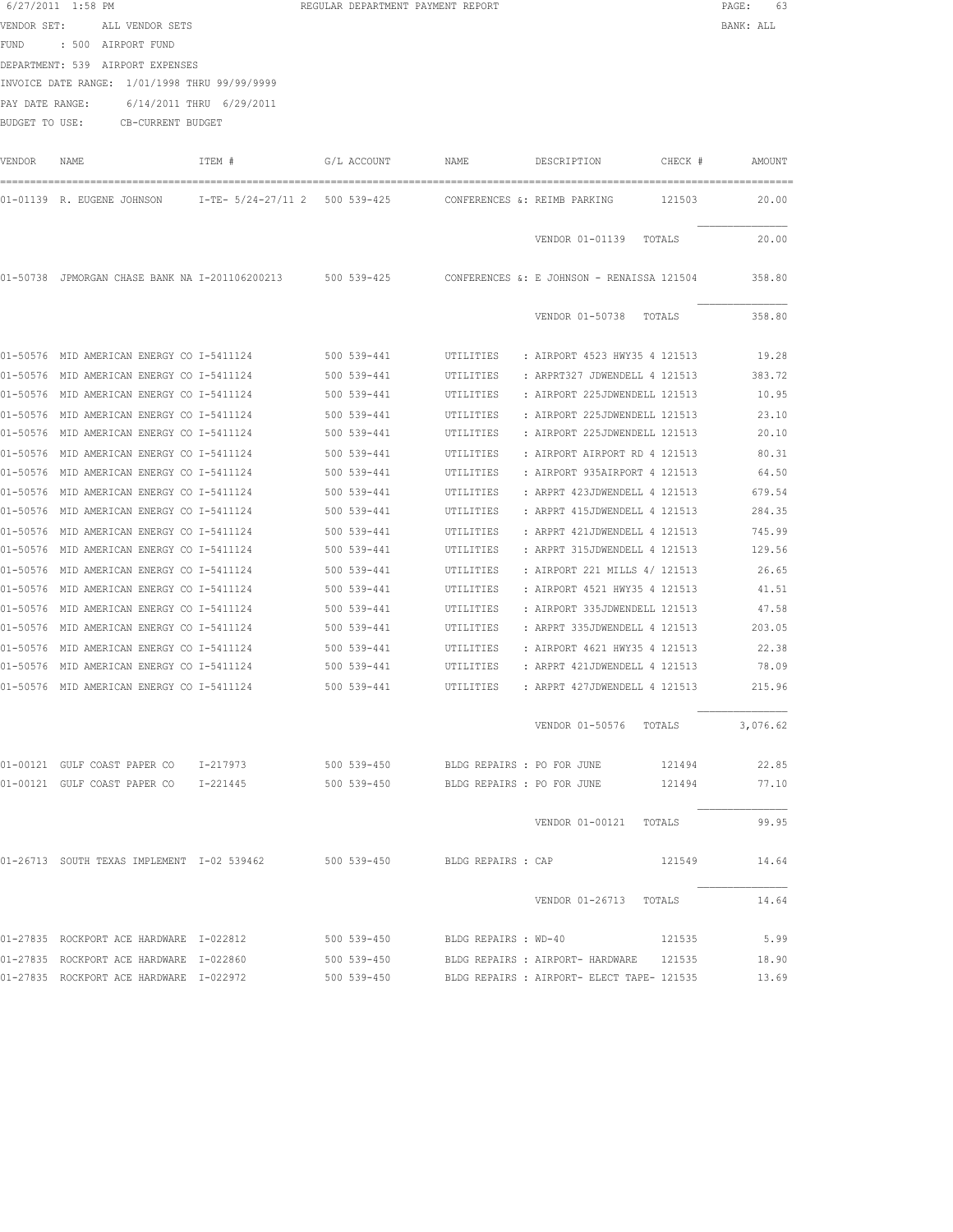|                 | VENDOR SET: ALL VENDOR SETS<br>FUND : 500 AIRPORT FUND                      |                          |             |                             |                                                                                                  | BANK: ALL |
|-----------------|-----------------------------------------------------------------------------|--------------------------|-------------|-----------------------------|--------------------------------------------------------------------------------------------------|-----------|
|                 | DEPARTMENT: 539 AIRPORT EXPENSES                                            |                          |             |                             |                                                                                                  |           |
|                 | INVOICE DATE RANGE: 1/01/1998 THRU 99/99/9999                               |                          |             |                             |                                                                                                  |           |
| PAY DATE RANGE: | BUDGET TO USE: CB-CURRENT BUDGET                                            | 6/14/2011 THRU 6/29/2011 |             |                             |                                                                                                  |           |
| VENDOR NAME     |                                                                             | ITEM #                   | G/L ACCOUNT | <b>NAME</b>                 | DESCRIPTION<br>CHECK #                                                                           | AMOUNT    |
|                 | 01-27835 ROCKPORT ACE HARDWARE I-022992                                     |                          |             |                             |                                                                                                  | 6.96      |
|                 |                                                                             |                          |             |                             | 01-27835 ROCKPORT ACE HARDWARE 1-023031 500 539-450 BLDG REPAIRS : COUPLER/PLUG SET 121535 6.99  |           |
|                 |                                                                             |                          |             |                             | VENDOR 01-27835 TOTALS                                                                           | 52.53     |
|                 |                                                                             |                          |             |                             | 01-50203 THE SAFEGUARD SYSTEM, I-416895 500 539-450 BLDG REPAIRS: SET PTZ TO TOUR 121571 101.50  |           |
|                 |                                                                             |                          |             |                             | VENDOR 01-50203 TOTALS                                                                           | 101.50    |
|                 | 01-50232 G & K SERVICES 1-1103605561 500 539-450 BLDG REPAIRS : MAT SERVICE |                          |             |                             | 121482                                                                                           | 4.68      |
|                 |                                                                             |                          |             |                             | VENDOR 01-50232 TOTALS                                                                           | 4.68      |
|                 |                                                                             |                          |             |                             | 01-49979 JEFF STECKLER 1-201106150205 500 539-455 MISC REPAIRS : Brush Clearing 121552 1,600.00  |           |
|                 |                                                                             |                          |             |                             | VENDOR 01-49979 TOTALS 1,600.00                                                                  |           |
|                 |                                                                             |                          |             |                             | 01-00505 STATE COMPTROLLER 1-201106200215 500 539-470 MISCELLANEOUS: MAY 11 SALES TAX - A 000000 | 120.22    |
|                 |                                                                             |                          |             |                             | VENDOR 01-00505 TOTALS                                                                           | 120.22    |
|                 |                                                                             |                          |             |                             | 01-27727 BAY COFFEE SERVICE 1-060446 500 539-470 MISCELLANEOUS: CREAM AND SUGAR 121445           | 34.95     |
|                 |                                                                             |                          |             |                             | VENDOR 01-27727 TOTALS                                                                           | 34.95     |
|                 |                                                                             |                          |             |                             |                                                                                                  |           |
|                 |                                                                             |                          |             |                             | VENDOR 01-27780 TOTALS                                                                           | 96.00     |
|                 | 01-49568 SEAWORTHY MARINE 1-118866                                          |                          |             |                             | 500 539-496     UNIFORMS     : Purchase uniform shi 121545                                       | 414.38    |
|                 |                                                                             |                          |             |                             | VENDOR 01-49568 TOTALS                                                                           | 414.38    |
|                 |                                                                             |                          |             |                             | 01-49979 JEFF STECKLER 1-201106230230 500 539-515 GRANT PROJECT: Trim trees/power lin 121552     | 250.00    |
|                 |                                                                             |                          |             |                             | VENDOR 01-49979 TOTALS                                                                           | 250.00    |
|                 |                                                                             |                          |             |                             | DEPARTMENT 539 AIRPORT EXPENSES TOTAL: 70,055.83                                                 |           |
|                 |                                                                             |                          |             | VENDOR SET 500 AIRPORT FUND | TOTAL:                                                                                           | 70,055.83 |

6/27/2011 1:58 PM **REGULAR DEPARTMENT PAYMENT REPORT PAGE:** 64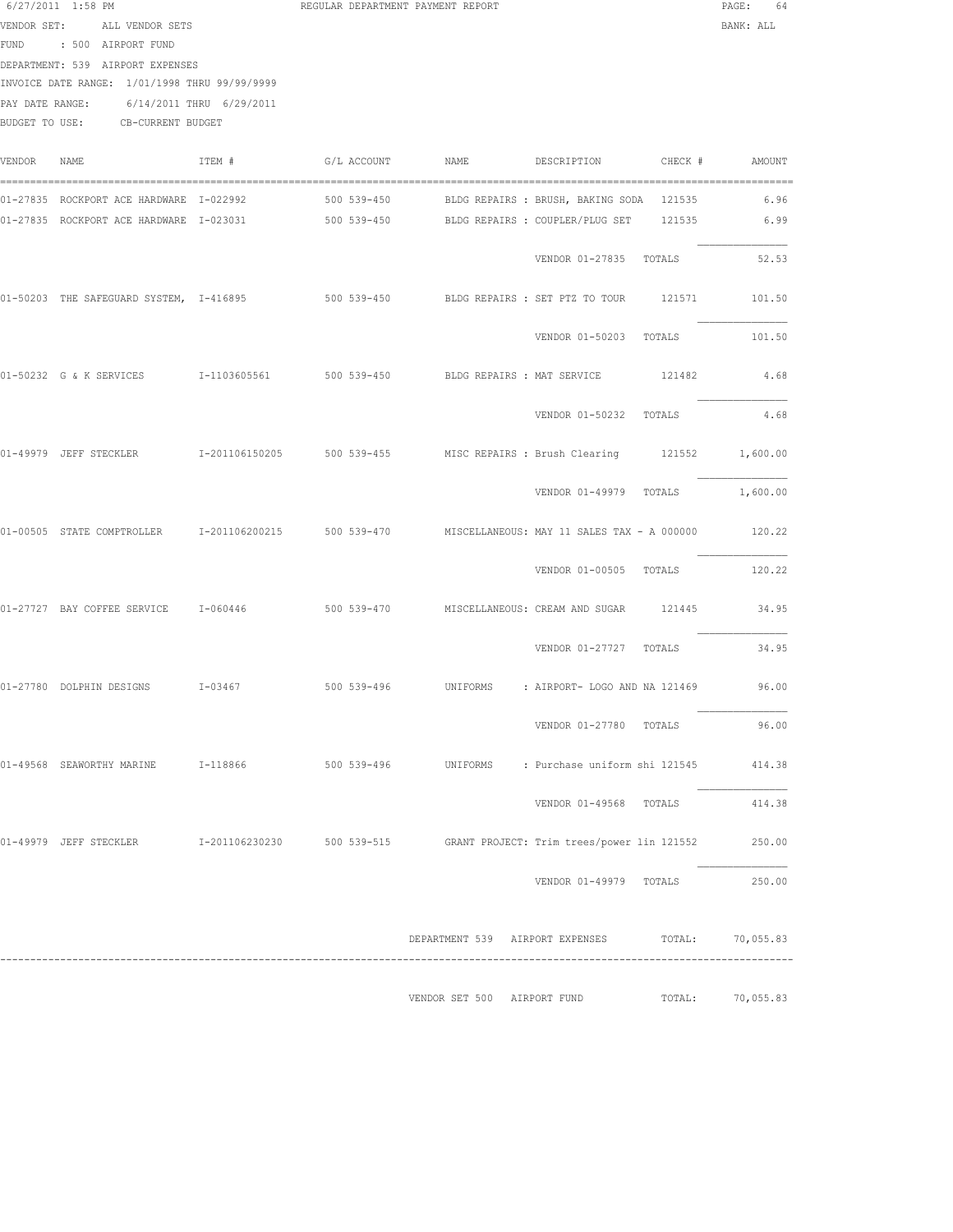|        | 6/27/2011 1:58 PM<br>VENDOR SET: ALL VENDOR SETS<br>FUND : 520 INDIGENT HEALTH CARE<br>DEPARTMENT: 640 INDIGENT HEALTH CARE EXP<br>INVOICE DATE RANGE: 1/01/1998 THRU 99/99/9999<br>PAY DATE RANGE: 6/14/2011 THRU 6/29/2011<br>BUDGET TO USE: CB-CURRENT BUDGET |        | REGULAR DEPARTMENT PAYMENT REPORT |                                                                                                    |                                 | $\texttt{PAGE}$ :<br>65<br>BANK: ALL |
|--------|------------------------------------------------------------------------------------------------------------------------------------------------------------------------------------------------------------------------------------------------------------------|--------|-----------------------------------|----------------------------------------------------------------------------------------------------|---------------------------------|--------------------------------------|
| VENDOR | NAME                                                                                                                                                                                                                                                             | ITEM # | G/L ACCOUNT NAME                  |                                                                                                    | DESCRIPTION CHECK #             | AMOUNT                               |
|        | 01-00012 MEDICAL ARTS CLINIC 1-201106230237 520 640-700                                                                                                                                                                                                          |        |                                   | PHYSICIAN-NON EMERGENCY                                                                            | 121302                          | 362.59                               |
|        |                                                                                                                                                                                                                                                                  |        |                                   | VENDOR 01-00012 TOTALS                                                                             |                                 | 362.59                               |
|        |                                                                                                                                                                                                                                                                  |        |                                   | 01-00070 E. STAN HAUN, D.O. I-201106230238 520 640-700 PHYSICIAN-NON EMERGENCY                     |                                 | 121298 22.14                         |
|        |                                                                                                                                                                                                                                                                  |        |                                   |                                                                                                    | VENDOR 01-00070 TOTALS          | 22.14                                |
|        |                                                                                                                                                                                                                                                                  |        |                                   | 01-00328 EYE ASSOCIATES OF CORP I-201106230249 520 640-700 PHYSICIAN-NON EMERGENCY                 | 121296                          | 232.28                               |
|        |                                                                                                                                                                                                                                                                  |        |                                   |                                                                                                    | VENDOR 01-00328 TOTALS          | 232.28                               |
|        |                                                                                                                                                                                                                                                                  |        |                                   | 01-00330 CARDIOLOGY ASSOC. OF C I-201106230239 520 640-700 PHYSICIAN-NON EMERGENCY 121289 1,475.04 |                                 |                                      |
|        |                                                                                                                                                                                                                                                                  |        |                                   |                                                                                                    | VENDOR 01-00330 TOTALS 1,475.04 |                                      |
|        |                                                                                                                                                                                                                                                                  |        |                                   | 01-00429 GULF SHORE ANES.ASSOC. I-201106230240 520 640-700 PHYSICIAN-NON EMERGENCY                 |                                 | 121297 194.96                        |
|        |                                                                                                                                                                                                                                                                  |        |                                   | VENDOR 01-00429 TOTALS                                                                             |                                 | 194.96                               |
|        |                                                                                                                                                                                                                                                                  |        |                                   | 01-01214 BAYSIDE UROLOGY 1-201106230250 520 640-700 PHYSICIAN-NON EMERGENCY                        | 121287                          | 725.64                               |
|        |                                                                                                                                                                                                                                                                  |        |                                   | VENDOR 01-01214 TOTALS                                                                             |                                 | 725.64                               |
|        |                                                                                                                                                                                                                                                                  |        |                                   | 01-26664 CLAUDIA ZIMMERMAN, MD I-201106230251 520 640-700 PHYSICIAN-NON EMERGENCY 121316 704.31    |                                 |                                      |
|        |                                                                                                                                                                                                                                                                  |        |                                   |                                                                                                    | VENDOR 01-26664 TOTALS          | 704.31                               |
|        |                                                                                                                                                                                                                                                                  |        |                                   |                                                                                                    |                                 |                                      |
|        |                                                                                                                                                                                                                                                                  |        |                                   |                                                                                                    | VENDOR 01-26694 TOTALS          | 113.44                               |
|        |                                                                                                                                                                                                                                                                  |        |                                   | 01-27329 CLINICAL PARTNERS PA 1-201106230242 520 640-700 PHYSICIAN-NON EMERGENCY 121292 374.54     |                                 |                                      |
|        |                                                                                                                                                                                                                                                                  |        |                                   |                                                                                                    | VENDOR 01-27329 TOTALS 374.54   |                                      |
|        |                                                                                                                                                                                                                                                                  |        |                                   | 01-27373 SOUTH TEXAS RETINA CON I-201106230243 520 640-700 PHYSICIAN-NON EMERGENCY 121311 880.77   |                                 |                                      |
|        |                                                                                                                                                                                                                                                                  |        |                                   |                                                                                                    | VENDOR 01-27373 TOTALS 880.77   |                                      |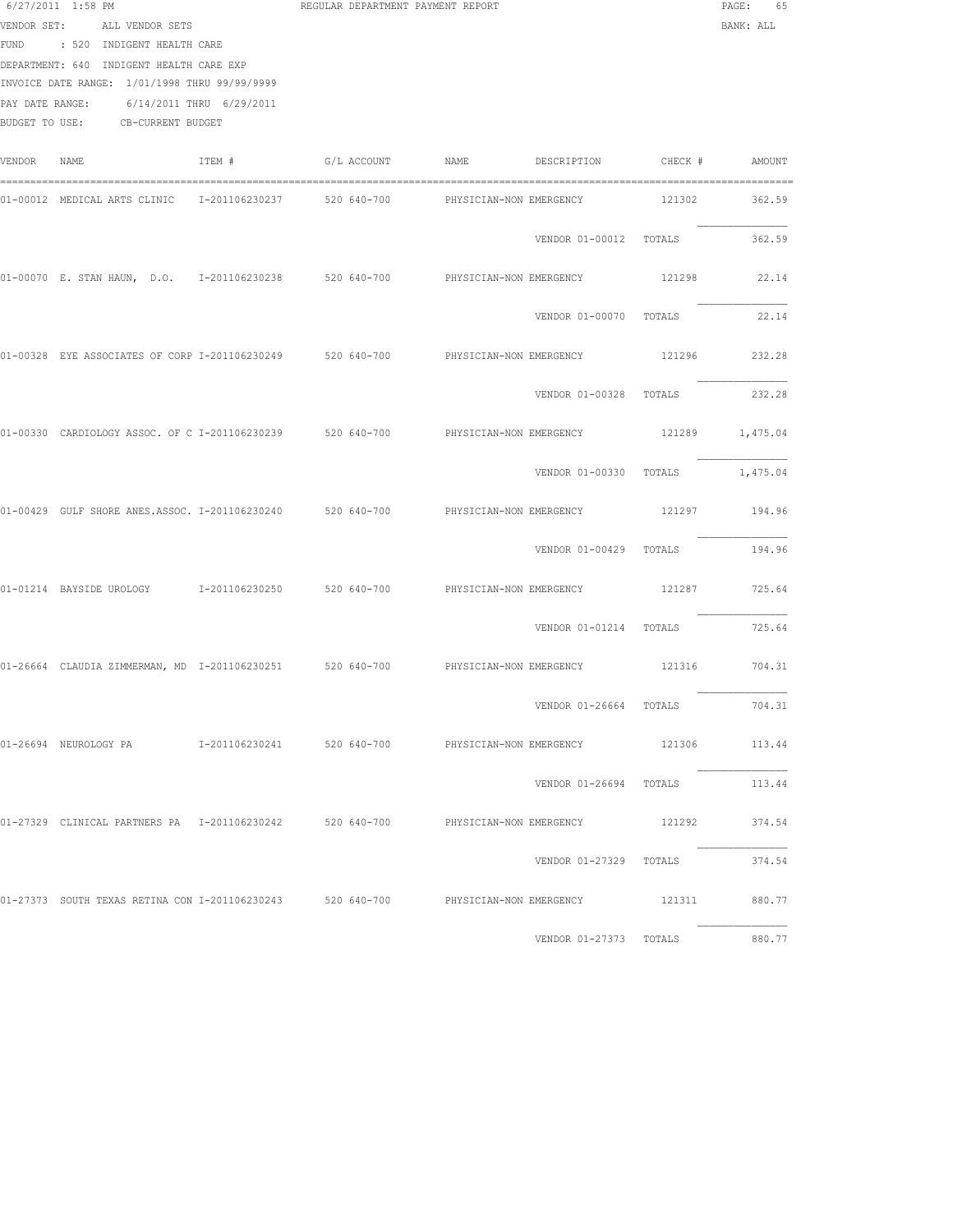|        | 6/27/2011 1:58 PM<br>VENDOR SET: ALL VENDOR SETS<br>FUND : 520 INDIGENT HEALTH CARE<br>DEPARTMENT: 640 INDIGENT HEALTH CARE EXP<br>INVOICE DATE RANGE: 1/01/1998 THRU 99/99/9999<br>PAY DATE RANGE: 6/14/2011 THRU 6/29/2011<br>BUDGET TO USE: CB-CURRENT BUDGET |                            | REGULAR DEPARTMENT PAYMENT REPORT |                         |                                       |        | PAGE:<br>66<br>BANK: ALL |
|--------|------------------------------------------------------------------------------------------------------------------------------------------------------------------------------------------------------------------------------------------------------------------|----------------------------|-----------------------------------|-------------------------|---------------------------------------|--------|--------------------------|
| VENDOR | NAME                                                                                                                                                                                                                                                             | ITEM #                     | G/L ACCOUNT                       | NAME                    | DESCRIPTION CHECK # AMOUNT            |        |                          |
|        | 01-49560 IPC OF TEXAS                                                                                                                                                                                                                                            | I-201106230244 520 640-700 |                                   | PHYSICIAN-NON EMERGENCY |                                       | 121300 | 420.92                   |
|        |                                                                                                                                                                                                                                                                  |                            |                                   |                         | VENDOR 01-49560 TOTALS                |        | 420.92                   |
|        | 01-50261 ASSOCIATES IN HEART DI I-201106230248 520 640-700                                                                                                                                                                                                       |                            |                                   | PHYSICIAN-NON EMERGENCY |                                       | 121286 | 85.56                    |
|        |                                                                                                                                                                                                                                                                  |                            |                                   |                         | VENDOR 01-50261 TOTALS                |        | 85.56                    |
|        | 01-50543 SUNIL'S HOSPITALISTS P I-201106230245 520 640-700 PHYSICIAN-NON EMERGENCY                                                                                                                                                                               |                            |                                   |                         |                                       | 121314 | 171.23                   |
|        |                                                                                                                                                                                                                                                                  |                            |                                   |                         | VENDOR 01-50543 TOTALS                |        | 171.23                   |
|        | 01-50624 MARGARET VON HEUVEL 1-201106230246 520 640-700                                                                                                                                                                                                          |                            |                                   |                         | PHYSICIAN-NON EMERGENCY 121315 130.12 |        |                          |
|        |                                                                                                                                                                                                                                                                  |                            |                                   |                         | VENDOR 01-50624 TOTALS                |        | 130.12                   |
|        | 01-50721 BLOW, OSBERT, MD, PHD I-201106230247 520 640-700 PHYSICIAN-NON EMERGENCY                                                                                                                                                                                |                            |                                   |                         |                                       | 121288 | 58.72                    |
|        |                                                                                                                                                                                                                                                                  |                            |                                   |                         | VENDOR 01-50721 TOTALS                |        | 58.72                    |
|        | 01-00112 JERRY'S PHARMACY 1-201106230252 520 640-704 PRESCRIPTION DRUGS                                                                                                                                                                                          |                            |                                   |                         |                                       | 121301 | 354.15                   |
|        |                                                                                                                                                                                                                                                                  |                            |                                   |                         | VENDOR 01-00112 TOTALS                |        | 354.15                   |
|        | 01-49271 DIAMOND PHARMACY SERVI C-201104279890 520 640-704 PRESCRIPTION: IHC CREDIT REISSUE F 121295 1,183.88-                                                                                                                                                   |                            |                                   |                         |                                       |        |                          |
|        | 01-49271 DIAMOND PHARMACY SERVI I-201105200056 520 640-704 PRESCRIPTION DRUGS                                                                                                                                                                                    |                            |                                   |                         |                                       |        | 121295 843.02            |
|        | 01-49271 DIAMOND PHARMACY SERVI I-201106230253 520 640-704                                                                                                                                                                                                       |                            |                                   | PRESCRIPTION DRUGS      |                                       | 121295 | 791.79                   |
|        |                                                                                                                                                                                                                                                                  |                            |                                   |                         | VENDOR 01-49271 TOTALS                |        | 450.93                   |
|        | 01-50431 HEB - PHARMACY 1-201106230254 520 640-704 PRESCRIPTION DRUGS                                                                                                                                                                                            |                            |                                   |                         |                                       | 121299 | 5,867.71                 |
|        |                                                                                                                                                                                                                                                                  |                            |                                   |                         | VENDOR 01-50431 TOTALS                |        | 5,867.71                 |
|        | 01-26524 CHRISTUS SPOHN HOSPITA I-201106230255 520 640-708 HOSPITAL-INPATIENT                                                                                                                                                                                    |                            |                                   |                         |                                       | 121291 | 2,775.73                 |
|        |                                                                                                                                                                                                                                                                  |                            |                                   |                         | VENDOR 01-26524 TOTALS 2,775.73       |        |                          |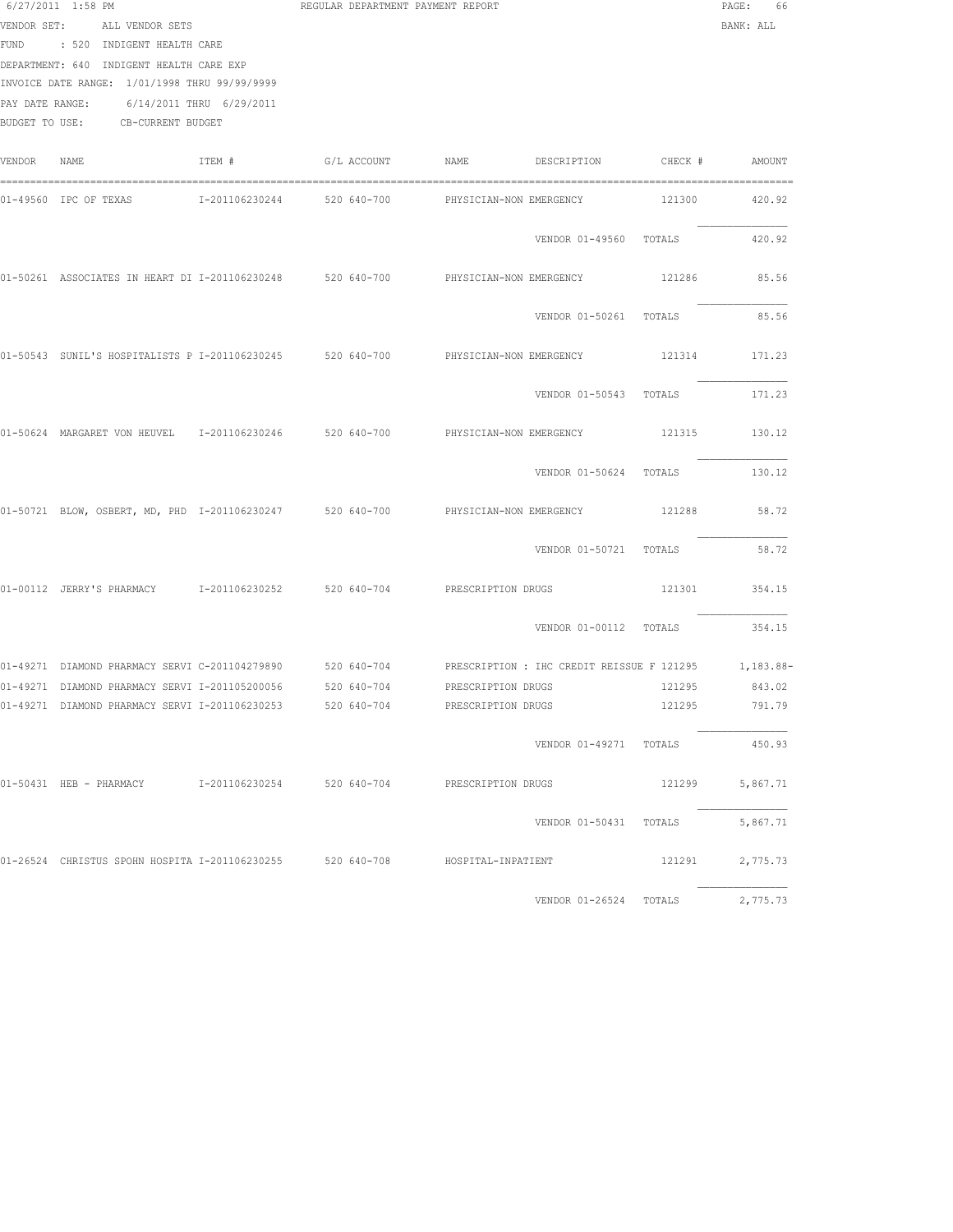|        | 6/27/2011 1:58 PM<br>VENDOR SET: ALL VENDOR SETS<br>FUND : 520 INDIGENT HEALTH CARE<br>DEPARTMENT: 640 INDIGENT HEALTH CARE EXP<br>INVOICE DATE RANGE: 1/01/1998 THRU 99/99/9999<br>PAY DATE RANGE: 6/14/2011 THRU 6/29/2011<br>BUDGET TO USE: CB-CURRENT BUDGET |        |  | REGULAR DEPARTMENT PAYMENT REPORT |                                 |        | PAGE: 67<br>BANK: ALL |
|--------|------------------------------------------------------------------------------------------------------------------------------------------------------------------------------------------------------------------------------------------------------------------|--------|--|-----------------------------------|---------------------------------|--------|-----------------------|
| VENDOR | NAME                                                                                                                                                                                                                                                             | ITEM # |  |                                   |                                 |        |                       |
|        | 01-00476 CARE REGIONAL MEDICAL 1-201106230256 520 640-712 HOSPITAL-OUTPATIENT                                                                                                                                                                                    |        |  |                                   |                                 | 121290 | 2,488.70              |
|        |                                                                                                                                                                                                                                                                  |        |  |                                   | VENDOR 01-00476 TOTALS 2,488.70 |        |                       |
|        | 01-26524 CHRISTUS SPOHN HOSPITA I-201106230257 520 640-712 HOSPITAL-OUTPATIENT                                                                                                                                                                                   |        |  |                                   |                                 |        | 121291 1,026.01       |
|        |                                                                                                                                                                                                                                                                  |        |  |                                   | VENDOR 01-26524 TOTALS          |        | 1,026.01              |
|        | 01-00301 RADIOLOGY ASSOCIATES, I-201106230258 520 640-716 LABORATORY-X-RAY                                                                                                                                                                                       |        |  |                                   |                                 | 121309 | 987.27                |
|        |                                                                                                                                                                                                                                                                  |        |  |                                   | VENDOR 01-00301 TOTALS          |        | 987.27                |
|        | 01-00320 MEMORIAL PATH. GROUP 1-201106230264 520 640-716 LABORATORY-X-RAY                                                                                                                                                                                        |        |  |                                   |                                 |        | 121303 94.38          |
|        |                                                                                                                                                                                                                                                                  |        |  |                                   | VENDOR 01-00320 TOTALS          |        | 94.38                 |
|        | 01-00587 CLINICAL PATHOLOGY LAB I-201106230265 520 640-716 LABORATORY-X-RAY                                                                                                                                                                                      |        |  |                                   |                                 |        | 121293 215.95         |
|        |                                                                                                                                                                                                                                                                  |        |  |                                   | VENDOR 01-00587 TOTALS          |        | 215.95                |
|        | 01-01101 RADIOLOGY & IMAGING OF I-201106230259 520 640-716 LABORATORY-X-RAY                                                                                                                                                                                      |        |  |                                   |                                 |        | 121308 942.94         |
|        |                                                                                                                                                                                                                                                                  |        |  |                                   | VENDOR 01-01101 TOTALS          |        | 942.94                |
|        |                                                                                                                                                                                                                                                                  |        |  |                                   |                                 |        | 121306 44.11          |
|        |                                                                                                                                                                                                                                                                  |        |  |                                   | VENDOR 01-26694 TOTALS          |        | 44.11                 |
|        | 01-49918 PORTLAND IMG CTR, LTD I-201106230262 520 640-716 LABORATORY-X-RAY                                                                                                                                                                                       |        |  |                                   |                                 |        | 121307 1,520.44       |
|        |                                                                                                                                                                                                                                                                  |        |  |                                   | VENDOR 01-49918 TOTALS 1,520.44 |        |                       |
|        | 01-50990 RADIOLOGYWEST, LLP 1-201106230263 520 640-716 LABORATORY-X-RAY                                                                                                                                                                                          |        |  |                                   |                                 |        | 121310 60.15          |
|        |                                                                                                                                                                                                                                                                  |        |  |                                   | VENDOR 01-50990 TOTALS          |        | 60.15                 |
|        | 01-49398 NBH PHYSICIAN SERVICES I-201106230266 520 640-728 EMERGENCY PHYSICIAN                                                                                                                                                                                   |        |  |                                   |                                 |        | 121305 387.76         |
|        |                                                                                                                                                                                                                                                                  |        |  |                                   | VENDOR 01-49398 TOTALS 387.76   |        |                       |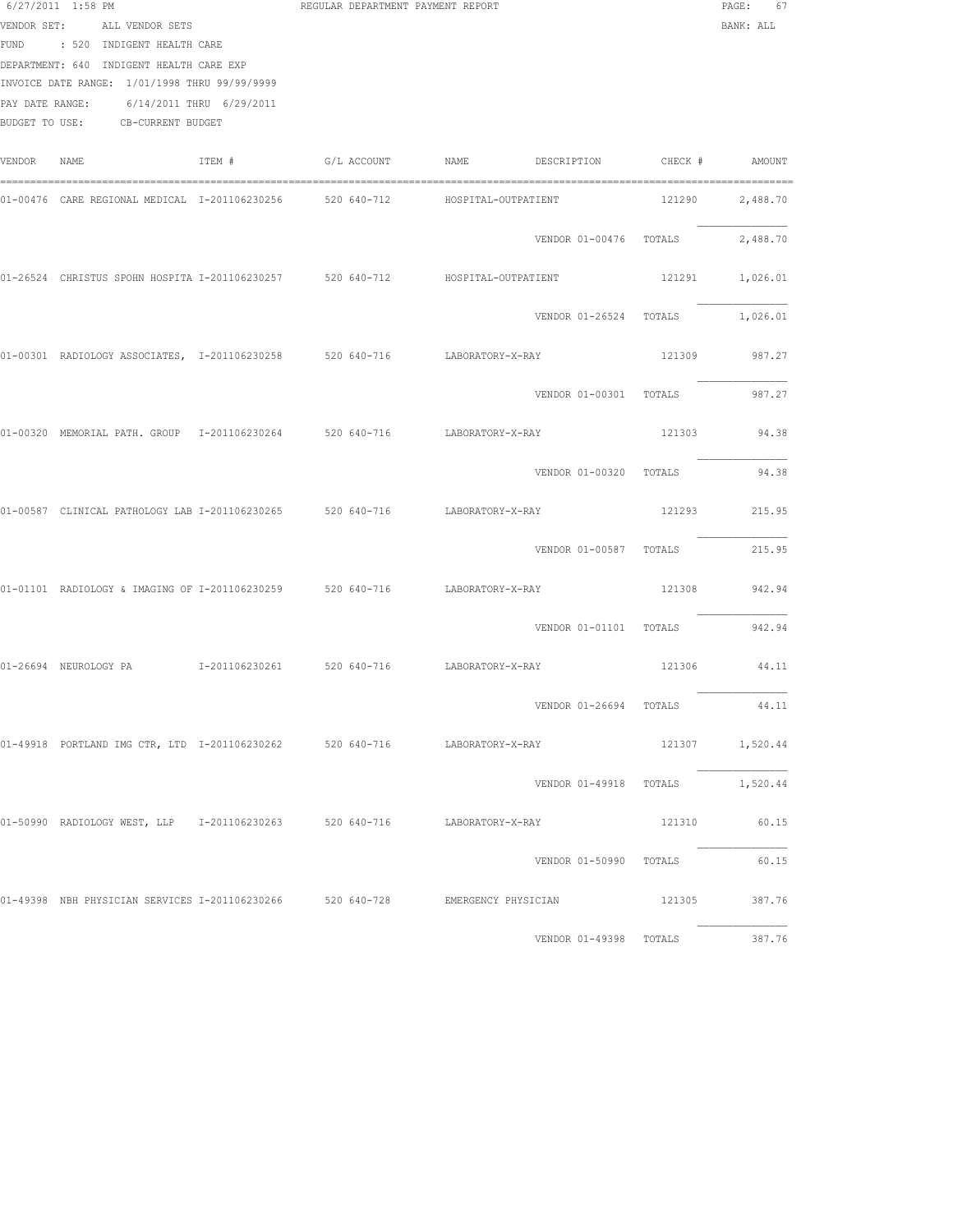|             | 6/27/2011 1:58 PM<br>VENDOR SET: ALL VENDOR SETS<br>FUND : 520 INDIGENT HEALTH CARE<br>DEPARTMENT: 640 INDIGENT HEALTH CARE EXP<br>INVOICE DATE RANGE: 1/01/1998 THRU 99/99/9999<br>PAY DATE RANGE: 6/14/2011 THRU 6/29/2011<br>BUDGET TO USE: CB-CURRENT BUDGET |        |  | REGULAR DEPARTMENT PAYMENT REPORT |                                                      | PAGE: 68<br>BANK: ALL       |
|-------------|------------------------------------------------------------------------------------------------------------------------------------------------------------------------------------------------------------------------------------------------------------------|--------|--|-----------------------------------|------------------------------------------------------|-----------------------------|
| VENDOR NAME |                                                                                                                                                                                                                                                                  | TTEM # |  |                                   |                                                      |                             |
|             | 01-49922 SPARKLING SEA EMERG PH I-201106230267 520 640-728 EMERGENCY PHYSICIAN                                                                                                                                                                                   |        |  |                                   |                                                      | 121312 134.03               |
|             |                                                                                                                                                                                                                                                                  |        |  |                                   | VENDOR 01-49922 TOTALS                               | 134.03                      |
|             | 01-00314 SPOHN MEMORIAL HOSPITA I-201106230268 520 640-732 EMERGENCY HOSPITAL                                                                                                                                                                                    |        |  |                                   |                                                      | 121313 5,245.73             |
|             |                                                                                                                                                                                                                                                                  |        |  |                                   | VENDOR 01-00314 TOTALS                               | 5,245.73                    |
|             | 01-00476 CARE REGIONAL MEDICAL I-201106230269 520 640-732 EMERGENCY HOSPITAL                                                                                                                                                                                     |        |  |                                   |                                                      | 121290 3,863.66             |
|             |                                                                                                                                                                                                                                                                  |        |  |                                   | VENDOR 01-00476 TOTALS 3,863.66                      |                             |
|             | 01-00429 GULF SHORE ANES.ASSOC. I-201106230270 520 640-749 OTHER-AMBULATORY SERVICE CTR. 121297 179.36                                                                                                                                                           |        |  |                                   |                                                      |                             |
|             |                                                                                                                                                                                                                                                                  |        |  |                                   | VENDOR 01-00429 TOTALS 179.36                        |                             |
|             | 01-27329 CLINICAL PARTNERS PA 1-201106230271 520 640-749 OTHER-AMBULATORY SERVICE CTR.                                                                                                                                                                           |        |  |                                   |                                                      | 121292 344.58               |
|             |                                                                                                                                                                                                                                                                  |        |  |                                   | VENDOR 01-27329 TOTALS                               | 344.58                      |
|             | 01-50430 COASTAL MEDICAL CLINIC I-201106230272 520 640-749 OTHER-AMBULATORY SERVICE CTR. 121294 1,639.40                                                                                                                                                         |        |  |                                   |                                                      |                             |
|             |                                                                                                                                                                                                                                                                  |        |  |                                   | VENDOR 01-50430 TOTALS 1,639.40                      |                             |
|             | 01-26572 JEREMY MILLS, DDS 1-201106230273 520 640-767 DENTAL                                                                                                                                                                                                     |        |  |                                   |                                                      | 121304 165.04               |
|             |                                                                                                                                                                                                                                                                  |        |  |                                   | VENDOR 01-26572 TOTALS                               | 165.04                      |
|             |                                                                                                                                                                                                                                                                  |        |  |                                   | DEPARTMENT 640 INDIGENT HEALTH CARE EXP TOTAL:       | 34,740.29<br>-------------- |
|             |                                                                                                                                                                                                                                                                  |        |  |                                   | VENDOR SET 520 INDIGENT HEALTH CARE TOTAL: 34,740.29 |                             |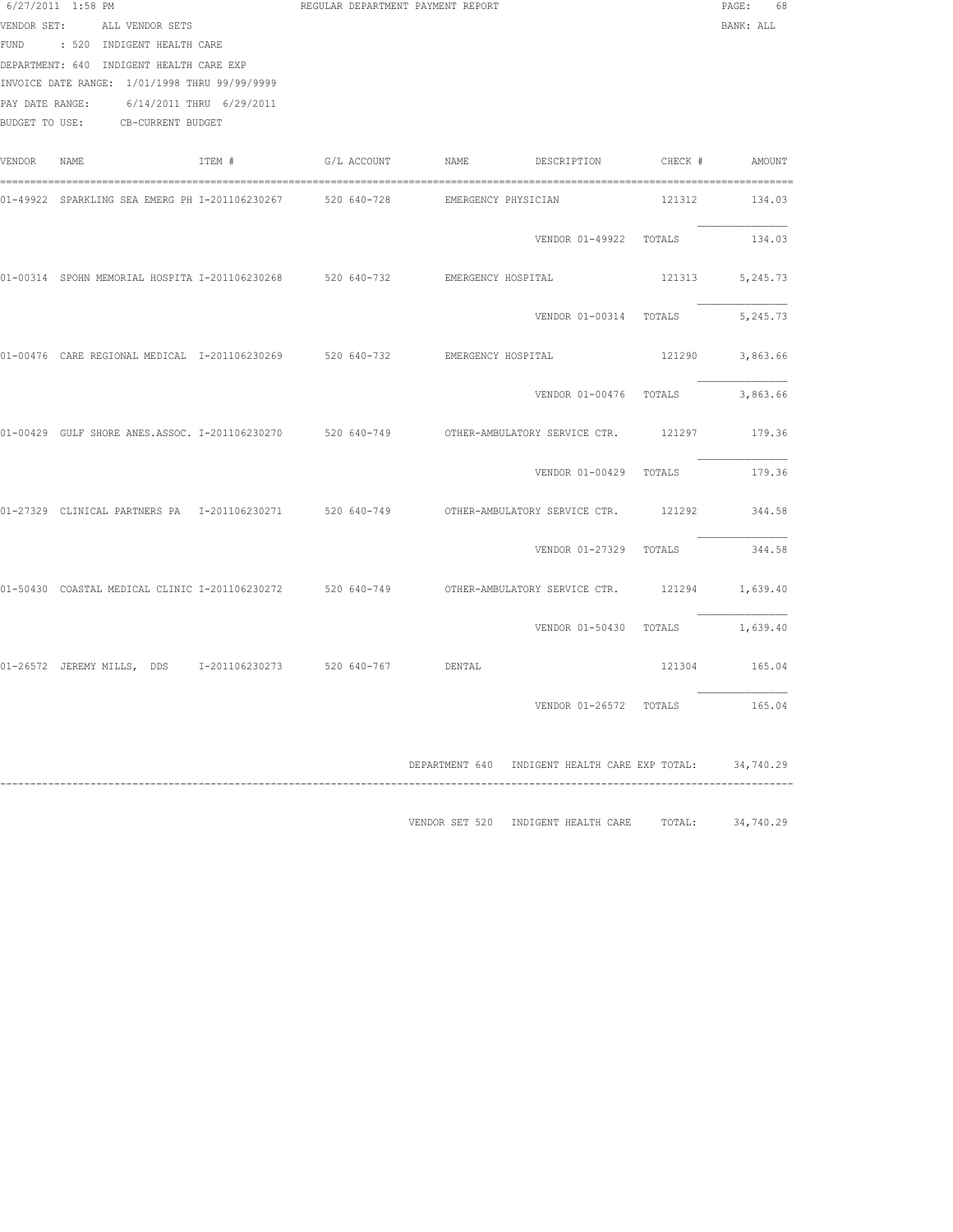|               | 6/27/2011 1:58 PM<br>VENDOR SET: ALL VENDOR SETS<br>FUND : 530 A.C. ASSISTANCE PROGRAM<br>DEPARTMENT: 640 ASSISTANCE DEPARTMENT<br>INVOICE DATE RANGE: 1/01/1998 THRU 99/99/9999<br>PAY DATE RANGE: 6/14/2011 THRU 6/29/2011<br>BUDGET TO USE: CB-CURRENT BUDGET |                            |             | REGULAR DEPARTMENT PAYMENT REPORT |                                                                                                                                               | PAGE:<br>69<br>BANK: ALL |
|---------------|------------------------------------------------------------------------------------------------------------------------------------------------------------------------------------------------------------------------------------------------------------------|----------------------------|-------------|-----------------------------------|-----------------------------------------------------------------------------------------------------------------------------------------------|--------------------------|
| VENDOR        | NAME                                                                                                                                                                                                                                                             | ITEM #                     | G/L ACCOUNT | <b>NAME</b>                       | DESCRIPTION                                                                                                                                   | $CHECK$ $#$<br>AMOUNT    |
|               | 01-27300 UNITED STATES TREASURY I-T3 0611B 530 640-201                                                                                                                                                                                                           |                            |             |                                   | SOCIAL SECURI: FICA CONTRIBUTIONS 000000<br>01-27300 UNITED STATES TREASURY I-T4 0611B 530 640-201 SOCIAL SECURI: MEDICARE CONTRIBUTIO 000000 | 280.49<br>65.60          |
|               |                                                                                                                                                                                                                                                                  |                            |             |                                   | VENDOR 01-27300 TOTALS                                                                                                                        | 346.09                   |
|               | 01-26885 TEXAS ASSOCIATION OF C I-201106230236 530 640-204                                                                                                                                                                                                       |                            |             |                                   | UNEMPLOYMENT : ASSISTANCE DEPARTMEN 121562                                                                                                    | 133.34                   |
|               |                                                                                                                                                                                                                                                                  |                            |             |                                   | VENDOR 01-26885 TOTALS                                                                                                                        | 133.34                   |
|               |                                                                                                                                                                                                                                                                  |                            |             |                                   | 01-26819 TEXAS ASSOCIATION OF C I-201106230231 530 640-205 WORKERS COMP : 3rd OTR 2011 ASSISTA 121561                                         | 75.43                    |
|               |                                                                                                                                                                                                                                                                  |                            |             |                                   | VENDOR 01-26819 TOTALS                                                                                                                        | 75.43                    |
|               | 01-49731 AT&T LONG DISTANCE 1-201106150203 530 640-421                                                                                                                                                                                                           |                            |             |                                   | TELEPHONE : ASSISTANCE 121441                                                                                                                 | 14.92                    |
|               |                                                                                                                                                                                                                                                                  |                            |             |                                   | VENDOR 01-49731 TOTALS                                                                                                                        | 14.92                    |
| 01-50240 AT&T |                                                                                                                                                                                                                                                                  | I-201106210216 530 640-421 |             |                                   | TELEPHONE : ASSISTANCE<br>121440                                                                                                              | 69.76                    |
|               |                                                                                                                                                                                                                                                                  |                            |             |                                   | VENDOR 01-50240 TOTALS                                                                                                                        | 69.76                    |
|               | 01-00591 THE FOOD BANK OF CORPU I-327945<br>01-00591 THE FOOD BANK OF CORPU I-327977                                                                                                                                                                             |                            |             |                                   | 530 640-461 TEFAP STORAGE: USDA CANNED PEARS & 121569<br>530 640-461 TEFAP STORAGE: USDA DICED PEACHES & 121569                               | 378.00<br>178.45         |
|               |                                                                                                                                                                                                                                                                  |                            |             |                                   | VENDOR 01-00591 TOTALS                                                                                                                        | 556.45                   |
|               | 01-27174 CPL RETAIL ENERGY 1-201106210223 530 640-499                                                                                                                                                                                                            |                            |             |                                   | ASSISTANCE PR: PART ELECT ACCT # 36 121273                                                                                                    | 50.00                    |
|               |                                                                                                                                                                                                                                                                  |                            |             |                                   | VENDOR 01-27174 TOTALS                                                                                                                        | 50.00                    |
|               |                                                                                                                                                                                                                                                                  |                            |             |                                   | 01-51007 MAIR'S MOBILE HOME PAR I-201106210225 530 640-499 ASSISTANCE PR: PART RENT 2220 MONKE 121274                                         | 50.00                    |
|               |                                                                                                                                                                                                                                                                  |                            |             |                                   | VENDOR 01-51007 TOTALS                                                                                                                        | 50.00                    |
|               |                                                                                                                                                                                                                                                                  |                            |             |                                   | DEPARTMENT 640 ASSISTANCE DEPARTMENT TOTAL: 1,295.99                                                                                          |                          |
|               |                                                                                                                                                                                                                                                                  |                            |             |                                   | VENDOR SET 530 A.C. ASSISTANCE PROGRAM TOTAL: 1,295.99                                                                                        |                          |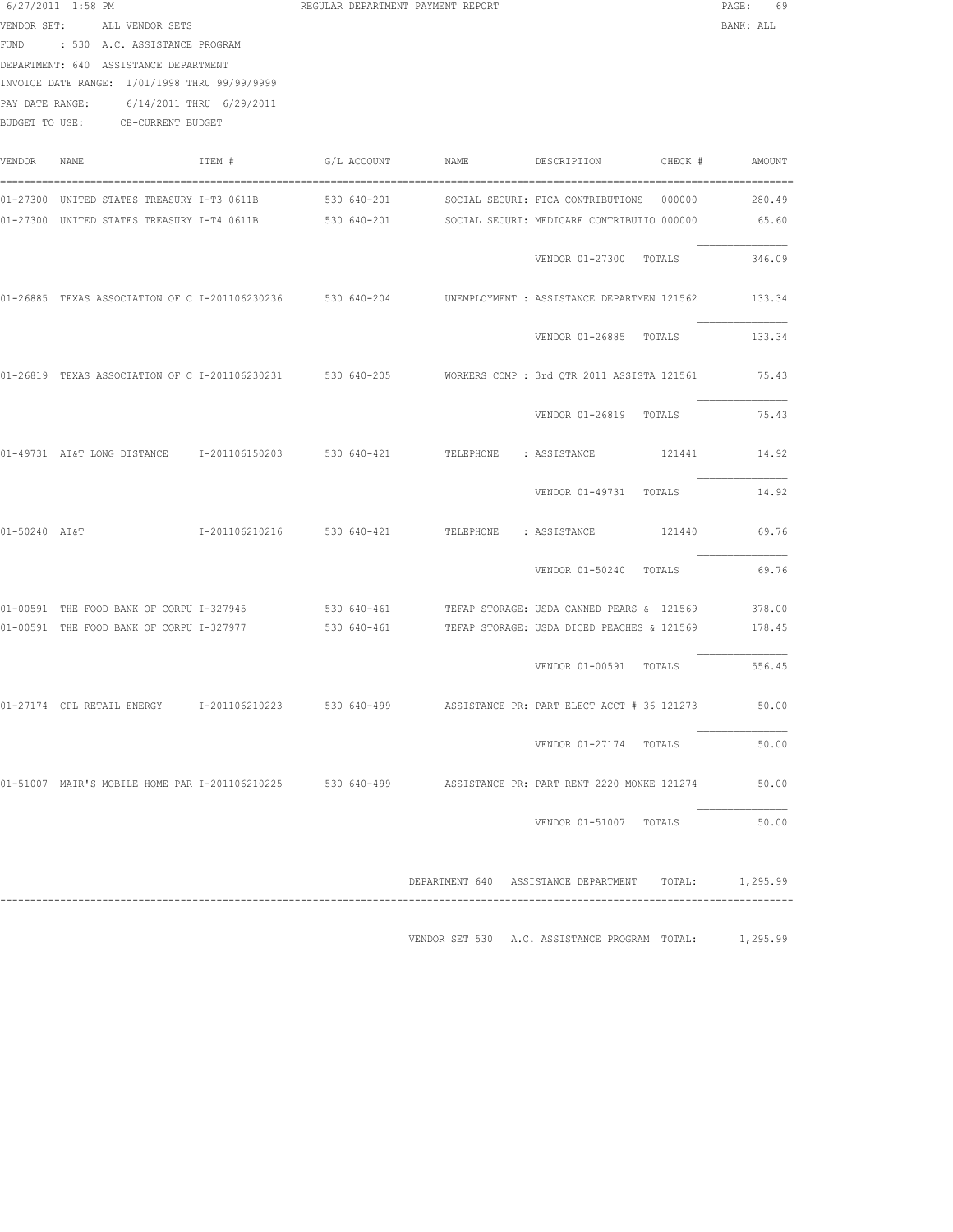| 6/27/2011 1:58 PM |       |                                                                                                         | REGULAR DEPARTMENT PAYMENT REPORT |                                        |                        |        | 70<br>PAGE: |
|-------------------|-------|---------------------------------------------------------------------------------------------------------|-----------------------------------|----------------------------------------|------------------------|--------|-------------|
|                   |       | VENDOR SET: ALL VENDOR SETS                                                                             |                                   |                                        |                        |        | BANK: ALL   |
|                   |       | FUND : 540 ARRA GRANT                                                                                   |                                   |                                        |                        |        |             |
|                   |       | DEPARTMENT: 640 ARRA GRANT 09-10                                                                        |                                   |                                        |                        |        |             |
|                   |       | INVOICE DATE RANGE: 1/01/1998 THRU 99/99/9999                                                           |                                   |                                        |                        |        |             |
|                   |       | PAY DATE RANGE: 6/14/2011 THRU 6/29/2011                                                                |                                   |                                        |                        |        |             |
|                   |       | BUDGET TO USE: CB-CURRENT BUDGET                                                                        |                                   |                                        |                        |        |             |
| VENDOR            | NAME. | ITEM #                                                                                                  | G/L ACCOUNT NAME                  |                                        | DESCRIPTION CHECK #    |        | AMOUNT      |
|                   |       | 01-26885 TEXAS ASSOCIATION OF C I-201106230236 540 640-204 UNEMPLOYMENT : ARRA                          |                                   |                                        |                        | 121562 | 0.00        |
|                   |       |                                                                                                         |                                   |                                        | VENDOR 01-26885        | TOTALS | 0.00        |
|                   |       | 01-26819 TEXAS ASSOCIATION OF C I-201106230231 540 640-205 WORKERS COMPE: 3rd QTR 2011 ARRA 121561 0.00 |                                   |                                        |                        |        |             |
|                   |       |                                                                                                         |                                   |                                        | VENDOR 01-26819 TOTALS |        | 0.00        |
|                   |       |                                                                                                         |                                   | DEPARTMENT 640 ARRA GRANT 09-10        |                        | TOTAL: | 0.00        |
|                   |       |                                                                                                         |                                   | VENDOR SET 540 ARRA GRANT (TOTAL: 0.00 |                        |        |             |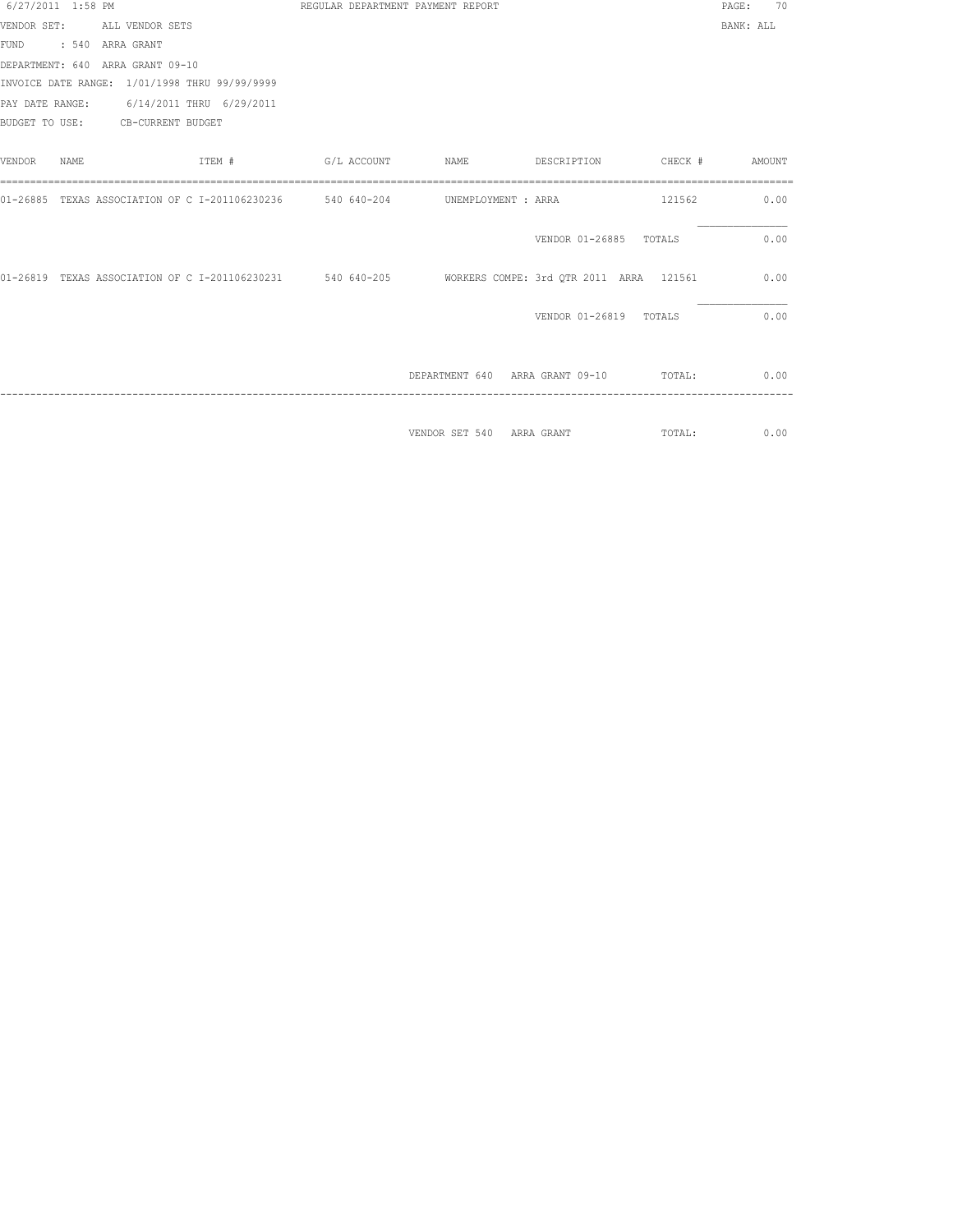| PAY DATE RANGE: | 6/27/2011 1:58 PM<br>VENDOR SET: ALL VENDOR SETS<br>FUND : 550 HEALTH CARE SALES TAX FND<br>DEPARTMENT: 640 EXPENDITURES<br>INVOICE DATE RANGE: 1/01/1998 THRU 99/99/9999<br>6/14/2011 THRU 6/29/2011<br>BUDGET TO USE: CB-CURRENT BUDGET |        | REGULAR DEPARTMENT PAYMENT REPORT |      |                                                                                                         | $\mathtt{PAGE}$ :<br>71<br>BANK: ALL |
|-----------------|-------------------------------------------------------------------------------------------------------------------------------------------------------------------------------------------------------------------------------------------|--------|-----------------------------------|------|---------------------------------------------------------------------------------------------------------|--------------------------------------|
| VENDOR          | NAME                                                                                                                                                                                                                                      | ITEM # | G/L ACCOUNT                       | NAME | DESCRIPTION<br>CHECK #                                                                                  | AMOUNT                               |
|                 | 01-49271 DIAMOND PHARMACY SERVI I-IN000200680                                                                                                                                                                                             |        | 550 640-760                       |      | INMATE PRESCR: MAY 2011 CHARGES<br>121278                                                               | 1,980.85                             |
|                 |                                                                                                                                                                                                                                           |        |                                   |      | VENDOR 01-49271 TOTALS                                                                                  | 1,980.85                             |
|                 | 01-50431 HEB - PHARMACY 1-110513401                                                                                                                                                                                                       |        |                                   |      | 550 640-760     INMATE PRESCR: MEMBER- 94845J B. BE 121279                                              | 354.03                               |
|                 |                                                                                                                                                                                                                                           |        |                                   |      | VENDOR 01-50431 TOTALS                                                                                  | 354.03                               |
|                 |                                                                                                                                                                                                                                           |        |                                   |      | 01-00528 ARANSAS COUNTY COUNCIL I-3RD QTR 2011 T 550 640-761 ROCKPORT TRAN: 3RD QTR 2011 TRANSPO 121411 | 3,000.00                             |
|                 |                                                                                                                                                                                                                                           |        |                                   |      | 01-00528 ARANSAS COUNTY COUNCIL I-3RD OTR 2011 N 550 640-762 COA NUTRITION: 3RD OTR 2011 NUTRITI 121411 | 6, 250.00                            |
|                 |                                                                                                                                                                                                                                           |        |                                   |      | VENDOR 01-00528 TOTALS                                                                                  | 9,250.00                             |
|                 | 01-49271 DIAMOND PHARMACY SERVI I-IN000200680 550 640-763                                                                                                                                                                                 |        |                                   |      | INMATE MEDICA: MAY 2011 CHARGES<br>121278                                                               | 374.73                               |
|                 |                                                                                                                                                                                                                                           |        |                                   |      | VENDOR 01-49271 TOTALS                                                                                  | 374.73                               |
|                 | 01-50430 COASTAL MEDICAL CLINIC I-XB1107C4571165                                                                                                                                                                                          |        | 550 640-764                       |      | FEDERAL PRISO: PATIENT XB1107C45711 121277                                                              | 50.00                                |
|                 | 01-50430 COASTAL MEDICAL CLINIC I-XB1110C4567815                                                                                                                                                                                          |        | 550 640-764                       |      | FEDERAL PRISO: PATIENT XB1110C45678 121277                                                              | 50.00                                |
|                 | 01-50430 COASTAL MEDICAL CLINIC I-XB1110C4571175                                                                                                                                                                                          |        | 550 640-764                       |      | FEDERAL PRISO: PATIENT XB1110C45711 121277                                                              | 50.00                                |
|                 | 01-50430 COASTAL MEDICAL CLINIC I-XB1565C4568075                                                                                                                                                                                          |        | 550 640-764                       |      | FEDERAL PRISO: PATIENT XB1565C45680 121277                                                              | 50.00                                |
|                 | 01-50430 COASTAL MEDICAL CLINIC I-XB1567C4571167                                                                                                                                                                                          |        | 550 640-764                       |      | FEDERAL PRISO: PATIENT XB1567C45711 121277                                                              | 50.00                                |
|                 | 01-50430 COASTAL MEDICAL CLINIC I-XB1568C4571169                                                                                                                                                                                          |        | 550 640-764                       |      | FEDERAL PRISO: PATIENT XB1568C45711 121277                                                              | 50.00                                |
|                 | 01-50430 COASTAL MEDICAL CLINIC I-XB1570C4571176                                                                                                                                                                                          |        | 550 640-764                       |      | FEDERAL PRISO: PATIENT XB1570C45711 121277                                                              | 50.00                                |
|                 | 01-50430 COASTAL MEDICAL CLINIC I-XB1574C4571191                                                                                                                                                                                          |        | 550 640-764                       |      | FEDERAL PRISO: PATIENT XB1574C45711 121277                                                              | 50.00                                |
|                 | 01-50430 COASTAL MEDICAL CLINIC I-XB1575C4571193                                                                                                                                                                                          |        | 550 640-764                       |      | FEDERAL PRISO: PATIENT XB1575C45711 121277                                                              | 50.00                                |
|                 |                                                                                                                                                                                                                                           |        |                                   |      | FEDERAL PRISO: PATIENT XB831C456795 121277                                                              | 50.00                                |
|                 |                                                                                                                                                                                                                                           |        |                                   |      | VENDOR 01-50430 TOTALS                                                                                  | 500.00                               |
|                 |                                                                                                                                                                                                                                           |        |                                   |      | 01-00476 CARE REGIONAL MEDICAL I-VAD38718 550 640-765 PRISONER MEDI: PATIENT VAD38718 5/2 121276        | 19.11                                |
|                 |                                                                                                                                                                                                                                           |        |                                   |      | 01-00476 CARE REGIONAL MEDICAL I-VAD39164 550 640-765 PRISONER MEDI: PATIENT VAD39164 4/2 121276        | 2,862.68                             |
|                 |                                                                                                                                                                                                                                           |        |                                   |      | 01-00476 CARE REGIONAL MEDICAL I-VAD39235 550 640-765 PRISONER MEDI: PATIENT VAD39235 5/1 121276        | 1,058.30                             |
|                 |                                                                                                                                                                                                                                           |        |                                   |      | VENDOR 01-00476 TOTALS                                                                                  | 3,940.09                             |
|                 | 01-00521 X-RAY ON WHEELS, INC. I-05312011 550 640-765                                                                                                                                                                                     |        |                                   |      | PRISONER MEDI: ACCT 65 MAY 11 121285                                                                    | 547.94                               |
|                 |                                                                                                                                                                                                                                           |        |                                   |      | VENDOR 01-00521 TOTALS                                                                                  | 547.94                               |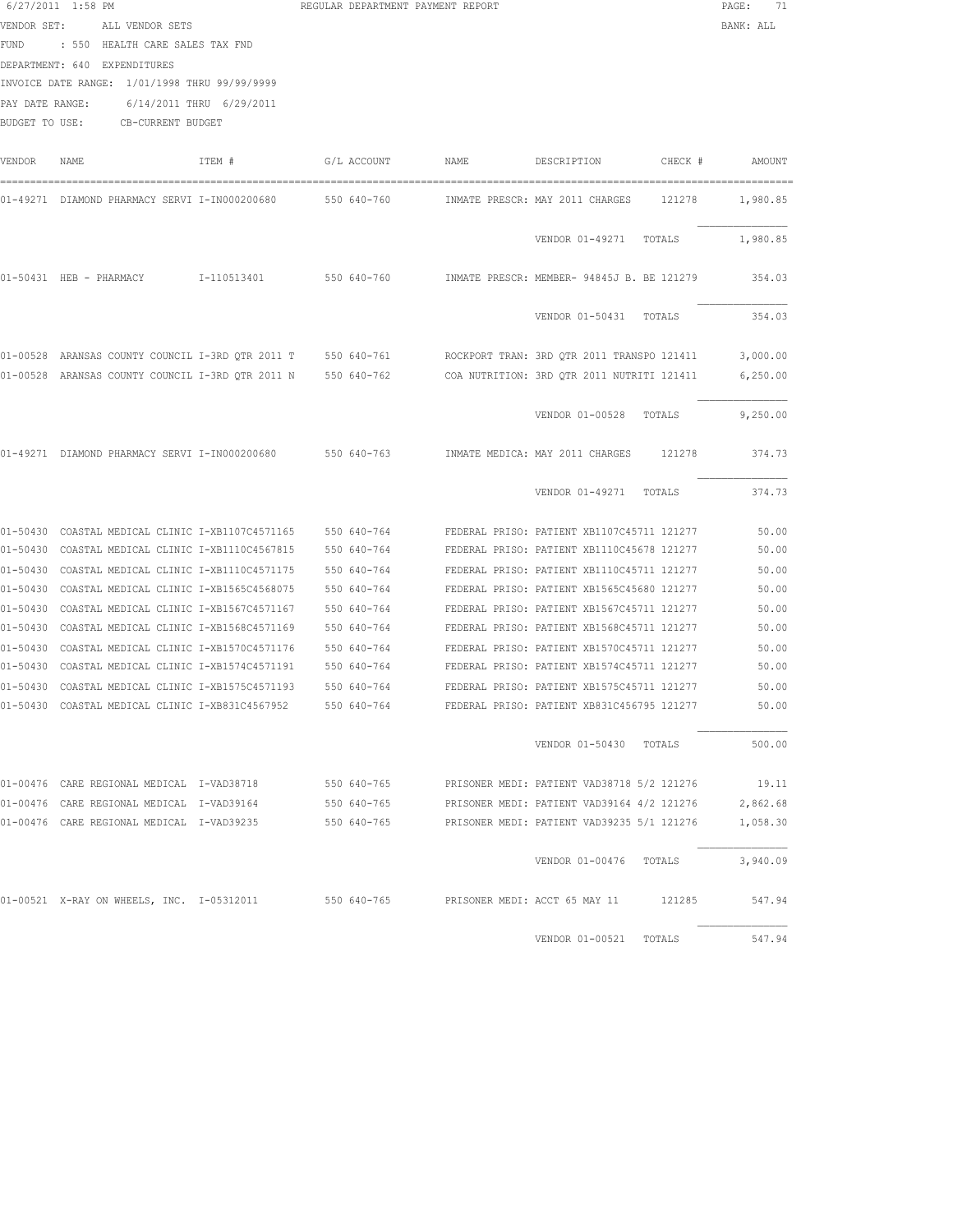| 6/27/2011 1:58 PM<br>REGULAR DEPARTMENT PAYMENT REPORT<br>PAGE | $\sim$ |
|----------------------------------------------------------------|--------|
|----------------------------------------------------------------|--------|

|      | VENDOR SET: ALL VENDOR SETS     | BANK: ALL |
|------|---------------------------------|-----------|
| FUND | : 550 HEALTH CARE SALES TAX FND |           |

DEPARTMENT: 640 EXPENDITURES

INVOICE DATE RANGE: 1/01/1998 THRU 99/99/9999

PAY DATE RANGE: 6/14/2011 THRU 6/29/2011

BUDGET TO USE: CB-CURRENT BUDGET

| <b>VENDOR</b> | <b>NAME</b>                                      | ITEM # | G/L ACCOUNT | <b>NAME</b>                 | DESCRIPTION                                | CHECK # | AMOUNT    |
|---------------|--------------------------------------------------|--------|-------------|-----------------------------|--------------------------------------------|---------|-----------|
|               | 01-01101 RADIOLOGY & IMAGING OF I-CR127958       |        | 550 640-765 |                             | PRISONER MEDI: PATIENT CR127958 5/2 121281 |         | 8.29      |
|               |                                                  |        |             |                             | VENDOR 01-01101                            | TOTALS  | 8.29      |
|               | 01-27210 RANDALL L. SIMONSON, M I-RU216967       |        | 550 640-765 |                             | PRISONER MEDI: PATIENT RU216967 4/3 121282 |         | 28.87     |
|               | 01-27210 RANDALL L. SIMONSON, M I-RU217719       |        | 550 640-765 |                             | PRISONER MEDI: PATIENT RU217719 5/2 121282 |         | 28.87     |
|               |                                                  |        |             |                             | VENDOR 01-27210                            | TOTALS  | 57.74     |
|               | 01-49398 NBH PHYSICIAN SERVICES I-1-461.0-1      |        | 550 640-765 |                             | PRISONER MEDI: PATIENT 1-461.0-1 5/ 121280 |         | 162.46    |
| $01 - 49398$  | NBH PHYSICIAN SERVICES I-VAD38359                |        | 550 640-765 |                             | PRISONER MEDI: PATIENT VAD38359 5/1 121280 |         | 61.09     |
|               | 01-49398 NBH PHYSICIAN SERVICES I-VAD39077       |        | 550 640-765 |                             | PRISONER MEDI: PATIENT VAD39077 5/2 121280 |         | 40.27     |
|               |                                                  |        |             |                             | VENDOR 01-49398                            | TOTALS  | 263.82    |
|               | 01-49735 RALEIGH A. SMITH, MD F I-3944C1090X     |        | 550 640-765 |                             | PRISONER MEDI: PATIENT 3944C1090X 5 121283 |         | 54.41     |
|               | 01-49735 RALEIGH A. SMITH, MD F I-3980C1090X     |        | 550 640-765 |                             | PRISONER MEDI: PATIENT 3980C1090X 5 121283 |         | 672.00    |
|               | 01-49735 RALEIGH A. SMITH, MD F I-4020C1090X     |        | 550 640-765 |                             | PRISONER MEDI: PATIENT 4020C1090X 5 121283 |         | 514.03    |
|               |                                                  |        |             |                             | VENDOR 01-49735                            | TOTALS  | 1,240.44  |
| $01 - 50430$  | COASTAL MEDICAL CLINIC I-XB1435C4567830          |        | 550 640-765 |                             | PRISONER MEDI: PATIENT XB1435C45678 121277 |         | 46.73     |
|               | 01-50430 COASTAL MEDICAL CLINIC I-XB1444C4568090 |        | 550 640-765 |                             | PRISONER MEDI: PATIEND XB1444C45680 121277 |         | 56.26     |
|               | 01-50430 COASTAL MEDICAL CLINIC I-XB1452C4571163 |        | 550 640-765 |                             | PRISONER MEDI: PATIENT XB1452C45711 121277 |         | 56.26     |
|               | 01-50430 COASTAL MEDICAL CLINIC I-XB1564C4567912 |        | 550 640-765 |                             | PRISONER MEDI: PATIENT XB1564C45679 121277 |         | 67.63     |
| $01 - 50430$  | COASTAL MEDICAL CLINIC I-XB1569C4571173          |        | 550 640-765 |                             | PRISONER MEDI: PATIENT XB1569C45711 121277 |         | 51.33     |
| $01 - 50430$  | COASTAL MEDICAL CLINIC I-XB1571C4571178          |        | 550 640-765 |                             | PRISONER MEDI: PATIENT XB1571C45711 121277 |         | 51.33     |
| $01 - 50430$  | COASTAL MEDICAL CLINIC I-XB1572C4571184          |        | 550 640-765 |                             | PRISONER MEDI: PATIENT XB1572C45711 121277 |         | 67.63     |
|               |                                                  |        |             |                             | VENDOR 01-50430                            | TOTALS  | 397.17    |
|               | 01-27337 DAVID H. BINDER, DDS I-1082401          |        | 550 640-767 | DENTAL                      | : PATIENT 1082401 4/26 121275              |         | 59.09     |
|               |                                                  |        |             |                             | VENDOR 01-27337                            | TOTALS  | 59.09     |
|               | 01-00712 ARANSAS COUNTY MEDICAL I-3RD OTR 2011   |        | 550 640-770 | ARANSAS COUNT: 3RD OTR 2011 |                                            | 121412  | 35,791.50 |
|               |                                                  |        |             |                             | VENDOR 01-00712                            | TOTALS  | 35,791.50 |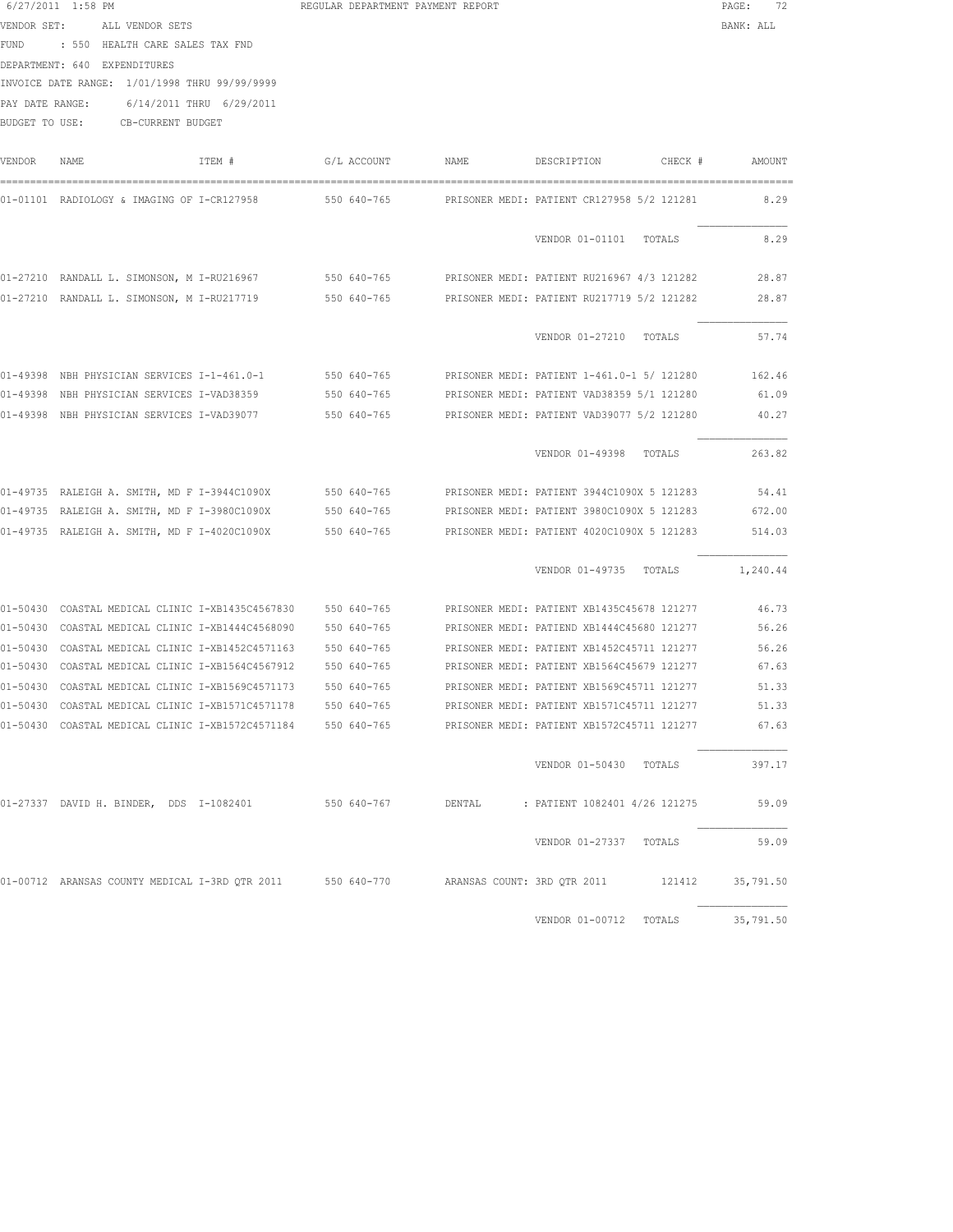| 6/27/2011 1:58 PM |      |                                           |                                                       |             | REGULAR DEPARTMENT PAYMENT REPORT |                                            |         | 73<br>PAGE: |
|-------------------|------|-------------------------------------------|-------------------------------------------------------|-------------|-----------------------------------|--------------------------------------------|---------|-------------|
| VENDOR SET:       |      | ALL VENDOR SETS                           |                                                       |             |                                   |                                            |         | BANK: ALL   |
| FUND              |      | : 550 HEALTH CARE SALES TAX FND           |                                                       |             |                                   |                                            |         |             |
|                   |      | DEPARTMENT: 640 EXPENDITURES              |                                                       |             |                                   |                                            |         |             |
|                   |      |                                           | INVOICE DATE RANGE: 1/01/1998 THRU 99/99/9999         |             |                                   |                                            |         |             |
| PAY DATE RANGE:   |      |                                           | 6/14/2011 THRU 6/29/2011                              |             |                                   |                                            |         |             |
| BUDGET TO USE:    |      | CB-CURRENT BUDGET                         |                                                       |             |                                   |                                            |         |             |
| VENDOR            | NAME |                                           | ITEM #                                                | G/L ACCOUNT | NAME                              | DESCRIPTION                                | CHECK # | AMOUNT      |
|                   |      |                                           | 01-50909 TRI-COUNTY EMERGENCY M I-20110911            |             |                                   |                                            |         | 423.64      |
|                   |      |                                           |                                                       |             |                                   | VENDOR 01-50909 TOTALS                     |         | 423.64      |
|                   |      |                                           | 01-50576 MID AMERICAN ENERGY CO I-5411124 550 640-774 |             |                                   | UTILITIES HEA: MHMR 610 CONCHO 5/5- 121513 |         | 488.54      |
|                   |      | 01-50576 MID AMERICAN ENERGY CO I-5411124 |                                                       | 550 640-774 |                                   | UTILITIES HEA: WIC 517 MIMOSA 5/6-6 121513 |         | 22.97       |
|                   |      | 01-50576 MID AMERICAN ENERGY CO I-5411124 |                                                       | 550 640-774 |                                   | UTILITIES HEA: WIC 517 MIMOSA 15/6- 121513 |         | 142.74      |
|                   |      |                                           |                                                       |             |                                   | VENDOR 01-50576                            | TOTALS  | 654.25      |
|                   |      |                                           |                                                       |             | DEPARTMENT 640                    | EXPENDITURES                               | TOTAL:  | 55,843.58   |

VENDOR SET 550 HEALTH CARE SALES TAX FNDTOTAL: 55,843.58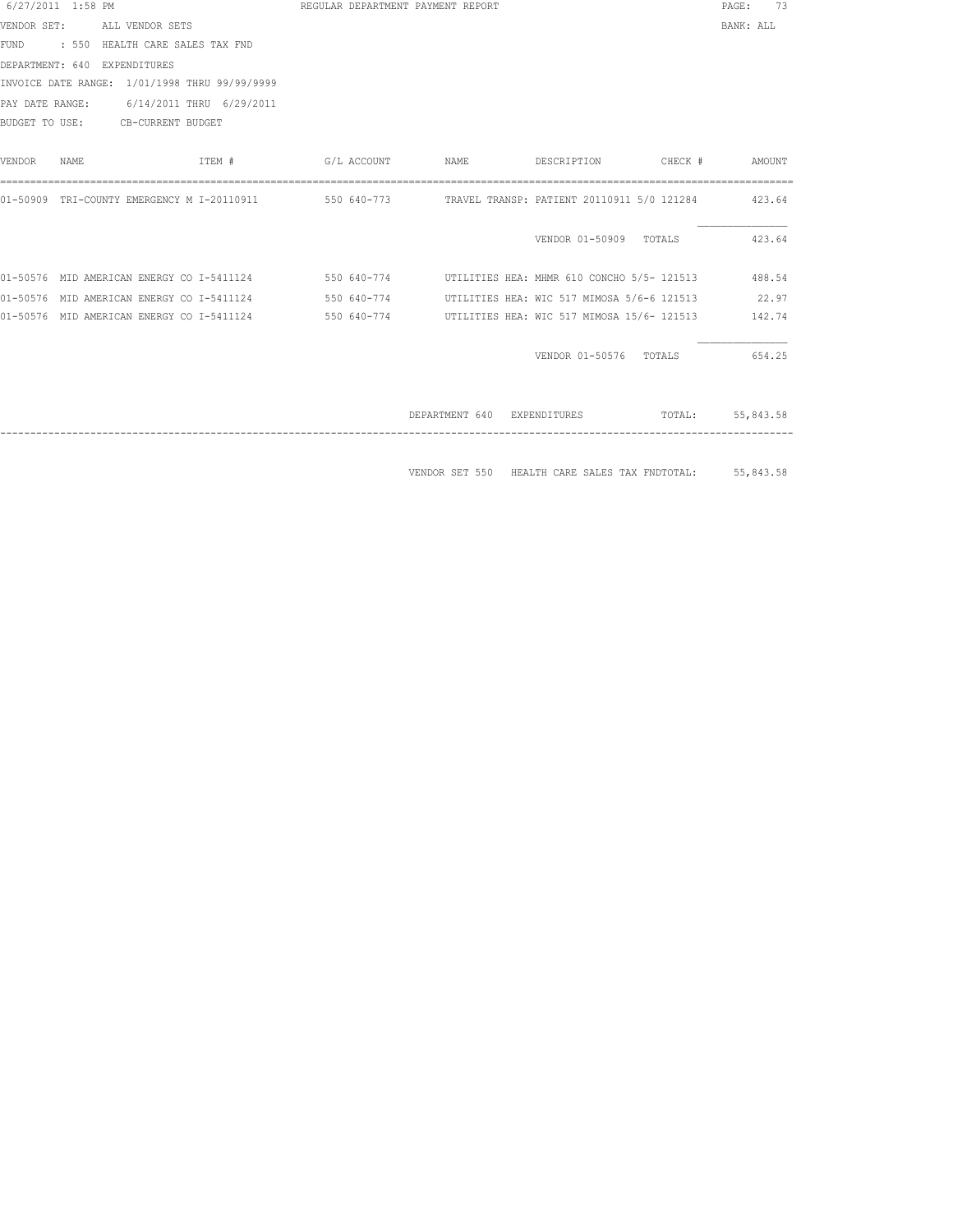| 6/27/2011 1:58 PM                             |        |  | REGULAR DEPARTMENT PAYMENT REPORT |                                                                                                      | PAGE:     | 74 |
|-----------------------------------------------|--------|--|-----------------------------------|------------------------------------------------------------------------------------------------------|-----------|----|
| VENDOR SET: ALL VENDOR SETS                   |        |  |                                   |                                                                                                      | BANK: ALL |    |
| FUND : 610 COURT REPORTER SER FEE FD          |        |  |                                   |                                                                                                      |           |    |
| DEPARTMENT: 426 COURT REPORTER EXPENSE        |        |  |                                   |                                                                                                      |           |    |
| INVOICE DATE RANGE: 1/01/1998 THRU 99/99/9999 |        |  |                                   |                                                                                                      |           |    |
| PAY DATE RANGE: 6/14/2011 THRU 6/29/2011      |        |  |                                   |                                                                                                      |           |    |
| BUDGET TO USE: CB-CURRENT BUDGET              |        |  |                                   |                                                                                                      |           |    |
|                                               |        |  |                                   |                                                                                                      |           |    |
| VENDOR<br>NAME.                               | ITEM # |  |                                   |                                                                                                      |           |    |
|                                               |        |  |                                   |                                                                                                      |           |    |
|                                               |        |  |                                   | 01-51025 GALLEGOS, MARIA 1-ARANSAS-001 610 426-487 101STRICT COUR: COURT REPORTING SVC 121484 400.00 |           |    |
|                                               |        |  |                                   |                                                                                                      |           |    |
|                                               |        |  |                                   | VENDOR 01-51025 TOTALS 400.00                                                                        |           |    |
|                                               |        |  |                                   |                                                                                                      |           |    |
|                                               |        |  |                                   |                                                                                                      |           |    |
|                                               |        |  |                                   | DEPARTMENT 426 COURT REPORTER EXPENSE TOTAL: 400.00                                                  |           |    |
|                                               |        |  |                                   |                                                                                                      |           |    |
|                                               |        |  |                                   |                                                                                                      |           |    |
|                                               |        |  |                                   | VENDOR SET 610 COURT REPORTER SER FEE FDTOTAL: 400.00                                                |           |    |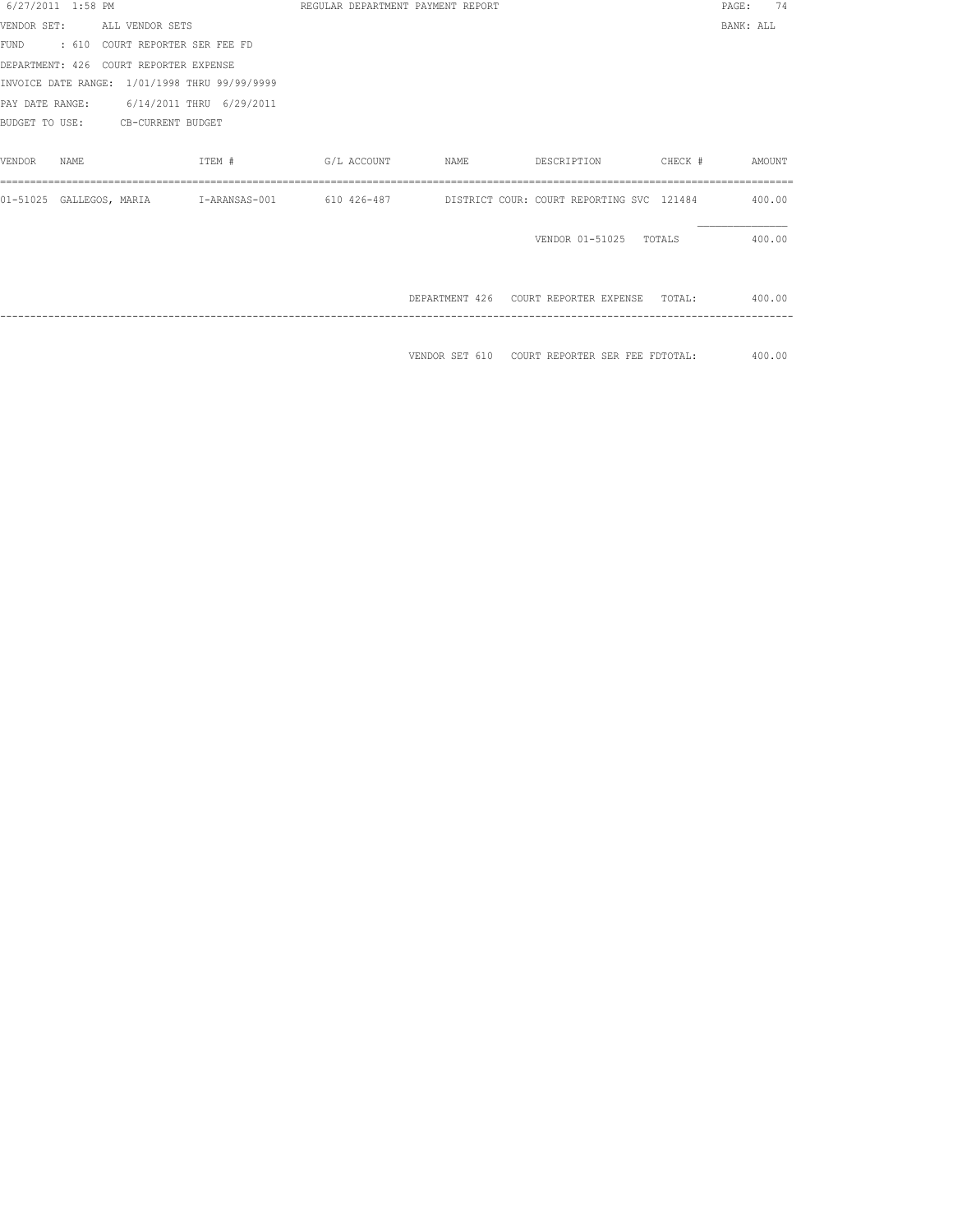| 6/27/2011 1:58 PM |                                               |                                                                                                           |  | REGULAR DEPARTMENT PAYMENT REPORT                 |                               | PAGE:     | 75 |
|-------------------|-----------------------------------------------|-----------------------------------------------------------------------------------------------------------|--|---------------------------------------------------|-------------------------------|-----------|----|
|                   | VENDOR SET: ALL VENDOR SETS                   |                                                                                                           |  |                                                   |                               | BANK: ALL |    |
|                   | FUND : 650 CHAPTER 19 VOTER REG               |                                                                                                           |  |                                                   |                               |           |    |
|                   | DEPARTMENT: 403 CHAPTER 19 VOTER REG          |                                                                                                           |  |                                                   |                               |           |    |
|                   | INVOICE DATE RANGE: 1/01/1998 THRU 99/99/9999 |                                                                                                           |  |                                                   |                               |           |    |
|                   | PAY DATE RANGE: 6/14/2011 THRU 6/29/2011      |                                                                                                           |  |                                                   |                               |           |    |
|                   | BUDGET TO USE: CB-CURRENT BUDGET              |                                                                                                           |  |                                                   |                               |           |    |
|                   |                                               |                                                                                                           |  |                                                   |                               |           |    |
| VENDOR<br>NAMF.   |                                               | ITEM #                                                                                                    |  |                                                   |                               |           |    |
|                   |                                               |                                                                                                           |  |                                                   |                               |           |    |
|                   |                                               | 01-49817 CARD SERVICE CENTER 1-201106210224 650 403-470 MISCELLANEOUS: CO CLERK- GEMINICOMP 121271 161.67 |  |                                                   |                               |           |    |
|                   |                                               |                                                                                                           |  |                                                   |                               |           |    |
|                   |                                               |                                                                                                           |  |                                                   | VENDOR 01-49817 TOTALS 161.67 |           |    |
|                   |                                               |                                                                                                           |  |                                                   |                               |           |    |
|                   |                                               |                                                                                                           |  |                                                   |                               |           |    |
|                   |                                               |                                                                                                           |  | DEPARTMENT 403 CHAPTER 19 VOTER REG TOTAL: 161.67 |                               |           |    |
|                   |                                               |                                                                                                           |  |                                                   |                               |           |    |
|                   |                                               |                                                                                                           |  |                                                   |                               |           |    |
|                   |                                               |                                                                                                           |  | VENDOR SET 650 CHAPTER 19 VOTER REG TOTAL: 161.67 |                               |           |    |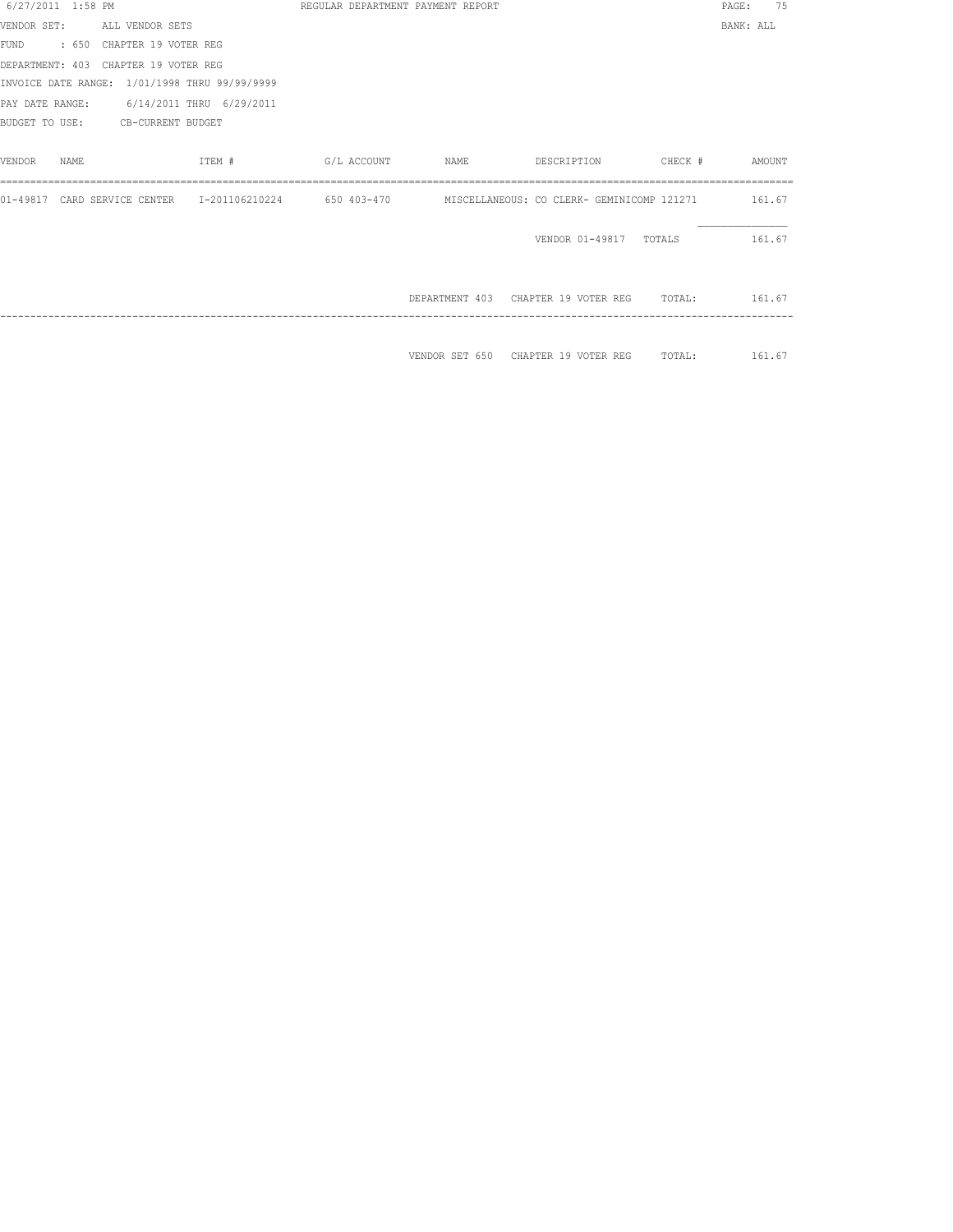|               | 6/27/2011 1:58 PM<br>VENDOR SET: ALL VENDOR SETS<br>FUND : 670 JUVENILE CASE MNG FUND<br>DEPARTMENT: 456 JUVENILE CASE MANAGER<br>INVOICE DATE RANGE: 1/01/1998 THRU 99/99/9999<br>PAY DATE RANGE: 6/14/2011 THRU 6/29/2011<br>BUDGET TO USE: CB-CURRENT BUDGET |        | REGULAR DEPARTMENT PAYMENT REPORT |             |                                                                                                                                                     | PAGE: 76<br>BANK: ALL |
|---------------|-----------------------------------------------------------------------------------------------------------------------------------------------------------------------------------------------------------------------------------------------------------------|--------|-----------------------------------|-------------|-----------------------------------------------------------------------------------------------------------------------------------------------------|-----------------------|
| VENDOR NAME   |                                                                                                                                                                                                                                                                 | ITEM # | G/L ACCOUNT                       | <b>NAME</b> | DESCRIPTION CHECK #                                                                                                                                 | AMOUNT                |
|               | 01-27300 UNITED STATES TREASURY I-T3 0611B 670 456-201                                                                                                                                                                                                          |        |                                   |             | SOCIAL SECURI: FICA CONTRIBUTIONS 000000<br>01-27300 UNITED STATES TREASURY I-T4 0611B 670 456-201 SOCIAL SECURI: MEDICARE CONTRIBUTIO 000000 15.63 | 66.81                 |
|               |                                                                                                                                                                                                                                                                 |        |                                   |             | VENDOR 01-27300 TOTALS                                                                                                                              | 82.44                 |
|               | 01-26885 TEXAS ASSOCIATION OF C I-201106230236 670 456-204                                                                                                                                                                                                      |        |                                   |             | UNEMPLOYMENT : JUV CASE MANAGER 121562                                                                                                              | 31.07                 |
|               |                                                                                                                                                                                                                                                                 |        |                                   |             | VENDOR 01-26885 TOTALS                                                                                                                              | 31.07                 |
|               |                                                                                                                                                                                                                                                                 |        |                                   |             | 01-26819 TEXAS ASSOCIATION OF C I-201106230231 670 456-205 WORKERS COMP : 3rd QTR 2011 JUV CAS 121561                                               | 14.98                 |
|               |                                                                                                                                                                                                                                                                 |        |                                   |             | VENDOR 01-26819 TOTALS                                                                                                                              | 14.98                 |
|               |                                                                                                                                                                                                                                                                 |        |                                   |             | 01-01228 ROCKPORT PRINTING 1-21071 670 456-310 OFFICE SUPPLI: BUS CARDS- LORA RIOS 121536                                                           | 70.00                 |
|               |                                                                                                                                                                                                                                                                 |        |                                   |             | VENDOR 01-01228 TOTALS                                                                                                                              | 70.00                 |
|               | 01-26865 SPRINT PCS                                                                                                                                                                                                                                             |        |                                   |             | I-510028810-043 670 456-421 TELEPHONE : JUVENILE CASE MANAGE 121551                                                                                 | 45.00                 |
|               |                                                                                                                                                                                                                                                                 |        |                                   |             | VENDOR 01-26865 TOTALS                                                                                                                              | 45.00                 |
|               |                                                                                                                                                                                                                                                                 |        |                                   |             | 01-49731 AT&T LONG DISTANCE 1-201106150203 670 456-421 TELEPHONE : JUVENILE CASE MANAGE 121441                                                      | 2.41                  |
|               |                                                                                                                                                                                                                                                                 |        |                                   |             | VENDOR 01-49731 TOTALS                                                                                                                              | 2.41                  |
| 01-50240 AT&T |                                                                                                                                                                                                                                                                 |        |                                   |             | I-201106210216  670  456-421  TELEPHONE : JUV CASE MGMT  121440  17.44                                                                              |                       |
|               |                                                                                                                                                                                                                                                                 |        |                                   |             | VENDOR 01-50240 TOTALS                                                                                                                              | 17.44                 |
|               |                                                                                                                                                                                                                                                                 |        |                                   |             | 01-00030 GSM_INSURORS      I-19104        670_456-460     INSURANCE/BON:_NEW_BOND -_L_RIOS  121491                                                  | 50.00                 |
|               |                                                                                                                                                                                                                                                                 |        |                                   |             | VENDOR 01-00030 TOTALS                                                                                                                              | 50.00                 |
|               |                                                                                                                                                                                                                                                                 |        |                                   |             | DEPARTMENT 456 JUVENILE CASE MANAGER TOTAL: 313.34                                                                                                  |                       |
|               |                                                                                                                                                                                                                                                                 |        |                                   |             | VENDOR SET 670 JUVENILE CASE MNG FUND TOTAL:                                                                                                        | 313.34                |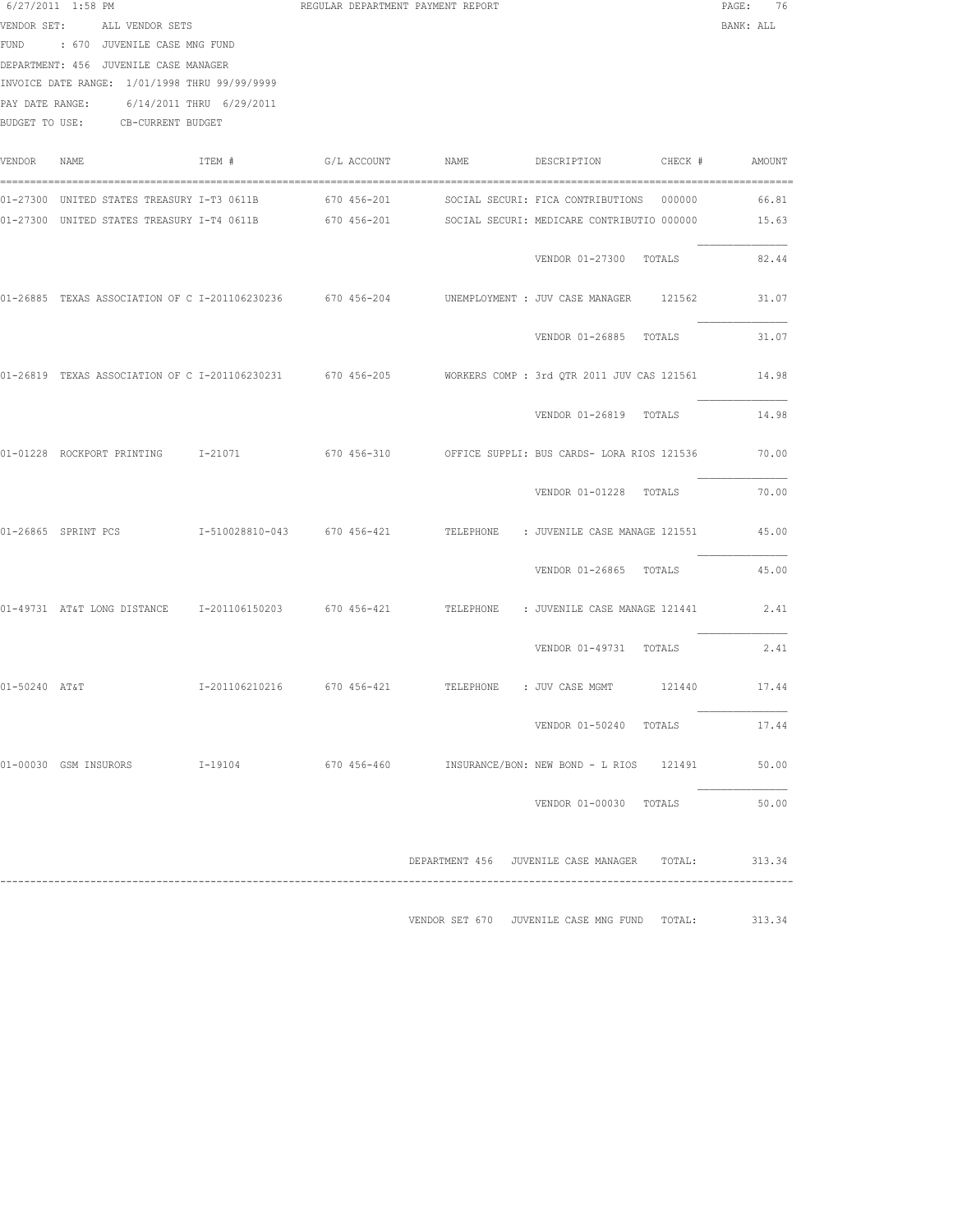| 6/27/2011 1:58 PM |              |                                               | REGULAR DEPARTMENT PAYMENT REPORT |                               |                                                               |         | PAGE:<br>77 |
|-------------------|--------------|-----------------------------------------------|-----------------------------------|-------------------------------|---------------------------------------------------------------|---------|-------------|
|                   |              | VENDOR SET: ALL VENDOR SETS                   |                                   |                               |                                                               |         | BANK: ALL   |
|                   |              | FUND : 680 DEA FORFEITURE FUND                |                                   |                               |                                                               |         |             |
|                   |              | DEPARTMENT: 565 DEA FORFEITURE                |                                   |                               |                                                               |         |             |
|                   |              | INVOICE DATE RANGE: 1/01/1998 THRU 99/99/9999 |                                   |                               |                                                               |         |             |
|                   |              | PAY DATE RANGE: 6/14/2011 THRU 6/29/2011      |                                   |                               |                                                               |         |             |
|                   |              | BUDGET TO USE: CB-CURRENT BUDGET              |                                   |                               |                                                               |         |             |
|                   |              |                                               |                                   |                               |                                                               |         |             |
| VENDOR            | NAME         | ITEM #                                        | G/L ACCOUNT                       | NAME                          | DESCRIPTION                                                   | CHECK # | AMOUNT      |
|                   |              |                                               |                                   |                               |                                                               |         |             |
| $01 - 1$          | COMPUTER COP | $I - 50478$                                   | 680 565-470                       |                               | MISCELLANEOUS: COMPUTER COP: SOFTWA 121460 1,000.00           |         |             |
|                   |              |                                               |                                   |                               |                                                               |         |             |
|                   |              |                                               |                                   |                               | VENDOR 01-1 TOTALS                                            |         | 1,000.00    |
|                   |              |                                               |                                   |                               |                                                               |         |             |
| 01-51019 VIDMIC   |              | I-19878                                       |                                   |                               | 680 565-570 OFFICE FURNIT: AUDIO/VIDEO EOUIPT 121577 4,635.00 |         |             |
|                   |              |                                               |                                   |                               |                                                               |         |             |
|                   |              |                                               |                                   |                               | VENDOR 01-51019                                               | TOTALS  | 4,635.00    |
|                   |              |                                               |                                   |                               |                                                               |         |             |
|                   |              |                                               |                                   | DEPARTMENT 565 DEA FORFEITURE |                                                               | TOTAL:  | 5,635.00    |
|                   |              |                                               |                                   |                               |                                                               |         |             |
|                   |              |                                               |                                   |                               |                                                               |         |             |
|                   |              |                                               |                                   | VENDOR SET 680                | DEA FORFEITURE FUND                                           | TOTAL:  | 5,635.00    |
|                   |              |                                               |                                   |                               |                                                               |         |             |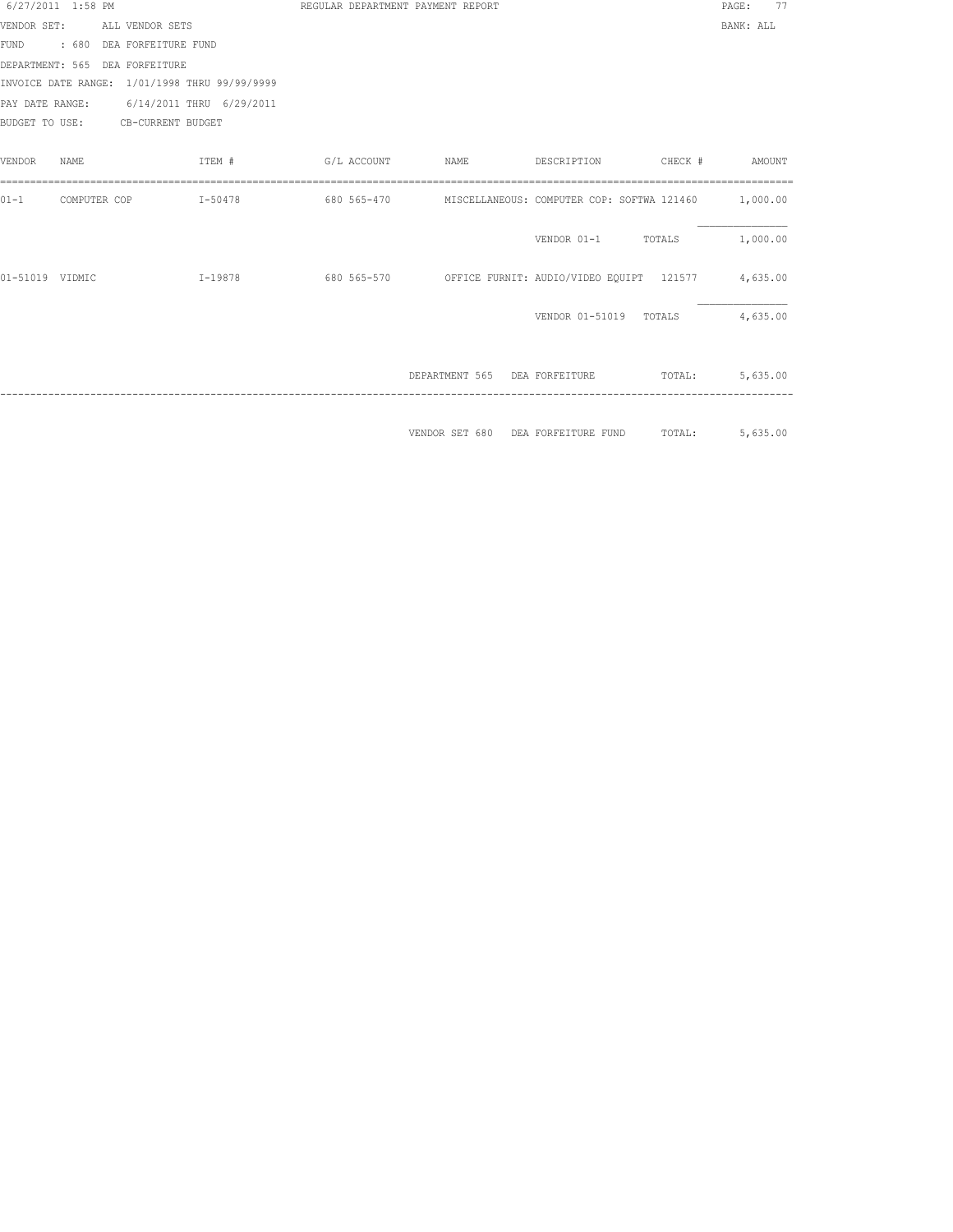| 6/27/2011 1:58 PM |                                                                                                         | REGULAR DEPARTMENT PAYMENT REPORT |                                                    |                                         | PAGE: 78  |
|-------------------|---------------------------------------------------------------------------------------------------------|-----------------------------------|----------------------------------------------------|-----------------------------------------|-----------|
|                   | VENDOR SET: ALL VENDOR SETS                                                                             |                                   |                                                    |                                         | BANK: ALL |
|                   | FUND : 700 FIRE DEPT CAPITAL PROJ                                                                       |                                   |                                                    |                                         |           |
|                   | DEPARTMENT: 543 FIRE DEPT EXPENSES                                                                      |                                   |                                                    |                                         |           |
|                   | INVOICE DATE RANGE: 1/01/1998 THRU 99/99/9999                                                           |                                   |                                                    |                                         |           |
|                   | PAY DATE RANGE: 6/14/2011 THRU 6/29/2011                                                                |                                   |                                                    |                                         |           |
|                   | BUDGET TO USE: CB-CURRENT BUDGET                                                                        |                                   |                                                    |                                         |           |
|                   |                                                                                                         |                                   |                                                    |                                         |           |
| VENDOR NAME       | ITEM #                                                                                                  |                                   |                                                    |                                         |           |
|                   |                                                                                                         |                                   |                                                    |                                         |           |
|                   | 01-00529 ROCKPORT VOLUNTEER FIR I-3RD QTR 2011 700 543-752 FIRE DEPARTME: 3RD QTR 2011 121416 11,634.00 |                                   |                                                    |                                         |           |
|                   |                                                                                                         |                                   |                                                    |                                         |           |
|                   |                                                                                                         |                                   |                                                    | VENDOR 01-00529 TOTALS 11,634.00        |           |
|                   |                                                                                                         |                                   |                                                    |                                         |           |
|                   | 01-00530 FULTON VOLUNTEER FIRE I-3RD QTR 2011 700 543-752 FIRE DEPARTME: 3RD QTR 2011 121414 9,875.00   |                                   |                                                    |                                         |           |
|                   |                                                                                                         |                                   |                                                    |                                         |           |
|                   |                                                                                                         |                                   |                                                    | VENDOR 01-00530 TOTALS 9,875.00         |           |
|                   |                                                                                                         |                                   |                                                    |                                         |           |
|                   | 01-00531 LAMAR VOLUNTEER FIRE D I-3RD QTR 2011 700 543-752 FIRE DEPARTME: 3RD QTR 2011 121415 7,575.75  |                                   |                                                    |                                         |           |
|                   |                                                                                                         |                                   |                                                    |                                         |           |
|                   |                                                                                                         |                                   |                                                    | VENDOR 01-00531 TOTALS 7,575.75         |           |
|                   |                                                                                                         |                                   |                                                    |                                         |           |
|                   |                                                                                                         |                                   |                                                    |                                         |           |
|                   |                                                                                                         |                                   | DEPARTMENT 543 FIRE DEPT EXPENSES TOTAL: 29,084.75 |                                         |           |
|                   |                                                                                                         |                                   |                                                    |                                         |           |
|                   |                                                                                                         |                                   |                                                    |                                         |           |
|                   |                                                                                                         |                                   | VENDOR SET 700                                     | FIRE DEPT CAPITAL PROJ TOTAL: 29,084.75 |           |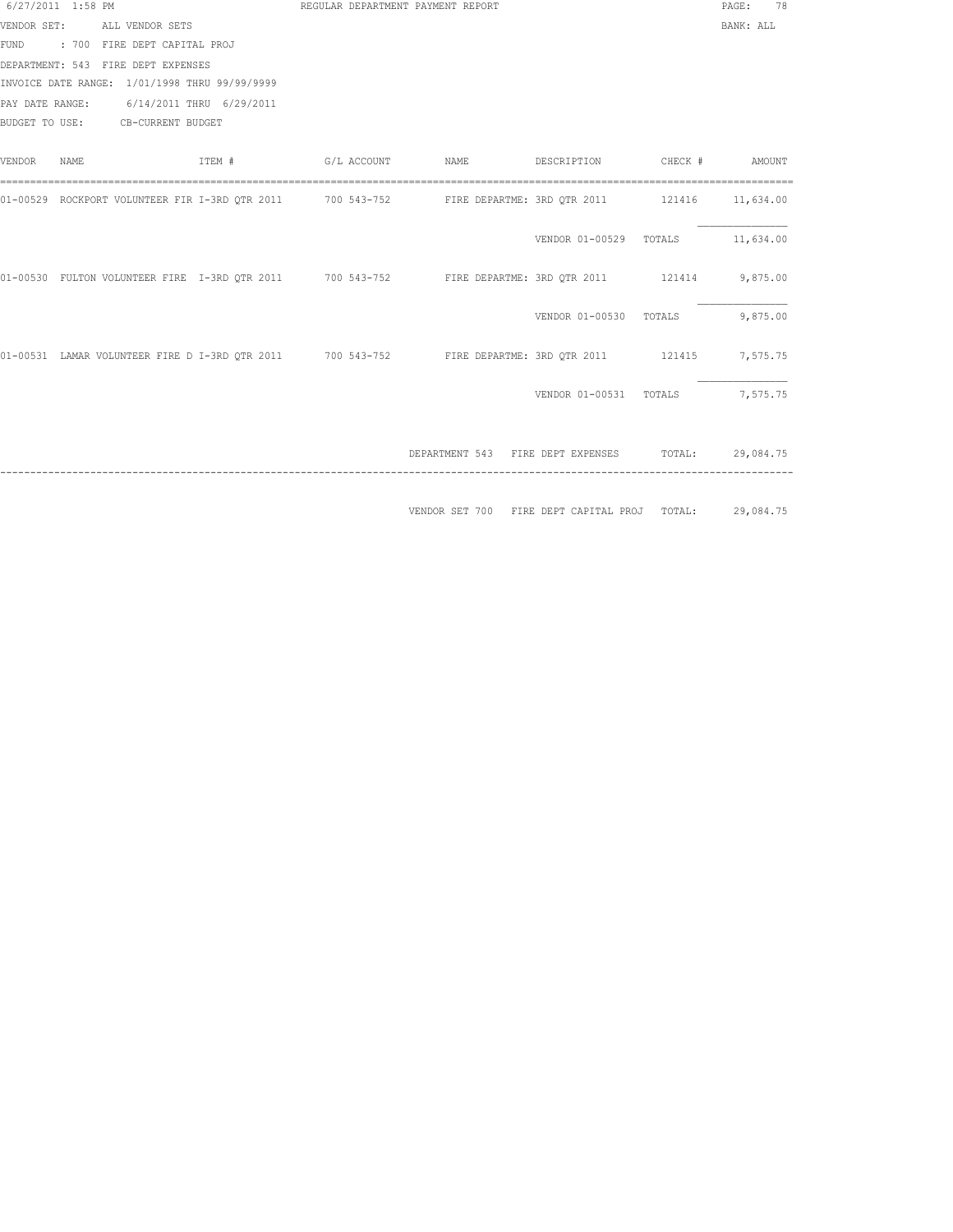| 6/27/2011 1:58 PM |                                               |                                                            |             | REGULAR DEPARTMENT PAYMENT REPORT |                                                                                                            |               | PAGE:     | 79     |
|-------------------|-----------------------------------------------|------------------------------------------------------------|-------------|-----------------------------------|------------------------------------------------------------------------------------------------------------|---------------|-----------|--------|
|                   | VENDOR SET: ALL VENDOR SETS                   |                                                            |             |                                   |                                                                                                            |               | BANK: ALL |        |
|                   | FUND : 720 COMMISSARY PROFIT FUND             |                                                            |             |                                   |                                                                                                            |               |           |        |
|                   | DEPARTMENT: 565 COMMISSARY EXPENDITURES       |                                                            |             |                                   |                                                                                                            |               |           |        |
|                   | INVOICE DATE RANGE: 1/01/1998 THRU 99/99/9999 |                                                            |             |                                   |                                                                                                            |               |           |        |
|                   | PAY DATE RANGE: 6/14/2011 THRU 6/29/2011      |                                                            |             |                                   |                                                                                                            |               |           |        |
|                   | BUDGET TO USE: CB-CURRENT BUDGET              |                                                            |             |                                   |                                                                                                            |               |           |        |
|                   |                                               |                                                            |             |                                   |                                                                                                            |               |           |        |
| VENDOR<br>NAME    |                                               | ITEM #                                                     | G/L ACCOUNT | NAME                              | DESCRIPTION                                                                                                | CHECK #       |           | AMOUNT |
|                   |                                               |                                                            |             |                                   |                                                                                                            |               |           |        |
|                   |                                               |                                                            |             |                                   | 01-50738 JPMORGAN CHASE BANK NA 1-201106200213 720 565-391      INMATE SUPPLI: D KLANICA - AMAZON.C 121504 |               |           | 259.98 |
|                   |                                               | 01-50738 JPMORGAN CHASE BANK NA I-201106200213 720 565-391 |             |                                   | INMATE SUPPLI: D KLANICA - AMAZON.C 121504                                                                 |               |           | 129.99 |
|                   |                                               |                                                            |             |                                   |                                                                                                            |               |           |        |
|                   |                                               |                                                            |             |                                   | VENDOR 01-50738 TOTALS                                                                                     |               |           | 389.97 |
|                   |                                               |                                                            |             |                                   |                                                                                                            |               |           |        |
|                   |                                               |                                                            |             |                                   |                                                                                                            |               |           |        |
|                   |                                               |                                                            |             |                                   | DEPARTMENT 565 COMMISSARY EXPENDITURES TOTAL:                                                              |               |           | 389.97 |
|                   |                                               |                                                            |             |                                   |                                                                                                            |               |           |        |
|                   |                                               |                                                            |             |                                   |                                                                                                            |               |           |        |
|                   |                                               |                                                            |             |                                   | VENDOR SET 720 COMMISSARY PROFIT FUND                                                                      | TOTAL: 389.97 |           |        |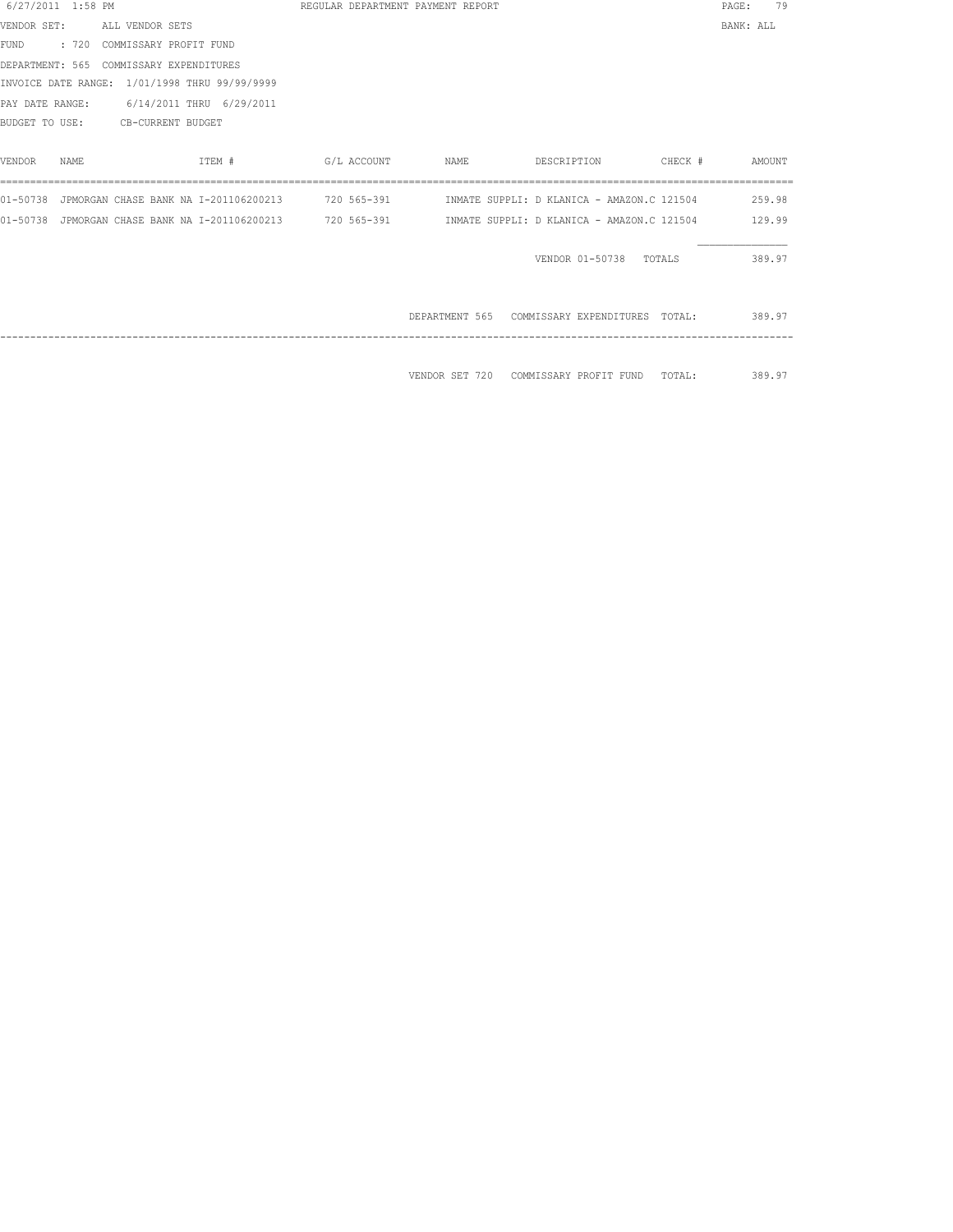| 6/27/2011 1:58 PM                      |       |  |                                               |  | REGULAR DEPARTMENT PAYMENT REPORT |                                                                                                               | PAGE:     | 80     |
|----------------------------------------|-------|--|-----------------------------------------------|--|-----------------------------------|---------------------------------------------------------------------------------------------------------------|-----------|--------|
| VENDOR SET: ALL VENDOR SETS            |       |  |                                               |  |                                   |                                                                                                               | BANK: ALL |        |
| FUND : 800 SPECIAL FORFEITURE FUND     |       |  |                                               |  |                                   |                                                                                                               |           |        |
| DEPARTMENT: 900 SPECIAL FORFEITURE EXP |       |  |                                               |  |                                   |                                                                                                               |           |        |
|                                        |       |  | INVOICE DATE RANGE: 1/01/1998 THRU 99/99/9999 |  |                                   |                                                                                                               |           |        |
|                                        |       |  | PAY DATE RANGE: 6/14/2011 THRU 6/29/2011      |  |                                   |                                                                                                               |           |        |
| BUDGET TO USE: CB-CURRENT BUDGET       |       |  |                                               |  |                                   |                                                                                                               |           |        |
|                                        |       |  |                                               |  |                                   |                                                                                                               |           |        |
| VENDOR                                 | NAME. |  | ITEM # G/L ACCOUNT                            |  |                                   | NAME DESCRIPTION CHECK #                                                                                      |           | AMOUNT |
|                                        |       |  |                                               |  |                                   |                                                                                                               |           |        |
|                                        |       |  |                                               |  |                                   | 01-00834 36TH JUDICIAL DISTRICT I-A-10-0189-CV-A 800 900-435 DISTRICT ATTO: SO#2010005566 A-10-0 121422       | 77.50     |        |
|                                        |       |  |                                               |  |                                   | 01-00834 36TH JUDICIAL DISTRICT I-A-10-0268-CV-B 800 900-435 DISTRICT ATTO: SO#2010007766 A-10-0 121423       |           | 36.25  |
|                                        |       |  |                                               |  |                                   |                                                                                                               |           |        |
|                                        |       |  |                                               |  |                                   | VENDOR 01-00834 TOTALS                                                                                        |           | 113.75 |
|                                        |       |  |                                               |  |                                   |                                                                                                               |           |        |
|                                        |       |  |                                               |  |                                   | 01-26986 ARANSAS COUNTY SHERIFF I-A-10-0189-CV-A 800 900-565 SEIZING AGENC: SO#2010005566 A-10-0 121436       |           | 209.25 |
|                                        |       |  |                                               |  |                                   | 01-26986 ARANSAS COUNTY SHERIFF I-A-10-0268-CV-B 800 900-565 SEIZING AGENC: SO#2010007766 A-10-0 121437 97.88 |           |        |
|                                        |       |  |                                               |  |                                   |                                                                                                               |           |        |
|                                        |       |  |                                               |  |                                   | VENDOR 01-26986 TOTALS                                                                                        |           | 307.13 |
|                                        |       |  |                                               |  |                                   |                                                                                                               |           |        |
|                                        |       |  |                                               |  |                                   | 01-27766 ARANSAS COUNTY DETOX 1-A-10-0189-CV-A 800 900-645 COUNTY DRUG P: SO#2010005566 A-10-0 121433         |           | 23.25  |
|                                        |       |  |                                               |  |                                   | 01-27766 ARANSAS COUNTY DETOX 1-A-10-0268-CV-B 800 900-645 COUNTY DRUG P: SO#2010007766 A-10-0 121434         |           | 10.87  |
|                                        |       |  |                                               |  |                                   |                                                                                                               |           |        |
|                                        |       |  |                                               |  |                                   | VENDOR 01-27766 TOTALS                                                                                        |           | 34.12  |
|                                        |       |  |                                               |  |                                   |                                                                                                               |           |        |
|                                        |       |  |                                               |  |                                   | DEPARTMENT 900 SPECIAL FORFEITURE EXP TOTAL: 455.00                                                           |           |        |
|                                        |       |  |                                               |  |                                   |                                                                                                               |           |        |
|                                        |       |  |                                               |  |                                   |                                                                                                               |           |        |

VENDOR SET 800 SPECIAL FORFEITURE FUND TOTAL: 455.00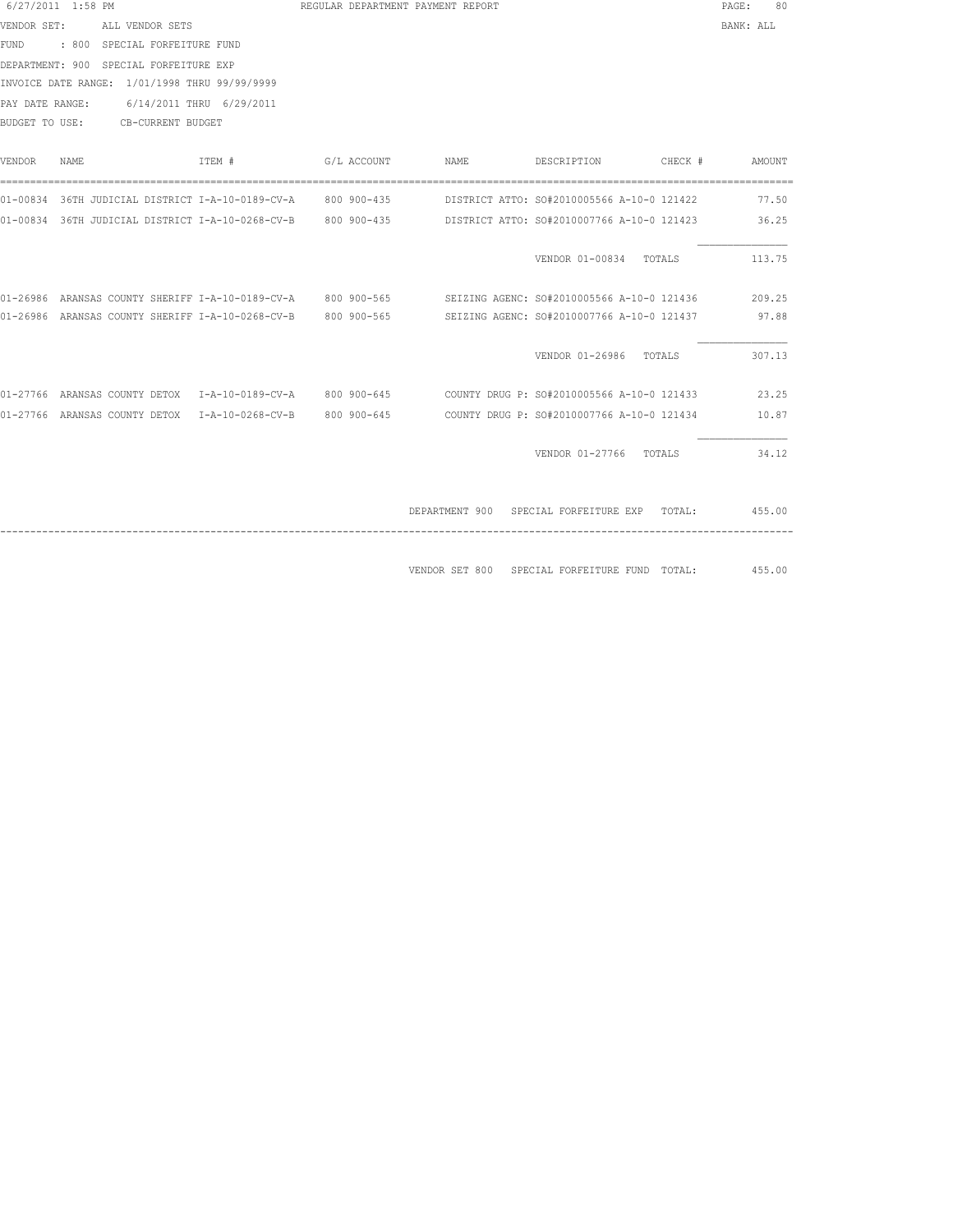|                 |      | DEPARTMENT: 565 TELCLOSE TRAINING                          |             |      |                                            |         |            |
|-----------------|------|------------------------------------------------------------|-------------|------|--------------------------------------------|---------|------------|
|                 |      | INVOICE DATE RANGE: 1/01/1998 THRU 99/99/9999              |             |      |                                            |         |            |
| PAY DATE RANGE: |      | 6/14/2011 THRU 6/29/2011                                   |             |      |                                            |         |            |
|                 |      | BUDGET TO USE: CB-CURRENT BUDGET                           |             |      |                                            |         |            |
|                 |      |                                                            |             |      |                                            |         |            |
| VENDOR          | NAME | ITEM #                                                     | G/L ACCOUNT | NAME | DESCRIPTION                                | CHECK # | AMOUNT     |
|                 |      |                                                            |             |      |                                            |         |            |
|                 |      | 01-50738 JPMORGAN CHASE BANK NA I-201106200213 960 565-565 |             |      | TRAINING SHER: P ADKISON - COOPERS 121504  |         | 22.94      |
|                 |      | 01-50738 JPMORGAN CHASE BANK NA I-201106200213             | 960 565-565 |      | TRAINING SHER: P ADKISON - SUBWAY 121504   |         | 5.41       |
|                 |      | 01-50738 JPMORGAN CHASE BANK NA I-201106200213             | 960 565-565 |      | TRAINING SHER: P ADKISON - MAMA FU' 121504 |         | 15.13      |
|                 |      | 01-50738 JPMORGAN CHASE BANK NA I-201106200213             | 960 565-565 |      | TRAINING SHER: P ADKISON - WHATABUR 121504 |         | 7.77       |
|                 |      | 01-50738 JPMORGAN CHASE BANK NA I-201106200213             | 960 565-565 |      | TRAINING SHER: P ADKISON - GOLDEN C 121504 |         | 13.62      |
|                 |      | 01-50738 JPMORGAN CHASE BANK NA I-201106200213             | 960 565-565 |      | TRAINING SHER: P ADKISON - SCHLOTZS 121504 |         | 8.41       |
|                 |      | 01-50738 JPMORGAN CHASE BANK NA I-201106200213             | 960 565-565 |      | TRAINING SHER: P ADKISON - JASONS D 121504 |         | 11.12      |
|                 |      | 01-50738 JPMORGAN CHASE BANK NA I-201106200213             | 960 565-565 |      | TRAINING SHER: P ADKISON - CHICK FI 121504 |         | 6.87       |
|                 |      | 01-50738 JPMORGAN CHASE BANK NA I-201106200213             | 960 565-565 |      | TRAINING SHER: P ADKISON - KENEDY D 121504 |         | 9.19       |
|                 |      | 01-50738 JPMORGAN CHASE BANK NA I-201106200213             | 960 565-565 |      | TRAINING SHER: P ADKISON - HAMPTON 121504  |         | 502.85     |
|                 |      |                                                            |             |      |                                            |         |            |
|                 |      |                                                            |             |      | VENDOR 01-50738 TOTALS                     |         | 603.31     |
|                 |      |                                                            |             |      |                                            |         |            |
|                 |      |                                                            |             |      |                                            |         |            |
|                 |      |                                                            |             |      | DEPARTMENT 565 TELCLOSE TRAINING TOTAL:    |         | 603.31     |
|                 |      |                                                            |             |      |                                            |         |            |
|                 |      |                                                            |             |      |                                            |         |            |
|                 |      |                                                            |             |      | VENDOR SET 960 TECLOSE TRAINING FUND       | TOTAL:  | 603.31     |
|                 |      |                                                            |             |      |                                            |         |            |
|                 |      |                                                            |             |      | REPORT GRAND TOTAL:                        |         | 802,894.09 |

 6/27/2011 1:58 PM REGULAR DEPARTMENT PAYMENT REPORT PAGE: 81 VENDOR SET: ALL VENDOR SETS BANK: ALL

FUND : 960 TECLOSE TRAINING FUND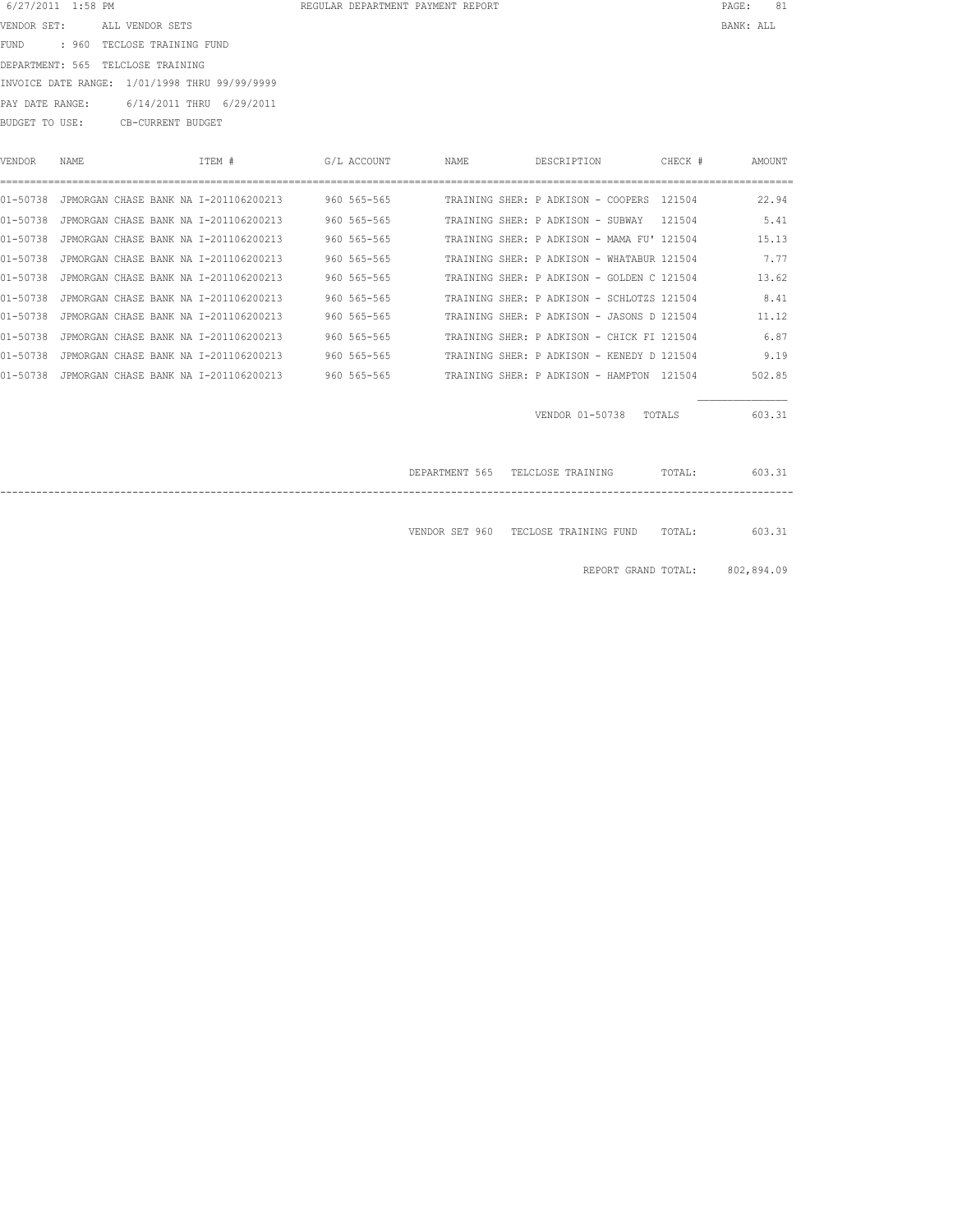#### ------------------------------------------------------------------------------------------------------------------------------------

|      |                   |                                     |           | ANNUAL                   | BUDGET OVER                          | ANNUAL  | BUDGET OVER        |
|------|-------------------|-------------------------------------|-----------|--------------------------|--------------------------------------|---------|--------------------|
| YEAR | ACCOUNT           | NAME                                | AMOUNT    | BUDGET                   | AVAILABLE BUDG BUDGET AVAILABLE BUDG |         |                    |
| 2011 | 120-300-390       | STATE SALES TAX*NON-EXPENS          | 2,750.31  | $\overline{\phantom{0}}$ | 596.19                               |         |                    |
|      | 120-300-603       | OVERPAYMENT/REF*NON-EXPENS          | 119.24    | $\circ$                  | 100.24-                              |         |                    |
|      | 120-300-613       | JP COLLECT FOR *NON-EXPENS          | 794.75    | $\overline{\phantom{0}}$ | 304.70-                              |         |                    |
|      | 120-300-745       | REFUNDS SUNDRY *NON-EXPENS          | 232.00    | $12,539-$                | 23, 123. 23                          |         |                    |
|      | 120-300-761       | DONATIONS S.O.C*NON-EXPENS          | 6,000.00  | $\circ$                  | 10,000.00                            |         |                    |
|      | 120-401-201       | SOCIAL SECURITY TAXES               | 429.29    | 13,713                   | 7,511.43                             | 260,544 | 132,777.03         |
|      | 120-401-204       | UNEMPLOYMENT INSURANCE              | 42.62     | 339                      | 87.01                                | 260,544 | 132,777.03         |
|      | 120-401-205       | WORKERS COMP INSURANCE              | 250.11    | 1,536                    | 500.47                               | 260,544 | 132,777.03         |
|      | 120-401-310       | OFFICE SUPPLIES                     | 255.00    | 2,400                    | 1,337.00                             | 260,544 | 132,777.03         |
|      | 120-401-420       | POSTAGE                             | 68.78     | 500                      | 272.88                               |         | 260,544 132,777.03 |
|      | 120-401-421       | TELEPHONE                           | 746.88    | 2,500                    | 0.41                                 |         | 260,544 132,777.03 |
|      | 120-401-425       | CONFERENCES & ASSOC DUES            | 2,504.27  | 10,000                   | 1,036.54- Y 260,544 132,777.03       |         |                    |
|      | 120-403-201       | SOCIAL SECURITY TAXES               | 443.21    | 12,543                   | 7,081.20                             |         |                    |
|      | 120-403-204       | UNEMPLOYMENT INSURANCE              | 125.39    | 964                      | 289.03                               |         |                    |
|      | 120-403-205       | WORKERS COMP INSURANCE              | 85.35     | 546                      | 271.65                               |         |                    |
|      | 120-403-310       | OFFICE SUPPLIES                     | 195.78    | 5,000                    | 1,866.13                             |         |                    |
|      | 120-403-420       | POSTAGE                             | 20.73     | 2,500                    | 1,951.31                             |         |                    |
|      | 120-403-421       | TELEPHONE                           | 36.45     | 1,300                    | 1,078.98                             |         |                    |
|      |                   | 120-403-460 INSURANCE/BOND PREMIUMS | 50.00     | 250                      | 150.00                               |         |                    |
|      | 120-405-201       | SOCIAL SECURITY TAXES               | 47.15     | 1,289                    | 676.05                               |         |                    |
|      | 120-405-204       | UNEMPLOYMENT INSURANCE              | 17.30     | 137                      | 35.39                                |         |                    |
|      | 120-405-205       | WORKERS COMP INSURANCE              | 8.57      | 55                       | 21.16                                |         |                    |
|      | 120-405-421       | TELEPHONE                           | 34.86     | 600                      | 352.21                               |         |                    |
|      | 120-406-201       | SOCIAL SECURITY TAXES               | 16.60     | 449                      | 233.20                               |         |                    |
|      | 120-406-204       | UNEMPLOYMENT INSURANCE              | 6.38      | 50                       | 12.89                                |         |                    |
|      | 120-406-205       | WORKERS COMP INSURANCE              | 35.77     | 269                      | 127.74                               |         |                    |
|      | 120-406-470       | MISCELLANEOUS                       | 45.00     | 500                      | $283.73 - Y$                         |         |                    |
|      | 120-409-201       | SOCIAL SECURITY TAXES               | 73.27     | 2,091                    | 1,211.77                             |         |                    |
|      | 120-409-204       | UNEMPLOYMENT INSURANCE              | 30.55     | 233                      | 68.91                                |         |                    |
|      | 120-409-205       | WORKERS COMP INSURANCE              | 14.45     | 92                       | 50.23                                |         |                    |
|      |                   | 120-409-310 OFFICE SUPPLIES         |           | 665.42 15,500 8,127.64   |                                      |         |                    |
|      |                   | 120-409-313 MISCELLANEOUS SUPPLIES  | 23.28     | 250                      | 143.94                               |         |                    |
|      | 120-409-410       | PROFESSIONAL SERVICES               | 4,449.18  | 94,050                   | 43,029.32                            |         |                    |
|      | 120-409-412       | DRUG SCREEN & PHYSICALS             | 900.00    | 15,000                   | 7,357.00                             |         |                    |
|      | 120-409-420       | POSTAGE                             | 1,348.00  | 18,000                   | 4,598.67                             |         |                    |
|      | 120-409-421       | TELEPHONE                           | 94.12     | 3,000                    | 2,683.15                             |         |                    |
|      | 120-409-430       | ADVERTISING/LEGAL NOTICES           | 49.10     | 7,000                    | 3,860.64                             |         |                    |
|      | 120-409-470       | MISCELLANEOUS                       | 0.00      | 1,750                    | 772.02                               |         |                    |
|      | 120-415-201       | SOCIAL SECURITY TAXES               | 331.88    | 9,550                    | 5,912.84                             |         |                    |
|      | 120-415-204       | UNEMPLOYMENT INSURANCE              | 124.85    | 1,017                    | 437.46                               |         |                    |
|      | $120 - 415 - 205$ | WORKERS COMP INSURANCE              | 259.26    | 1,713                    | 1,084.42                             |         |                    |
|      | 120-415-418       | MAINTENANCE AGREEMENTS              | 6,572.21  | 166,160                  | 83,554.01                            |         |                    |
|      | 120-415-421       | TELEPHONE                           | 341.44    | 8,000                    | 5,976.29                             |         |                    |
|      | 120-415-455       | MISC REPAIRS & MAINTENANCE          | 739.25    | 30,000                   | 24,192.65                            |         |                    |
|      | 120-415-488       | TRAVEL & MEALS                      | 877.31    | 2,000                    | 680.49                               |         |                    |
|      | 120-415-570       | OFFICE FURNITURE & EQUIPME          | 10,994.90 | 60,000                   | 19,143.67                            |         |                    |
|      | 120-426-201       | SOCIAL SECURITY TAXES               | 481.62    | 16,522                   | 9,125.22                             |         |                    |
|      |                   |                                     |           |                          |                                      |         |                    |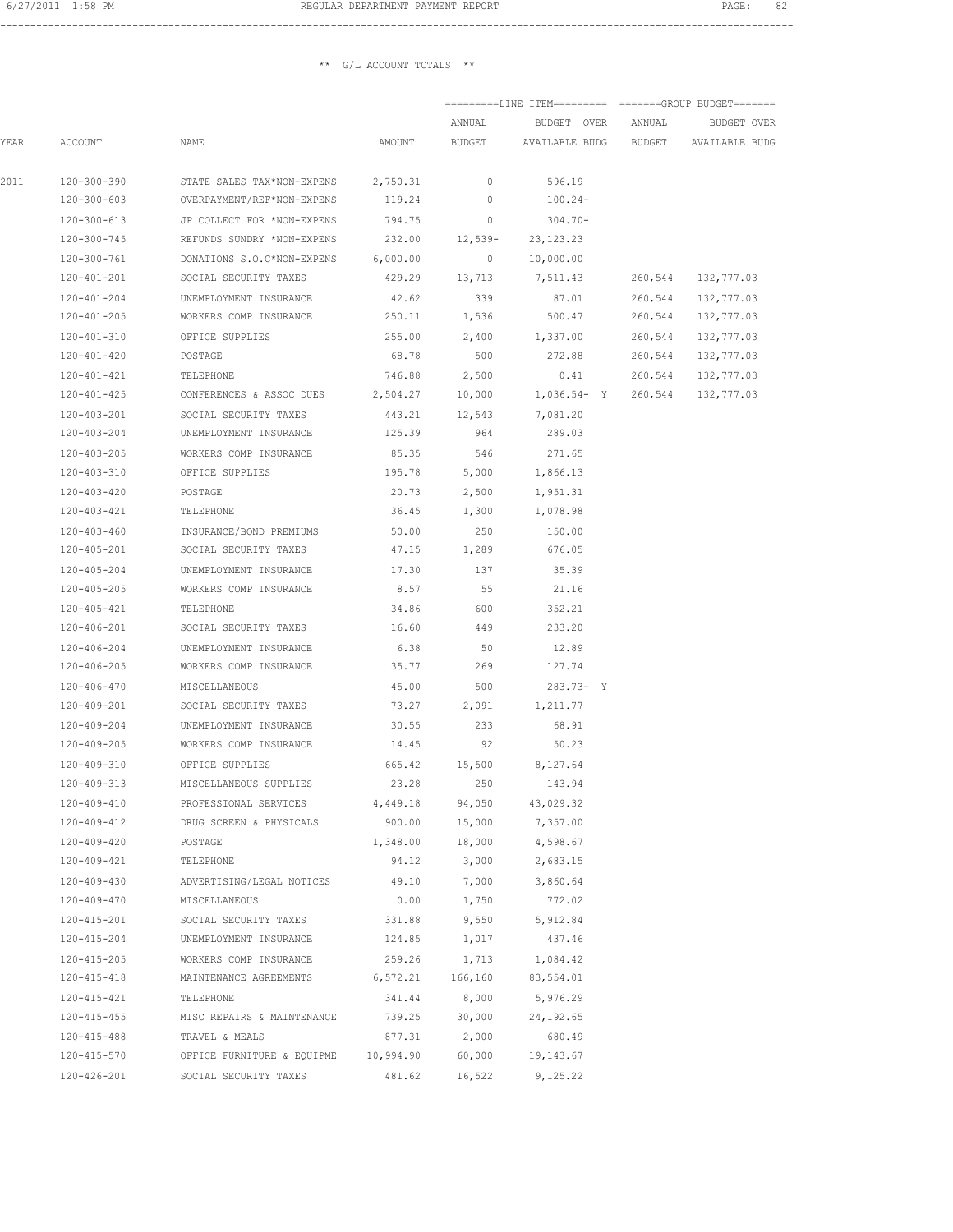|      |                       |                                                                    |                       | ANNUAL        | BUDGET OVER ANNUAL                          |  | BUDGET OVER |  |
|------|-----------------------|--------------------------------------------------------------------|-----------------------|---------------|---------------------------------------------|--|-------------|--|
| YEAR | ACCOUNT               | NAME                                                               | AMOUNT                |               | BUDGET AVAILABLE BUDG BUDGET AVAILABLE BUDG |  |             |  |
|      | 120-426-204           | UNEMPLOYMENT INSURANCE                                             |                       | 43.72 658     | 425.95                                      |  |             |  |
|      | 120-426-205           | WORKERS COMP INSURANCE                                             |                       | 94.98 1,039   | 747.86                                      |  |             |  |
|      | 120-426-401           | ATTORNEY FEES                                                      | 3,519.00              | 45,000        | 21,082.44                                   |  |             |  |
|      | 120-426-410           | PROFESSIONAL SERVICES                                              | $1,050.00$ $1,000$    |               | 200.00- Y                                   |  |             |  |
|      | 120-426-421           | TELEPHONE                                                          |                       | 79.34 1,153   | 506.83                                      |  |             |  |
|      | 120-426-425           | CONFERENCES & ASSOC DUES                                           |                       | 889.00 2,500  | 874.34                                      |  |             |  |
|      |                       | 120-426-483 JUROR EXPENSE                                          |                       |               | 156.00 3,500 2,882.00                       |  |             |  |
|      |                       | 120-426-488 TRAVEL & MEALS                                         |                       |               | 516.70 2,500 1,907.60                       |  |             |  |
|      |                       | 120-435-116 DIST. COURT PERSONNEL PRO 22,471.50 89,886             |                       |               | 22,471.50                                   |  |             |  |
|      |                       | 120-435-117 DIST ATTY PERSONNEL PRO RA 29,404.75 120,178 31,963.75 |                       |               |                                             |  |             |  |
|      |                       | 120-435-201 SOCIAL SECURITY TAXES                                  |                       |               | 7.15 1,391 1,346.40                         |  |             |  |
|      | 120-435-204           | UNEMPLOYMENT INSURANCE                                             |                       | 1.62 155      | 147.73                                      |  |             |  |
|      |                       | 120-435-205 WORKERS COMP INSURANCE                                 | 10.30                 | 833           | 812.03                                      |  |             |  |
|      | 120-435-421           | TELEPHONE                                                          | 81.57                 | 1,500         | 786.20                                      |  |             |  |
|      | 120-435-483           | JUROR EXPENSE                                                      | 2,320.00              | 32,000        | 20,927.59                                   |  |             |  |
|      |                       | TRAVEL & MEALS                                                     |                       |               |                                             |  |             |  |
|      | 120-435-488           |                                                                    | 272.86                | 2,500         | 716.71                                      |  |             |  |
|      | 120-450-201           | SOCIAL SECURITY TAXES                                              |                       | 611.32 17,984 | 10,505.18                                   |  |             |  |
|      | 120-450-204           | UNEMPLOYMENT INSURANCE                                             |                       | 203.54 1,563  | 460.41                                      |  |             |  |
|      | 120-450-205           | WORKERS COMP INSURANCE                                             | 122.69                | 781           | 398.76                                      |  |             |  |
|      | 120-450-421 TELEPHONE |                                                                    |                       | 120.84 1,500  | 678.19                                      |  |             |  |
|      |                       | 120-450-425 CONFERENCES & ASSOC DUES                               | 90.00                 |               | 2,500 925.24                                |  |             |  |
|      |                       | 120-455-201 SOCIAL SECURITY TAXES                                  | 254.59 8,301 5,104.63 |               |                                             |  |             |  |
|      |                       | 120-455-204 UNEMPLOYMENT INSURANCE                                 |                       | 62.00 499     | 163.49                                      |  |             |  |
|      |                       | 120-455-205 WORKERS COMP INSURANCE                                 |                       | 55.00 351     | 164.79                                      |  |             |  |
|      | 120-455-421 TELEPHONE |                                                                    |                       | 90.82 2,000   | 1,273.84                                    |  |             |  |
|      | 120-455-425           | CONFERENCES & ASSOC DUES                                           | 235.12                | 2,500         | 431.46                                      |  |             |  |
|      | 120-460-201           | SOCIAL SECURITY TAXES                                              | 303.89                | 8,674         | 4,692.40                                    |  |             |  |
|      | 120-460-204           | UNEMPLOYMENT INSURANCE                                             | 68.99                 | 540           | 105.66                                      |  |             |  |
|      | 120-460-205           | WORKERS COMP INSURANCE                                             | 58.31                 | 365           | 164.95                                      |  |             |  |
|      | 120-460-421           | TELEPHONE                                                          |                       |               | 73.94 1,800 1,207.58                        |  |             |  |
|      |                       | 120-460-425 CONFERENCES & ASSOC DUES 110.92 3,000                  |                       |               | 410.12                                      |  |             |  |
|      | $120 - 460 - 460$     | INSURANCE/BOND PREMIUMS                                            | 50.00                 | 300           | 179.00                                      |  |             |  |
|      | 120-465-201           | SOCIAL SECURITY TAXES                                              | 75.66                 | 2,505         | 1,597.08                                    |  |             |  |
|      | 120-465-204           | UNEMPLOYMENT INSURANCE                                             | 35.44                 | 279           | 128.39                                      |  |             |  |
|      | $120 - 465 - 205$     | WORKERS COMP INSURANCE                                             | 16.76                 | 107           | 58.54                                       |  |             |  |
|      | 120-465-310           | OFFICE SUPPLIES                                                    | 199.12                | 500           | 54.57                                       |  |             |  |
|      | 120-465-421           | TELEPHONE                                                          | 19.84                 | 1,000         | 864.19                                      |  |             |  |
|      | $120 - 465 - 425$     | CONFERENCE & ASSOC DUES                                            | 479.85                | 1,500         | 180.34                                      |  |             |  |
|      | 120-475-201           | SOCIAL SECURITY TAXES                                              | 843.65                | 23,871        | 13,545.57                                   |  |             |  |
|      | 120-475-204           | UNEMPLOYMENT INSURANCE                                             | 238.33                | 1,862         | 598.65                                      |  |             |  |
|      | $120 - 475 - 205$     | WORKERS COMP INSURANCE                                             | 443.51                | 2,908         | 1,564.84                                    |  |             |  |
|      | 120-475-312           | LAW BOOKS                                                          | 100.00                | 9,000         | 3,860.78                                    |  |             |  |
|      | 120-475-421           | TELEPHONE                                                          | 132.53                | 1,800         | 966.30                                      |  |             |  |
|      | 120-475-425           | CONFERENCES & ASSOC DUES                                           | 525.41                | 7,000         | 3,811.43                                    |  |             |  |
|      | 120-475-482           | COURT COSTS                                                        | 138.71                | 3,000         | 1,358.66                                    |  |             |  |
|      | 120-475-488           | TRAVEL & MEALS                                                     | 910.88                | 4,000         | 1,741.56                                    |  |             |  |
|      | 120-490-201           | SOCIAL SECURITY TAXES                                              | 77.72                 | 3,179         | 2,246.36                                    |  |             |  |
|      | 120-490-204           | UNEMPLOYMENT INSURANCE                                             | 56.63                 | 348           | 94.95                                       |  |             |  |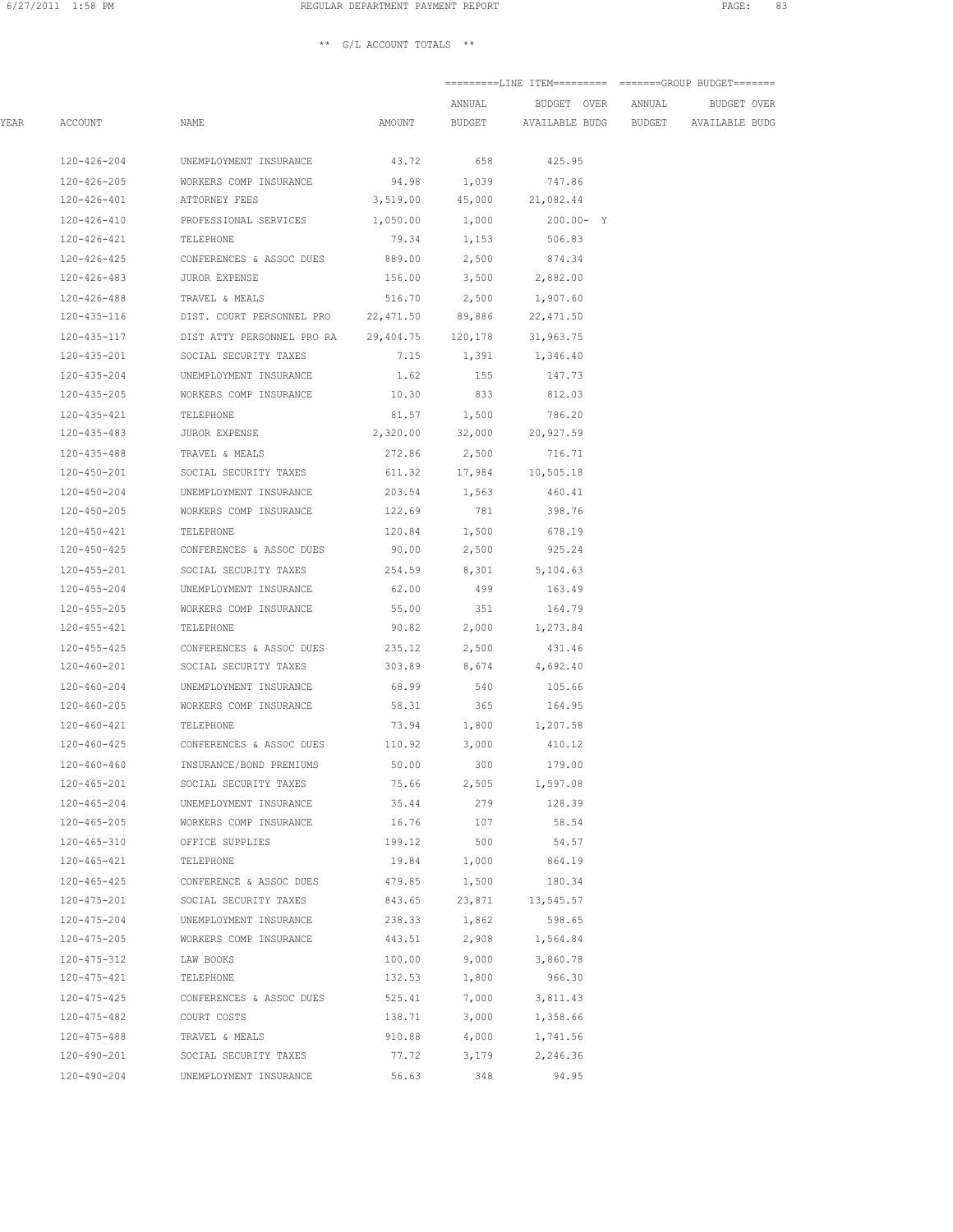|      |                       |                                                            |                            | ANNUAL          | BUDGET OVER ANNUAL                   |  | BUDGET OVER |  |
|------|-----------------------|------------------------------------------------------------|----------------------------|-----------------|--------------------------------------|--|-------------|--|
| YEAR | ACCOUNT               | NAME                                                       | AMOUNT                     | BUDGET          | AVAILABLE BUDG BUDGET AVAILABLE BUDG |  |             |  |
|      | 120-490-205           | WORKERS COMP INSURANCE                                     | 27.16                      | 133             | 88.13                                |  |             |  |
|      | 120-490-421           | TELEPHONE                                                  | 28.26                      | 550             | 255.41                               |  |             |  |
|      | 120-490-425           | CONFERENCES & ASSOC DUES                                   | 100.00                     | 750             | 350.00                               |  |             |  |
|      |                       | 120-495-201 SOCIAL SECURITY TAXES                          |                            |                 | 509.50 14,315 7,949.72               |  |             |  |
|      |                       | 120-495-204 UNEMPLOYMENT INSURANCE                         |                            | 204.83 1,577    | 438.79                               |  |             |  |
|      |                       | 120-495-205 WORKERS COMP INSURANCE 97.72 624               |                            |                 | 305.89                               |  |             |  |
|      |                       | 120-495-310 OFFICE SUPPLIES                                |                            |                 | 116.38 2,500 2,031.78                |  |             |  |
|      | 120-495-421 TELEPHONE |                                                            |                            | 42.02 750       | 469.83                               |  |             |  |
|      |                       | 120-495-425 CONFERENCES & ASSOC DUES 793.50 6,000          |                            |                 | 4,103.31                             |  |             |  |
|      |                       | 120-497-201 SOCIAL SECURITY TAXES                          | 405.82 10,931 5,917.64     |                 |                                      |  |             |  |
|      |                       | 120-497-204 UNEMPLOYMENT INSURANCE                         | 101.44 779                 |                 | 229.47                               |  |             |  |
|      | 120-497-205           | WORKERS COMP INSURANCE                                     | 74.40                      | 474             | 231.27                               |  |             |  |
|      | 120-497-421           | TELEPHONE                                                  | 17.44                      | 400             | 276.12                               |  |             |  |
|      | 120-499-201           | SOCIAL SECURITY TAXES                                      |                            |                 | 614.67 18,794 11,273.56              |  |             |  |
|      | 120-499-204           | UNEMPLOYMENT INSURANCE                                     | 210.60                     | 1,648           | 508.60                               |  |             |  |
|      | 120-499-205           | WORKERS COMP INSURANCE                                     | 126.30                     | 816             | 423.04                               |  |             |  |
|      | 120-499-421           | TELEPHONE                                                  |                            | 79.17 4,000     | 2,247.18                             |  |             |  |
|      |                       | 120-499-455 MISC REPAIRS & MAINTENANCE 666.00              |                            | 1,000           | 22.00                                |  |             |  |
|      |                       | 120-500-494 APPRAISAL DISTRICT 38,853.86 150,500 72,792.28 |                            |                 |                                      |  |             |  |
|      |                       | 120-510-201 SOCIAL SECURITY TAXES                          |                            |                 | 379.37 10,745 6,342.68               |  |             |  |
|      |                       | 120-510-204 UNEMPLOYMENT INSURANCE 152.00 1,181            |                            |                 | 351.27                               |  |             |  |
|      |                       | 120-510-205 WORKERS COMP INSURANCE                         | 1, 323.43 8, 322 4, 073.01 |                 |                                      |  |             |  |
|      |                       | 120-510-311 CLEANING & JANITORIAL SUPP                     |                            |                 | 698.04 20,000 16,164.28              |  |             |  |
|      | 120-510-410           | PROFESSIONAL SERVICES                                      |                            | 1,868.85 56,000 | 48,952.29                            |  |             |  |
|      | 120-510-421           | TELEPHONE                                                  | 78.34                      | 700             | 107.74                               |  |             |  |
|      | 120-510-441           | UTILITIES                                                  | 10,427.86 166,700          |                 | 100,024.11                           |  |             |  |
|      | 120-510-450           | BLDG REPAIRS & MAINTENANCE 1,510.92 22,000                 |                            |                 | 16,724.81                            |  |             |  |
|      | 120-510-496           | UNIFORMS                                                   |                            |                 | 92.36 2,390 1,235.50                 |  |             |  |
|      |                       | 120-543-201 SOCIAL SECURITY TAXES                          |                            | 7.08 192        | 99.96                                |  |             |  |
|      |                       | 120-543-204 UNEMPLOYMENT INSURANCE                         |                            | 2.72 22         | 5.90                                 |  |             |  |
|      |                       | 120-543-205 WORKERS COMP INSURANCE                         | 15.26 101                  |                 | 40.69                                |  |             |  |
|      | 120-550-201           | SOCIAL SECURITY TAXES                                      | $50.68$ 1,390              |                 | 730.38                               |  |             |  |
|      | 120-550-205           | WORKERS COMP INSURANCE                                     | 125.99                     | 802             | 304.37                               |  |             |  |
|      | 120-555-201           | SOCIAL SECURITY TAXES                                      | 51.45                      | 1,390           | 721.15                               |  |             |  |
|      | 120-555-205           | WORKERS COMP INSURANCE                                     | 125.99                     | 802             | 304.37                               |  |             |  |
|      | 120-565-201           | SOCIAL SECURITY TAXES                                      | 3,698.94                   | 80,184          | 43,874.09                            |  |             |  |
|      | 120-565-204           | UNEMPLOYMENT INSURANCE                                     | 1,352.19                   | 8,363           | 2,233.59                             |  |             |  |
|      | $120 - 565 - 205$     | WORKERS COMP INSURANCE                                     | 7,865.29                   | 40,325          | 19,070.13                            |  |             |  |
|      | $120 - 565 - 310$     | OFFICE SUPPLIES                                            | 311.94                     | 9,000           | 5,929.05                             |  |             |  |
|      | $120 - 565 - 311$     | CLEANING & JANITORIAL SUPP                                 | 214.10                     | 4,000           | 2,854.12                             |  |             |  |
|      | $120 - 565 - 313$     | MISCELLANEOUS SUPPLIES                                     | 185.87                     | 10,000          | 7,418.46                             |  |             |  |
|      | $120 - 565 - 331$     | GAS, OIL, LUBRICANTS                                       | 548.15                     | 61,000          | 13,656.48                            |  |             |  |
|      | 120-565-421           | TELEPHONE                                                  | 1,607.77                   | 19,446          | 9,188.83                             |  |             |  |
|      | $120 - 565 - 441$     | UTILITIES                                                  | 4,439.18                   | 56,000          | 33,844.28                            |  |             |  |
|      | $120 - 565 - 450$     | BLDG REPAIRS & MAINTENANCE                                 | 1,247.40                   | 9,500           | 5,995.67                             |  |             |  |
|      | $120 - 565 - 453$     | MOTOR VEHICLE REPAIRS & MA                                 | 3,256.65                   | 37,300          | 15,561.59                            |  |             |  |
|      | 120-565-470           | MISCELLANEOUS                                              | 59.64                      | 4,500           | 1,949.89                             |  |             |  |
|      | $120 - 565 - 472$     | CRIMINAL INVESTIGATIVE MIS                                 | 353.77                     | 4,500           | 1,189.37                             |  |             |  |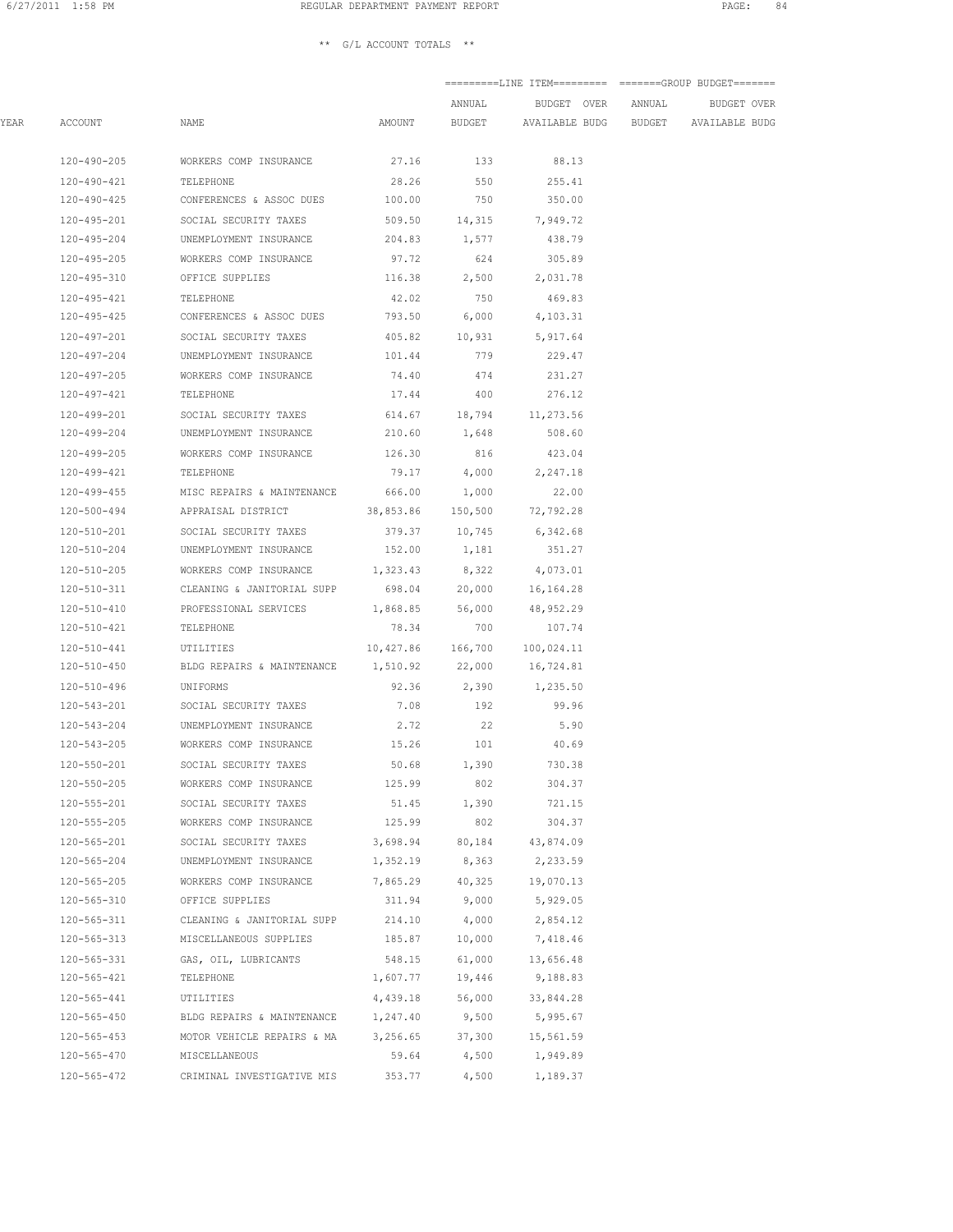|      |                       |                                                             |                   | ANNUAL          | BUDGET OVER                                 | ANNUAL | BUDGET OVER |
|------|-----------------------|-------------------------------------------------------------|-------------------|-----------------|---------------------------------------------|--------|-------------|
| YEAR | ACCOUNT               | NAME                                                        | AMOUNT            |                 | BUDGET AVAILABLE BUDG BUDGET AVAILABLE BUDG |        |             |
|      | 120-565-575           | SMALL EQUIPMENT                                             |                   | 1,095.90 8,000  | 5,461.10                                    |        |             |
|      | 120-566-201           | SOCIAL SECURITY TAXES                                       | 126.77            | 7,401           | 5,981.68                                    |        |             |
|      | 120-566-204           | UNEMPLOYMENT INSURANCE                                      | 44.06             | 810             | 555.66                                      |        |             |
|      | 120-566-205           | WORKERS COMP INSURANCE                                      |                   | 286.36 3,499    | 2,599.35                                    |        |             |
|      | 120-566-313           | MISCELLANEOUS SUPPLIES                                      | 125.62            | 1,200           | 1,064.61                                    |        |             |
|      | 120-566-441           | UTILITIES                                                   | 202.71            | 4,000           | 1,948.35                                    |        |             |
|      |                       | 120-566-470 MISCELLANEOUS                                   |                   | 697.45 1,000    | 145.15                                      |        |             |
|      |                       | 120-567-201 SOCIAL SECURITY TAXES                           | 4,770.85 134,731  |                 | 79,608.20                                   |        |             |
|      |                       | 120-567-204 UNEMPLOYMENT INSURANCE 1,813.84 14,939 5,077.64 |                   |                 |                                             |        |             |
|      |                       | 120-567-205 WORKERS COMP INSURANCE 11,488.89 73,882         |                   |                 | 40,145.72                                   |        |             |
|      |                       | 120-567-310 OFFICE SUPPLIES                                 |                   |                 | 220.94 3,000 1,320.23                       |        |             |
|      |                       | 120-567-311 CLEANING & JANITORIAL SUPP 2,417.82 61,500      |                   |                 | 39,406.49                                   |        |             |
|      |                       | 120-567-313 MISCELLANEOUS SUPPLIES                          |                   | 1,594.16 41,500 | 23,200.93                                   |        |             |
|      | 120-567-314           | JAIL AND INMATE SUPPLIES                                    | 125.00            | 4,000           | 2,733.25                                    |        |             |
|      | 120-567-315           | PROTECTIVE SUPPLIES                                         | 200.88            | 2,000           | 1,799.12                                    |        |             |
|      | 120-567-331           | GAS, OIL, LUBRICANTS                                        |                   | 414.45 25,000   | 13,965.50                                   |        |             |
|      | 120-567-332           | FOOD                                                        | 8,841.29 195,000  |                 | 124,553.42                                  |        |             |
|      | 120-567-353           | REPAIR PARTS                                                | 138.74            | 6,000           | 4,268.93                                    |        |             |
|      | 120-567-421           | TELEPHONE                                                   |                   | 353.40 10,000   | 7,291.59                                    |        |             |
|      | 120-567-441 UTILITIES |                                                             | 11,222.12 185,000 |                 | 90,217.82                                   |        |             |
|      |                       | 120-567-450 BLDG REPAIRS & MAINTENANCE 1,742.38 60,000      |                   |                 | 22,863.14                                   |        |             |
|      |                       | 120-567-488 TRAVEL & MEALS                                  |                   |                 | 30.00 4,000 3,543.31                        |        |             |
|      | 120-567-496           | UNIFORMS                                                    | 25.50             |                 | 8,000 5,662.89                              |        |             |
|      | 120-567-575           | SMALL EQUIPMENT                                             | 280.00            | 3,000           | 1,883.31                                    |        |             |
|      |                       | 120-569-118 CITY OF ROCKPORT DISPATCH 19,834.04 298,857     |                   |                 | 145,425.48                                  |        |             |
|      | 120-569-205           | WORKERS COMP INSURANCE                                      | 0.00              | 15              | 10.59                                       |        |             |
|      | 120-569-421           | TELEPHONE                                                   | 211.54            | 4,000           | 2,381.30                                    |        |             |
|      | 120-569-470           | MISCELLANEOUS                                               | 5,232.43          | 500             | 1,770.75                                    |        |             |
|      | 120-569-488           | TRAVEL & MEALS                                              | 229.50            | 1,500           | 930.58                                      |        |             |
|      | 120-569-495           | TRAINING                                                    | 600.00            | 750             | 63.50                                       |        |             |
|      |                       | 120-570-201 SOCIAL SECURITY TAXES                           |                   | 50.70 1,403     | 742.68                                      |        |             |
|      | 120-570-205           | WORKERS COMP INSURANCE                                      | 9.44              | 63              | 25.70                                       |        |             |
|      | 120-570-421           | TELEPHONE                                                   | 124.79            | 250             | 126.76                                      |        |             |
|      | $120 - 570 - 497$     | JUVENILE DETENTION                                          | 600.00            | 45,000          | 27,100.00                                   |        |             |
|      | 120-585-201           | SOCIAL SECURITY TAXES                                       | 80.21             | 2,288           | 1,325.48                                    |        |             |
|      | 120-585-204           | UNEMPLOYMENT INSURANCE                                      | 32.10             | 255             | 76.52                                       |        |             |
|      | 120-585-205           | WORKERS COMP INSURANCE                                      | 15.19             | 97              | 53.10                                       |        |             |
|      | 120-585-421           | TELEPHONE                                                   | 47.57             | 2,000           | 1,716.03                                    |        |             |
|      | 120-590-201           | SOCIAL SECURITY TAXES                                       | 365.51            | 11,510          | 6,973.90                                    |        |             |
|      | 120-590-204           | UNEMPLOYMENT INSURANCE                                      | 152.86            | 1,264           | 407.29                                      |        |             |
|      | 120-590-205           | WORKERS COMP INSURANCE                                      | 108.73            | 499             | 81.34                                       |        |             |
|      | 120-590-310           | OFFICE SUPPLIES                                             | 18.81             | 3,100           | 2,520.91                                    |        |             |
|      | 120-590-421           | TELEPHONE                                                   | 301.71            | 2,000           | 252.52                                      |        |             |
|      | 120-590-425           | CONFERENCES & ASSOC DUES                                    | 220.00            | 3,500           | 423.24                                      |        |             |
|      | 120-590-441           | UTILITIES                                                   | 277.05            | 6,000           | 4,401.52                                    |        |             |
|      | 120-590-470           | MISCELLANEOUS                                               | 123.50            | 4,000           | 3,579.69                                    |        |             |
|      | 120-595-201           | SOCIAL SECURITY TAXES                                       | 339.15            | 9,295           | 5,239.34                                    |        |             |
|      | 120-595-204           | UNEMPLOYMENT INSURANCE                                      | 110.14            | 1,033           | 356.88                                      |        |             |
|      |                       |                                                             |                   |                 |                                             |        |             |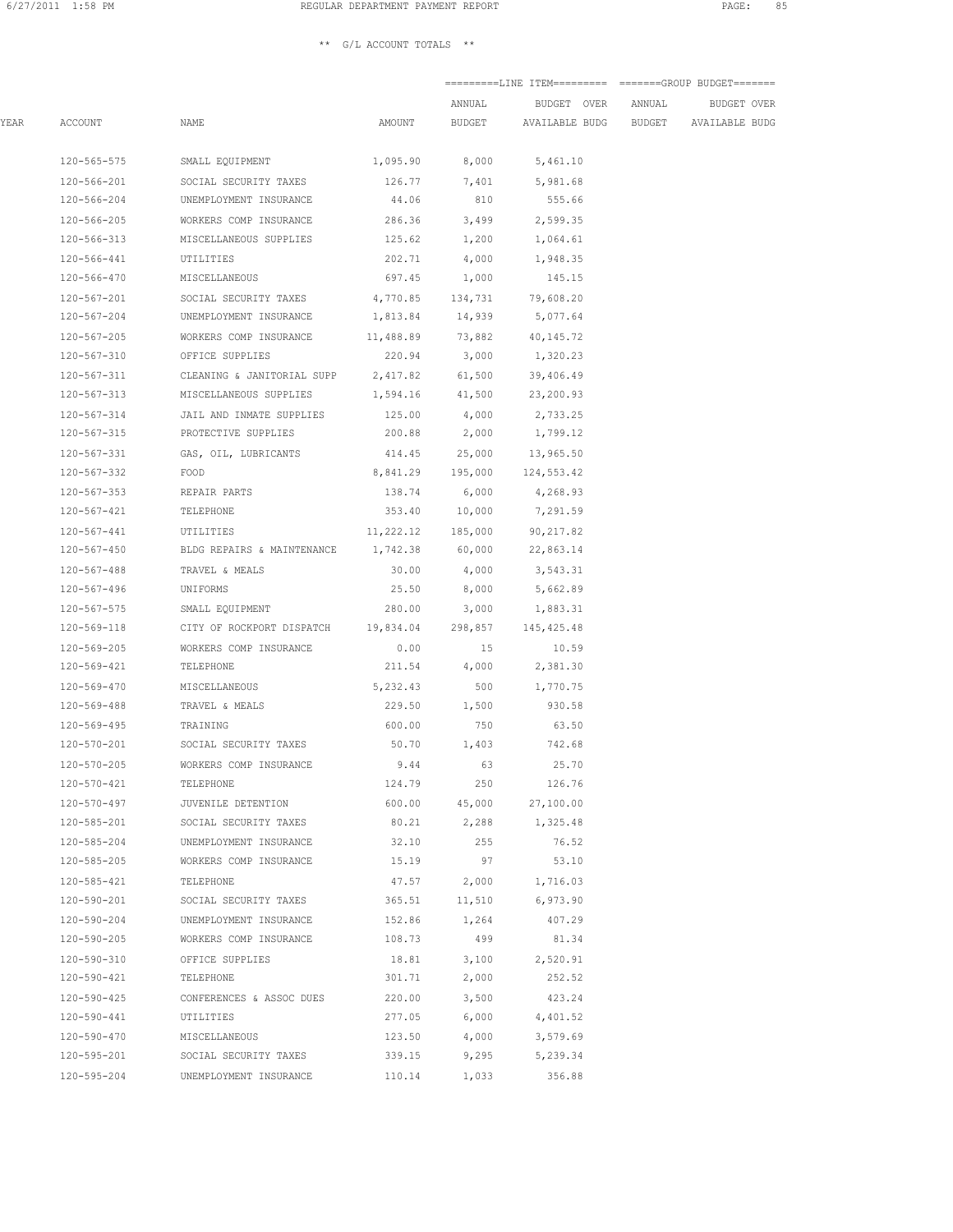|      |             |                                                  |                   | ANNUAL          | BUDGET OVER           | ANNUAL | BUDGET OVER    |
|------|-------------|--------------------------------------------------|-------------------|-----------------|-----------------------|--------|----------------|
| YEAR | ACCOUNT     | NAME                                             | AMOUNT            | BUDGET          | AVAILABLE BUDG BUDGET |        | AVAILABLE BUDG |
|      | 120-595-205 | WORKERS COMP INSURANCE                           |                   | 2,091.72 16,480 | 9,971.54              |        |                |
|      | 120-595-410 | PROFESSIONAL SERVICES                            | 51,280.02 218,000 |                 | 65,973.54             |        |                |
|      | 120-595-421 | TELEPHONE                                        | 18.11             | 320             | 195.45                |        |                |
|      | 120-595-441 | UTILITIES                                        | 115.89            | 2,000           | 1,205.52              |        |                |
|      | 120-595-470 | MISCELLANEOUS                                    | 203.99            | 3,400           | 1,661.42              |        |                |
|      | 120-595-496 | UNIFORMS                                         | 40.91             | 2,537           | 1,032.46              |        |                |
|      | 120-600-201 | SOCIAL SECURITY TAXES                            |                   | 413.53 12,233   | 7,240.81              |        |                |
|      | 120-600-204 | UNEMPLOYMENT INSURANCE                           |                   | 170.52 1,360    | 424.12                |        |                |
|      | 120-600-205 | WORKERS COMP INSURANCE                           |                   | 916.47 5,824    | 3,168.45              |        |                |
|      | 120-600-311 | CLEANING & JANITORIAL SUPP                       |                   | 625.32 1,200    | $53.64 - Y$           |        |                |
|      | 120-600-315 | PROTECTIVE SUPPLIES                              | 24.56             | 1,500           | 80.12                 |        |                |
|      | 120-600-330 | AUTOMOTIVE SUPPLIES                              | 568.00            | 24,000          | 12,928.60             |        |                |
|      | 120-600-331 | GAS, OIL, LUBRICANTS                             | 25,518.87         | 66,000          | 17,505.44             |        |                |
|      | 120-600-353 | REPAIR PARTS                                     | 4,688.52          | 130,000         | 69,939.95             |        |                |
|      | 120-600-410 | PROFESSIONAL SERVICES                            | 50.00             | 15,000          | 11,200.58             |        |                |
|      | 120-600-421 | TELEPHONE                                        | 56.12             | 700             | 418.89                |        |                |
|      | 120-600-455 | MISC REPAIRS & MAINTENANCE                       | 10.84             | 1,500           | 620.96                |        |                |
|      | 120-600-496 | UNIFORMS                                         | 31.04             | 2,600           | 1,277.78              |        |                |
|      | 120-622-421 | TELEPHONE                                        | 17.44             | 300             | 176.12                |        |                |
|      | 120-640-401 | ATTORNEY FEES                                    | 7,692.00 100,000  |                 | 72,398.49             |        |                |
|      | 120-642-201 | SOCIAL SECURITY TAXES                            |                   | 332.17 8,770    | 4,526.06              |        |                |
|      | 120-642-204 | UNEMPLOYMENT INSURANCE                           | 124.42            | 961             | 196.59                |        |                |
|      | 120-642-205 | WORKERS COMP INSURANCE                           | 395.53            | 2,368           | 1,073.16              |        |                |
|      | 120-642-313 | MISCELLANEOUS SUPPLIES                           | 70.32             | 2,000           | 968.47                |        |                |
|      | 120-642-320 | CHEMICAL SUPPLIES                                | 49.99             | 1,500           | 253.58                |        |                |
|      | 120-642-325 | ANIMAL SUPPLIES                                  | 99.27             | 5,000           | 3,620.35              |        |                |
|      | 120-642-410 | PROFESSIONAL SERVICES                            | 27,431.00         | 6,650           | $26,486.00 - Y$       |        |                |
|      | 120-642-421 | TELEPHONE                                        | 239.67            | 2,600           | 934.61                |        |                |
|      | 120-642-441 | UTILITIES                                        |                   | 698.76 10,000   | 4,414.36              |        |                |
|      | 120-655-750 | HISTORICAL COMMISSION                            |                   | 2,131.96 6,300  | 1,882.04              |        |                |
|      | 120-660-441 | UTILITIES                                        | 430.21            | 6,500           | 3,029.71              |        |                |
|      | 120-660-751 | CITY ROCKPORT SWIMMING POO                       | 8,750.00          | 35,000          | 8,750.00              |        |                |
|      | 120-665-201 | SOCIAL SECURITY TAXES                            |                   | 124.53 4,314    | 2,458.64              |        |                |
|      | 120-665-204 | UNEMPLOYMENT INSURANCE                           | 54.70             | 465             | 155.54                |        |                |
|      | 120-665-205 | WORKERS COMP INSURANCE                           | 26.80             | 186             | 94.65                 |        |                |
|      | 120-665-313 | MISCELLANEOUS SUPPLIES                           | 12.00             | 500             | 27.06                 |        |                |
|      | 120-665-421 | TELEPHONE                                        | 80.22             | 1,380           | 747.66                |        |                |
|      | 120-665-425 | CONFERENCES & ASSOC DUES                         | 382.00            | 1,500           | 498.70                |        |                |
|      | 120-665-488 | TRAVEL & MEALS                                   | 234.62            | 6,000           | 4,097.76              |        |                |
|      |             | 120-665-570 OFFICE FURNITURE & EQUIPME 75.00     |                   | 6,500           | 6,425.00              |        |                |
|      |             | 150-200-250 FEDERAL WITHHOLDING PAYABL 26,904.67 |                   |                 |                       |        |                |
|      | 150-200-252 | FICA PAYABLE                                     | 10,757.85         |                 |                       |        |                |
|      | 150-200-254 | MEDICARE PAYABLE                                 | 3,714.06          |                 |                       |        |                |
|      | 150-200-258 | DEF COMP -                                       | 975.00            |                 |                       |        |                |
|      | 150-200-259 | DEF COMP - NATIONWIDE                            | 323.00            |                 |                       |        |                |
|      | 150-200-264 | VISION INSURANCE PAYABLE                         | 244.00            |                 |                       |        |                |
|      | 150-200-266 | CHILD SUPPORT PAYABLE                            | 3,009.36          |                 |                       |        |                |
|      | 150-200-268 | OTHER GARNISHMENTS PAYABLE                       | 259.62            |                 |                       |        |                |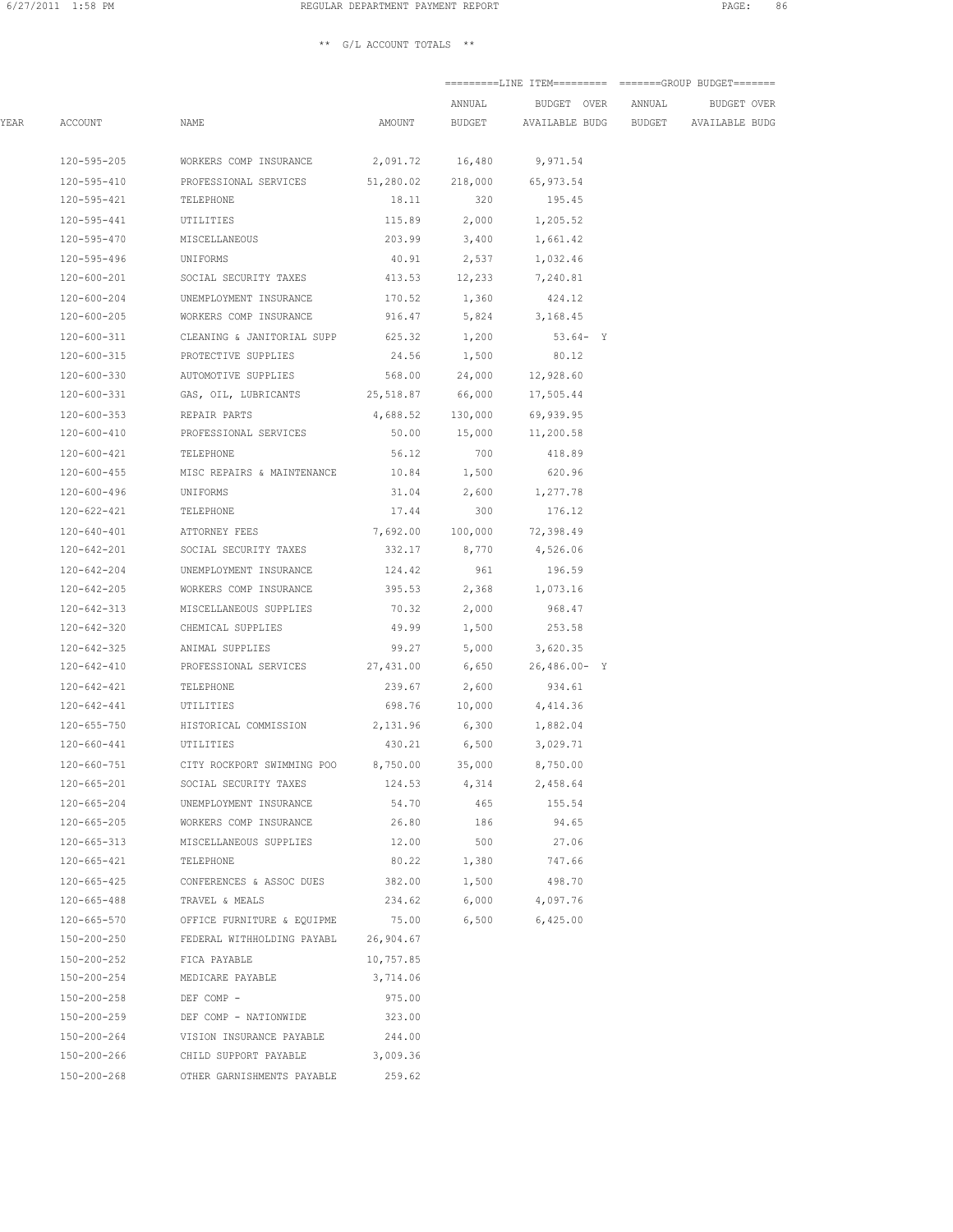|      |                   |                                                  |                    | ANNUAL         | BUDGET OVER               | ANNUAL | <b>BUDGET OVER</b>    |
|------|-------------------|--------------------------------------------------|--------------------|----------------|---------------------------|--------|-----------------------|
| YEAR | ACCOUNT           | NAME                                             | AMOUNT             | BUDGET         | AVAILABLE BUDG BUDGET     |        | <b>AVAILABLE BUDG</b> |
|      | 150-200-272       | AFLAC PAYABLE                                    | 1,311.42           |                |                           |        |                       |
|      | 150-200-274       |                                                  |                    |                |                           |        |                       |
|      |                   | ALLSTATE PAYABLE                                 | 178.79             |                |                           |        |                       |
|      | 150-200-288       | PRE-PAID LEGAL - AFTER TAX                       | 1,040.00           |                |                           |        |                       |
|      | 200-611-201       | SOCIAL SECURITY TAXES                            |                    |                | 1,693.81 55,003 34,331.93 |        |                       |
|      | 200-611-204       | UNEMPLOYMENT INSURANCE                           |                    | 655.58 5,905   | 2,373.11                  |        |                       |
|      | 200-611-205       | WORKERS COMP INSURANCE 8,324.42 61,535 36,472.51 |                    |                |                           |        |                       |
|      |                   | 200-611-310 OFFICE SUPPLIES                      |                    | 490.56 1,000   | $29.00 - Y$               |        |                       |
|      |                   | 200-611-313 MISCELLANEOUS SUPPLIES               |                    | 5.97 1,500     | 947.67                    |        |                       |
|      |                   | 200-611-315 PROTECTIVE SUPPLIES                  |                    | 25.84 2,500    | 599.48                    |        |                       |
|      | 200-611-351       | ROAD MATERIALS                                   | 101,547.70 700,000 |                | 227,061.28                |        |                       |
|      | 200-611-410       | PROFESSIONAL SERVICES                            | 44.20              | 5,000          | 2,440.80                  |        |                       |
|      | 200-611-421       | TELEPHONE                                        | 619.04             | 7,500          | 4,272.64                  |        |                       |
|      | $200 - 611 - 425$ | CONFERENCES & ASSOC DUES                         | 125.00             | 2,400          | 1,648.01                  |        |                       |
|      | 200-611-441       | UTILITIES                                        | 938.51             | 17,500         | 10,639.19                 |        |                       |
|      | 200-611-450       | BLDG REPAIRS & MAINTENANCE                       | 4.99               | 1,000          | 763.33                    |        |                       |
|      | 200-611-496       | UNIFORMS                                         | 342.46             | 8,600          | 4,807.50                  |        |                       |
|      |                   | 200-611-570 OFFICE FURNITURE & EQUIPME 79.99     |                    | 1,000          | 920.01                    |        |                       |
|      |                   | 200-611-575 SMALL EQUIPMENT                      | 593.24             | 9,021          | $1,141.77 - Y$            |        |                       |
|      |                   | 220-611-201 SOCIAL SECURITY TAXES                | 212.99 6,458       |                | 3,689.83                  |        |                       |
|      | 220-611-204       | UNEMPLOYMENT INSURANCE                           |                    | 90.87 713      | 182.81                    |        |                       |
|      | 220-611-205       | WORKERS COMP INSURANCE 1,073.80 7,037            |                    |                | 2,800.80                  |        |                       |
|      | 220-611-425       | CONFERENCES & ASSOC DUES                         | 235.00             | 2,500          | 2,065.00                  |        |                       |
|      | 220-611-441       | UTILITIES                                        | 41.10              | 2,000          | 1,639.76                  |        |                       |
|      | 280-660-758       | TOURISM                                          | 15,572.75          | 71,200         | $38,167.66 - Y$           |        |                       |
|      | 280-660-760       | AQUARIUM                                         | 1,200.00           | 17,000         | 4,876.44                  |        |                       |
|      | 290-660-435       | BANK CHARGES                                     | 12.13              | $\overline{0}$ | 96.47- Y                  |        |                       |
|      | 380-475-715       | MERCHANTS RESTITUTION & FE 2,443.81              |                    | $\overline{0}$ | 18,533.35- Y              |        |                       |
|      | 400-630-201       | SOCIAL SECURITY TAXES                            |                    | 121.36 2,098   | 1,643.30                  |        |                       |
|      |                   | 400-630-204 UNEMPLOYMENT INSURANCE               | 42.13              | 234            | 21.33                     |        |                       |
|      |                   | 400-630-205 WORKERS COMP INSURANCE               |                    |                | 128.90 1,381 1,129.62     |        |                       |
|      | 400-630-421       | TELEPHONE                                        | 126.46             | 1,000          | 190.93                    |        |                       |
|      | $410 - 650 - 201$ | SOCIAL SECURITY TAXES                            | 284.40             | 8,486          | 4,862.29                  |        |                       |
|      | $410 - 650 - 204$ | UNEMPLOYMENT INSURANCE                           | 118.21             | 937            | 279.04                    |        |                       |
|      | $410 - 650 - 205$ | WORKERS COMP INSURANCE                           | 129.22             | 834            | 411.07                    |        |                       |
|      | $410 - 650 - 310$ | OFFICE SUPPLIES                                  | 137.95             | 1,635          | 826.47                    |        |                       |
|      | 410-650-411       | EDUCATIONAL PROGRAM                              | 222.00             | 450            | 228.00                    |        |                       |
|      | $410 - 650 - 421$ | TELEPHONE                                        | 72.45              | 2,410          | 1,736.41                  |        |                       |
|      | $410 - 650 - 488$ | TRAVEL & MEALS                                   | 16.67              | 125            | 77.21                     |        |                       |
|      | $410 - 650 - 591$ | <b>BOOKS</b>                                     | 1,061.08           | 20,200         | 16,794.40                 |        |                       |
|      | 430-565-321       | STONEGARDEN - (OPSG)                             | 584.91             | $\circ$        | 150,569.82- Y             |        |                       |
|      | 430-650-779       | LONE STAR LIBRARIES GRANT#                       | 5,273.00           | $\overline{0}$ | $5,273.00 - Y$            |        |                       |
|      | $450 - 403 - 201$ | SOCIAL SECURITY TAXES                            | 78.35              | 2,114          | 1,173.80                  |        |                       |
|      | 450-403-204       | UNEMPLOYMENT INSURANCE                           | 30.55              | 235            | 67.08                     |        |                       |
|      | $450 - 403 - 205$ | WORKERS COMP INSURANCE                           | 14.45              | 92             | 50.23                     |        |                       |
|      | 450-403-421       | TELEPHONE                                        | 18.18              | 500            | 372.96                    |        |                       |
|      | 480-565-201       | SOCIAL SECURITY TAXES                            | 47.80              | 1,301          | 679.21                    |        |                       |
|      | 480-565-205       | WORKERS COMP INSURANCE                           | 117.94             | 779            | 313.10                    |        |                       |
|      | 500-539-110       | SALARY, PART TIME HELP                           | 288.00             | 15,000         | 12,048.00                 |        |                       |
|      |                   |                                                  |                    |                |                           |        |                       |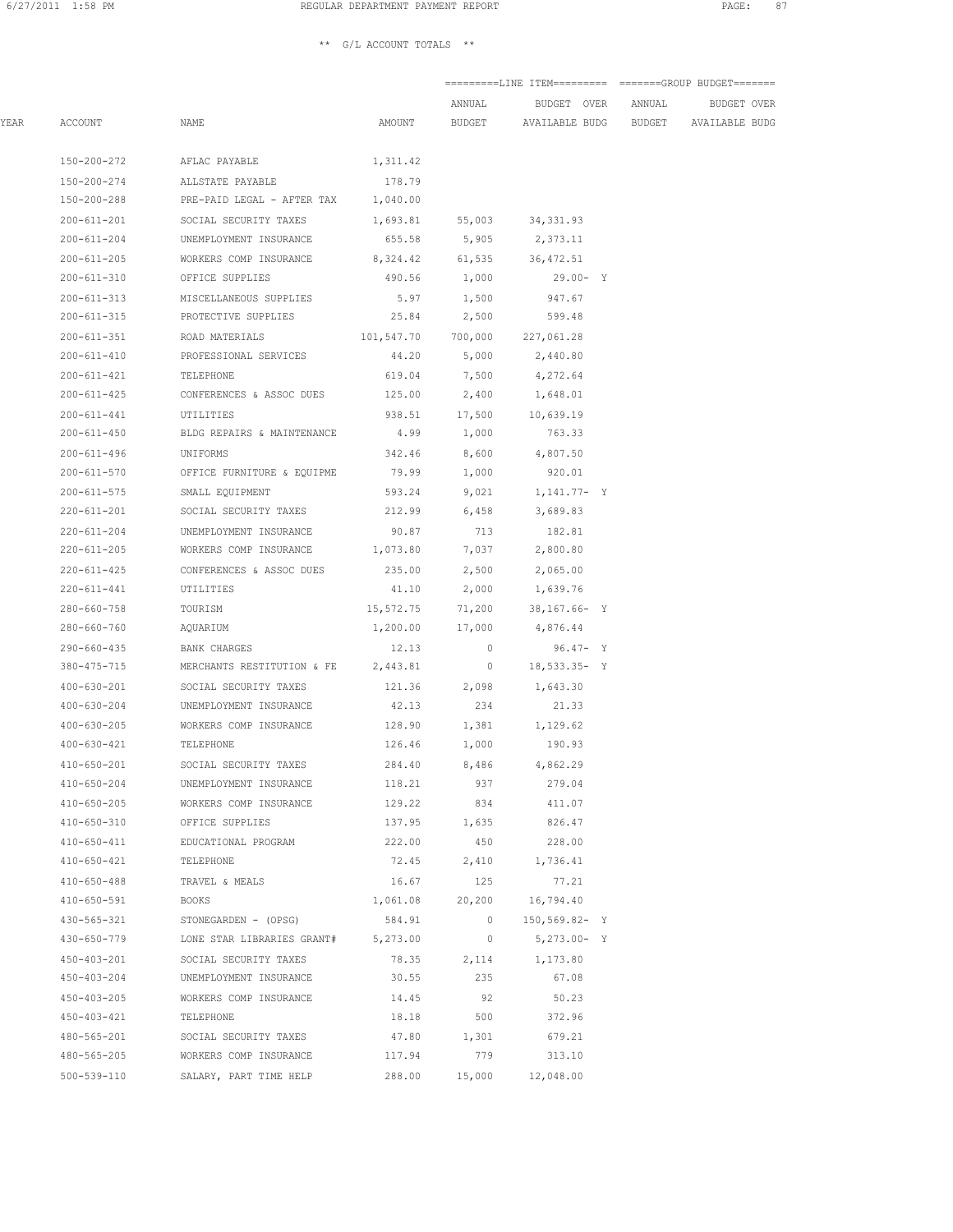## $\star\star$   $\,$  G/L ACCOUNT TOTALS  $\,$   $\star\star$

|      |                   |                                                                 |                   | ANNUAL                   | BUDGET OVER                                 | ANNUAL | BUDGET OVER |
|------|-------------------|-----------------------------------------------------------------|-------------------|--------------------------|---------------------------------------------|--------|-------------|
| YEAR | ACCOUNT           | NAME                                                            | AMOUNT            |                          | BUDGET AVAILABLE BUDG BUDGET AVAILABLE BUDG |        |             |
|      | 500-539-201       | SOCIAL SECURITY TAXES                                           |                   | 409.44 13,281            | 8,517.30                                    |        |             |
|      | 500-539-204       | UNEMPLOYMENT INSURANCE                                          |                   | 162.30 1,476             | 545.58                                      |        |             |
|      | 500-539-205       | WORKERS COMP INSURANCE                                          | 1,644.13 11,785   |                          | 6,122.19                                    |        |             |
|      | 500-539-331       | GAS, OIL, LUBRICANTS                                            | 61,080.18 450,000 |                          | 154,733.77                                  |        |             |
|      | 500-539-421       | TELEPHONE                                                       | 227.51            | 3,000                    | 1,323.18                                    |        |             |
|      | 500-539-425       | CONFERENCES & ASSOC DUES                                        | 378.80            | 2,500                    | 895.58                                      |        |             |
|      | 500-539-441       | UTILITIES                                                       |                   | 3,076.62 46,000          | 26,935.91                                   |        |             |
|      |                   | 500-539-450 BLDG REPAIRS & MAINTENANCE                          |                   |                          | 273.30 22,500 11,469.50                     |        |             |
|      |                   | 500-539-455 MISC REPAIRS & MAINTENANCE 1,600.00 15,000 1,093.89 |                   |                          |                                             |        |             |
|      |                   | 500-539-470 MISCELLANEOUS                                       |                   |                          | 155.17 5,000 3,666.21                       |        |             |
|      | 500-539-496       | UNIFORMS                                                        |                   | 510.38 1,200             | 689.62                                      |        |             |
|      |                   | 500-539-515 GRANT PROJECTS                                      |                   | 250.00 100,000           | 69,759.55                                   |        |             |
|      |                   | 520-640-700 PHYSICIAN-NON EMERGENCY                             |                   | 5,952.26 100,000         | 60,838.16                                   |        |             |
|      | 520-640-704       | PRESCRIPTION DRUGS                                              |                   | 6,672.79 95,000          | 51,948.13                                   |        |             |
|      | $520 - 640 - 708$ | HOSPITAL-INPATIENT                                              |                   | 2,775.73 150,000         | 111,600.59                                  |        |             |
|      | 520-640-712       | HOSPITAL-OUTPATIENT                                             | 3,514.71          | 90,000                   | 80,693.44                                   |        |             |
|      | 520-640-716       | LABORATORY-X-RAY                                                | 3,865.24          | 25,000                   | 7,777.75                                    |        |             |
|      | 520-640-728       | EMERGENCY PHYSICIAN                                             | 521.79            | 7,400                    | 4,636.16                                    |        |             |
|      | 520-640-732       | EMERGENCY HOSPITAL                                              | 9,109.39          | 20,000                   | $6,377.33 - Y$                              |        |             |
|      |                   | 520-640-749 OTHER-AMBULATORY SERVICE C                          | 2,163.34 10,000   |                          | $3,129.00 - Y$                              |        |             |
|      | 520-640-767       | DENTAL                                                          | 165.04            | 7,800                    | 1,653.54                                    |        |             |
|      |                   | 530-640-201 SOCIAL SECURITY TAXES                               |                   | 346.09 9,504             | 5,344.84                                    |        |             |
|      |                   | 530-640-204 UNEMPLOYMENT INSURANCE                              | 133.34 1,047      |                          | 325.83                                      |        |             |
|      | 530-640-205       | WORKERS COMP INSURANCE                                          | 75.43             | 409                      | 191.99                                      |        |             |
|      | 530-640-421       | TELEPHONE                                                       | 84.68             | 1,400                    | 850.69                                      |        |             |
|      | 530-640-461       | TEFAP STORAGE                                                   | 556.45            | 10,500                   | 5,433.96                                    |        |             |
|      | 530-640-499       | ASSISTANCE PROGRAM                                              | 100.00            | 5,200                    | 3,690.25                                    |        |             |
|      | 540-640-204       | UNEMPLOYMENT INSURANCE                                          | 0.00              | $\overline{\phantom{0}}$ | 0.00                                        |        |             |
|      | 540-640-205       | WORKERS COMPENSATION                                            | 0.00              | $\overline{0}$           | 0.00                                        |        |             |
|      | 550-640-760       | INMATE PRESCRIPTIONS                                            | 2,334.88          |                          | 28,500 18,696.95                            |        |             |
|      | 550-640-761       | ROCKPORT TRANSPORTATION                                         | 3,000.00 12,000   |                          | 3,000.00                                    |        |             |
|      | $550 - 640 - 762$ | COA NUTRITION                                                   | 6, 250.00         | 25,000                   | 6,250.00                                    |        |             |
|      | 550-640-763       | INMATE MEDICAL SUPPLIES                                         | 374.73            | 3,500                    | 1,335.37                                    |        |             |
|      | 550-640-764       | FEDERAL PRISONER MEDICAL                                        | 500.00            | 13,000                   | 9,455.00                                    |        |             |
|      | $550 - 640 - 765$ | PRISONER MEDICAL                                                | 6,455.49          | 35,000                   | 13,350.77                                   |        |             |
|      | $550 - 640 - 767$ | DENTAL                                                          | 59.09             | 4,000                    | 2,383.52                                    |        |             |
|      | 550-640-770       | ARANSAS COUNTY EMS                                              | 35,791.50         | 143,166                  | 35,791.50                                   |        |             |
|      | $550 - 640 - 773$ | TRAVEL TRANSPORT & AMBULAN                                      | 423.64            | 1,250                    | 393.11                                      |        |             |
|      | 550-640-774       | UTILITIES HEALTH CARE FACI                                      | 654.25            | 8,975                    | 5,489.66                                    |        |             |
|      | $610 - 426 - 487$ | DISTRICT COURT REPORTER                                         | 400.00            | 4,000                    | 2,361.00                                    |        |             |
|      | $650 - 403 - 470$ | MISCELLANEOUS                                                   | 161.67            | $\circ$                  | $1,050.34 - Y$                              |        |             |
|      | 670-456-201       | SOCIAL SECURITY TAXES                                           | 82.44             | 2,017                    | 1,027.73                                    |        |             |
|      | 670-456-204       | UNEMPLOYMENT INSURANCE                                          | 31.07             | 220                      | 52.88                                       |        |             |
|      | $670 - 456 - 205$ | WORKERS COMP INSURANCE                                          | 14.98             | 88                       | 44.25                                       |        |             |
|      | $670 - 456 - 310$ | OFFICE SUPPLIES                                                 | 70.00             | 500                      | 424.24                                      |        |             |
|      | 670-456-421       | TELEPHONE                                                       | 64.85             | 490                      | 79.96                                       |        |             |
|      | $670 - 456 - 460$ | INSURANCE/BOND PREMIUMS                                         | 50.00             | 100                      | 50.00                                       |        |             |
|      | 680-565-470       | MISCELLANEOUS                                                   | 1,000.00          | 0                        | $6,000.00 - Y$                              |        |             |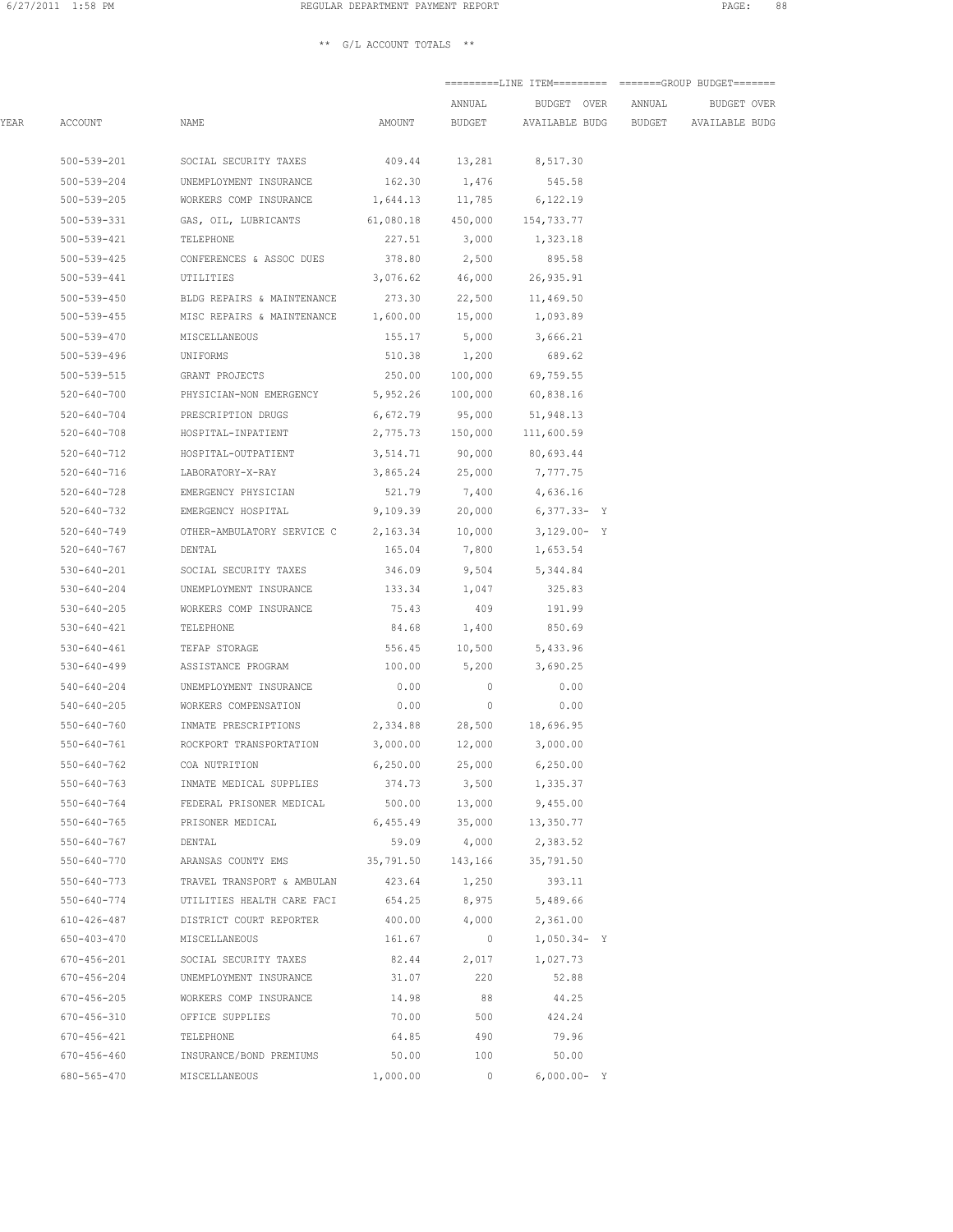|      |                   |                            |            |               |                       | $=$ ========T,TNF, TTFM==================GROUP BUDGET======= |  |
|------|-------------------|----------------------------|------------|---------------|-----------------------|--------------------------------------------------------------|--|
|      |                   |                            |            | ANNUAL        | BUDGET OVER           | ANNUAL<br>BUDGET OVER                                        |  |
| YEAR | ACCOUNT           | NAME                       | AMOUNT     | <b>BUDGET</b> | <b>AVAILABLE BUDG</b> | BUDGET<br><b>AVAILABLE BUDG</b>                              |  |
|      | 680-565-570       | OFFICE FURNITURE & EQUIPME | 4,635.00   | $\circ$       | $4,635.00 - Y$        |                                                              |  |
|      | $700 - 543 - 752$ | FIRE DEPARTMENTS           | 29,084.75  | 116,339       | 29,084.75             |                                                              |  |
|      | 720-565-391       | INMATE SUPPLIES & UNIFORMS | 389.97     | $\circ$       | $888.32 - Y$          |                                                              |  |
|      | 800-900-435       | DISTRICT ATTORNEY          | 113.75     | $\circ$       | $469.75 - Y$          |                                                              |  |
|      | $800 - 900 - 565$ | SEIZING AGENCY             | 307.13     | 0             | 1,711.58- Y           |                                                              |  |
|      | $800 - 900 - 645$ | COUNTY DRUG PROGRAM        | 34.12      | $\circ$       | $190.19 - Y$          |                                                              |  |
|      | $960 - 565 - 565$ | TRAINING SHERIFF           | 603.31     | 0             | $5,471.01 - Y$        |                                                              |  |
|      |                   | TOTAL:                     | 802,894.09 |               |                       |                                                              |  |

\*\* DEPARTMENT TOTALS \*\*

------------------------------------------------------------------------------------------------------------------------------------

| ACCT        | NAME                      | AMOUNT    |
|-------------|---------------------------|-----------|
| 120         | NON-DEPARTMENTAL          | 9,896.30  |
| $120 - 401$ | GEN ADMIN COMM COURT      | 4,296.95  |
| $120 - 403$ | COUNTY CLERK              | 956.91    |
| $120 - 405$ | VETERAN'S SERVICE         | 107.88    |
| $120 - 406$ | EMERGENCY MANAGEMENT      | 103.75    |
| $120 - 409$ | NON-DEPARTMENTAL          | 7,647.37  |
| $120 - 415$ | INFORMATION TECHNOLOGY    | 20,241.10 |
| $120 - 426$ | JUDICIAL COUNTY COURT     | 6,830.36  |
| $120 - 435$ | DISTRICT COURT            | 54,569.75 |
| $120 - 450$ | DISTRICT CLERK            | 1,148.39  |
| $120 - 455$ | JUSTICE OF THE PEACE # 1  | 697.53    |
| $120 - 460$ | JUSTICE OF THE PEACE # 2  | 666.05    |
| $120 - 465$ | COLLECTIONS               | 826.67    |
| $120 - 475$ | COUNTY ATTORNEY           | 3,333.02  |
| $120 - 490$ | ELECTIONS                 | 289.77    |
| $120 - 495$ | COUNTY AUDITOR            | 1,763.95  |
| $120 - 497$ | COUNTY TREASURER          | 599.10    |
| $120 - 499$ | TAX ASSESSOR-COLLECTOR    | 1,696.74  |
| $120 - 500$ | CENTRAL TAX APPRAISAL OFC | 38,853.86 |
| $120 - 510$ | PUBLIC FACILITIES         | 16,531.17 |
| $120 - 543$ | FIRE PROTECTION           | 25.06     |
| $120 - 550$ | CONSTABLE #1              | 176.67    |
| $120 - 555$ | CONSTABLE #2              | 177.44    |
| $120 - 565$ | COUNTY SHERIFF            | 26,236.79 |
| $120 - 566$ | LICENSE & WEIGHT          | 1,482.97  |
| 120-567     | JAIL                      | 45,680.26 |
| $120 - 569$ | DISPATCHERS               | 26,107.51 |
| $120 - 570$ | CORRECTIONS               | 784.93    |
| $120 - 585$ | HIGHWAY PATROL            | 175.07    |
| $120 - 590$ | HEALTH & SANITATION INSP  | 1,568.17  |
| $120 - 595$ | SOLID WASTE DISPOSAL      | 54,199.93 |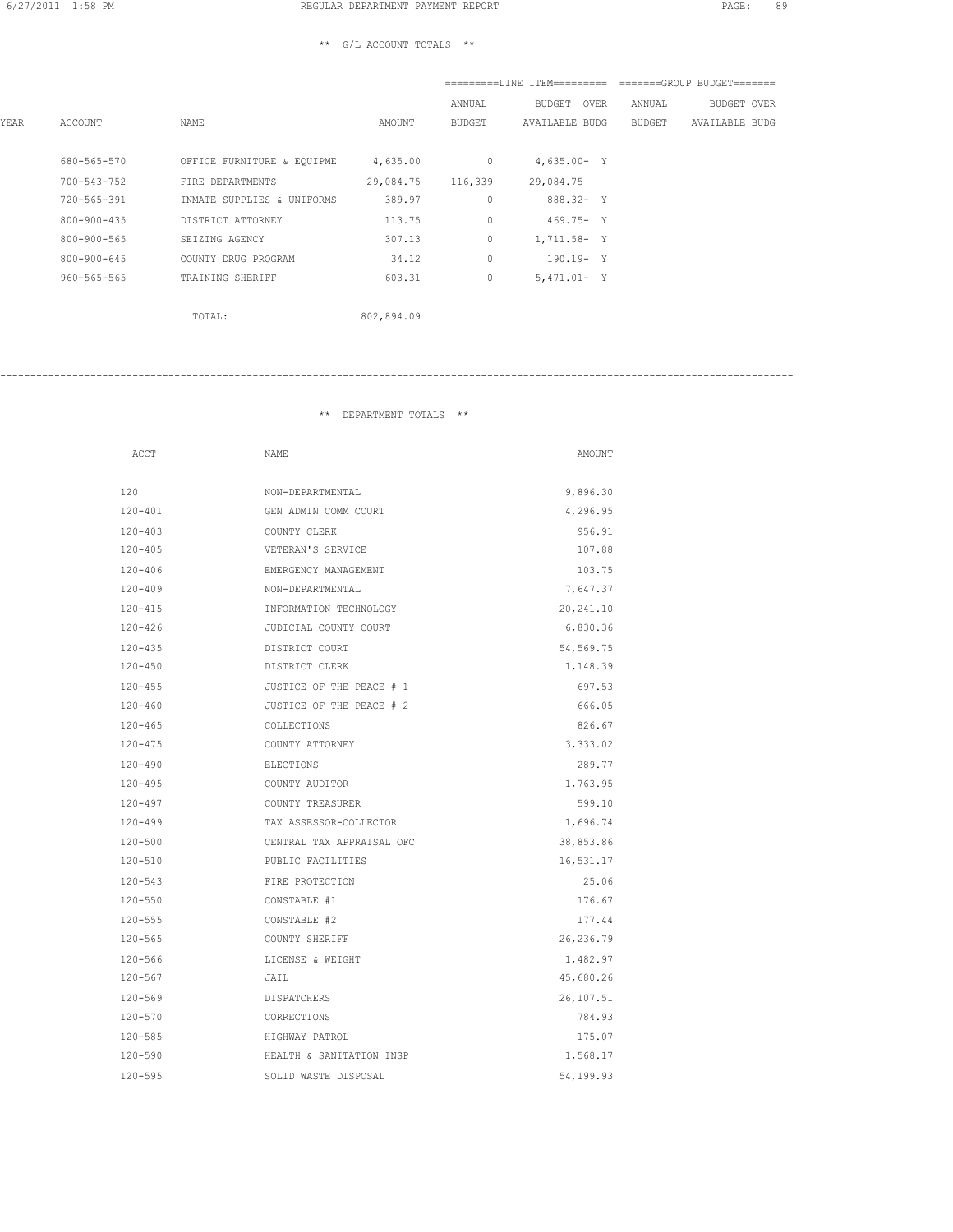## \*\* DEPARTMENT TOTALS \*\*

| ACCT                   | NAME                               | AMOUNT                  |
|------------------------|------------------------------------|-------------------------|
| $120 - 600$            | FLEET OPER & MAINT                 | 33,073.79               |
| $120 - 622$            | COUNTY SURVEYOR                    | 17.44                   |
| $120 - 640$            | WELFARE DEPARTMENT                 | 7,692.00                |
| $120 - 642$            | ANIMAL CONTROL                     | 29, 441.13              |
| $120 - 655$            | HISTORICAL COMMISSION              | 2,131.96                |
| $120 - 660$            | PARKS                              | 9,180.21                |
| $120 - 665$            | EXTENSION OFFICE                   | 989.87<br>------------- |
| 120 TOTAL              | GENERAL FUND                       | 410,197.82              |
| 150                    | NON-DEPARTMENTAL                   | 48,717.77               |
| 150 TOTAL PAYROLL FUND |                                    | 48,717.77               |
| $200 - 611$            | ROAD & BRIDGE FUND                 | 115,491.31              |
| 200 TOTAL              | ROAD & BRIDGE FUND                 | 115,491.31              |
| $220 - 611$            | FLOOD CONTROL                      | 1,653.76                |
| 220 TOTAL              | FLOOD CONTROL FUND                 | 1,653.76                |
| $280 - 660$            | HOTEL-MOTEL EXPENDITURES           | 16,772.75               |
| 280 TOTAL              | HOTEL-MOTEL TAX FUND               | 16,772.75               |
| $290 - 660$            | VENUE TAX EXPENDITURES             | 12.13                   |
| 290 TOTAL              | VENUE TAX FUND                     | 12.13                   |
| 380-475                | CO ATTY HOT CHECK FUND             | 2,443.81                |
| 380 TOTAL              | CO ATTY HOT CHECK FUND             | 2,443.81                |
| $400 - 630$            | MOSQUITO CONTROL EXPENSES          | 418.85                  |
| 400 TOTAL              | MOSQUITO CONTROL FUND              | 418.85                  |
| $410 - 650$            | LIBRARY EXPENSES                   | 2,041.98                |
| 410 TOTAL              | LIBRARY FUND                       | 2,041.98                |
| 430-565                | BSET EQUIPMENT                     | 584.91                  |
| 430-650                | ** ERROR INVALID DEPT **           | 5,273.00                |
|                        | 430 TOTAL CAPITAL PROJECTS FUND    | 5,857.91                |
| $450 - 403$            | RECORDS MGMT EXPENSES              | 141.53                  |
|                        | 450 TOTAL RECORDS MGMT & PRES FUND | 141.53                  |
| $480 - 565$            | COURTHOUSE SECURITY                | 165.74                  |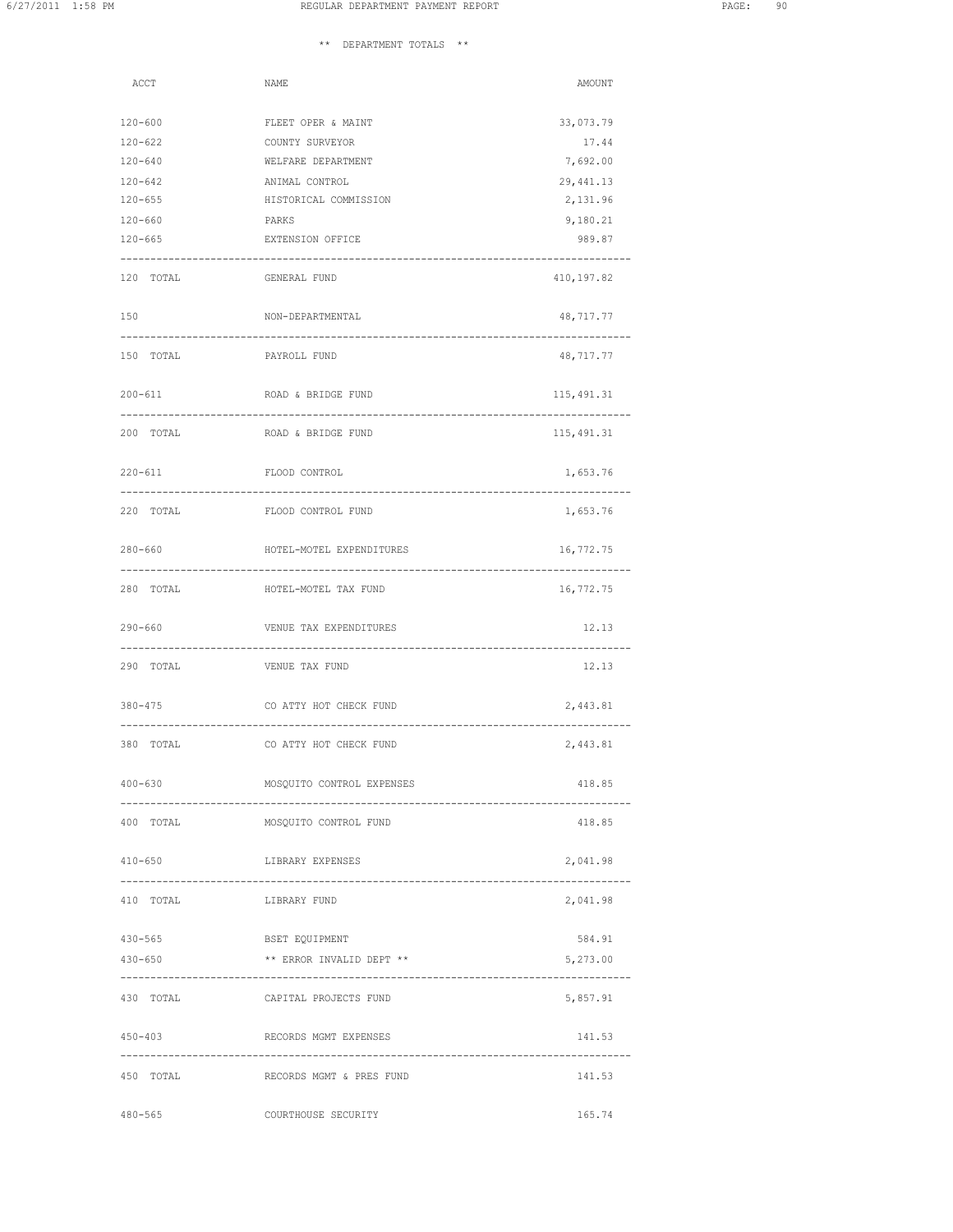| ACCT                                   | NAME                                                                           | AMOUNT                                         |
|----------------------------------------|--------------------------------------------------------------------------------|------------------------------------------------|
|                                        | 480 TOTAL COURTHOUSE SECURITY FUND                                             | 165.74                                         |
| $500 - 539$                            | AIRPORT EXPENSES                                                               | 70,055.83                                      |
| 500 TOTAL                              | AIRPORT FUND                                                                   | -------------<br>70,055.83                     |
| 520-640                                | INDIGENT HEALTH CARE EXP                                                       | 34,740.29                                      |
|                                        | 520 TOTAL <b>INDIGENT HEALTH CARE</b>                                          | 34,740.29                                      |
|                                        | 530-640 ASSISTANCE DEPARTMENT                                                  | 1,295.99                                       |
|                                        | 530 TOTAL A.C. ASSISTANCE PROGRAM                                              | 1,295.99                                       |
| 540-640                                | ARRA GRANT 09-10                                                               | 0.00                                           |
| 540 TOTAL                              | ARRA GRANT                                                                     | 0.00                                           |
| 550-640                                | EXPENDITURES                                                                   | 55,843.58                                      |
| 550 TOTAL                              | HEALTH CARE SALES TAX FND                                                      | 55,843.58                                      |
| 610-426                                | COURT REPORTER EXPENSE<br>----------------------------<br>-------------------- | 400.00                                         |
| 610 TOTAL                              | COURT REPORTER SER FEE FD                                                      | 400.00                                         |
| 650-403                                | CHAPTER 19 VOTER REG                                                           | 161.67                                         |
|                                        | 650 TOTAL CHAPTER 19 VOTER REG                                                 | 161.67                                         |
| 670-456                                | JUVENILE CASE MANAGER                                                          | 313.34                                         |
| 670 TOTAL                              | JUVENILE CASE MNG FUND                                                         | 313.34                                         |
| 680-565<br>------------------          | DEA FORFEITURE<br>-----------------------------------                          | 5,635.00<br>----                               |
| 680 TOTAL                              | DEA FORFEITURE FUND                                                            | 5,635.00                                       |
| 700-543                                | FIRE DEPT EXPENSES                                                             | 29,084.75<br>-----------                       |
| 700 TOTAL                              | FIRE DEPT CAPITAL PROJ                                                         | 29,084.75                                      |
| 720-565                                | COMMISSARY EXPENDITURES                                                        | 389.97                                         |
|                                        | 720 TOTAL COMMISSARY PROFIT FUND                                               | 389.97                                         |
|                                        | 800-900 SPECIAL FORFEITURE EXP                                                 | 455.00                                         |
|                                        | 800 TOTAL SPECIAL FORFEITURE FUND                                              | 455.00                                         |
| 960-565<br>--------------------------- | TELCLOSE TRAINING                                                              | 603.31                                         |
| 960 TOTAL                              | TECLOSE TRAINING FUND                                                          | 603.31<br>------------------------------------ |
|                                        | $***$ TOTAL $**$                                                               | 802,894.09                                     |